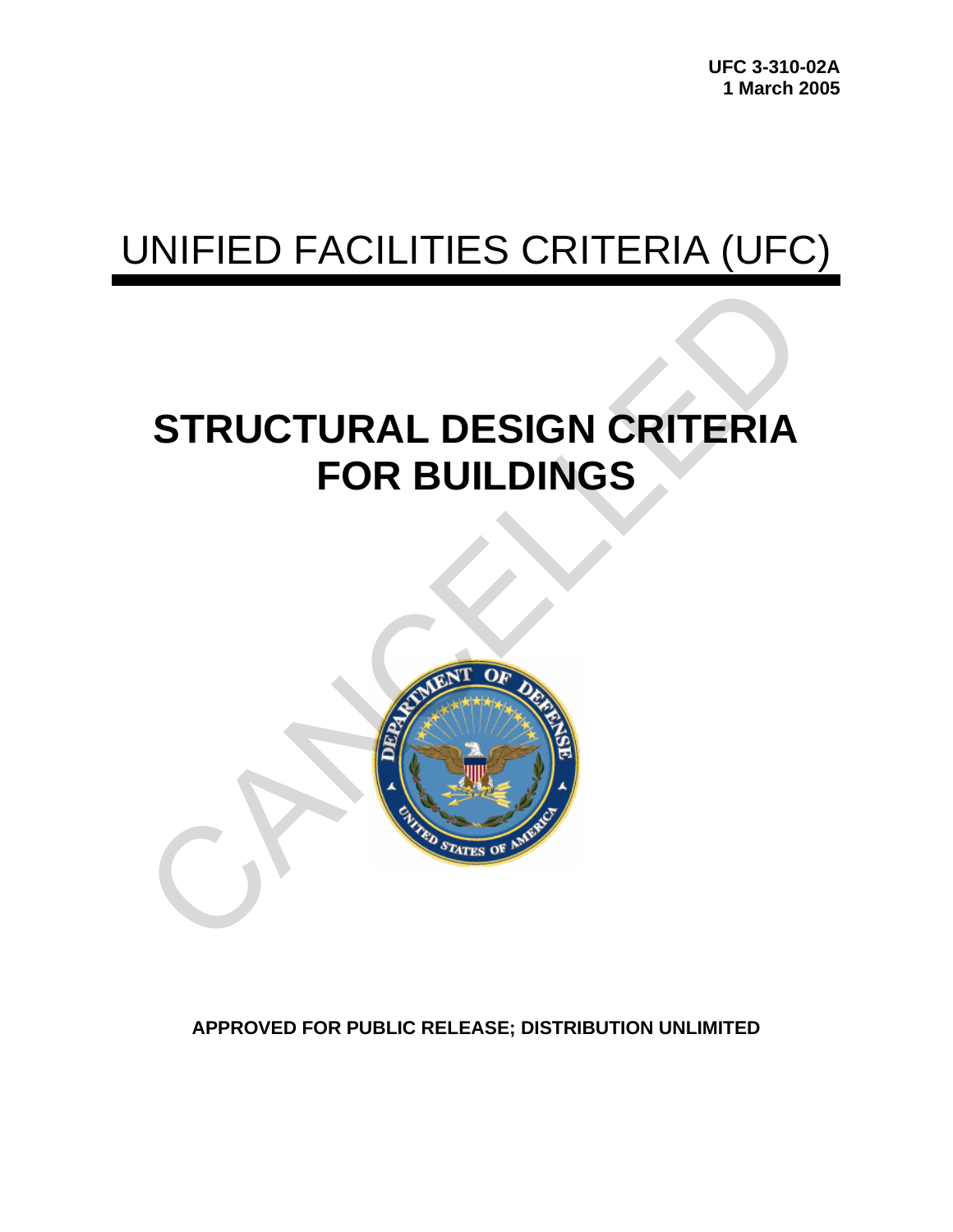### **UNIFIED FACILITIES CRITERIA (UFC)**

#### **STRUCTURAL DESIGN CRITERIA FOR BUILDINGS**

Any copyrighted material included in this UFC is identified at its point of use. Use of the copyrighted material apart from this UFC must have the permission of the copyright holder.

| copyright holder.                                 |             | USE OF the copyrighted material apart from this UFC must have the permission of the |  |  |  |
|---------------------------------------------------|-------------|-------------------------------------------------------------------------------------|--|--|--|
| U.S. ARMY CORPS OF ENGINEERS (Preparing Activity) |             |                                                                                     |  |  |  |
|                                                   |             | NAVAL FACILITIES ENGINEERING COMMAND                                                |  |  |  |
|                                                   |             | AIR FORCE CIVIL ENGINEER SUPPORT AGENCY                                             |  |  |  |
|                                                   |             |                                                                                     |  |  |  |
|                                                   |             | Record of Changes (changes are indicated by \1\  /1/)                               |  |  |  |
| <b>Change No.</b>                                 | <b>Date</b> | Location                                                                            |  |  |  |
|                                                   |             |                                                                                     |  |  |  |
|                                                   |             |                                                                                     |  |  |  |
|                                                   |             |                                                                                     |  |  |  |

**This UFC supersedes TI 809-02, dated 1 September 1999. The format of this UFC does not conform to UFC 1-300-01; however, the format will be adjusted to conform at the next revision. The body of this UFC is the previous TI 809-02, dated 1 September 1999.**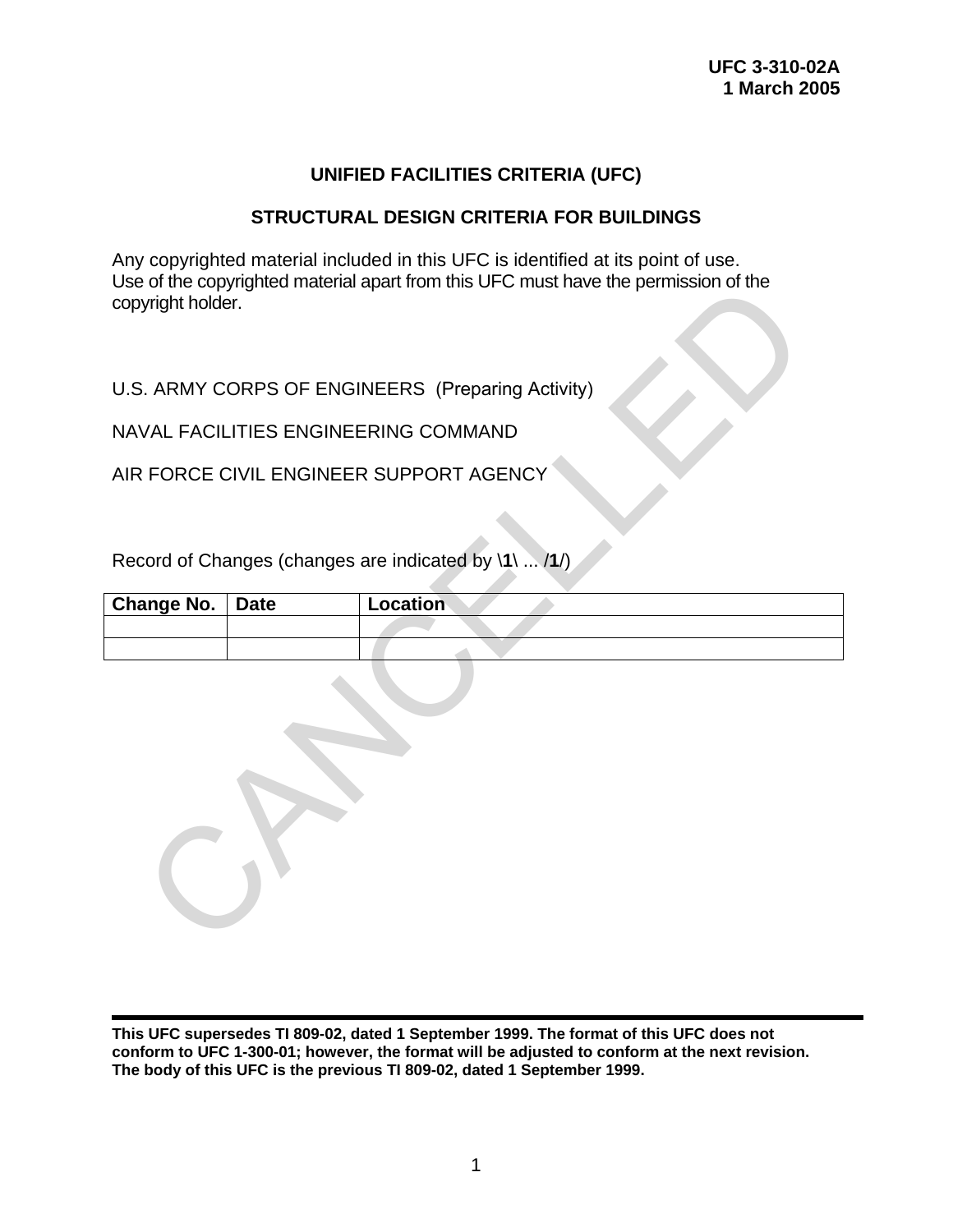#### **FOREWORD**

 $\backslash$ 1 $\backslash$ 

The Unified Facilities Criteria (UFC) system is prescribed by MIL-STD 3007 and provides planning, design, construction, sustainment, restoration, and modernization criteria, and applies to the Military Departments, the Defense Agencies, and the DoD Field Activities in accordance with [USD\(AT&L\) Memorandum](http://www.wbdg.org/pdfs/ufc_implementation.pdf) dated 29 May 2002. UFC will be used for all DoD projects and work for other customers where appropriate. All construction outside of the United States is also governed by Status of forces Agreements (SOFA), Host Nation Funded Construction Agreements (HNFA), and in some instances, Bilateral Infrastructure Agreements (BIA.) Therefore, the acquisition team must ensure compliance with the more stringent of the UFC, the SOFA, the HNFA, and the BIA, as applicable.

UFC are living documents and will be periodically reviewed, updated, and made available to users as part of the Services' responsibility for providing technical criteria for military construction. Headquarters, U.S. Army Corps of Engineers (HQUSACE), Naval Facilities Engineering Command (NAVFAC), and Air Force Civil Engineer Support Agency (AFCESA) are responsible for administration of the UFC system. Defense agencies should contact the preparing service for document interpretation and improvements. Technical content of UFC is the responsibility of the cognizant DoD working group. Recommended changes with supporting rationale should be sent to the respective service proponent office by the following electronic form: Criteria Change Request (CCR). The form is also accessible from the Internet sites listed below. refore, the acquisition team must ensure compliance with the more stringent of the UFC,<br>
FA, the HNFA, and the BIA, as applicable.<br>
2 are living documents and will be periodically reviewed, updated, and made available to<br>

UFC are effective upon issuance and are distributed only in electronic media from the following source:

• Whole Building Design Guide web site http://dod.wbdg.org/.

Hard copies of UFC printed from electronic media should be checked against the current electronic version prior to use to ensure that they are current.

AUTHORIZED BY:

\_\_\_\_\_\_\_\_\_\_\_\_\_\_\_\_\_\_\_\_\_\_\_\_\_\_\_\_\_\_\_\_\_\_\_\_\_\_

DONALD L. BASHAM, P.E. Chief, Engineering and Construction U.S. Army Corps of Engineers

 $\kappa$ athuin  $L$ , foraison ATHLEEN I. FERGUSO $\widetilde{N}$ .

The Deputy Civil Engineer DCS/Installations & Logistics Department of the Air Force

 $\sqrt{a}$ 

DR. JAMES W WRIGHT Chief Engineer Naval Facilities Engineering Command

 $\mathcal{L}$   $\mu$   $\nu$ 

Dr̃, ⁄̄GĚT WLM-OY, P.E. Difector, Installations Requirements and **Management** Office of the Deputy Under Secretary of Defense (Installations and Environment)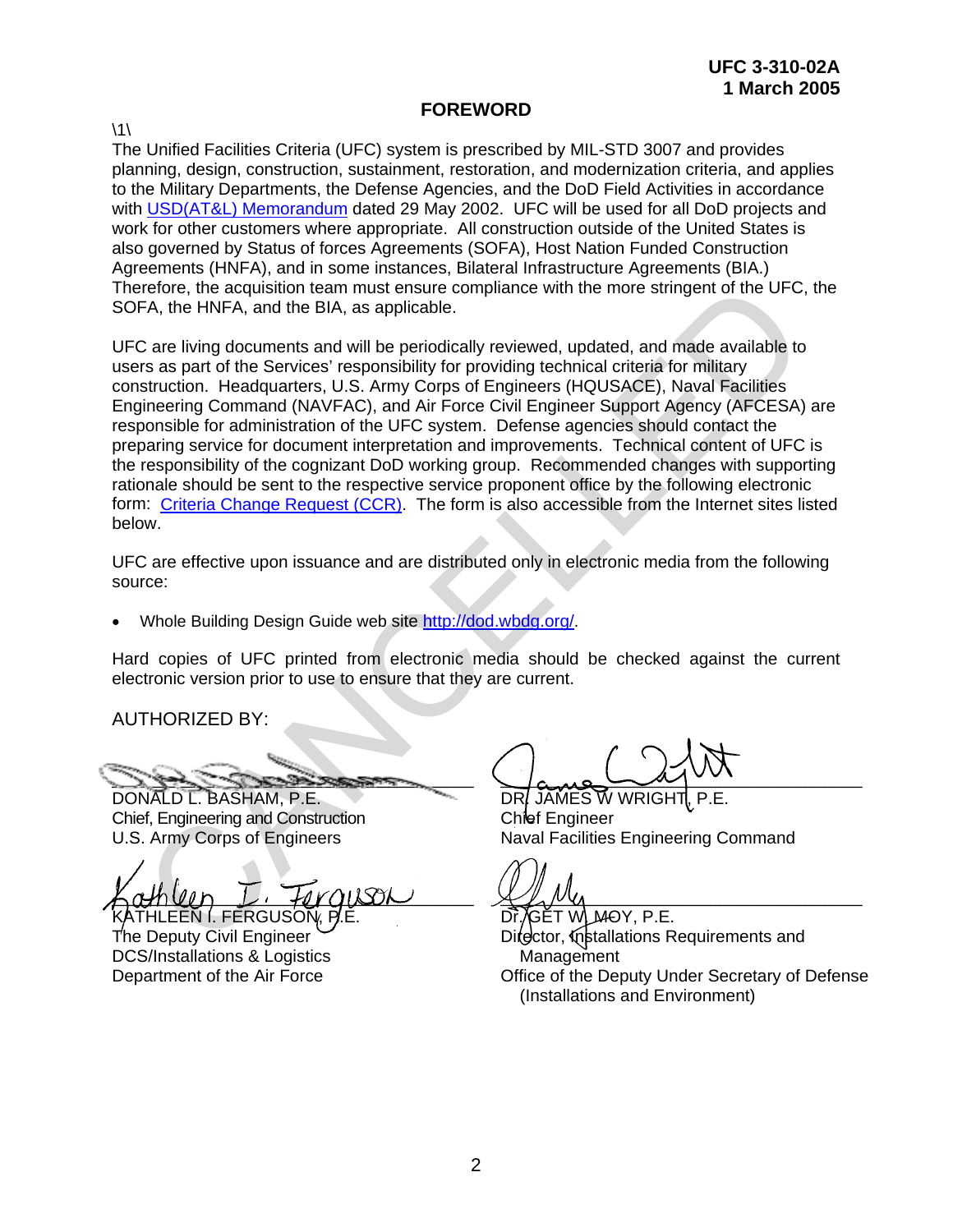

**TI 809-02 1 September 1999**

**US Army Corps** of Engineers<sup>®</sup>

# Technical Instructions

# **Structural Design Criteria for Buildings** Technical Instructions<br>
tructural Design Criteria<br>
or Buildings<br>
The Contract of Section 2014<br>
The Contract of Section 2014<br>
The Contract of Section 2014<br>
The Contract of Section 2014<br>
The Contract of Section 2014<br>
The Con

**Headquarters U.S. Army Corps of Engineers Engineering and Construction Division Directorate of Military Programs Washington, DC 20314-1000**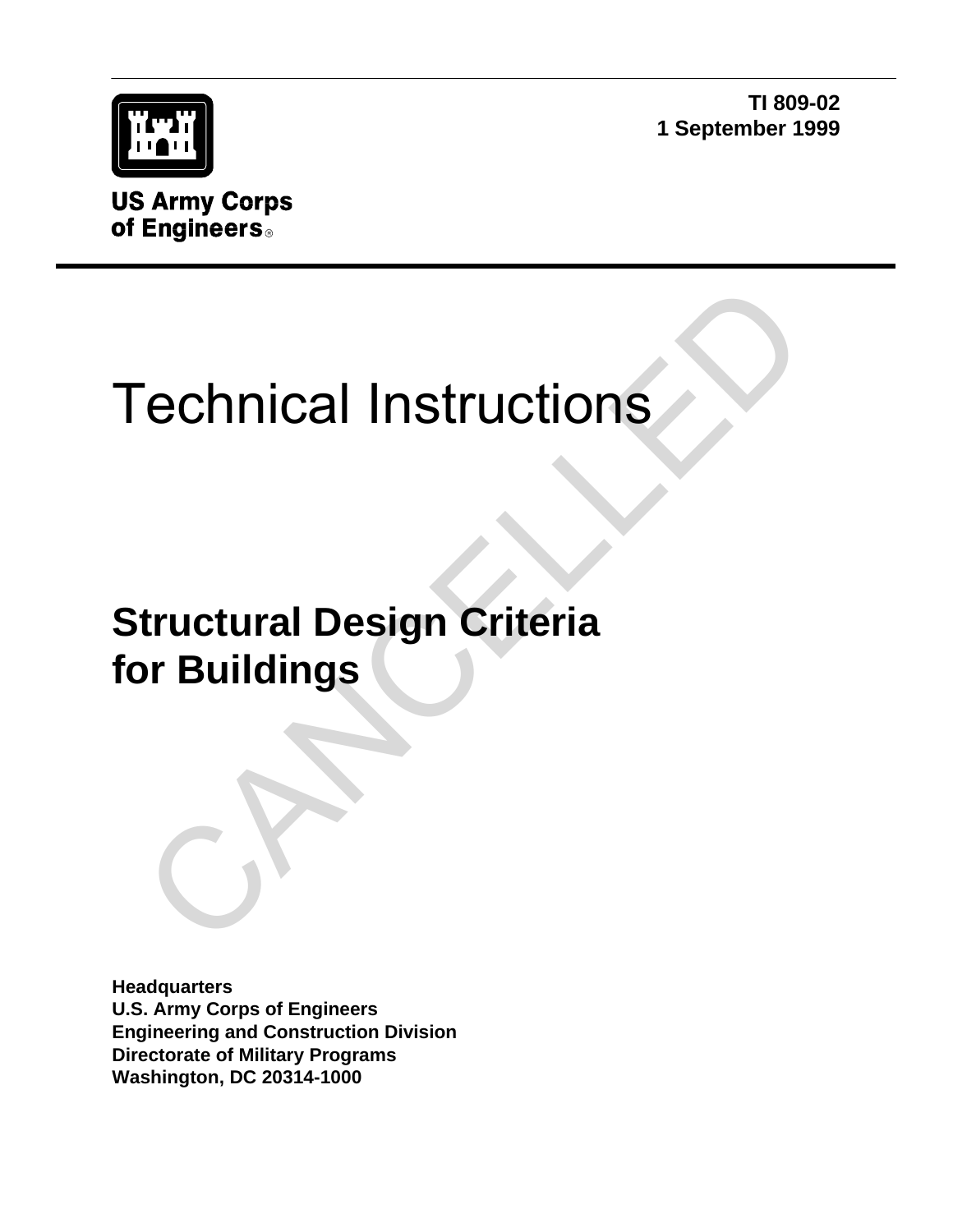## **TECHNICAL INSTRUCTIONS**

## Structural Design Criteria for Buildings

Any copyrighted material included in this document is identified at its point of use. Use of the copyrighted material apart from this document must have the permission of the copyrighted holder. Structural Design Criteria for Buildings<br>Any copyrighted material included in this document is identified at its point of use.<br>Note of the copyrighted material apart from this document must have the permission of the copyr

Approved for public release; distribution is unlimited.

Record of Changes (changes indicated \1\ . . . /1/.) No. Date Location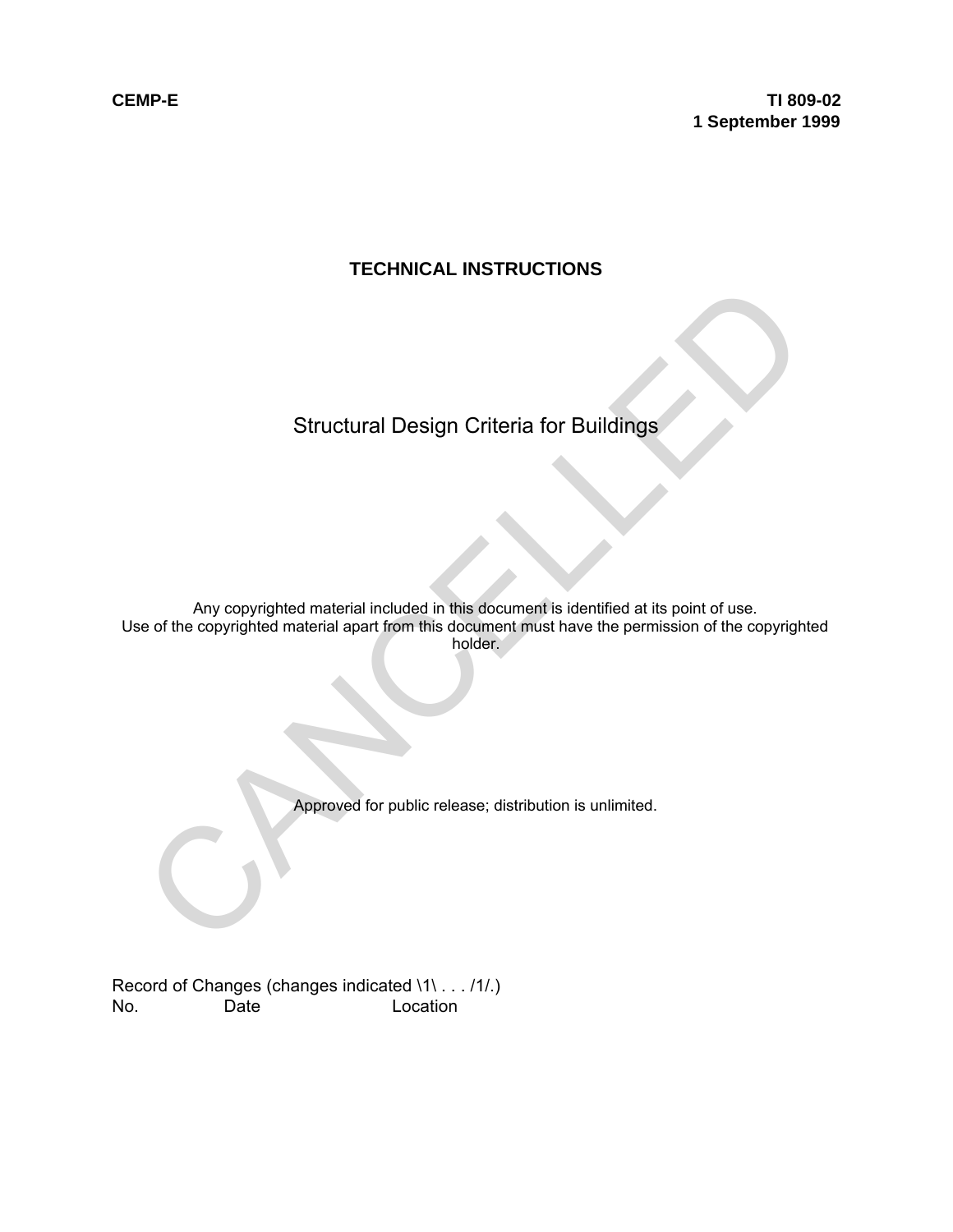#### FOREWORD

These technical instructions (TI) provide design and construction criteria and apply to all U.S. Army Corps of Engineers (USACE) commands having military construction responsibilities. TI will be used for all Army projects and for projects executed for other military services or work for other customers where appropriate.

TI are living documents and will be periodically reviewed, updated, and made available to users as part of the HQUSACE responsibility for technical criteria and policy for new military construction. CEMP-ED is responsible for administration of the TI system; technical content of TI is the responsibility of the HQUSACE element of the discipline involved. Recommended changes to TI, with rationale for the changes, should be sent to HQUSACE, ATTN: CEMP-ED, 20 Massachusetts Ave., NW, Washington, DC 20314-1000.

TI are effective upon issuance. TI are distributed only in electronic media through the TECHINFO Internet site *http://www.hnd.usace.army.mil* /techinfo/index.htm and the Construction Criteria Base (CCB) systems maintained by the National Institute of Building Sciences at Internet Site *http://www.nibs.org/ccb/*. Hard copies of these instructions produced by the user from the electronic media should be checked against the current electronic version prior to use to assure that the latest instructions are used. of the customers where appropriate.<br>
The periodically reviewed, updated, and made available to<br>
the HQUSACE responsibility for technical criteria and policy for new militar<br>
struction. CEMP-ED is responsible for administra

FOR THE COMMANDER:

DWIGHT A. BERANEK, P.E. Chief, Engineering and Construction Division Directorate of Military Programs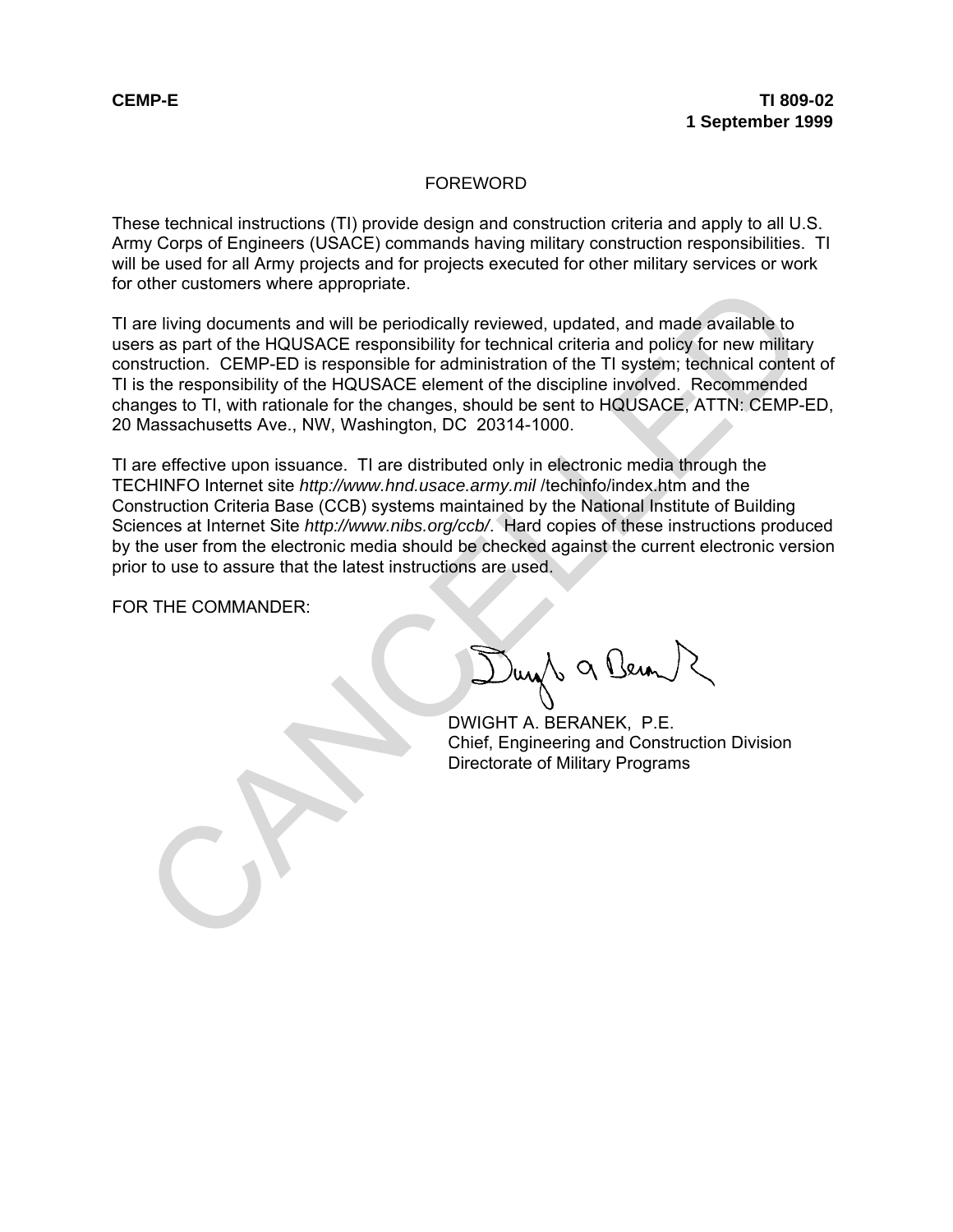Technical Instructions No. 809-02 1 September 1999

#### STRUCTURAL DESIGN CRITERIA FOR BUILDINGS

#### Table of Contents

|                           |           |                                              | Page    |
|---------------------------|-----------|----------------------------------------------|---------|
| <b>CHAPTER 1. GENERAL</b> |           |                                              |         |
|                           |           |                                              | $1 - 1$ |
|                           |           |                                              | $1 - 1$ |
|                           |           |                                              | $1 - 1$ |
|                           |           |                                              | $1 - 1$ |
|                           |           |                                              | $1 - 2$ |
|                           |           |                                              | $1 - 2$ |
|                           |           |                                              | $1 - 3$ |
|                           |           | 1-8. STRENGH AND SERVICEABILITY PERFORMANCE  | $1 - 4$ |
|                           |           |                                              | $1 - 4$ |
|                           |           |                                              | -1-4    |
|                           |           |                                              | $1 - 4$ |
|                           |           |                                              | $1 - 4$ |
|                           |           |                                              | $1-5$   |
|                           |           |                                              |         |
| CHAPTER 2.                |           | <b>BASIC STRUCTRAL SYSTEMS FOR BUILDINGS</b> |         |
|                           |           |                                              | $2 - 1$ |
|                           | $2 - 2$   |                                              | $2 - 1$ |
|                           | $2 - 3$ . | BUILDING SYSTEM USE IN MILITARY CONSTRUCTION | $2 - 3$ |
|                           | 2-4       | CHARACTERISTICS IMPORTANT TO BUILDING        | $2 - 4$ |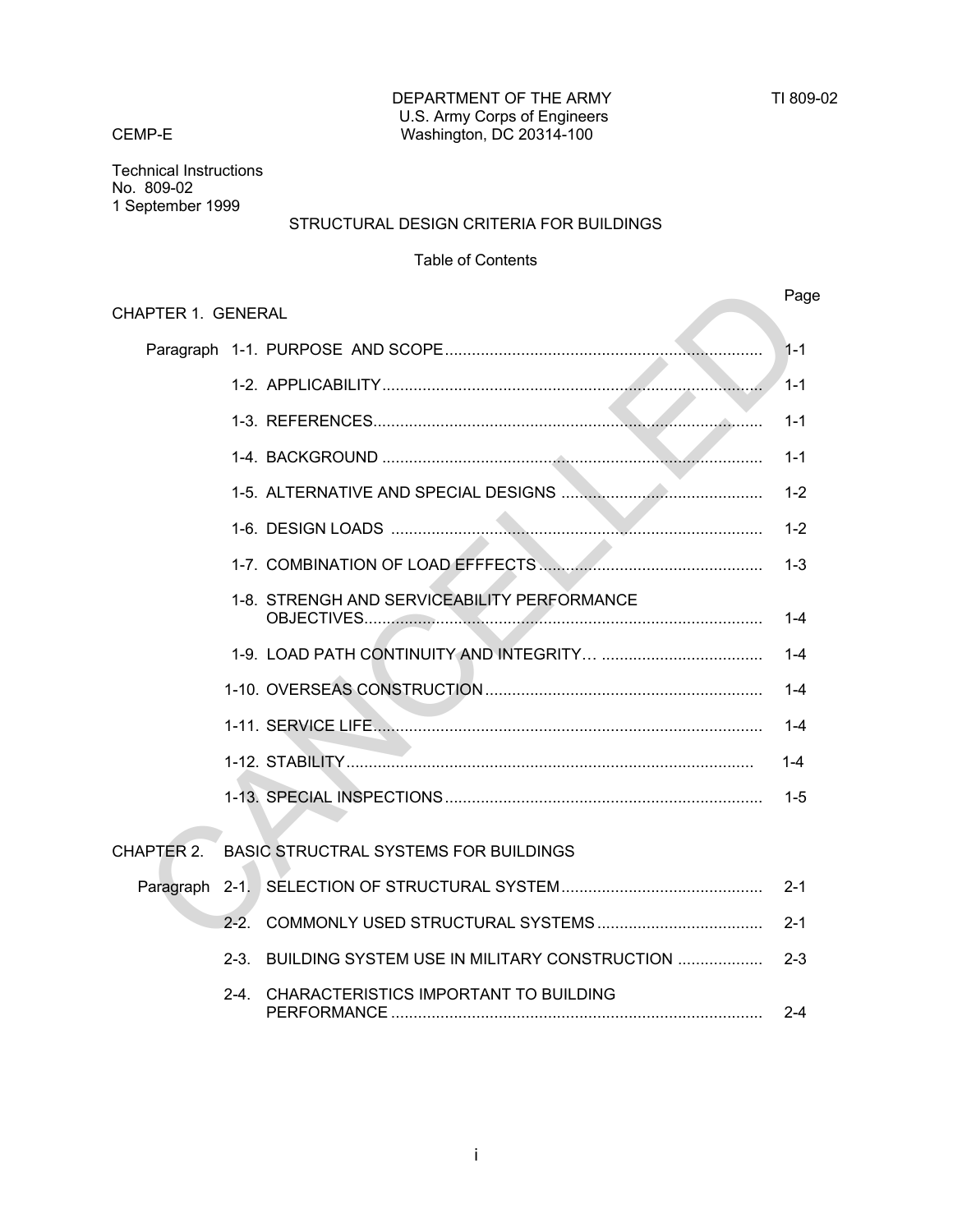| Λ<br>N | ш |
|--------|---|
|--------|---|

| Table of Contents (cont'd) |                                                   | Page    |
|----------------------------|---------------------------------------------------|---------|
|                            | CHAPTER 3. FOOTINGS AND FOUNDATIONS               |         |
|                            |                                                   | $3 - 1$ |
|                            |                                                   | $3 - 1$ |
|                            |                                                   |         |
|                            | 3-4. ALLOWABLE LOAD-BEARING VALUES AND            | $3 - 1$ |
|                            |                                                   | $3 - 1$ |
|                            |                                                   | $3 - 2$ |
|                            |                                                   | $3 - 4$ |
|                            |                                                   | $3-5$   |
|                            | CHAPTER 4. CONCRETE STRUCTURE DESIGN REQUIREMENTS |         |
|                            |                                                   |         |
|                            |                                                   | $4-1$   |
|                            |                                                   | $4-1$   |
|                            | 4-4.                                              | $4 - 1$ |
|                            | $4-5.$                                            |         |
|                            |                                                   |         |
|                            | $4 - 7$ .                                         | $4-5$   |
|                            | $4-8.$                                            | 4-8     |
|                            | $4-9.$                                            | 4-9     |
| CHAPTER 5.                 | <b>SLABS ON GRADE</b>                             |         |
|                            |                                                   | $5 - 1$ |
|                            |                                                   | $5 - 1$ |
|                            |                                                   | $5 - 2$ |
|                            |                                                   | $5 - 7$ |
|                            |                                                   | $5 - 7$ |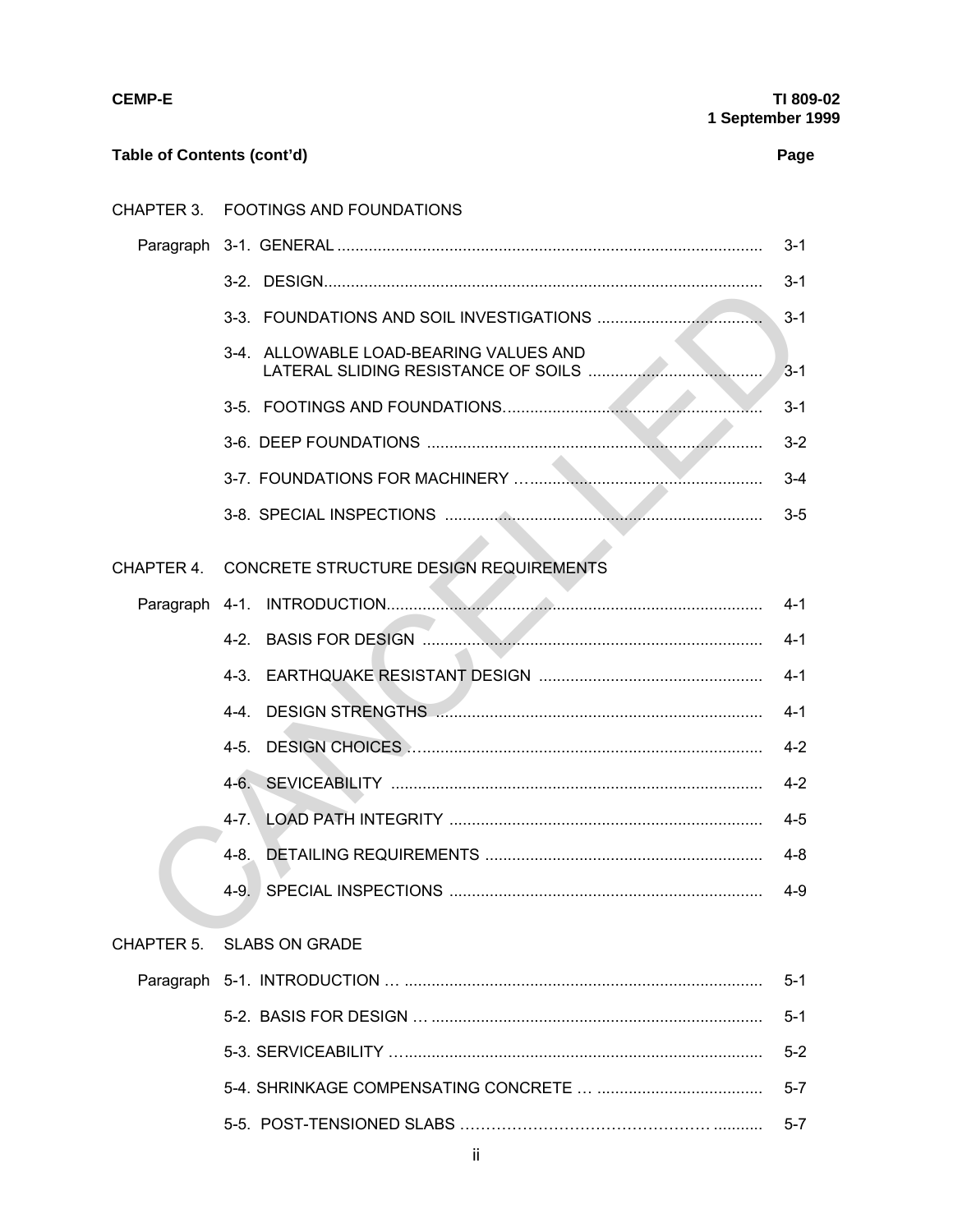| <b>CEMP-E</b>              |                                                       | TI 809-02<br>1 September 1999 |
|----------------------------|-------------------------------------------------------|-------------------------------|
| Table of Contents (cont'd) |                                                       | Page                          |
|                            |                                                       |                               |
| <b>CHAPTER 6. MASONRY</b>  |                                                       |                               |
|                            |                                                       | $6 - 1$                       |
|                            |                                                       | 6-1                           |
|                            |                                                       | $6 - 1$                       |
|                            |                                                       | $6 - 1$                       |
|                            |                                                       | $6 - 1$                       |
|                            | <b>CHAPTER 7. STEEL STRUCTURE DESIGN REQUIREMENTS</b> |                               |
|                            |                                                       | 7-1                           |
|                            |                                                       | $7-1$                         |
|                            |                                                       | $7-1$                         |
|                            |                                                       | $7-2$                         |
|                            |                                                       | $7-3$                         |
|                            |                                                       | 7-4                           |
|                            | <b>CHAPTER 8. STRUCTURAL WELDING</b>                  |                               |
|                            |                                                       | $8-1$                         |
|                            |                                                       | $8 - 1$                       |
|                            |                                                       | $8 - 1$                       |
|                            |                                                       | $8-1$                         |
|                            | 8-5. WELDMENTS SUBJECTED TO EARTHQUAKE AND            | $8-1$                         |
|                            |                                                       | $8 - 2$                       |
|                            | 8-7. ENVIRONMENTAL FACTORS IMPORTANT                  | $8-2$                         |
|                            |                                                       | $8 - 2$                       |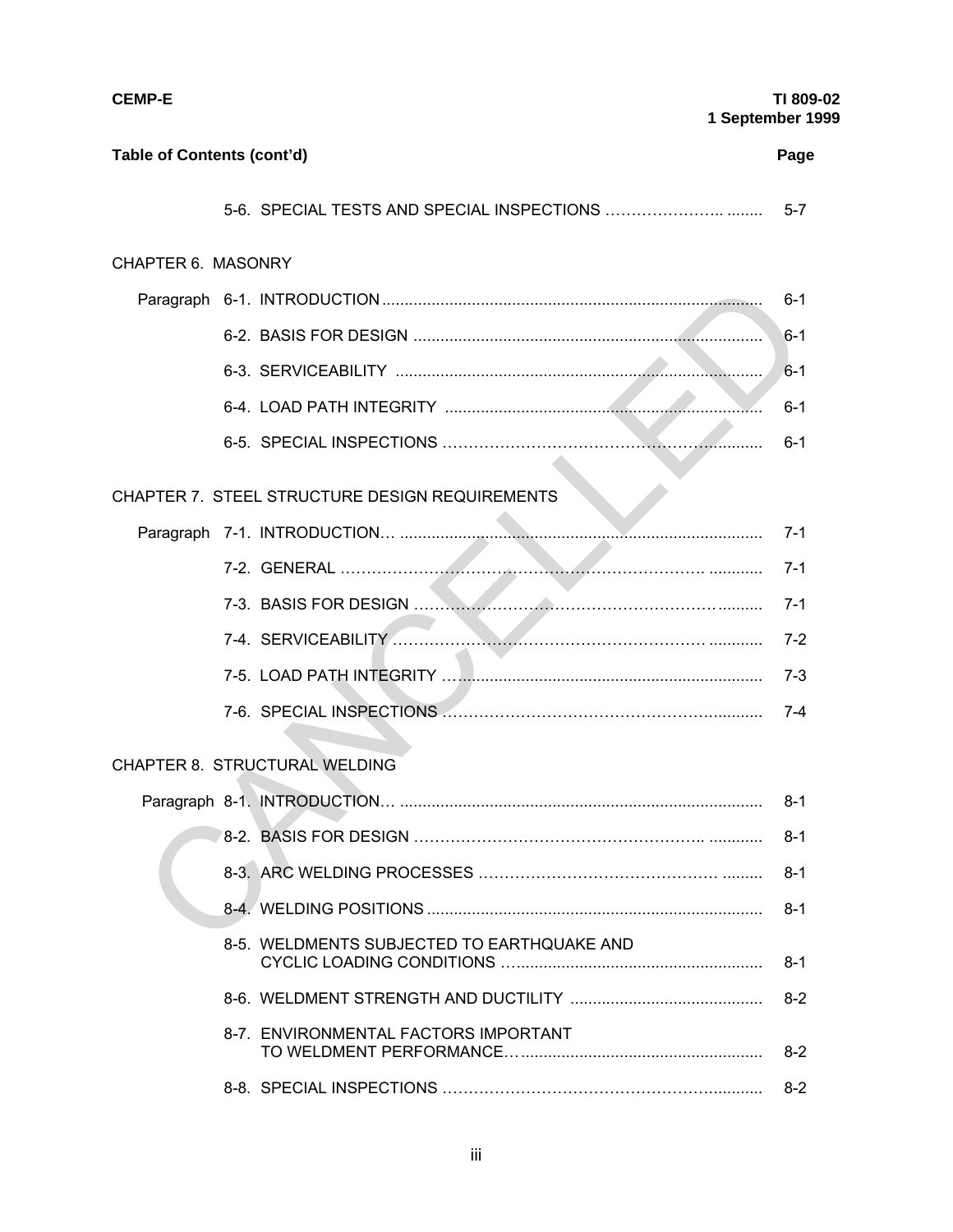| Table of Contents (cont'd) |                                                                           | Page     |
|----------------------------|---------------------------------------------------------------------------|----------|
|                            | CHAPTER 9. METAL ROOFING AND METAL (STEEL) DECK DIAPHRAGMS                |          |
|                            |                                                                           | $9 - 1$  |
|                            |                                                                           | $9 - 1$  |
|                            |                                                                           | $9 - 1$  |
|                            |                                                                           | $9 - 2$  |
|                            | 9-5. METAL DECK DIAPHRAGMS - STIFFNESS FOR ANALYSIS                       | $9 - 2$  |
|                            |                                                                           | $9 - 3$  |
|                            | CHAPTER 10. METAL BUILDING SYSTEMS                                        |          |
|                            |                                                                           | $10-1$   |
|                            |                                                                           | $10-1$   |
|                            |                                                                           | $10-1$   |
|                            |                                                                           | $10-2$   |
|                            |                                                                           | $10-2$   |
|                            |                                                                           | $10-3$   |
|                            | CHAPTER 11. WOOD STRUCTURE DESIGN REQUIREMENTS                            |          |
| Paragraph                  |                                                                           | $11 - 1$ |
|                            |                                                                           | $11 - 1$ |
|                            |                                                                           | $11 - 1$ |
|                            |                                                                           | $11-2$   |
|                            | CHAPTER 12. BUILDINGS SUBJECT TO SEVERE ENVIRONMENTS AN EXPLOSIVE EFFECTS |          |
|                            |                                                                           | $12 - 1$ |
|                            | 12-2. STEEL STRUCTURES IN CORROSIVE ENVIRONMENTS                          | $12 - 1$ |
|                            | 12-3. STEEL STRUCTURES EXPOSED TO EXTREME                                 | $12 - 2$ |
|                            | 12-4. STEEL STRUCTURES SUBJECTED TO                                       | $12 - 2$ |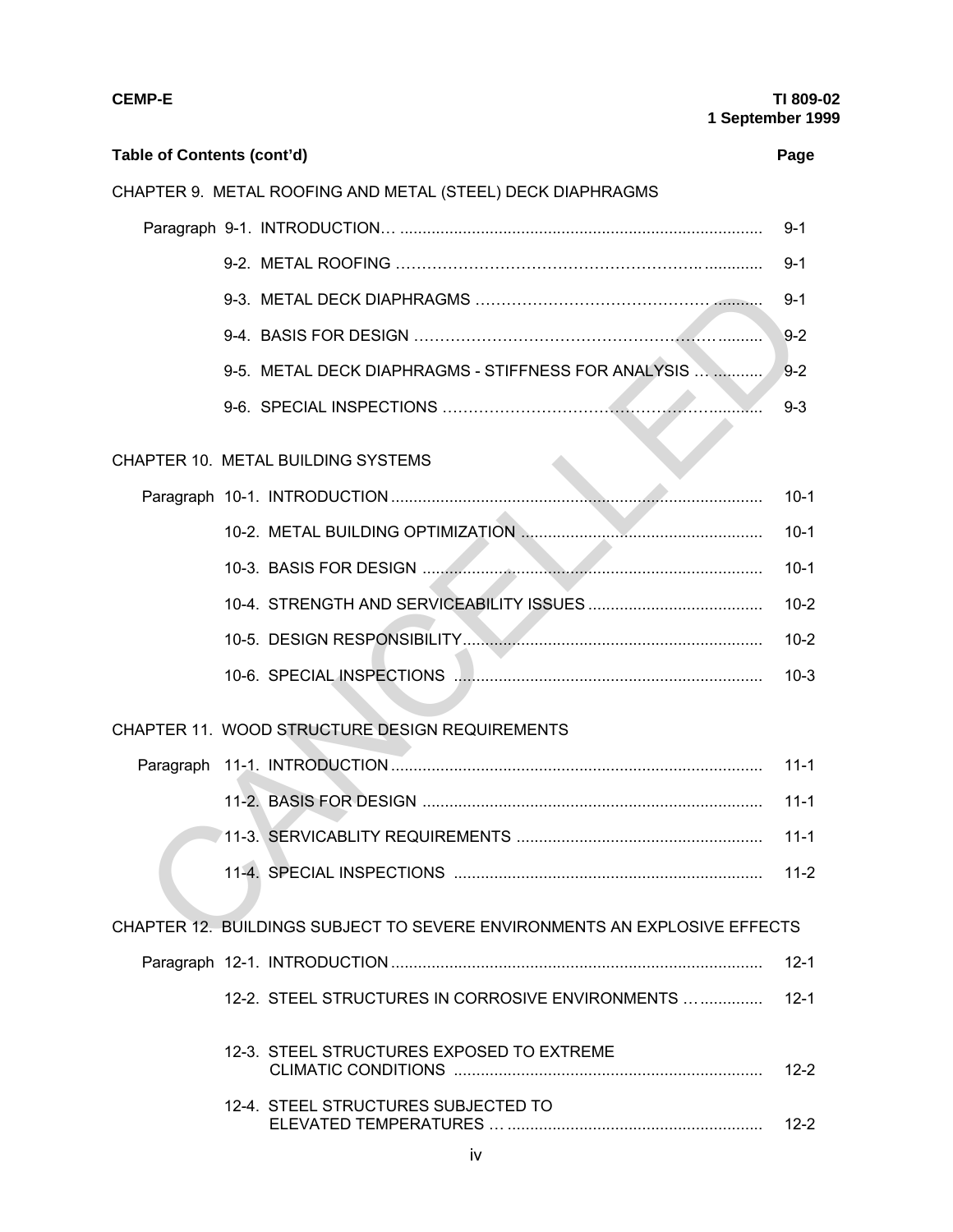| Table of Contents (cont'd)                |                                                                                    | Page                            |
|-------------------------------------------|------------------------------------------------------------------------------------|---------------------------------|
|                                           | 12-5. CONCRETE STRUCTURES IN CORROSIVE ENVIRONMENTS                                | $12 - 2$                        |
|                                           | 12-6. CONCRETE STRUCTURES PROTECTING THE ENVIRONMENT                               | $12-3$                          |
|                                           |                                                                                    | $12 - 3$                        |
|                                           | CHAPTER 13. SPECIAL CONSTRUCTION                                                   |                                 |
|                                           |                                                                                    | $13 - 1$                        |
|                                           |                                                                                    | $13 - 1$                        |
|                                           |                                                                                    | $13 - 1$                        |
|                                           |                                                                                    | $13 - 1$                        |
|                                           |                                                                                    | $13 - 1$                        |
|                                           | 13-6. GLASS FIBER REINFORCED CONCRETE,<br>FIBER COMPOSITES AND REINFORCED PLASTICS | $13-2$                          |
| <b>APPENDIX A</b>                         | <b>REFERENCES</b>                                                                  |                                 |
| APPENDIX B                                | <b>BIBLIOGRAPHY</b>                                                                |                                 |
|                                           | <b>FIGURES</b>                                                                     |                                 |
| Figure                                    | <b>Title</b>                                                                       |                                 |
| 3-1<br>$5 - 1$<br>$5 - 2$<br>$5-3$<br>5-4 |                                                                                    | 3-5<br>5-3<br>5-3<br>5-4<br>5-5 |
| Table                                     | <b>TABLES</b><br>Title                                                             |                                 |
| $1 - 1$                                   | Desian Criteria Documents Summary                                                  | $1 - 1$                         |

## FIGURES

| Figure  | l itle⊹ |       |
|---------|---------|-------|
| $3 - 1$ |         | $3-5$ |
| $5 - 1$ |         | $5-3$ |
| $5-2$   |         | $5-3$ |
| $5-3$   |         | $5-4$ |
| $5 - 4$ |         | $5-5$ |

#### TABLES

| $1 - 1$ |         |
|---------|---------|
| $1 - 2$ |         |
| $1 - 3$ |         |
| $1 - 4$ | $1 - 3$ |
| $4-1$   |         |
| $4 - 2$ |         |
| $4 - 3$ | $4 - 3$ |
| $4 - 4$ |         |
| $5-1$   |         |
|         |         |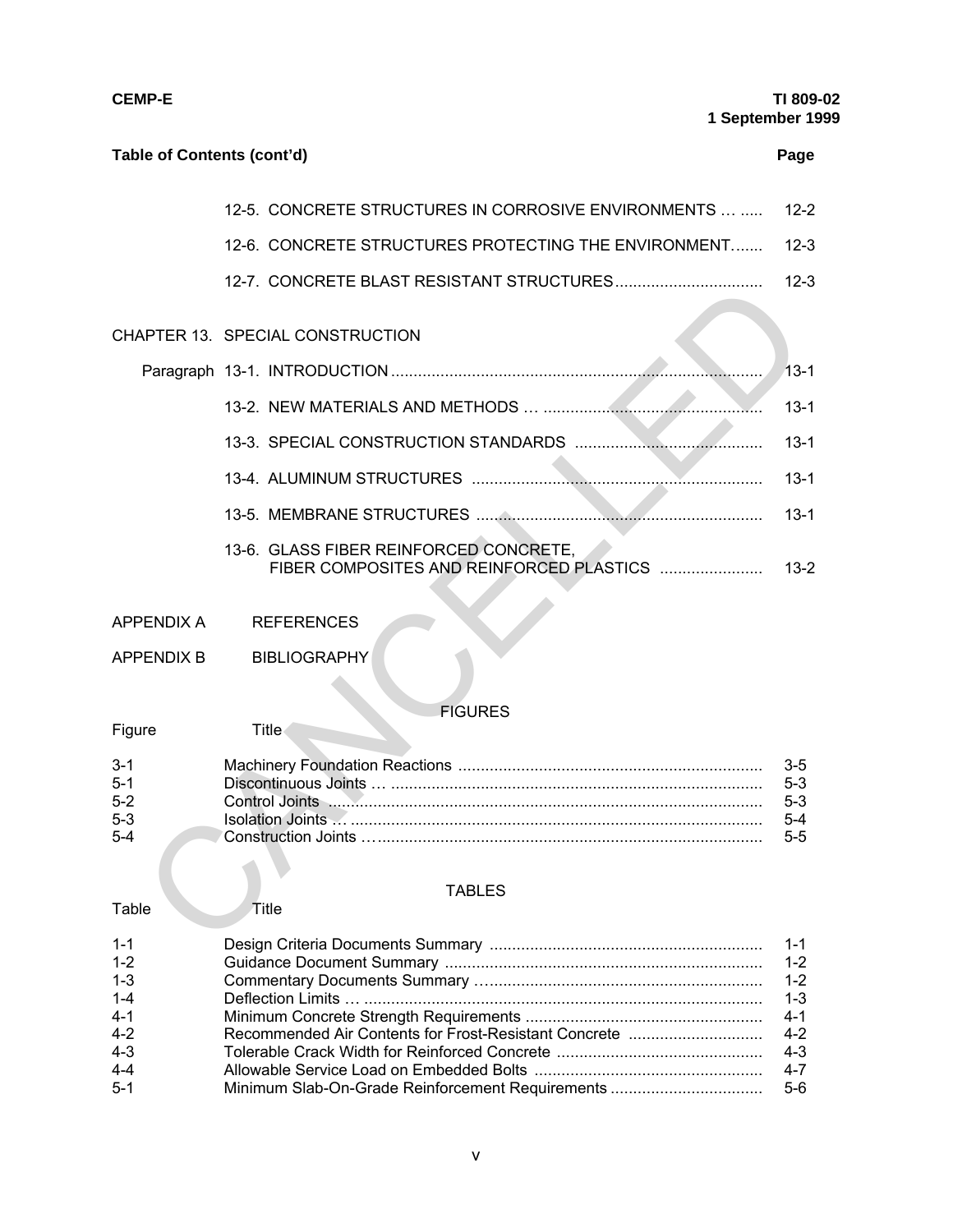#### CHAPTER 1

#### **GENERAL**

1-1. PURPOSE AND SCOPE. This document provides general structural design guidance for buildings and for building systems constructed of concrete, masonry, steel and wood. The design requirements provided herein, or cited by reference, are based on national building codes, industry standards, and technical manuals developed by the Army, Navy, and Air Force. Instructions necessary to provide serviceable buildings and to assure load path integrity and continuity is included. Requirements unique to Army, Navy, and Air Force facilities are indicated. Supplemental information to help engineers interpret and apply code provisions, and meet serviceability and strength performance objectives is also included in this document. Design guidance presented herein is applicable to buildings constructed in the continental USA (CONUS).

|                        |                                                                                                                                                                                                                                                                                                                                                                                                                                                                                                                                                                                                                                                                                                                                                   |                           |                                                                          | interpret and apply code provisions, and meet serviceability and strength performance objectives is also<br>included in this document. Design guidance presented herein is applicable to buildings constructed in th |  |  |
|------------------------|---------------------------------------------------------------------------------------------------------------------------------------------------------------------------------------------------------------------------------------------------------------------------------------------------------------------------------------------------------------------------------------------------------------------------------------------------------------------------------------------------------------------------------------------------------------------------------------------------------------------------------------------------------------------------------------------------------------------------------------------------|---------------------------|--------------------------------------------------------------------------|----------------------------------------------------------------------------------------------------------------------------------------------------------------------------------------------------------------------|--|--|
|                        | 1-2. APPLICABILITY. These Technical Instructions (TI) are applicable to all USACE, Air Force and<br>Navy elements involved with the design of buildings.                                                                                                                                                                                                                                                                                                                                                                                                                                                                                                                                                                                          |                           |                                                                          |                                                                                                                                                                                                                      |  |  |
|                        | 1-3. REFERENCES. Appendix A contains a list of references used in these instructions.                                                                                                                                                                                                                                                                                                                                                                                                                                                                                                                                                                                                                                                             |                           |                                                                          |                                                                                                                                                                                                                      |  |  |
|                        | 1-4. BACKGROUND. TI 809-02, "Structural Design Criteria for Buildings" is one in a series of Technic<br>Instructions used to update the Army, Air Force, and Navy guidance requirements related to the design<br>of buildings. The TI 809 Series documents are listed in Tables 1-1, 1-2, and 1-3. Where applicable the<br>Army, Navy, and Air Force guidance documents replaced by, or to be replaced by, the TI are indicated.<br>In some instances the TI document listed in the table has not as yet been developed, or is currently<br>under development. In such cases, the appropriate Army, Navy, and Air Force guidance document wil<br>be used until such time as the TI is published.<br>Table 1-1. Design Criteria Documents Summary. |                           |                                                                          |                                                                                                                                                                                                                      |  |  |
| <b>TI 809</b>          |                                                                                                                                                                                                                                                                                                                                                                                                                                                                                                                                                                                                                                                                                                                                                   | <b>Replaces</b>           | <b>Replaces</b>                                                          | <b>Replaces</b>                                                                                                                                                                                                      |  |  |
| <b>Series</b><br>No.   | <b>Title</b>                                                                                                                                                                                                                                                                                                                                                                                                                                                                                                                                                                                                                                                                                                                                      | Army                      | <b>Navy Document</b>                                                     | <b>Air Force</b>                                                                                                                                                                                                     |  |  |
|                        |                                                                                                                                                                                                                                                                                                                                                                                                                                                                                                                                                                                                                                                                                                                                                   | <b>Document</b>           |                                                                          | <b>Document</b>                                                                                                                                                                                                      |  |  |
| TI 809-01<br>TI 809-02 | <b>Load Assumptions for Buildings</b><br>Structural Design Criteria for Buildings                                                                                                                                                                                                                                                                                                                                                                                                                                                                                                                                                                                                                                                                 | TM 5-809-1<br>TM 5-809-02 | MIL-HDBK-1002/1<br>MIL-HDBK-1002/3<br>MIL-HDBK-1002/5<br>MIL-HDBK-1002/6 | AFM 88-3, Chap. 1<br>AFM 88-3, Chap. 2                                                                                                                                                                               |  |  |
| TI 809-03              | Structural Design Criteria for Structures                                                                                                                                                                                                                                                                                                                                                                                                                                                                                                                                                                                                                                                                                                         |                           | DM 2.04                                                                  |                                                                                                                                                                                                                      |  |  |
| TI 809-04              | Other than Buildings<br>Seismic Design for Buildings                                                                                                                                                                                                                                                                                                                                                                                                                                                                                                                                                                                                                                                                                              | TM 5-809-10               | NAVFAC, P-355                                                            | AFM 88-3, Chap.<br>13                                                                                                                                                                                                |  |  |
|                        |                                                                                                                                                                                                                                                                                                                                                                                                                                                                                                                                                                                                                                                                                                                                                   | TM 5-809-10-1             | NAVFAC, P-355.1                                                          | AFM 88-3,<br>Chap.13,<br>Sec. A                                                                                                                                                                                      |  |  |
| TI 809-05              | Seismic Design for the Rehabilitation                                                                                                                                                                                                                                                                                                                                                                                                                                                                                                                                                                                                                                                                                                             | TM 5-809-10-2             | NAVFAC, P-355-2                                                          | AFM 88-3.                                                                                                                                                                                                            |  |  |
| TI 809-06              | of Buildings<br>Masonry Design for Buildings                                                                                                                                                                                                                                                                                                                                                                                                                                                                                                                                                                                                                                                                                                      | TM 5-809-3                | NAVEAC DM 2.9                                                            | Chap. 3, Sec. B<br>AFM 8-3,<br>Chapter 3                                                                                                                                                                             |  |  |

#### **Table 1-1. Design Criteria Documents Summary.**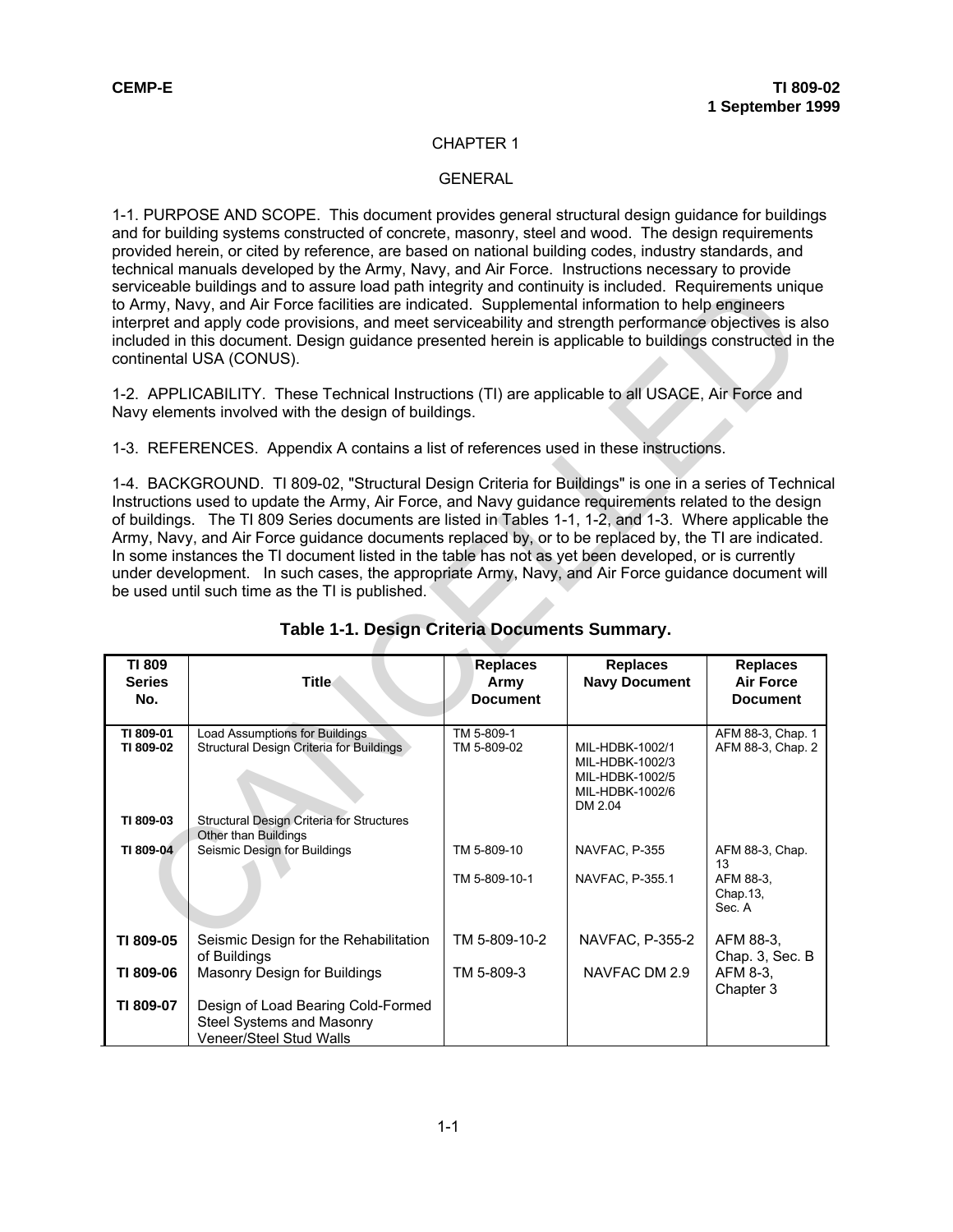| <b>TI 809</b><br><b>Series</b><br>No. | <b>Title</b>                                                        | <b>Replaces</b><br>Army<br><b>Document</b> | <b>Replaces</b><br><b>Navy</b><br><b>Document</b> | <b>Replaces</b><br><b>Air Force</b><br><b>Document</b> |
|---------------------------------------|---------------------------------------------------------------------|--------------------------------------------|---------------------------------------------------|--------------------------------------------------------|
| TI 809-26                             | <b>Welding Guidance for Buildings</b>                               | TM 5-809-7                                 |                                                   |                                                        |
| TI 809-27                             | Concrete Floor Slabs on Grade<br>Subjected to Heavy Loads           | TM 5-809-12                                |                                                   | AFM 88-3,<br>Chap.13                                   |
| TI 809-28                             | Design and Construction of<br><b>Reinforced Ribbed Mat Slabs</b>    |                                            |                                                   |                                                        |
| TI 809-29                             | <b>Structural Considerations for metal</b><br>Roofing               |                                            |                                                   |                                                        |
| TI 809-30                             | <b>Metal Building Systems</b>                                       |                                            |                                                   |                                                        |
|                                       |                                                                     |                                            |                                                   |                                                        |
|                                       | Table 1-3. Commentary Documents Summary.                            |                                            |                                                   |                                                        |
| <b>TI 809</b><br><b>Series</b><br>No. | <b>Title</b>                                                        | <b>Replaces</b><br>Army<br><b>Document</b> | <b>Replaces</b><br><b>Navy</b><br><b>Document</b> | <b>Replaces</b><br><b>Air Force</b><br><b>Document</b> |
| TI 809-51                             | Seismic Review Procedures for<br><b>Existing Military Buildings</b> | TI 809-51<br>(Previous<br>Edition)         |                                                   |                                                        |
| TI 809-52                             | <b>Commentary on Snow Loads</b>                                     |                                            |                                                   |                                                        |
| TI 809-53                             | <b>Commentary on Roofing Systems</b>                                |                                            |                                                   |                                                        |

#### **Table 1-2. Guidance Documents Summary.**

**Table 1-3. Commentary Documents Summary.**

| <b>TI 809</b><br><b>Series</b><br>No. | <b>Title</b>                                                        | <b>Replaces</b><br>Army<br><b>Document</b> | <b>Replaces</b><br><b>Navy</b><br><b>Document</b> | <b>Replaces</b><br><b>Air Force</b><br><b>Document</b> |
|---------------------------------------|---------------------------------------------------------------------|--------------------------------------------|---------------------------------------------------|--------------------------------------------------------|
| TI 809-51                             | Seismic Review Procedures for<br><b>Existing Military Buildings</b> | TI 809-51<br>(Previous<br>Edition)         |                                                   |                                                        |
| TI 809-52                             | <b>Commentary on Snow Loads</b>                                     |                                            |                                                   |                                                        |
| TI 809-53                             | Commentary on Roofing Systems                                       |                                            |                                                   |                                                        |

1-5. ALTERNATIVE AND SPECIAL DESIGNS. Deviation from these criteria, where a valid need exists or an alternative solution is more desirable, may be accepted subject to approval. Requirements for alternative and special designs are described in Chapter 13.

1-6. DESIGN LOADS. Dead load (D), loads due to fluids (F), flood loads  $(F_a)$ , loads due to soil and water in soil (H), live loads (L), roof live load ( $L<sub>r</sub>$ ), and rain load (R) are to be based on the requirements of ASCE 7. Snow and wind loads are also based on the requirements of ASCE 7, except as indicated in TI 809-01, "Load Assumptions for Buildings," for Army and Air Force buildings, and in ITG (Interim Technical Guidance) "Minimum Design Loads for Buildings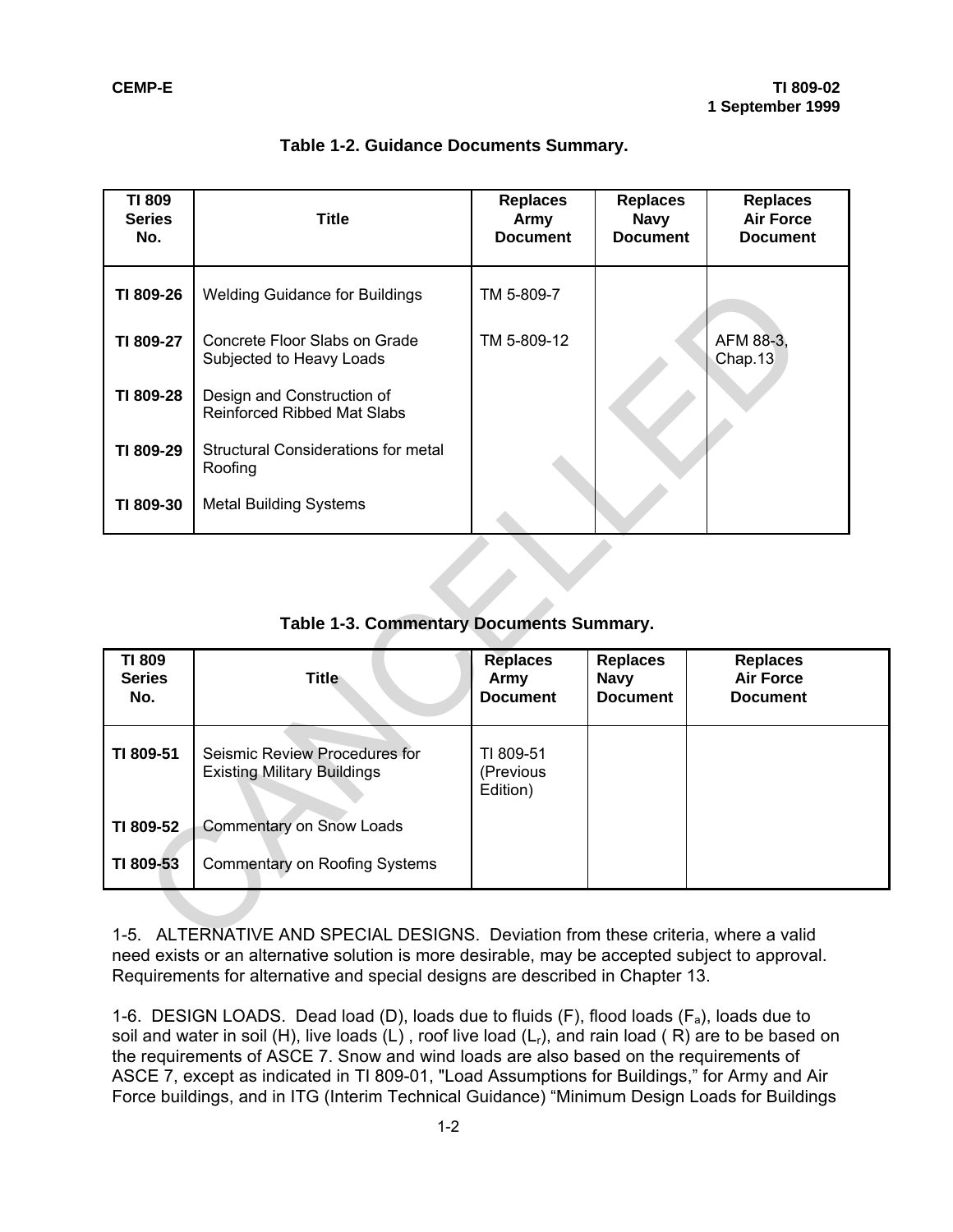and Other Structures" for NAVFAC buildings. Earthquake loads are based on the requirements of TI 809-04, "Seismic Design for Buildings," and FEMA 302, "NEHRP Recommended Provisions for Seismic Regulations for New Buildings and Other Structures."

1-7. COMBINATION OF LOAD EFFECTS. The effect on the structure and its components due to gravity loads and seismic forces will be combined in accordance with the following factored load combinations, and in accordance with TI 809-04 guidelines:

1.2 D + 1.0 E +0.5 L + 0.2 S (ASCE 7, Paragraph 2.3.2) 0.9 D + 1.0 E (ASCE 7, Paragraph 2.3.2)

Where:  $D =$  dead load

 $E =$  earthquake load as defined by FEMA 302

 $L =$  live load as defined by TI 809-01

S = snow load as defined by TI 809-01

For the above load combinations the strength reduction factors (φ) for concrete will be in accordance with Appendix C of ACI 318-95. All other load combinations (non-seismic load combinations) will be in accordance with the applicable material design standard (ACI 318 for concrete, AISC for steel, etc.).

1-8. STRENGTH AND SERVICEABILITY PERFORMANCE OBJECTIVES. General requirements with respect to strength and serviceability are indicated in the following paragraphs. Specific requirements on strength and serviceability with respect to the various types of building systems and construction materials are provided in the following chapters of the TI.

a. Strength. Buildings and other structures, and all parts thereof, will be designed to support safely the loads and load combinations indicated above.

b. Serviceability. Structural systems and members thereof will be designed to have adequate stiffness to limit deflections, lateral drift, vibration, or any other deformations that adversely affect the intended use and performance of the building. Building designs must also consider deformation loads such as temperature, differential settlement, creep, and shrinkage. Measures necessary to keep buildings free from deformation load cracking and deterioration, such as crack control joints, will be considered an essential part of the building design. In addition buildings, when necessary, will be capable of withstanding severe environmental effects without incurring damage or deterioration that would reduce the building's service life. 1.2 D + 1.0 E +0.5 L + 0.2 S (ASCE 7, Paragraph 2.3.2)<br>
0.9 D + 1.0 E = earltupide load as defined by FEMA 302<br>
Ere:  $E =$ earltupide load as defined by TI 809-01<br>
L = live load as defined by TI 809-01<br>
S = snow load as def

c. Deflection and Drift Limits. Deflections of structural members will not be greater than allowed by the applicable material standard (ACI, AISC, etc.). Deflection limits are needed to restrict damage to ceilings, partitions, and other fragile nonstructural elements. Therefore, the deflection over span length (l) will not exceed that permitted by Table 1-4. Drift limits applicable to earthquake loading are provided in Table 6-1 TI 809-04. In certain cases, drift limits lower than those specified in TI 809-04 will be required to restrict damage to partitions, stair and shaft enclosures, glass, and other fragile nonstructural elements.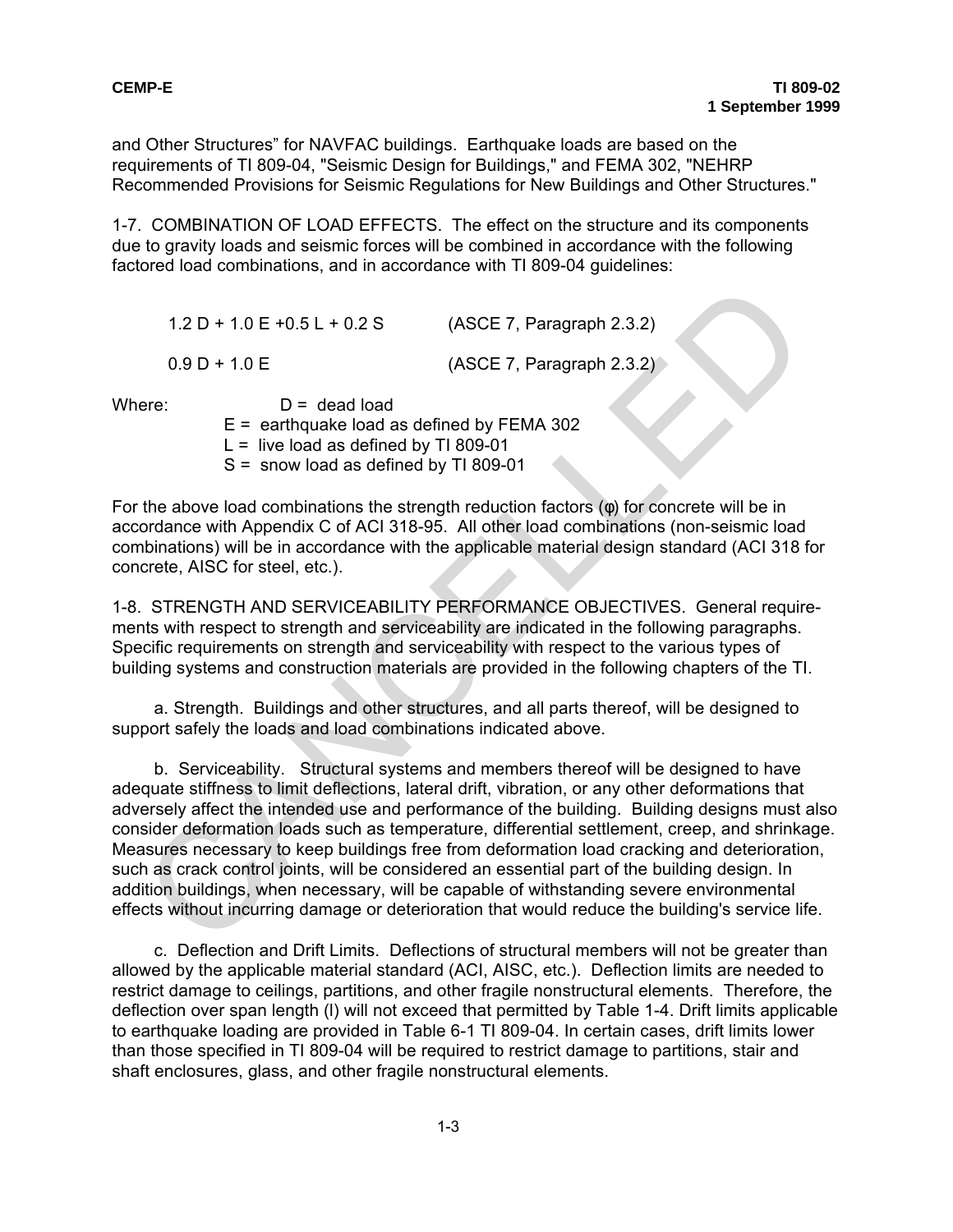| Construction                                                                                                                                                                                                                                                                                                                                                                                                                                                                                                                               | Live<br>Loads  | Snow or<br>Wind<br>Loads | Dead +<br>Live<br>Load |
|--------------------------------------------------------------------------------------------------------------------------------------------------------------------------------------------------------------------------------------------------------------------------------------------------------------------------------------------------------------------------------------------------------------------------------------------------------------------------------------------------------------------------------------------|----------------|--------------------------|------------------------|
| Roof members                                                                                                                                                                                                                                                                                                                                                                                                                                                                                                                               |                |                          |                        |
| Supporting plaster ceiling<br><b>Supporting Non-plaster</b>                                                                                                                                                                                                                                                                                                                                                                                                                                                                                | 1/360<br>1/240 | 1/360<br>1/240           | 1/240<br>1/180         |
| ceiling<br>Not supporting Ceiling                                                                                                                                                                                                                                                                                                                                                                                                                                                                                                          | 1/180          | 1/180                    | 1/120                  |
| <b>Floor Members</b>                                                                                                                                                                                                                                                                                                                                                                                                                                                                                                                       | 1/360          |                          | 1/240                  |
| Exterior walls and interior<br>partitions                                                                                                                                                                                                                                                                                                                                                                                                                                                                                                  |                |                          |                        |
| With brittle finishes<br>With flexible finishes                                                                                                                                                                                                                                                                                                                                                                                                                                                                                            | 1/240<br>1/120 | 1/240<br>1/240           |                        |
| lateral loads. Follow all loads through the structure to assure all the structural elements<br>connections along the load path have sufficient strength and stiffness to maintain<br>ctural integrity. Direct and continuous load paths from the roof to foundation must be<br>vided. Building configuration, continuous and redundant load paths, connection detailir<br>tem ductility, quality of materials, and construction are important to building performance<br>se ancillary aspects of building design are covered in Chapter 2. |                |                          |                        |
| b. Structural Integrity. In accordance with ASCE 7, buildings and other structures will                                                                                                                                                                                                                                                                                                                                                                                                                                                    |                |                          |                        |
| igned to sustain local damage under extreme loading conditions with the structural syst<br>a whole remaining stable. This objective can be achieved by an arrangement of structu<br>nents which assures loads can be transferred from any locally damaged region to adjad<br>ons capable of resisting those loads. This can be accomplished by providing sufficient<br>tinuity, redundancy, and energy dissipating capability (ductility).                                                                                                 |                |                          |                        |
| 0. OVERSEAS CONSTRUCTION. Where local materials of grades other than those<br>renced herein are to be used, the working or yield stresses and details of construction or<br>modified as required by the structural property characteristics of the local material. The<br>priot ao far ao praoticoble, will be ef ceu iudent er better suede than the comparable                                                                                                                                                                           |                |                          |                        |

#### **Table 1-4. Deflection Limits.**

(Adapted from the International Building Code (IBC)-Final Draft)

#### 1-9. LOAD PATH CONTINUITY AND INTEGRITY.

a. General. Building designers must understand how the building will respond to vertical and lateral loads. Follow all loads through the structure to assure all the structural elements and connections along the load path have sufficient strength and stiffness to maintain structural integrity. Direct and continuous load paths from the roof to foundation must be provided. Building configuration, continuous and redundant load paths, connection detailing, system ductility, quality of materials, and construction are important to building performance. These ancillary aspects of building design are covered in Chapter 2.

b. Structural Integrity. In accordance with ASCE 7, buildings and other structures will be designed to sustain local damage under extreme loading conditions with the structural system as a whole remaining stable. This objective can be achieved by an arrangement of structural elements which assures loads can be transferred from any locally damaged region to adjacent regions capable of resisting those loads. This can be accomplished by providing sufficient continuity, redundancy, and energy dissipating capability (ductility).

1-10. OVERSEAS CONSTRUCTION. Where local materials of grades other than those referenced herein are to be used, the working or yield stresses and details of construction will be modified as required by the structural property characteristics of the local material. The material, as far as practicable, will be of equivalent or better grade than the comparable grades referenced herein.

1-11. SERVICE LIFE. Service life of various buildings and facilities is defined as follows:

a. Permanent construction. Permanent construction will be designed and constructed to serve a life expectancy of 25 years or more, will be energy efficient, and will include finishes, materials, and systems selected for low maintenance and low life cycle costs.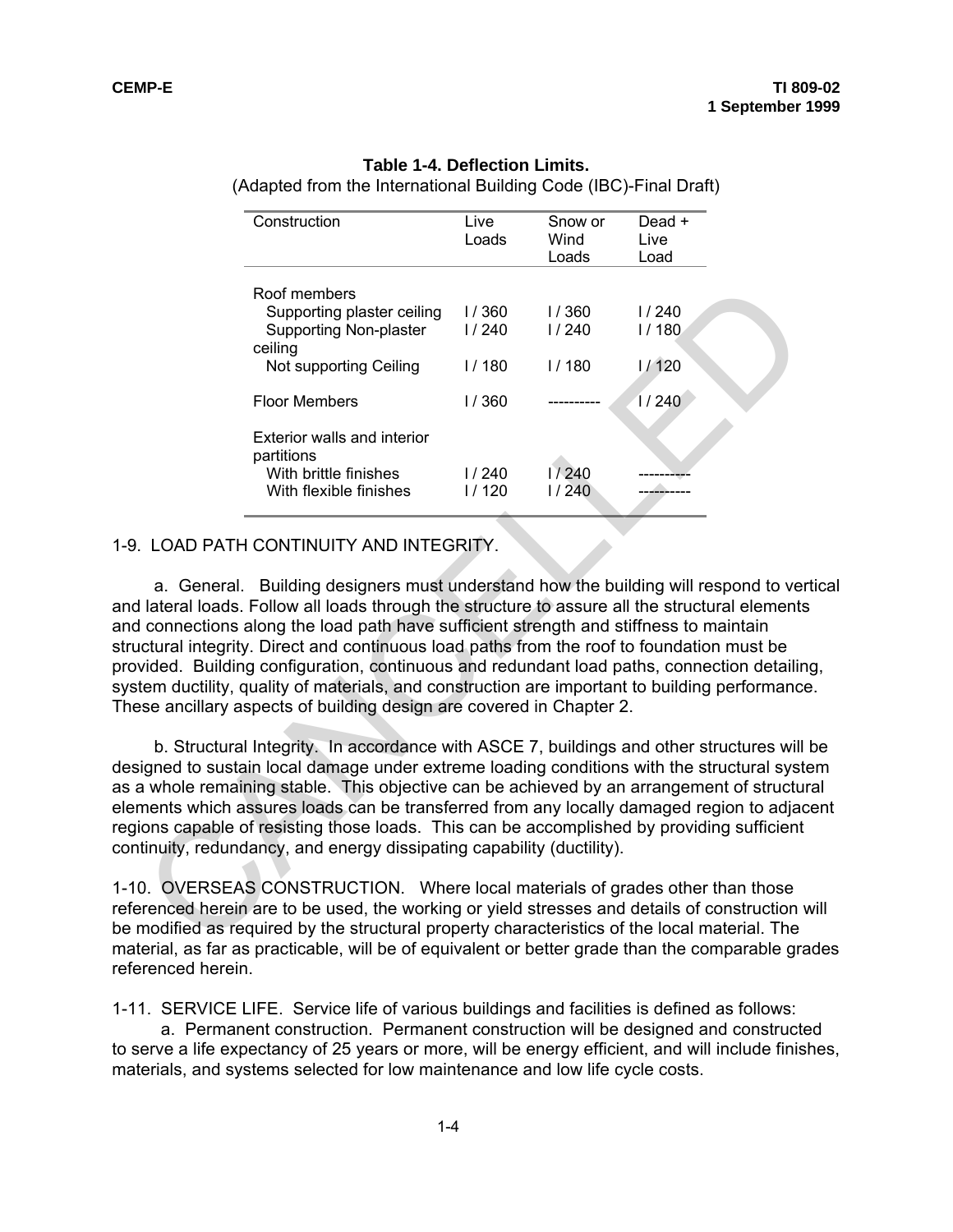b. Limited life structures. Limited life structures include both semi-permanent and temporary construction as defined below.

(1) Semi-permanent construction will be designed and constructed to serve a life expectancy of more than 5 years but less than 25-years (generally a 15-year service life), will be energy efficient, and will include finishes, materials, and systems selected for a moderate degree of maintenance using the life-cycle approach.

(2) Temporary construction will be designed and constructed to serve life expectancy of 5 years or less, will use low cost construction, and systems selected with maintenance factors being a secondary consideration.

1-12. STABILITY. The building foundation must be capable of safely transferring all vertical and horizontal forces, due to specified design load combinations, to the supporting soil or rock. The mechanism used for the transmission of horizontal forces may be friction between the bottom of the footing and ground, friction between the floor slab and ground, and /or lateral resistance of soil against vertical surfaces of grade beams, basement walls, footings, piles, or pile caps. Net upward forces on footings and piles, which must be resisted to prevent overturning and/or flotation, will be considered in the foundation design. Dead load should include the benefits of weight of the overlying fill in resisting sliding, overturning, and flotation. Structures will be designed to resist overturning effects caused by seismic forces in accordance with TI 809-04. For load combinations other than earthquake when load combinations applicable to allowable stress design (ASCE 7, paragraph 2.4.1) are used for the foundation design, the building will have a minimum safety factor of 1.5 against sliding, overturning, and flotation.

1-13. SPECIAL INSPECTIONS. Earthquake resistant structures designed in accordance with TI 809-04 and FEMA 302 are required to undergo special inspections. The term "special inspection" means that experts qualified in the installation, fabrication, erection or placement of structural components and connections will be available on a periodic or continuous basis to ensure the adequacy of the work. The type of special inspection depends on the type of construction used (concrete, masonry, steel, etc.) and on the seismic region in which the building is located. Special inspection requirements from FEMA 302 are addressed in the various chapters of this report. The requirements in some cases have been generalized to cover all types of loading conditions and combinations. Special inspections should not be limited to those required by FEMA 302 and this document. Rather they should be specifically required in the contract documents where ever they are needed to assure quality in construction. It is the designers' responsibility to assure all special inspection requirements are included in the contract specifications. (2) Temporary construction will be designed and constructed to serve life<br>etarncy of 5 years or less, will use low cost construction, and systems selected with<br>thenance factors being a secourody consticeration.<br>
2. STABILI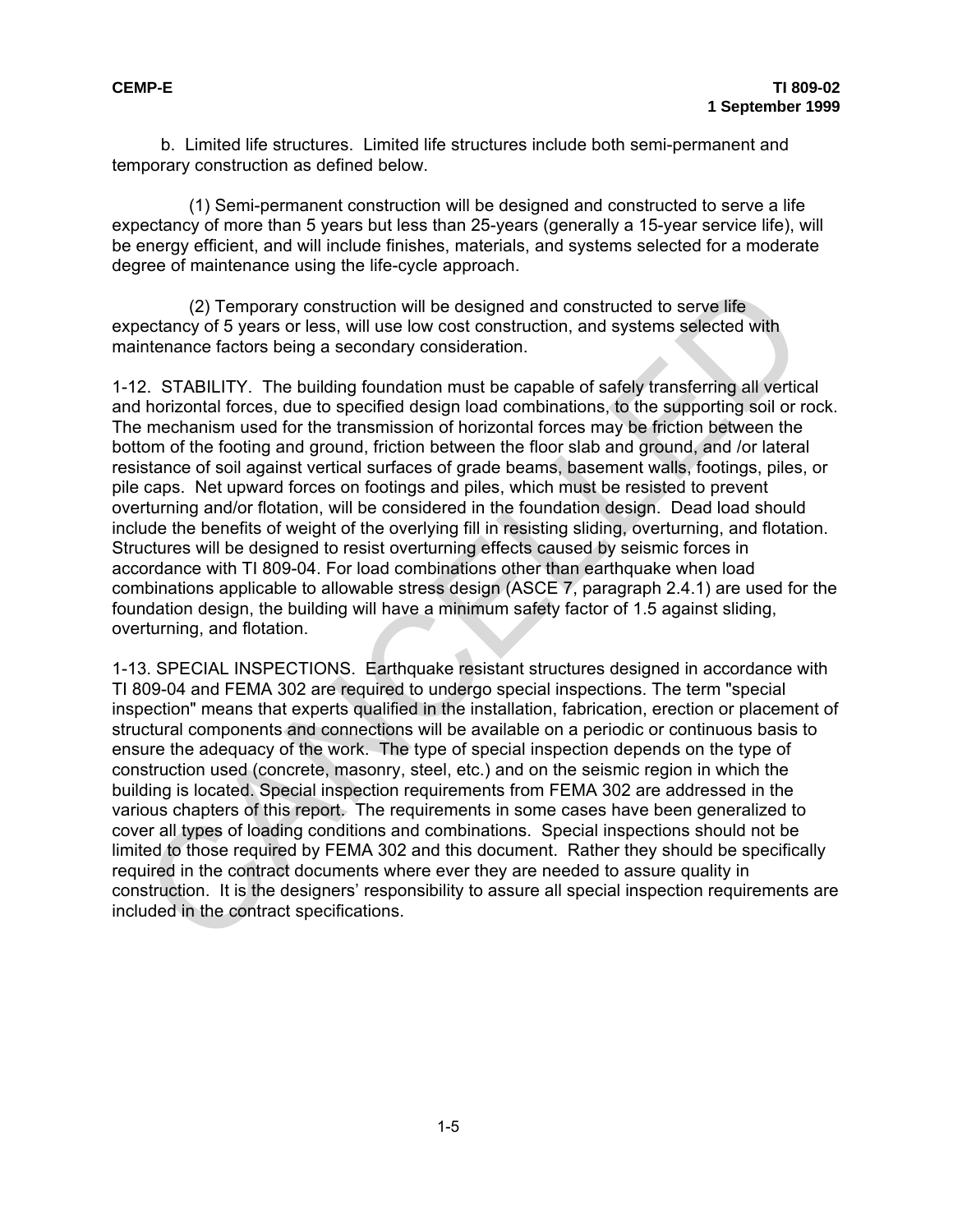#### CHAPTER 2

#### BASIC STRUCTURAL SYSTEMS FOR BUILDINGS

2-1. SELECTION OF STRUCTURAL SYSTEM. The goals in the selection of a load resisting system are simplicity in the structural framing layout and symmetry in the structural system reaction to design loadings. The selections must consider the need for economy, function, and reliability. Structural systems selected must have deformation characteristics that are compatible with the architectural and other nonstructural building elements and features. Regular structure configuration, continuous and redundant load paths, and system ductility are attributes encouraged. These attributes are required of buildings constructed in high seismic areas.

2-2. COMMONLY USED STRUCTURAL SYSTEMS (Adapted from FEMA 178). The following is a list of building systems commonly found in existing building construction. These systems are provided for informational purposes with the understanding that not all the systems listed in this paragraph are recommended for use in new building construction. Figures illustrating the types of construction described herein can be found in FEMA 154, "Rapid Visual Screening of Buildings for Potential Seismic Hazards: A Handbook".

a. Building Type 1 - Wood, Light Frame. Light frame wood buildings are typically single, or multiple family dwellings of one or two stories. The essential structural character of this type is repetitive framing by wood joists on wood studs. Loads are light and spans are small. Some of these buildings are engineered: however, most are not, but are constructed in accordance with the International One and Two Family Dwelling Code. Shear walls are exterior walls sheathed with plank siding, stucco, plywood, gypsum board, particleboard, or fiberboard. Interior partitions are typically sheathed with gypsum board.

b. Building Type 2 - Wood, Commercial and Industrial. Commercial and industrial wood buildings usually have floor areas in excess of 5000 square feet with few, if any, interior walls. The essential structural character is framing by beams on columns. The beams may be glulam beams, steel beams, or trusses. Lateral forces are resisted by wood, or metal diaphragms, and exterior walls sheathed with plywood, or particle board. The walls may have rod, or metal strap bracing. Large openings for stores or garages often require post-and-beam framing. Lateral force resistance on walls with large openings can be achieved with steel frames or diagonal bracing. Type 2 buildings have been used with some frequency in military construction, in particular with respect to child development centers. bility. Structural systems selected must have deformation characteristics that are<br>by patible with the anchitectural and other nonstructural building elements and features.<br>Jular structure configuration, continuous and red

c. Building Type 3 - Steel Moment Frame. These buildings have frames of steel columns and beams. The beam-column connections are usually fully developed as a moment connection to resist lateral forces. Lateral loads are transferred by diaphragms to the moment resisting frames. The diaphragms can be steel decking, reinforced concrete, or a composite of steel decking with a concrete topping slab. The frames develop their stiffness by full or partial moment connections. The frames can be located almost anywhere in the building. Usually the columns have their strong directions orientated so that some columns act primarily in one orthogonal direction while others act in the other orthogonal direction, and the frames consist of lines of strong columns and their intervening beams. Steel moment frame buildings are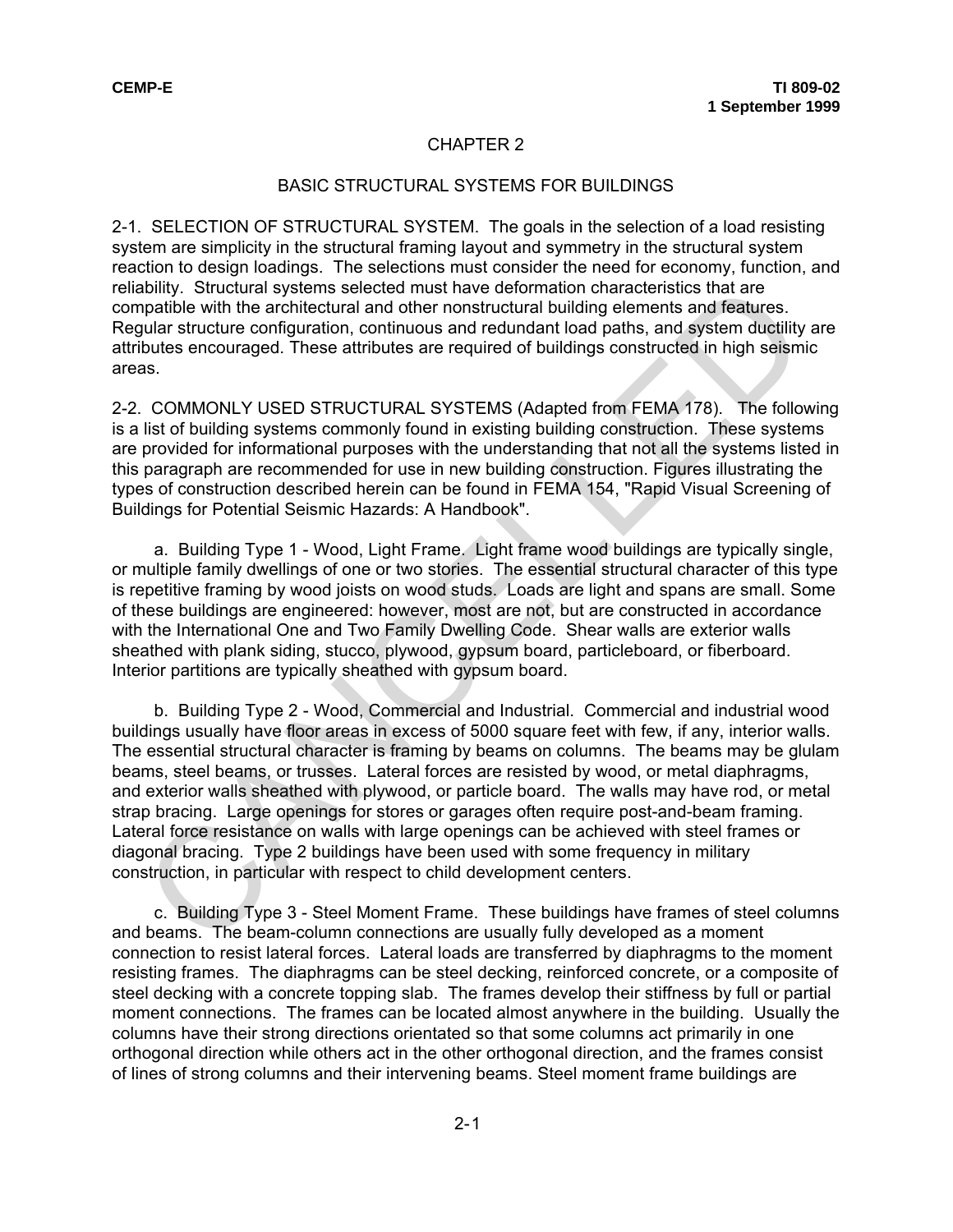typically more flexible than shear wall buildings, and their design is often controlled by drift limitations.

d. Building Type 4 - Steel Braced Frame. Steel braced frame buildings are similar in construction to steel moment frame buildings except lateral resistance is provided by bracing rather than beam to column moment connections.

e. Building Type 5 - Steel Light Frame. Steel light frame buildings are typically preengineered and prefabricated with rigid frames in the transverse orthogonal direction. The roofs and walls usually consist of lightweight metal panels. The frames are often designed for maximum efficiency, often with tapered beam and column sections built up of light plates. The frames are built in segments and assembled in the field with bolted joints. Lateral loads in the transverse direction are resisted by the rigid frames with loads distributed to them by the roof and wall panels. Lateral loads in the longitudinal direction are resisted by steel strap or rod bracing, or by shear panels located in the roof and walls.

f. Building Type 6 - Steel Frame with Concrete Shear Walls. These buildings are of typical steel frame construction with lateral loads resisted by cast-in-place reinforced concrete shear walls. The steel frame is designed for vertical loads only. The shear walls may also serve as bearing walls carrying vertical loads that would otherwise be carried by steel columns. The steel frames may provide a secondary lateral force resisting system if the steel columns and beams are rigidly connected as in Building Type 3. This combined system is termed a "dual" system in which the steel moment frames are designed to work together with the concrete shear walls with load sharing dependent on the stiffness of the two systems. In this case, the walls would be evaluated as concrete shear walls, and the frames would be evaluated as steel moment frames. e. Building type 5 - Steel Light Frame. Steel light frame bilidings are typically pre-<br>insered and prefabricated with rigid frames in the transverse orthogonal direction. The<br>insered and prefabricated with rigid frames in

g. Building Type 7 - Steel Frame with Infill Shear Walls. In this older type of construction, some of which still remains, solidly infilled masonry panels act as a diagonal strut between moment frames. This type of construction is not recommended, because if the infill walls do not fully engage the frame members (i.e., lie in the same plane), diagonal compression strut action will not develop.

h. Building Type 8 - Concrete Moment Frame. These buildings are similar to steel moment frame buildings except the frames are of reinforced concrete construction. In high seismic areas the concrete frames have large quantities of longitudinal and transverse reinforcing steel, with closely spaced transverse steel (spiral reinforcement and stirrups) required to confine the concrete and produce a ductile response to earthquake ground motion.

i. Building Type 9 - Concrete Shear Walls. The vertical components of the lateral-force resisting system in these buildings are concrete shear walls that are usually bearing walls. Buildings in which the shear wall area is relatively large with respect to the floor area, there often is no need to provide boundary elements to handle the large compressive strains that can occur in the wall extremities. Buildings with limited shear wall area will require shear wall boundary elements in accordance with ACI 318.

j. Building Type 10 - Concrete Frame with Infill Shear Walls. These buildings are similar to Type 7 buildings except that the frame is of reinforced concrete. The capacity of this system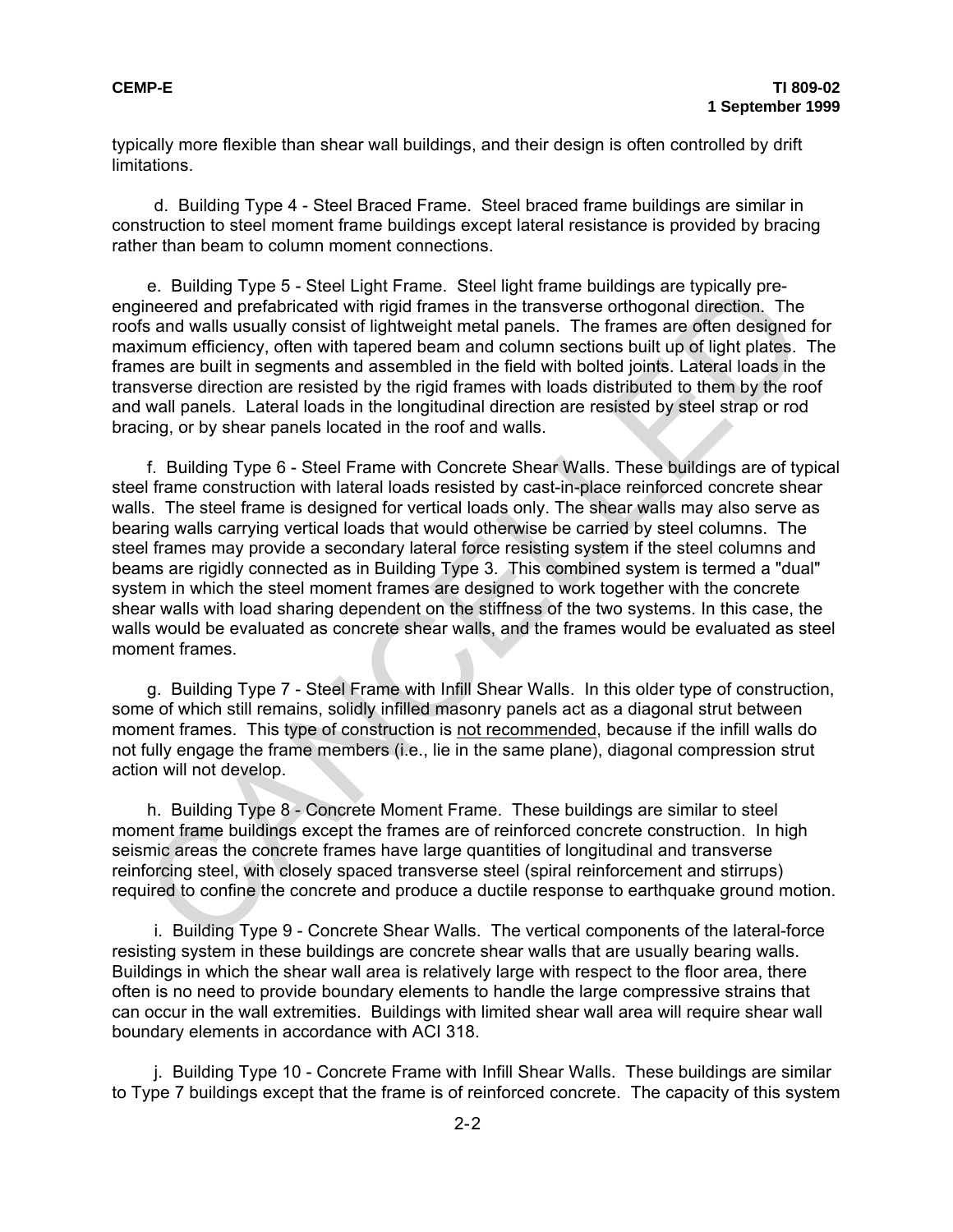during major earthquakes is often limited by the shear strength of the columns (non-ductile response) since once the infill cracks much of the shear is transferred to the columns. For this reason the use of Type 10 buildings is not recommended for high seismic regions.

k. Building Type 11 - Precast/Tilt-Up Concrete Walls with Lightweight Flexible Diaphragm. These buildings often have a metal deck or wood roof diaphragms that distributes lateral forces to precast concrete shear walls. The connections between the diaphragms and walls and between precast concrete wall elements are extremely important in high seismic regions. Tilt-up buildings often are more than one story.

l. Building Type 12 - Precast Concrete Frames with Concrete Shear Walls. These buildings typically have floor and roof diaphragms composed of precast concrete elements with or without cast-in-place concrete topping slabs. In high seismic regions, cast-in-place concrete topping slabs are generally used unless diaphragm spans are very small. Precast concrete girders and columns support the diaphragms. The girders often bear on column corbels. Closure strips between precast floor elements and beam column joints usually are cast-inplace concrete. Welded steel inserts often are used to interconnect precast elements. The capacity of these type buildings to resist lateral loads is dependent on connection strength and ductility. Buildings with precast frames and concrete shear walls should perform as intended during major earthquakes if the connections have sufficient strength and displacement capacity. between precast concrete wall elements are extremely important in high seismic region<br>up buildings often are more than one story.<br>
1. Building Type 12 - Precast Concrete Frames with Concrete Shear Walls. These<br>
dings typic

m. Building Type 13 - Reinforced Masonry Bearing Walls with Metal Deck Roof Diaphragms. These buildings have perimeter bearing walls of reinforced concrete masonry units (CMU) or reinforced brick construction. The bearing walls are also the vertical elements of the lateral force resisting system. The roof diaphragm is of metal deck construction with or without a cast-in-place topping. Floor diaphragms are generally a reinforced concrete slab or precast concrete slab supported by steel beams or CMU walls. The roof and floor diaphragms should have sufficient strength and stiffness to transfer lateral loads to the transverse shear walls without imposing excessive out-of-plane displacements on the longitudinal walls.

n. Building Type 14 - Reinforced Masonry Walls with Precast Concrete Roof Diaphragm. These buildings are similar to Type 13 buildings except the roof diaphragm is composed of interconnected precast concrete elements such as planks, or tee beams with or without a castin-place topping. The roof diaphragm is stiffer than the metal deck diaphragm of the Type 13 building and therefore roof diaphragm deflections will generally not impose excessive displacements on the longitudinal walls. Because of efflorescence problems double wythe construction with grout fill between wythes is not permitted for military buildings.

o. Building Type 15 - Unreinforced Masonry Bearing Wall Building. These buildings are similar in construction to Type 13 and Type 14 buildings except the masonry is unreinforced or has the minimum reinforcement required by code. Unreinforced masonry construction is typical in the eastern and mid-western United States. The performance of unreinforced masonry buildings when subjected to earthquake ground motions has often been unsatisfactory. For this reason Type 15 building construction is not permitted by the Army and Air Force.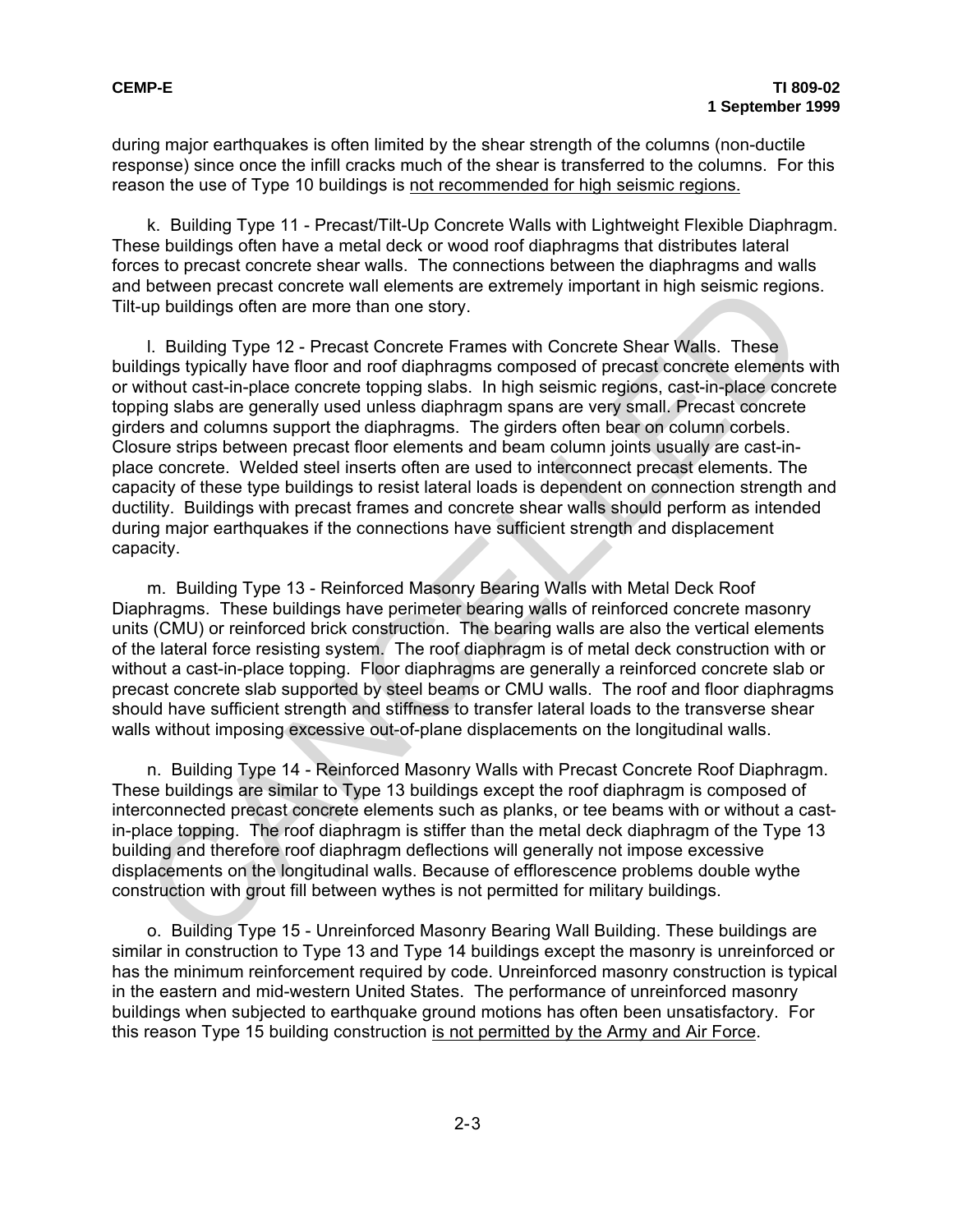2-3. BUILDING SYSTEM USE IN MILITARY CONSTRUCTION. Various bearing wall systems, building frame systems, and moment resisting frame systems were described in the preceding paragraph. It should be noted that a particular building type (such as Type 9) might be either a bearing wall system or a building frame system. Descriptions of systems commonly used in military construction, and discussions of particular systems that should be avoided, are presented in the following paragraphs.

a. Bearing Wall Systems. A bearing wall system is a structural system without a complete vertical load carrying space frame. Bearing walls or bracing systems support gravity loads. Shear walls or braced frames resist lateral loads. Bearing wall systems of reinforced concrete and reinforced masonry (Types 9, 11, 12, 13, and 14) are common to all types of military construction. Bearing wall systems of steel construction (Types 4 and 6) are also common.

b. Building Frame Systems. A building frame system is a structural system with an essentially complete space frame that supports gravity loads. Shear walls or braced frames resist lateral loads. Building frame systems in which non-load bearing shear walls or braced frames resist lateral loads (Types 4, 6, 9, 11, and 12 buildings) are excellent systems for high seismic regions and are commonly used in military construction.

c. Moment Frame Systems. A moment resisting frame system is a structural system with an essentially complete space frame that supports gravity loads and resists lateral wind and earthquake forces. Moment resisting frame systems of steel and concrete (Types 3, and 8 buildings) are sometimes used. Moment frames are recommended in cases where it is undesirable to restrict the interior of the building with interior bracing or shear walls. Interstory drift is a problem with moment frame construction and the interaction of the moment frames with architectural and other nonstructural building elements must be considered.

d. Other Systems. Because of fire protection concerns, systems of wood construction (Type 1 and Type 2 buildings) are generally limited to residential construction. Although, in the western United States it is not uncommon to find wood construction used for the construction of one and two story office buildings, school buildings, and commercial buildings. Steel light frame (Type 5) buildings are often used for industrial type buildings, and for one and two story dormitory construction. Infill systems (Type 7, and 8 buildings) although commonly used in older construction, are not recommended for new military buildings because of undesirable interaction that occurs between the infill walls and the frames when the building is subjected to lateral loads. Infill wall systems are particularly undesirable in high seismic regions. a. Beanning Wall Systems. A beanning wall system is a structural system way the sterict and crarying space frame. Bearing walls or bracing systems support grandle vertical land crarying space frame. Bearing walls or bracin

2-4. CHARACTERISTICS IMPORTANT TO BUILDING PERFORMANCE. (A*dapted from DOE "Design and Evaluation Guidelines for Department of Energy Facilities Subjected to Natural Phenomena Hazards")* Proper design and detailing of structural systems and their connections is critical. Structural engineers should work closely with the building architect in the early phases of building design to assure characteristics important to building performance such as structural system configuration, load path continuity, redundancy, ductility, and the quality of materials and construction, become a integral part of the concept design.

a. System Configuration. The configuration of the structural system is important. Irregularly configured structures under extreme loading conditions, especially earthquake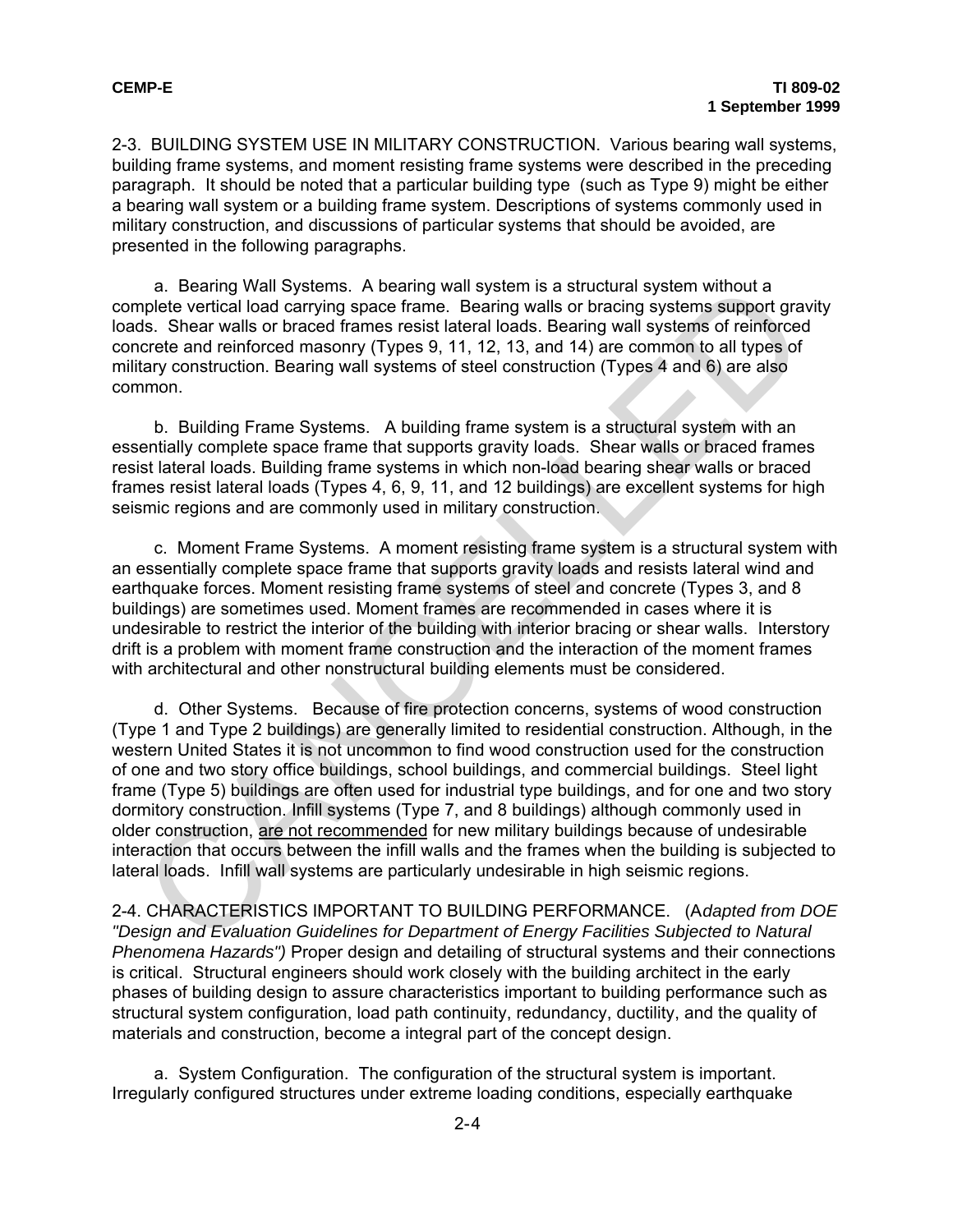loadings, experience greater damage than regularly configured systems. Irregular structures are structures having one or more plan irregularities or one or more vertical irregularities. Plan irregularities are defined in FEMA 302, Table 5.2.3.2. Vertical irregularities are described in FEMA 302, Table 5.2.3.3. Plan irregularities, such as large reentrant corners or differences in stiffness between portions of diaphragms, produce stress concentrations and high localized forces. Other plan irregularities can cause an undesirable torsional response to lateral loads. Buildings that are T, L, U-shaped, or cruciform configurations are examples of irregular plans. Often seismic joints, which separate the various wings of buildings, are provided to allow each wing to perform as an individual structure. This is often more practical than using a rigorous three-dimensional analysis to determine how the wings of the building will interact if connected together. Vertical irregularities, such as an abrupt change in stiffness from one story to the next, or offsets in the lateral force resisting systems from one story to the next, can also produce stress concentrations and high-localized forces. Regular structural system configuration should be encouraged for new designs, especially for buildings located in high seismic areas. It should be realized however that an regular configuration is not always possible. In such cases the designer must recognize the effect each particular irregularity will have on structural response and make a conscious effort to ensure his design will meet all strength and serviceability requirements.

b. Load Path Continuity. Direct and continuous load paths should be provided to assure that all loads to which the structure is subjected can be delivered from the load point of application to the foundation. All elements and connections along the load path must have sufficient strength, stiffness, and deformation capability to deliver the loads to the foundation without impairing the buildings ability to perform as a unit. When connection is required to develop the strength of the connected members (such as in the design of earthquake-resistant systems), the effect member over-strength will have on system performance must be considered. Different parts of the building should be adequately interconnected to resist extreme loads, to prevent progressive type failures, and resist foundation settlement. Beams and girders should be adequately tied to columns, and columns should be adequately tied to footings. Concrete and masonry walls should be adequately anchored to floors and roofs for lateral support. Diaphragms that distribute lateral loads to vertical resisting elements must be adequately tied to those elements. Collector or drag struts should be provided to collect shear forces and deliver them to shear-resisting elements, such as shear walls or other bracing elements, that may be spaced at various intervals around the diaphragm. Shear walls must be adequately tied to floor and roof slabs and to footings. Non-structural elements such as exterior cladding and interior stairs should be isolated from structural load paths to assure loads are delivered as intended from the point of application to the foundation. Rigid nonstructural features if not properly isolated can attract loads that will most likely damage nonstructural elements and in the process create unintended load paths that can damage structural elements. in seismic joints, which separate the vanous wings of buildings, are provided to allow e-<br>e-dimensional analysis to determine how the wings of the building will interact<br>effect. Vertical irregularities, such as an abrupt c

c. Redundancy. Redundancy of load paths is a desirable structural system characteristic, especially with respect to earthquake-resistant design. Redundancy means that when one structural element or system fails a new load path develops allowing the loads once carried by the failed structural element or system to be safely transferred to another primary or secondary system thereby preventing progressive collapse of the structure. Redundant systems if properly designed will also prevent the formation of unwanted load paths. For instance if two or more bays of lateral bracing are provided on each side of a building the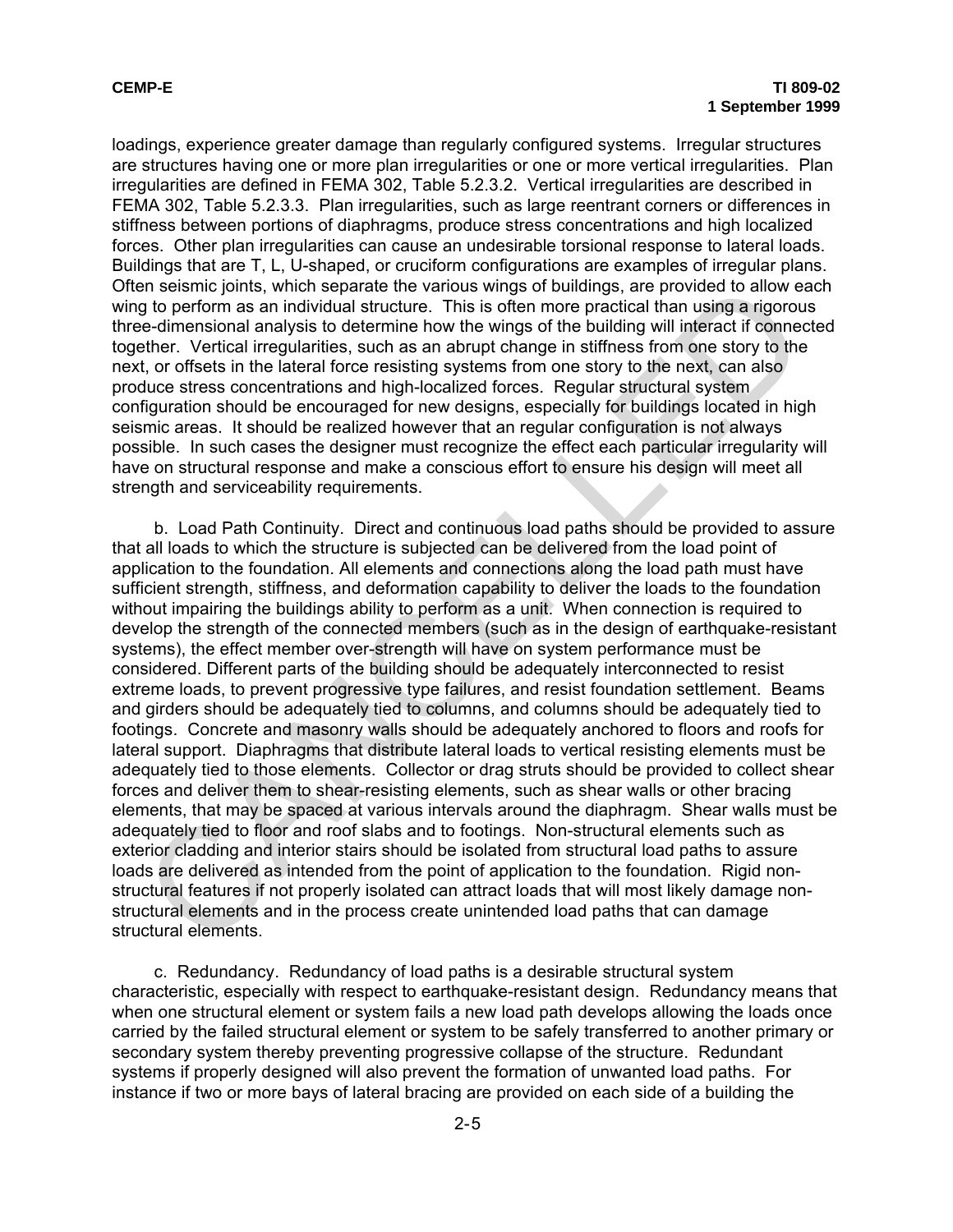failure of one bay of bracing will not cause a serious torsional response which could jeopardize the bracing on the other sides of the building. A single row of bracing could be considered to have redundant characteristics if each bracing element is designed to carry both tension and compressive loads. This is not, however, as reliable as a system containing two or more braced bays. The practice of limiting the bracing on a side of a building to a single bay should be avoided if possible. A single braced bay consisting of tension-only bracing is unacceptable. In a building without redundant components, every component must function as intended to preserve the overall structural integrity of the building.

d. Ductility. It is desirable, and required by code, that structures be ductile to avoid brittle failure mechanisms which could lead to an unexpected failure. Ductility is imperative for the design of earthquake resistant structures.

(1) Structural steel is an inherently ductile material. The ductility of steel structures is achieved by designing connections to avoid tearing or fracture and by ensuring an adequate path for loads to travel across the connection. Detailing for adequate stiffness and restraint of compressive braces, outstanding legs of members, compression flanges, etc. must be provided to avoid local and global instability by buckling of relatively slender steel members acting in compression. Deflections must be limited to prevent overall frame instability due to P-Δ effects. Steel bracing systems must be configured such that bracing forces can not distort columns in a manner that would amplify P-Δ effects Refer to TI 809-04 for additional information on acceptable and unacceptable bracing systems).

 (2) Less ductile materials, such as concrete and unit-masonry, require steel reinforcement to provide ductility. Concrete structures should be designed to prevent brittle failure mechanisms such as compressive failure, shear failure, anchorage failure, and bond failures from occurring. Compressive failures in flexural members can be controlled by limiting the amount of tensile reinforcement or by providing compressive reinforcement and confining the reinforcement with closely spaced transverse reinforcement such as spirals, or stirrup ties. Confinement increases the strain capacity and the compressive, shear and bond strengths of concrete and masonry. Shear failures in concrete and masonry can be prevented through the use of adequate shear reinforcing. Anchorage and splice failures can be controlled by providing adequate splice development length, or by providing suitable mechanical or welded connections. Masonry walls must be adequately reinforced and anchored to floors and roofs. Additional information on the detailing of structures to provide a ductile response to earthquake ground motions can be found in TI 809-04. d. Ductility, It is desirable, and required integrity of the building.<br>
d. Ductility, It is desirable, and required by code, that structures be ductile to avoid b<br>
are mechanisms which could lead to an unexpected failure.

e. Quality of Materials and Construction. It has been observed that the quality of materials used in construction and the quality of construction are important factors, which can determine whether or not a building will survive extreme loadings due to earthquakes or wind. Testing and inspection programs are necessary to ensure the finished structure meets code requirements. It is the designer's responsibility to assure all testing and special inspections required by code are part of the contact documents.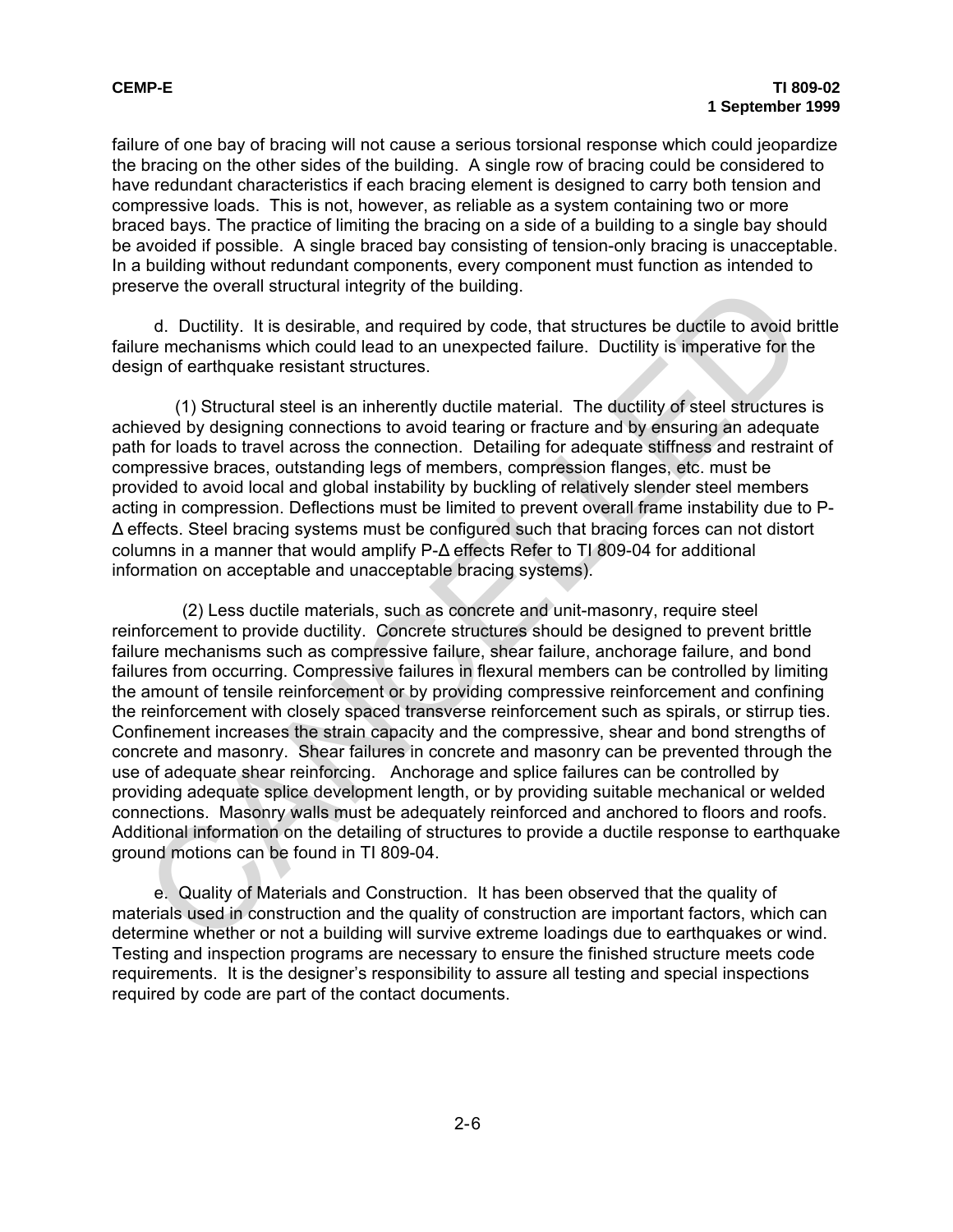#### CHAPTER 3

#### **FOUNDATIONS**

3-1. GENERAL. This chapter prescribes criteria for the design of building foundations including spread footings, pile supported foundations, pier supported foundations, and machinery foundations.

3-2. DESIGN. Allowable bearing pressures and allowable stresses where required in the design of pile and pier foundations will be used with the allowable stress design load combinations of ASCE 7. Where foundations are designed for seismic overturning using the strength design load combinations of ASCE 7, the seismic overturning moment need not exceed 75% of the value determined by either the equivalent lateral force method, or the modal analysis method of TI 809-04, "Seismic Design for Buildings".

3-3. FOUNDATION AND SOILS INVESTIGATIONS. Foundation and soils investigations when required will be in accordance with EM 1110-1-1804, " Geotechnical Investigations". Additional information on foundation investigations can be found in the Navy Design Manual (DM) 7.1, "Soil Mechanics", and Military Handbook (MIL-HDBK) 1007/3, "Soil Dynamics and Special Design Aspects". The latter document describes the requirements for site specific studies for seismically active areas. Pile and pier foundations will be designed and installed on the basis of a foundations investigation and pile load test when required.

3-4. ALLOWABLE LOAD BEARING VALUES AND LATERAL SLIDING RESISTANCE OF SOILS.

a. Allowable Bearing Pressures. Maximum allowable bearing pressures will be determined for soil foundations in accordance with EM 1110-2-1905, "Bearing Capacity of Soils", and for rock foundations in accordance with EM 1110-1-1908, "Rock Foundations". The presumptive allowable bearing pressures for spread footing as provided in Table 4-8 of EM 1110-1-1905 can be used with caution for spread footings supporting small or temporary structures. Design guidance for foundations can be found in TM 5-818-1 / AFM 88-3, Chapter 7, "Soils and Geology Procedures for Foundation Design of Buildings and Other Structures (Except Hydraulic Structures)", and in Navy Design Manual (DM) 7.02, " Foundations and Earth Structures". binalidations of ASCE 7. Where foundations will be used with the allowable stresses where required in the gign of pile and pier foundations will be used with the allowable stress design load<br>this halons of ASCE 7. Where fo

b. Lateral Sliding Resistance. The resistance of footings to lateral sliding will be calculated by combining shear frictional resistance (V tan  $\phi$ ) and lateral soil resistance,

where:

 $V =$  vertical load φ = Angle of internal friction

The lateral soil resistance will not exceed one-half the computed passive resistance.

c. Increases in Allowable Bearing Values. Allowable bearing pressures may be increased by 1/3 for load combinations involving wind or earthquake.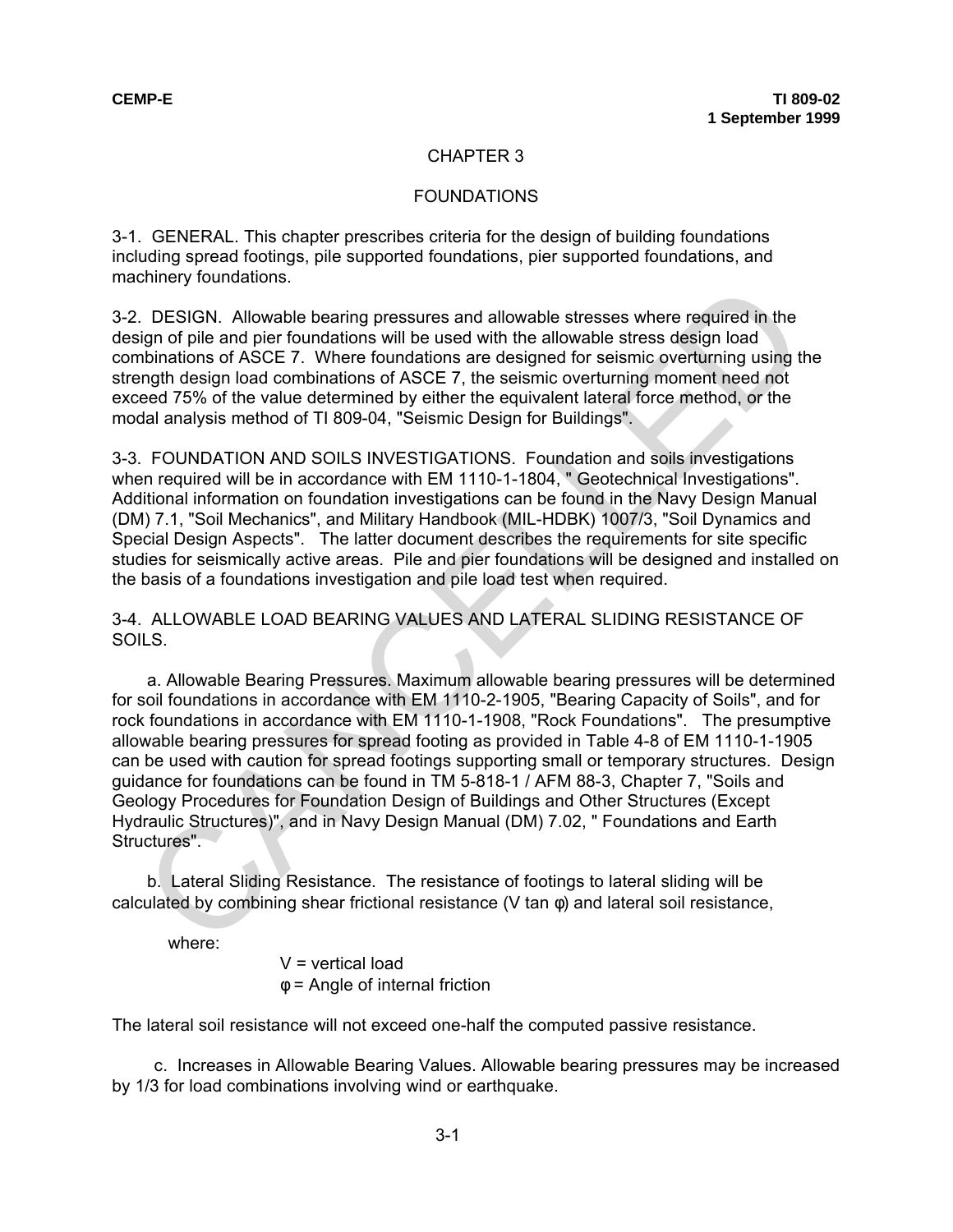3-5. FOOTINGS AND FOUNDATIONS. Footings and foundations will be built on undisturbed soil or compacted fill material.

a. Frost Protection. The minimum design depth of building foundations to protect against frost penetration will be in accordance with Tables 1 and 2 of TI 809-01 "Load Assumptions for Buildings". The minimum depth when not governed by frost protection requirements will be 300 mm (12 inches). The DOD Weather Manual (a Tri-Service document) provides additional information that can be used to determine frost depth penetration.

b. Design. Footings will be so designed that the allowable bearing capacity of the soil is not exceeded and that differential settlement is minimized. The minimum width of footings will be 300mm (12 inches). Footing design will be in accordance with TM 5-818-1 / AFM 88-3, Chapter 7, or Navy Design Manual (DM) 7.02, "Foundations and Earth Structures." Footing design will also meet the requirements of ACI 318, except loads and load combinations will be per the requirements of Chapter 1.

c. Seismic Footing Ties. Where a building is assigned to Seismic Design Category D, E, or F, as defined in FEMA 302, "NEHRP Recommended Provisions for the Seismic Design of New Buildings and Other Structures," individual spread footings founded on soil will be interconnected by ties in accordance with the provisions of FEMA 302 and TI 809-04, "Seismic Design for Buildings."

d. Gable Bent Footing Ties. The gable bent type of moment frame requires a horizontal reaction force at the foundation to resist horizontal spreading. Because often it is unreliable to count on the soil surrounding the footings to provide this reaction, (i.e., excavation next to the building may reduce lateral bearing resistance), footing ties are advisable. These ties, may consist of reinforced concrete tension tie beams that are located below the slab-on-grade, or for short span frames may be reinforcing steel which anchors the gable bent footing directly to the slab-on-grade. When gable bent frames are anchored to the slab-on-grade it is imperative that the location of the ties be coordinated with the slab-on-grade jointing to assure tie capacity is not reduced or impaired by the joints. Reinforced concrete tension tie beams are required for gable bent frames with spans of 15 meters (50 feet) or more. times and that differential settlement is minimal to the stational information that can be used to determine frost depth penetration.<br>
b. Design. Footings will be so designed that the allowable bearing capacity of the socc

e. Footings on Expansive Soils. Expansive soils change volume from changes in water content leading to total and differential foundation movements. Seasonal wetting and drying cycles have caused soil movements that lead to long-term deterioration of structures. Soils can have large strengths and bearing capacity when relatively dry. Expansive soils consist of plastic clays and clay shales that often contain colloidal clay materials. They include marls, clayey siltstone, sandstone, and saprolites. Some of these soils, especially dry residual clayey soil, may heave under low applied pressure but collapse under higher pressure. In certain cases, clay soils may not exhibit swelling characteristics if undisturbed. This same soil, when dried by manipulation and re-compacted at less than the initial moisture content, may exhibit some swell. Other soils may collapse initially but heave later on. Estimates of the potential heave of these soils are necessary for consideration of the foundation design. Information regarding the design of foundations on expansive soils can be found in TM 5-818-1. Additional information on expansive soils can be found in EM 1110-1-1905 and Navy Design Manual (DM) 7.02.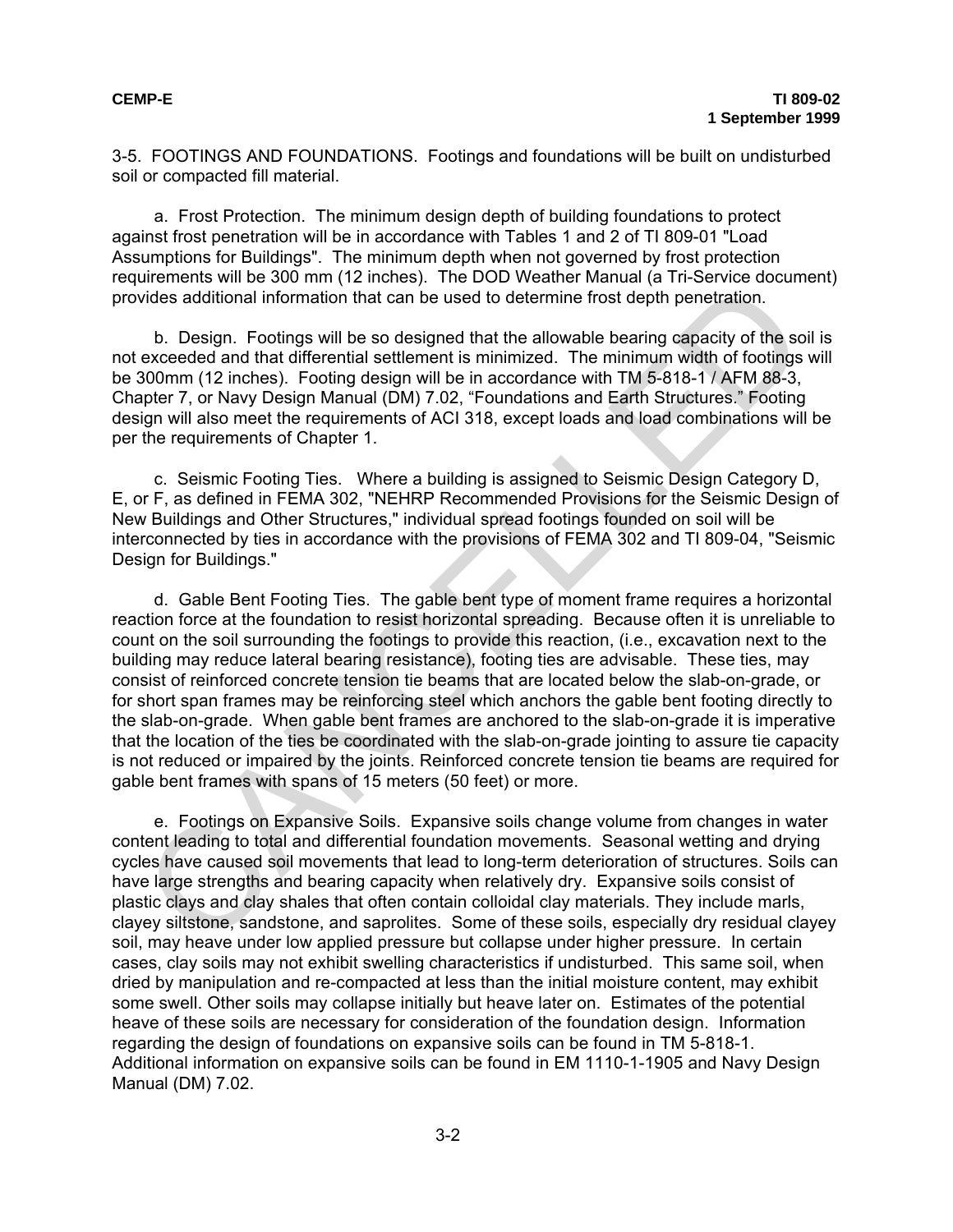3-6. DEEP FOUNDATIONS. Deep foundations such as piles or pier foundations are needed to transmit the load of a building through a material of poor bearing capacity, or to eliminate differential settlements. The choice of pile or pier type for a given foundation should be made on the basis of a comparative study of cost, permanency, stability under vertical and horizontal loading, and the required method of installation. Additional information on pile and pier foundations can be found in the publications listed in Appendix A.

a. Pile Foundations. Pile foundations can consist of concrete, wood, or steel elements either driven or drilled into the ground. Piles are relatively slender in comparison to their length. Piles derive their load carrying capacity through skin friction, end bearing, or a combination of both. Two of the pile types common to building construction, along with their advantages and disadvantages, are described below. Design of pile foundations will comply with the provisions of EM 1110-2-2906, "Design of Pile Foundations," or Navy Design Manual (DM) 7.02, "Foundations and Earth Structures," and Military Handbook (MIL-HDBK) 1007/3, "Soil Dynamics and Special Design Aspects."

(1) Steel H-Piles. Steel H-piles are rolled steel sections with wide flanges so the depth of the section and widths of the flanges are about equal dimension. The cross-sectional area and volume of the H-pile are relatively small; consequently, they can be driven through compacted granular materials and into soft rock. Steel H-piles because of their small volume displacement have little or no effect in causing ground swelling or rising of adjacent piles. Steel piles protruding above the ground lines are subject to corrosion at or somewhat below the ground line. Steel piles are ductile and therefore are suitable for use in high seismic areas.

(2) Prestressed Concrete Piles. Prestressed concrete piles are used and have replaced for the most part the reinforced concrete precast pile. Some of its advantages are prestressing eliminates open cracks in a concrete pile, permits ease in handling, and reduces the tendency to spall during driving. The compression induced in the pile permits piles to sustain considerable bending stresses. However when used in high seismic areas, prestressed concrete piles must contain large quantities of confinement steel in the form of spiral reinforcement to resist the curvature demands place on the pile by differential subsurface ground distortions. The transverse confinement reinforcement is similar to that required for reinforced concrete columns in high seismic areas (Site Class D, E, or F per TI 809-04). Information on the amounts of transverse reinforcement required for various regions of the pile can be found in two PCI Journal Papers: "Seismic Design of Prestressed Concrete Piling" PCI JOURNAL, V.28, No. 2, March-April 1983, and "Simulated Seismic Load Tests on Prestressed Concrete Piles and Pile-Pile Cap Connections," PCI JOURNAL, V.35, No. 6, November-December 1990. The later PCI Journal Paper also provides valuable information on pile to pile cap connections. a. Pile Foundations. Pile foundations can consist of concrete, wood, or steel element af when or drilled into the ground. Piles are relatively slender in comparison to their three are fortwards in the ground. Piles the pro

b. Pier Foundations. Pier foundations are constructed by digging, drilling, or otherwise excavating a hole in the soil, which is subsequently filled with plain or reinforced concrete. Steel casings may or may not be used to facilitate pier construction. Two pier foundation types common to building construction, along with their advantages and disadvantages, are described below. The design of pier foundations will follow the recommendations contained in ACI Committee Report 336, "Suggested Design and Construction Procedures for Pier Foundations."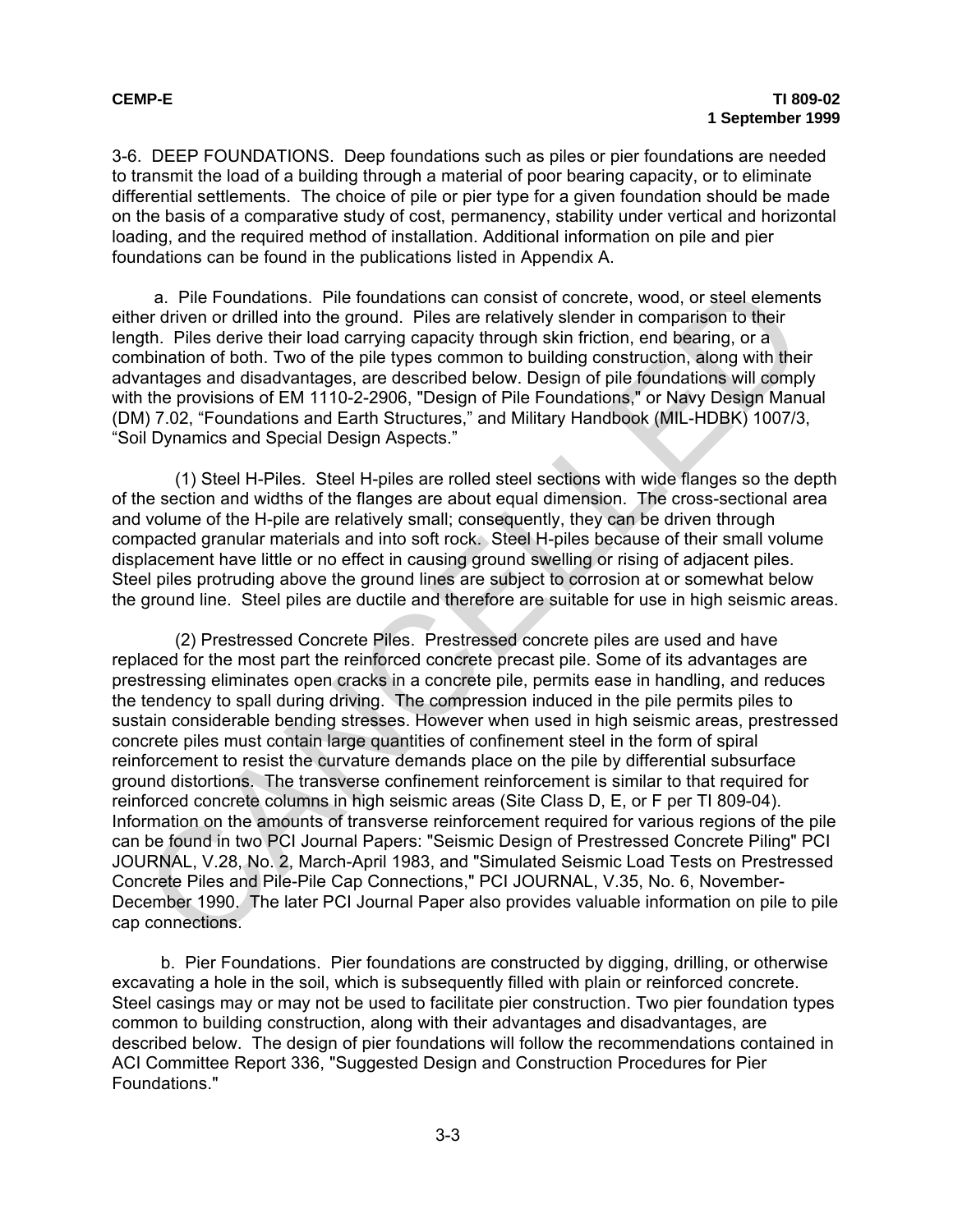(1) Augured Uncased Piers. Augured uncased pier foundations are constructed by depositing concrete into an uncased augured hole. The drill hole diameter can range from 250 mm (10-inches) to 1825 mm (72-inches), and up to 60 meters (200-feet) deep. In advancing through granular materials, drilling mud is often required to keep the hole open. The drilled shaft is filled with concrete in the dry, or by means of a tremie pipe through the drilling mud. When the concrete is to be reinforced, care and planning is required to assure the reinforcement can be placed in the desired location and to the depth required. For drilled piers installed with a hollow stem auger, where longitudinal steel reinforcement is placed without lateral ties, the reinforcement will be placed through ducts in the auger prior to the placement of concrete. When transverse reinforcement is required, the reinforcement is fabricated in cages which are securely tied so they will not rack or otherwise distort when handled and placed in the augured hole. Transverse confinement reinforcing similar to that indicated for prestressed piling is required for uncased concrete piers constructed in high seismic areas.

(2) Drilled Shaft Piers. Drilled shaft piers can be generalized as large diameter castin-place concrete filled pipes. Pier diameter range from 300mm (12-inches) to 900 mm (36 inches), and the casing may, or may not remain part of the load-carrying element. Casings where used are usually thick-walled. Drilled shaft piers can be designed to carry extremely heavy loads to extreme depths. Once installed to the desired depth, the pipe is cleaned, reinforcement placed, and filled with concrete if dry, or filled by the tremie method if water is present. The pipe can then either be pulled for reuse, or left in place to increase load carrying capacity. Transverse confinement reinforcing similar to that indicated for prestressed piling is required for caisson piers constructed in high seismic areas in those cases where the pipe is to be pulled. When the pipe is left in place, the pipe can be used to provide the necessary concrete confinement. is installed with a broke with endeath of the place of the place in the place is singulated with a broke with a broke magger, where longitudinal steel reinforcement is placed<br>contracted in cages which remember will be plac

3-7. FOUNDATIONS FOR MACHINERY. Commonly used machines such as centrifugal pumps, fans, centrifuges, blowers, generator engines and compressors have vibrational characteristics that can be damaging to foundations. The design of foundations supporting these types of equipment requires special consideration to assure the equipment and foundations supporting the equipment are not damaged due to resonant vibration. Information and references pertaining to the design of foundations for vibratory loads can be found in the ACI Committee 350 Report, "Environmental Engineering Concrete Structures". Additional information can be found in ACI Committee 351 Report, " Foundations for Static Equipment," and in Military Handbook (MIL-HDBK) 1007/3, "Soil Dynamics and Special Design Aspects."

a. Minimum Requirements for Spread Footings Supporting Machinery. Machinery and generator foundations will be reinforced as required by design loads but in no case with less than 0.15 percent reinforcing each way distributed at top and bottom. Minimum bar size will be No. 4, and maximum spacing of bars will be 300 mm (12 inches). These foundations will be completely isolated from floor slab on grade with isolation joints. The allowable bearing pressure will be one-half that assumed for static load conditions. When the depth of foundation (D) is 900mm (36 inches) or more and its length-to-width (L /W) ratio is 3 or more, the following reinforcing steel requirements will be met.

 (1) Longitudinal reinforcing will be distributed at top, bottom, and faces of foundation within 150 mm (6 inches) of the surface.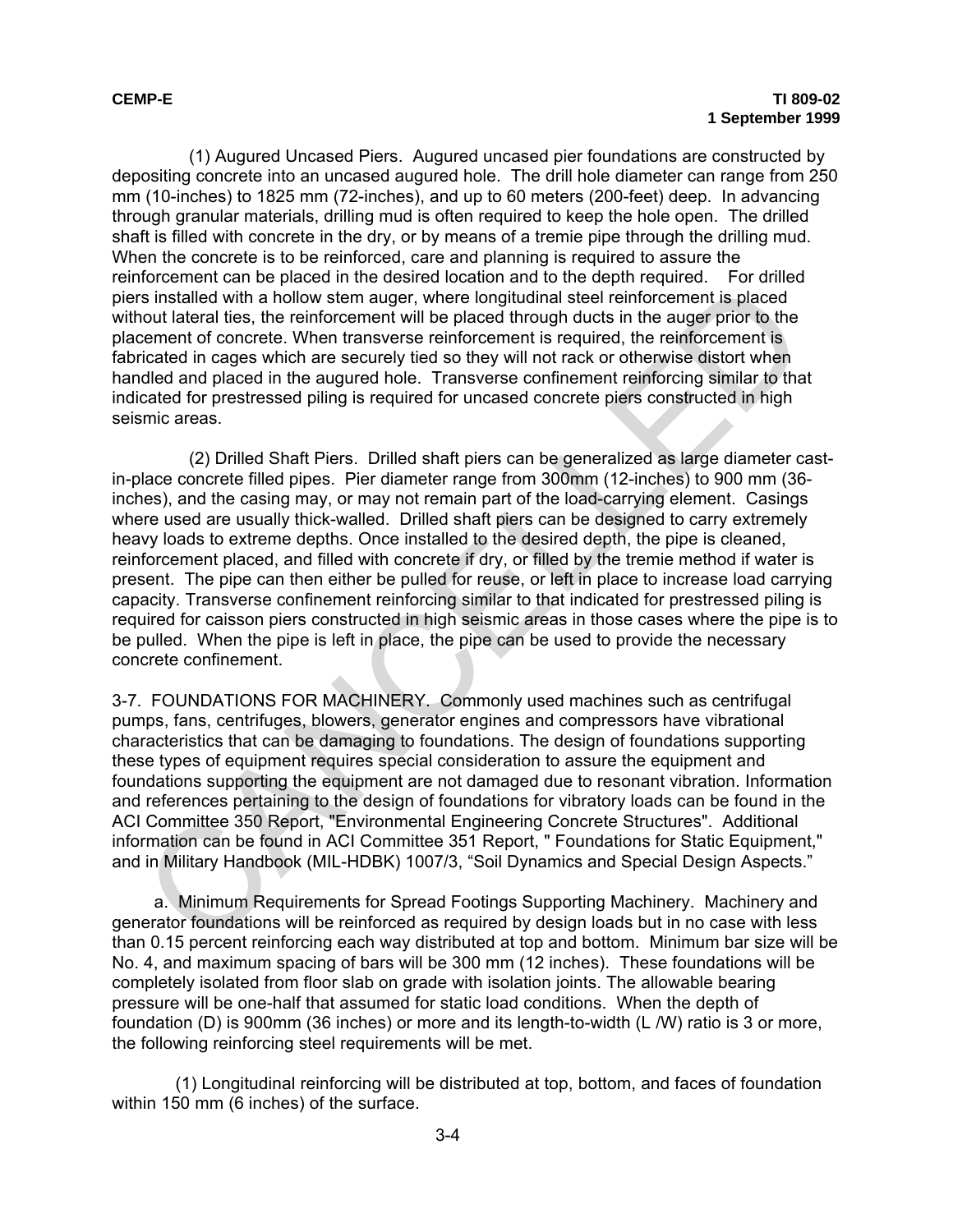(2) Horizontal bars, bent and lapped to be continuous with side-wall, top and bottom bars will be provided on end and side-wall faces. See Figure 3-1 for distribution of reinforcement in heavy machinery foundations.



**Figure 3-1. Machinery Foundation Reinforcing.**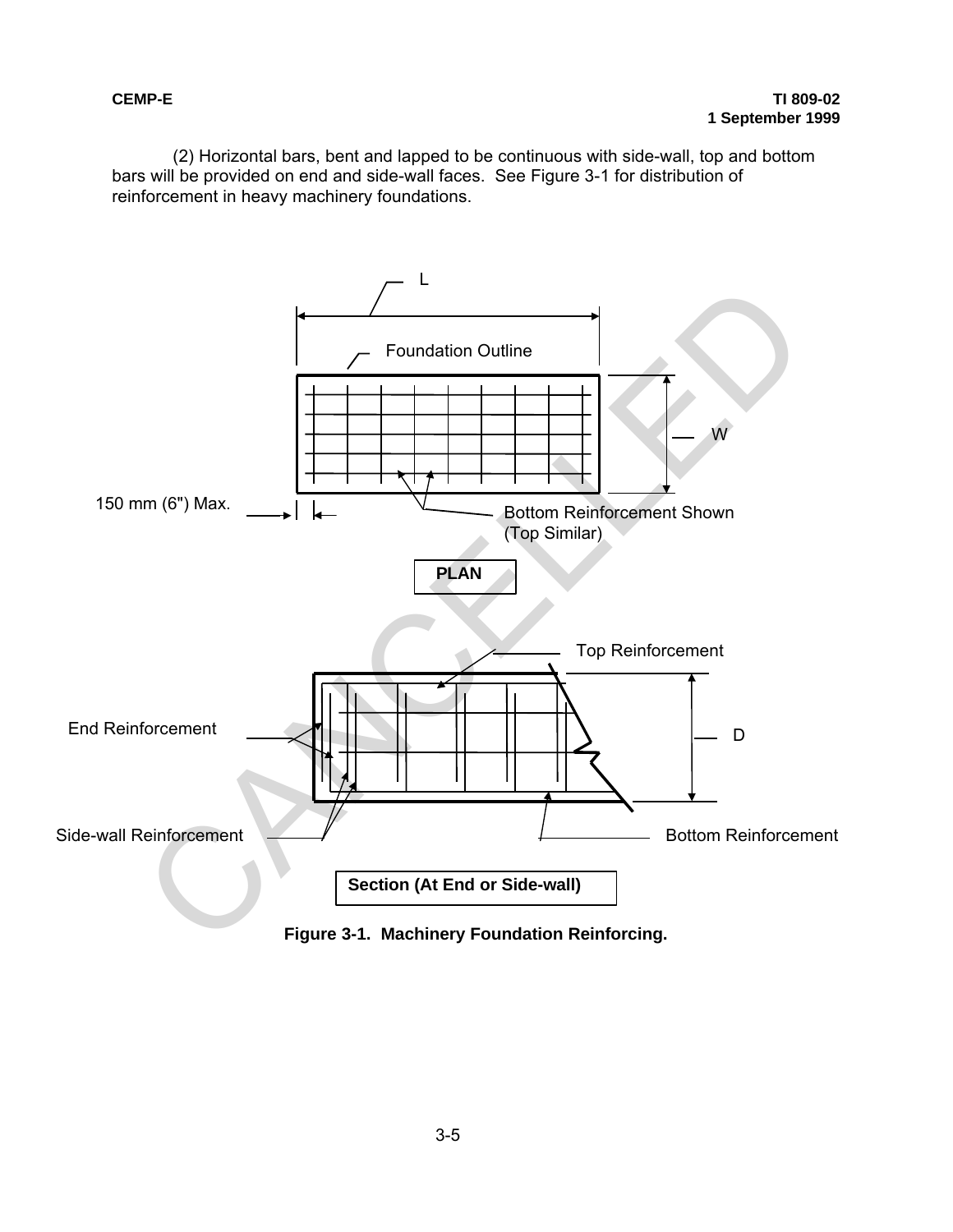3-8. SPECIAL INSPECTIONS.

• Pile and Pier Foundations. Inspectors familiar with pile and pier construction will be present when pile or pier foundations are being installed, and during load testing. Records are to be kept for each pile or pier installed, including the results of all load tests, and the final tip elevation. CANCALLED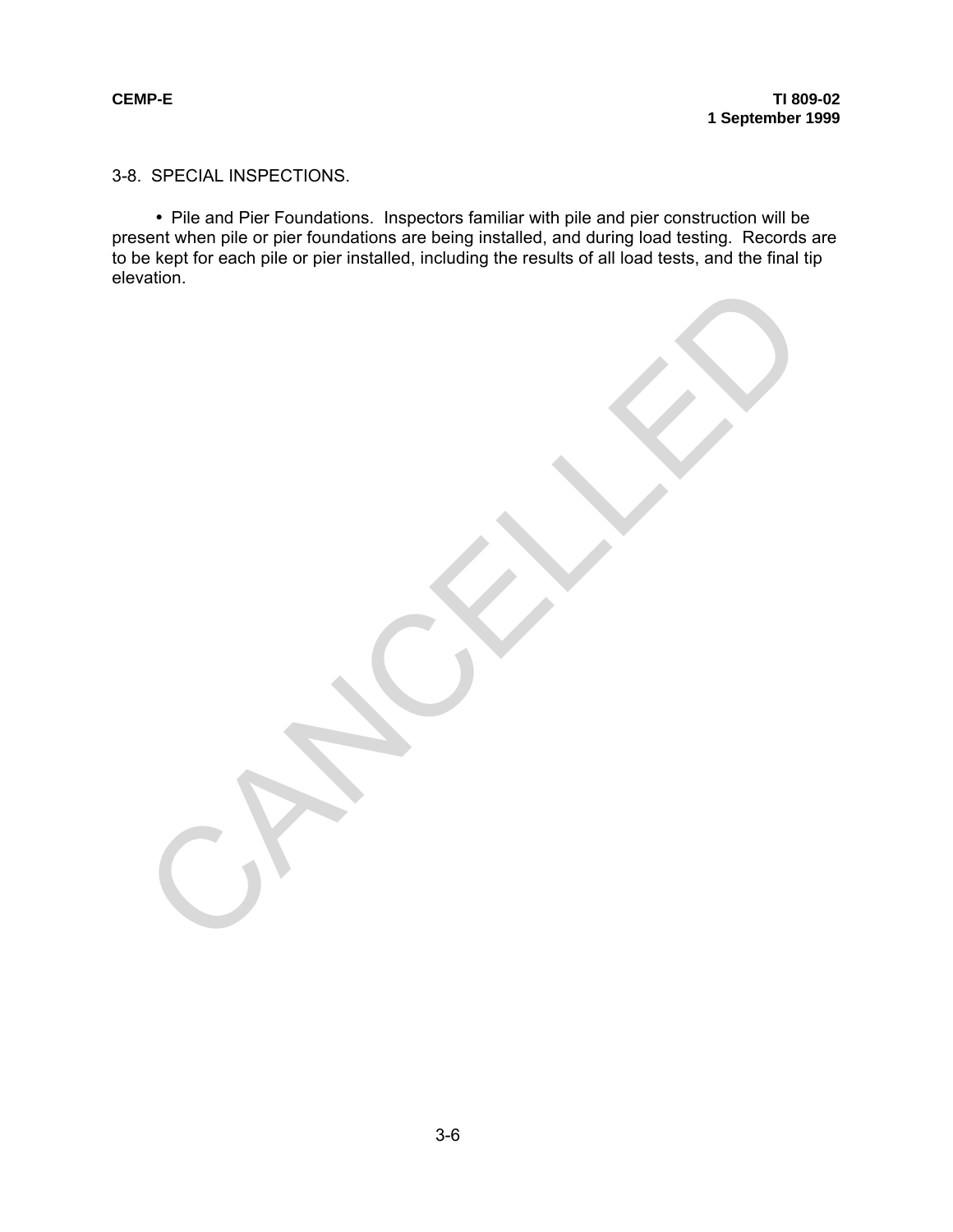#### CHAPTER 4

#### CONCRETE STRUCTURE DESIGN REQUIREMENTS

4-1. INTRODUCTION. This chapter prescribes criteria for the design of buildings using castin-place or precast construction with plain, reinforced, or prestressed concrete.

| 4-2. BASIS FOR DESIGN. The basis for design for buildings and building components<br>constructed of reinforced concrete, prestressed concrete, or plain concrete will be ACI 318,<br>"Building Code Requirements for Structural Concrete and Commentary". Additional provisior<br>for buildings constructed in severe environments, and buildings designed to resist the effects<br>of accidental explosions (blast-resistant construction) are provided in Chapter 12. In executin<br>designs in accordance with ACI 318, cognizance will be given to ACI 318R; Portland Cement<br>Association (PCA) Notes on ACI 318 Building Code Requirements for Reinforced Concrete<br>with Design Applications, and to ACI standards and committee reports referenced in this<br>document. |                   |
|-----------------------------------------------------------------------------------------------------------------------------------------------------------------------------------------------------------------------------------------------------------------------------------------------------------------------------------------------------------------------------------------------------------------------------------------------------------------------------------------------------------------------------------------------------------------------------------------------------------------------------------------------------------------------------------------------------------------------------------------------------------------------------------|-------------------|
| 4-3. EARTHQUAKE RESISTANT DESIGN. Concrete structures are to be designed to resist<br>the effects of earthquake ground motions. The additional requirements of TI 809-04, "Seism<br>Design for Buildings" and FEMA 302, "NEHRP Recommended Provisions for the Seismic<br>Design of New Buildings and Other Structures" will apply.                                                                                                                                                                                                                                                                                                                                                                                                                                                |                   |
| 4-4. DESIGN STRENGTHS. Concrete strengths for various applications and various<br>exposures are listed in Table 4-1. Use of high strength concrete will be in accordance with A<br>Committee 211 Report, "Guide for Selecting Proportions for High-Strength Concrete with<br>Portland Cement and Fly Ash," and ACI Committee 363 Report, "State-of-the-Art Report on<br>High Strength Concrete."                                                                                                                                                                                                                                                                                                                                                                                  |                   |
| Table 4-1. Minimum Concrete Strength Requirements.                                                                                                                                                                                                                                                                                                                                                                                                                                                                                                                                                                                                                                                                                                                                |                   |
| Usage                                                                                                                                                                                                                                                                                                                                                                                                                                                                                                                                                                                                                                                                                                                                                                             | Minimum Strength  |
| Concrete fills.                                                                                                                                                                                                                                                                                                                                                                                                                                                                                                                                                                                                                                                                                                                                                                   | 14 Mpa (2000 psi) |
| Encasements for utility lines and ducts.                                                                                                                                                                                                                                                                                                                                                                                                                                                                                                                                                                                                                                                                                                                                          | 17 Mpa (2500 psi) |
| Foundation walls, footings and cast-in-place concrete piles.                                                                                                                                                                                                                                                                                                                                                                                                                                                                                                                                                                                                                                                                                                                      | 20 Mpa (3000 psi) |
| Slabs on grade.                                                                                                                                                                                                                                                                                                                                                                                                                                                                                                                                                                                                                                                                                                                                                                   | 24 Mpa (3500 psi) |
| Reinforced concrete buildings                                                                                                                                                                                                                                                                                                                                                                                                                                                                                                                                                                                                                                                                                                                                                     | 20 Mpa (3000 psi) |
| Precast members (including architectural and structural members and<br>piles).                                                                                                                                                                                                                                                                                                                                                                                                                                                                                                                                                                                                                                                                                                    | 28 Mpa (4000 psi) |
| Walls or floors subjected to severe exposure (Severe<br>exposure includes extreme heat or cold and exposure<br>to deicing or other aggressive chemicals.)                                                                                                                                                                                                                                                                                                                                                                                                                                                                                                                                                                                                                         | 20 Mpa (3000 psi) |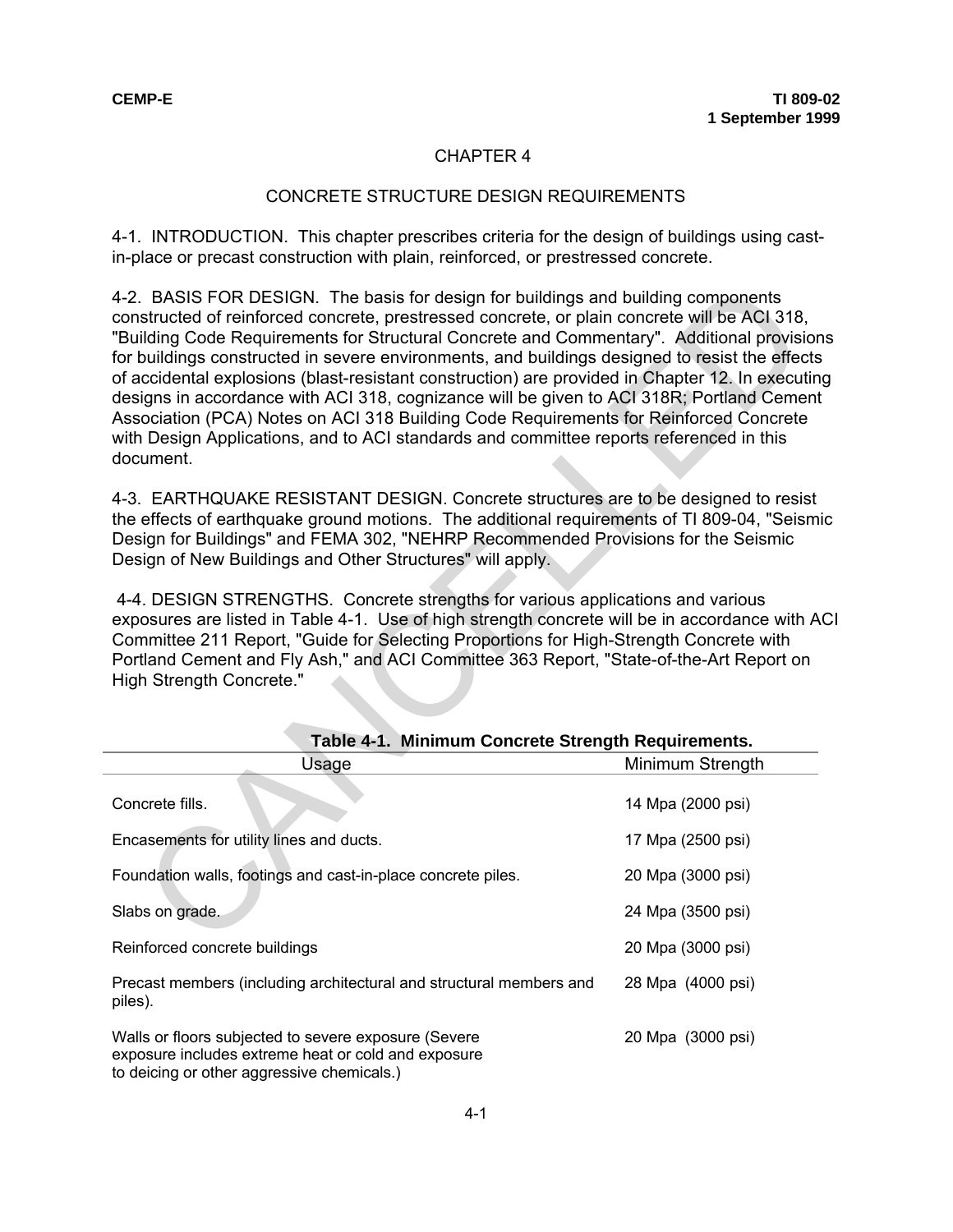#### **Table 4-1. Continued**

| Concrete deposited under water (tremie concrete).                                                        | 20 Mpa (3000 psi) |
|----------------------------------------------------------------------------------------------------------|-------------------|
| Columns in multistory buildings carrying heavy loads.                                                    | 28 Mpa (4000 psi) |
| Reinforced concrete in contact with sea-water, alkaline soils<br>or waters, or other destructive agents. | 28 Mpa (4000 psi) |
| Prestressed concrete construction.                                                                       | 35 Mpa (5000 psi) |

4-5. DESIGN CHOICES. The selection of the structural concrete framing system, strength of concrete and reinforcement, conventional versus lightweight concrete, conventional versus prestressed design, and cast-in-place versus precast construction will be based on economic and functional considerations. Designers should take into account the specific type and size of structure, architectural features or special performance requirements, seismic exposure, construction cost factors for the building site, and the availability of materials and labor. For further discussion of considerations in selecting appropriate composition and properties for concrete, see ACI Committee 201 Report, "Guide to Durable Concrete."

4-6. SERVICEABILITY. Buildings must remain serviceable throughout their service life. This means for concrete buildings and concrete structural elements, the concrete must be durable, free from objectionable cracking, and with adequate protection of the reinforcing steel to prevent corrosion. In additions, structural deflections that can damage interior partition walls, ceilings and various architectural features must be kept within acceptable limits.

a. Durability. Durability of Portland cement concrete is defined as its ability to resist weathering action, chemical attack, abrasion, or any other process of deterioration. Durable concrete will retain its original form, quality, and serviceability when exposed to its environment. Causes of concrete deterioration, such as freezing and thawing, aggressive chemical exposure, abrasion, corrosion of steel and other materials embedded in concrete, and chemical reactions of aggregates are described in the ACI Committee 201 Report, "Guide to Durable Concrete". This report also covers various preventive measures to assure durability problems do not occur. The most significant causes of concrete deterioration are freezing and thawing, and corrosion of reinforcing steel. Induction and the direct with search and the method of the ACI Committee and the method of the entire and carrier and reinforcement, conventional versus lightweight concete, conventional versus<br>tiressed concrete and reinfo

(1) Freeze-thaw Protection. Concrete made with good aggregates, low water-cement ratio, and air entrainment will have good resistance to cyclic freezing. Air entrained concrete which contains an appropriate distribution of air voids provides good freeze-thaw protection, because when the concrete freezes there is room for any water which has saturated the concrete to expand without causing damage to the concrete. Table 4-2 provided recommended air contents to prevent freeze-thaw damage.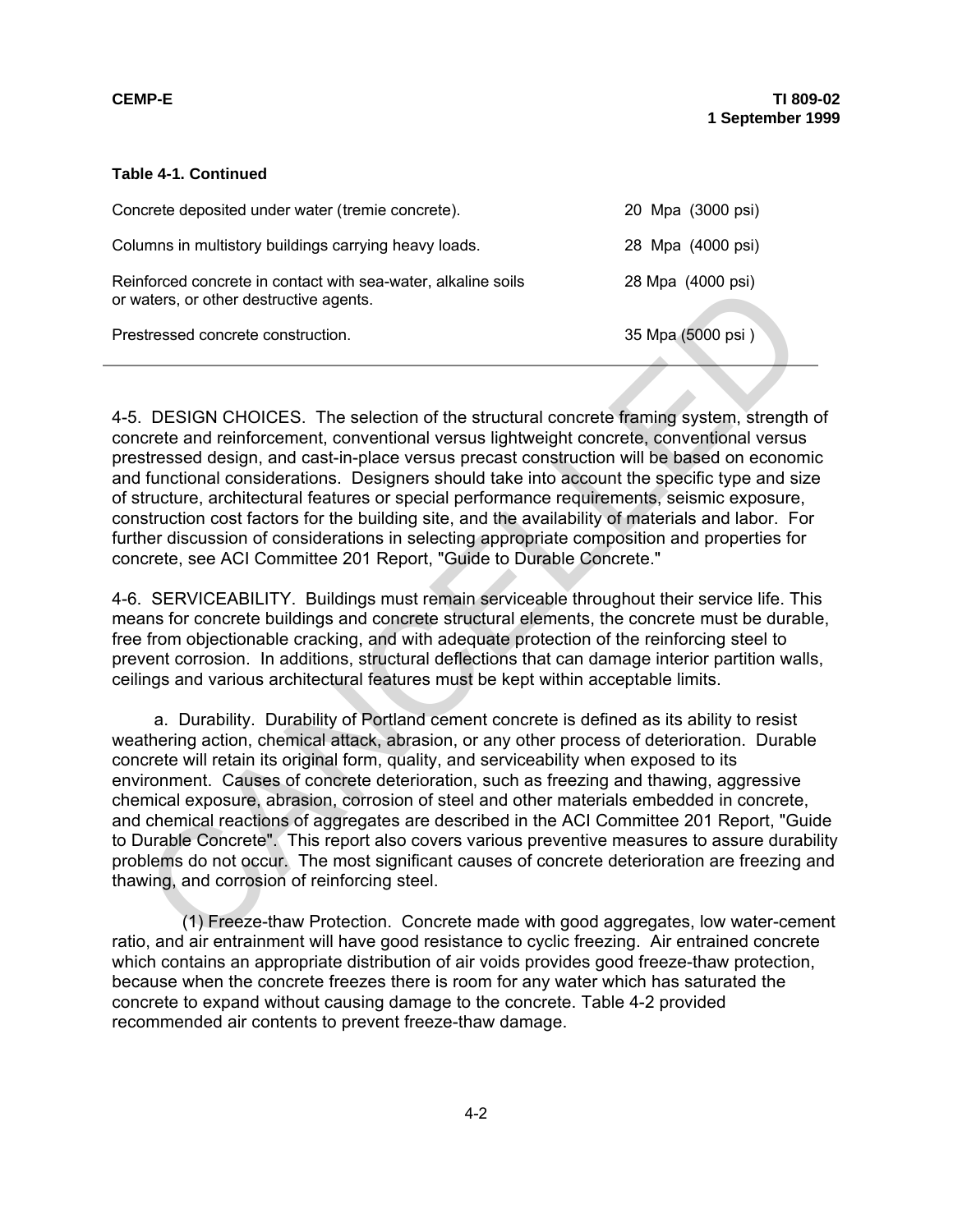|                     |                                                                                                                                                                                                                                                                                                                                                                                                                                                                                                                                                                                                                                      | Average air content % |                 |  |
|---------------------|--------------------------------------------------------------------------------------------------------------------------------------------------------------------------------------------------------------------------------------------------------------------------------------------------------------------------------------------------------------------------------------------------------------------------------------------------------------------------------------------------------------------------------------------------------------------------------------------------------------------------------------|-----------------------|-----------------|--|
|                     | <b>Nominal Maximum</b>                                                                                                                                                                                                                                                                                                                                                                                                                                                                                                                                                                                                               | <b>Severe</b>         | <b>Moderate</b> |  |
|                     | <b>Aggregate Size</b>                                                                                                                                                                                                                                                                                                                                                                                                                                                                                                                                                                                                                | <b>Exposure</b>       | <b>Exposure</b> |  |
|                     | 10 mm (3/8 inch)                                                                                                                                                                                                                                                                                                                                                                                                                                                                                                                                                                                                                     | 71/2                  | 6               |  |
|                     | 12 mm (1/2 inch)                                                                                                                                                                                                                                                                                                                                                                                                                                                                                                                                                                                                                     | $\overline{7}$        | 51/2            |  |
|                     | 19 mm (3/4 inch)                                                                                                                                                                                                                                                                                                                                                                                                                                                                                                                                                                                                                     | 6                     | 5               |  |
|                     | 38 mm (1 1/2 inch)                                                                                                                                                                                                                                                                                                                                                                                                                                                                                                                                                                                                                   | 5                     | 41/2            |  |
|                     | 75 mm (3 inch)                                                                                                                                                                                                                                                                                                                                                                                                                                                                                                                                                                                                                       | 41/2                  | 31/2            |  |
|                     | 150 mm (6 inch)                                                                                                                                                                                                                                                                                                                                                                                                                                                                                                                                                                                                                      | $\overline{4}$        | 3               |  |
| ered in Chapter 12. | (2) Corrosion Protection. Corrosion protection is accomplished primarily by providing<br>icient thickness of concrete cover over reinforcing steel and other embedded items. A<br>plete discussion of corrosion causes and preventive measures can be found in the AC<br>nmittee 201 Report, "Guide to Durable Concrete," and in ACI Committee 222 Report,<br>rrosion of Metals in Concrete." For normal exposure conditions, or those conditions wh<br>concrete is not exposed to chlorides, the minimum concrete cover protection specified<br>318 will be provided. Concrete cover requirements for severe exposure conditions is |                       |                 |  |
|                     | b. Crack Control. Cracking in concrete occurs mainly when volume changes due to<br>ng shrinkage and temperature effects are restrained. Cracking can also occur due to<br>ernally applied loads. Cracks indicate a major structural problem, or a serviceability<br>blem. Reinforcing steel exposed to moisture and air can corrode. The corroded steel ha<br>ime several times that of the parent material. Cracking and spalling occurs due to the<br>ansion of the steel as it corrodes. A discussion of the factors that cause cracking in<br>crete and measures that can be used to control cracking are provided in the ACI    |                       |                 |  |

#### **Table 4-2. Recommended Air Contents for Frost-resistant Concrete** (From ACI Committee 201 Report)

(2) Corrosion Protection. Corrosion protection is accomplished primarily by providing a sufficient thickness of concrete cover over reinforcing steel and other embedded items. A complete discussion of corrosion causes and preventive measures can be found in the ACI Committee 201 Report, "Guide to Durable Concrete," and in ACI Committee 222 Report, "Corrosion of Metals in Concrete." For normal exposure conditions, or those conditions where the concrete is not exposed to chlorides, the minimum concrete cover protection specified in ACI 318 will be provided. Concrete cover requirements for severe exposure conditions is covered in Chapter 12.

b. Crack Control. Cracking in concrete occurs mainly when volume changes due to drying shrinkage and temperature effects are restrained. Cracking can also occur due to externally applied loads. Cracks indicate a major structural problem, or a serviceability problem. Reinforcing steel exposed to moisture and air can corrode. The corroded steel has a volume several times that of the parent material. Cracking and spalling occurs due to the expansion of the steel as it corrodes. A discussion of the factors that cause cracking in concrete and measures that can be used to control cracking are provided in the ACI Committee 224 Report, "Control of Cracking in Concrete Structures." Cracking can be controlled by providing adequate temperature and shrinkage reinforcement, by reducing steel stresses at service load conditions, and by reducing restraint through the use of joints. Tolerable crack widths for reinforced concrete under various exposure conditions are provided in Table 4-3.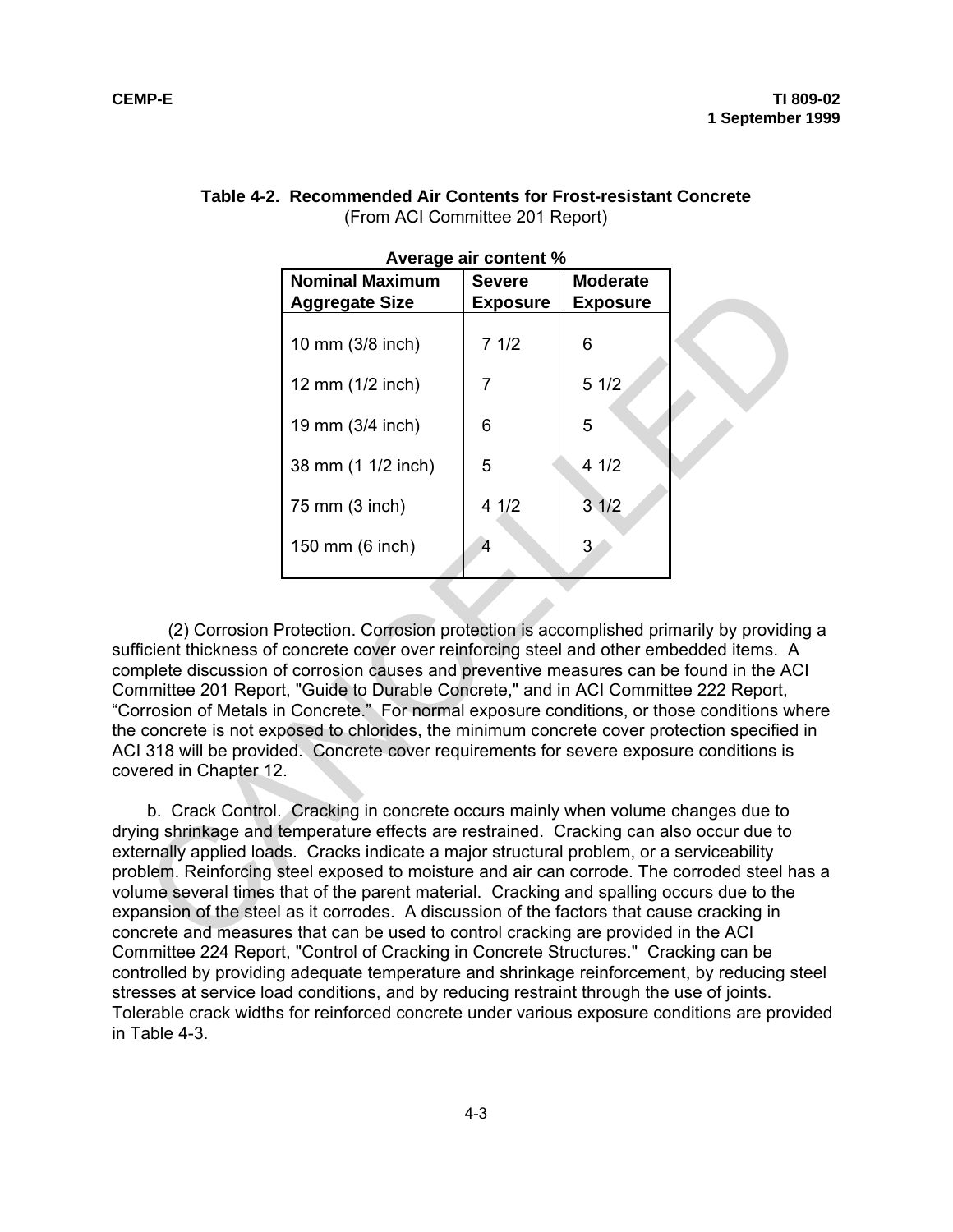|                                                                                                                                                                                                                                                                                                                                                                                                                                                                                                                                                                                                                                                                                                                                      | <b>Exposure Condition</b>                                                                                                                                                                                               | <b>Tolerable Crack Width</b> |  |  |  |
|--------------------------------------------------------------------------------------------------------------------------------------------------------------------------------------------------------------------------------------------------------------------------------------------------------------------------------------------------------------------------------------------------------------------------------------------------------------------------------------------------------------------------------------------------------------------------------------------------------------------------------------------------------------------------------------------------------------------------------------|-------------------------------------------------------------------------------------------------------------------------------------------------------------------------------------------------------------------------|------------------------------|--|--|--|
|                                                                                                                                                                                                                                                                                                                                                                                                                                                                                                                                                                                                                                                                                                                                      | Dry air or protective membrane                                                                                                                                                                                          | 0.40 mm (0.016 inch)         |  |  |  |
|                                                                                                                                                                                                                                                                                                                                                                                                                                                                                                                                                                                                                                                                                                                                      | Humidity, moist air, soil                                                                                                                                                                                               | 0.30 mm (0.012 inch)         |  |  |  |
|                                                                                                                                                                                                                                                                                                                                                                                                                                                                                                                                                                                                                                                                                                                                      | Deicing chemicals                                                                                                                                                                                                       | 0.20 mm (0.007 inch)         |  |  |  |
|                                                                                                                                                                                                                                                                                                                                                                                                                                                                                                                                                                                                                                                                                                                                      | Sea water and saltwater spray                                                                                                                                                                                           | 0.15 mm (0.006 inch)         |  |  |  |
|                                                                                                                                                                                                                                                                                                                                                                                                                                                                                                                                                                                                                                                                                                                                      | Water retaining structures                                                                                                                                                                                              | 0.10 mm (.004 inch)          |  |  |  |
|                                                                                                                                                                                                                                                                                                                                                                                                                                                                                                                                                                                                                                                                                                                                      |                                                                                                                                                                                                                         |                              |  |  |  |
| (1) Shrinkage and Temperature Reinforcement. To keep cracks widths within<br>eptable limits for buildings under normal exposure conditions the minimum shrinkage are<br>perature reinforcement as required by ACI 318 will be provided. Shrinkage and<br>perature steel requirements for buildings under severe exposure conditions are provide<br>apter 12.<br>(2) Reducing Steel Stresses under Service Load Conditions. Cracking due to servic<br>Is can be controlled by limiting the maximum stress in the reinforcing steel, and by<br>viding small diameter bars at close spacing, rather than large size bars at wide spacing.<br>es for distributing flexural reinforcement in beams and slabs to control flexural cracking |                                                                                                                                                                                                                         |                              |  |  |  |
|                                                                                                                                                                                                                                                                                                                                                                                                                                                                                                                                                                                                                                                                                                                                      | vided in ACI 318. Suitable distribution of flexural reinforcement in beams and slabs is<br>asured by a z-factor. Z-factors for normal interior and exterior exposure conditions will<br>iply with ACI 318 requirements. |                              |  |  |  |
| (3) Joints and Joint Sealants. The effects of deflection, creep, shrinkage, temperate<br>traction and expansion, and the need for vibration isolation will all be addressed when<br>ermining the location of expansion and contraction joints in concrete buildings. Appropri<br>wances for the aforementioned effects will be included in the design; location, details or<br>visions for required contraction joints, control (weakened-plane) joints, expansions joints<br>ation joints, and seismic joints. The location of expansion, contraction, and seismic joint                                                                                                                                                            |                                                                                                                                                                                                                         |                              |  |  |  |

|                                 |  | Table 4-3. Tolerable Crack Widths for Reinforced Concrete |  |
|---------------------------------|--|-----------------------------------------------------------|--|
| (From ACI Committee 224 Report) |  |                                                           |  |

(1) Shrinkage and Temperature Reinforcement. To keep cracks widths within acceptable limits for buildings under normal exposure conditions the minimum shrinkage and temperature reinforcement as required by ACI 318 will be provided. Shrinkage and temperature steel requirements for buildings under severe exposure conditions are provided in Chapter 12.

(2) Reducing Steel Stresses under Service Load Conditions. Cracking due to service loads can be controlled by limiting the maximum stress in the reinforcing steel, and by providing small diameter bars at close spacing, rather than large size bars at wide spacing. Rules for distributing flexural reinforcement in beams and slabs to control flexural cracking are provided in ACI 318. Suitable distribution of flexural reinforcement in beams and slabs is measured by a z-factor. Z-factors for normal interior and exterior exposure conditions will comply with ACI 318 requirements.

(3) Joints and Joint Sealants. The effects of deflection, creep, shrinkage, temperature contraction and expansion, and the need for vibration isolation will all be addressed when determining the location of expansion and contraction joints in concrete buildings. Appropriate allowances for the aforementioned effects will be included in the design; location, details or provisions for required contraction joints, control (weakened-plane) joints, expansions joints, isolation joints, and seismic joints. The location of expansion, contraction, and seismic joints will be shown on the drawings since joints are critical with respect to other design considerations, e.g., configuration of the structural concrete, effects of joints on structural strength and shrinkage cracking, and the appearance of joint lines on exposed concrete surfaces. Where reinforced concrete foundation walls support masonry, crack control measures will be designed to be compatible with crack control measures in the masonry. All crack control joints in the foundation wall will be carried upward into masonry crack control joints. The following are basic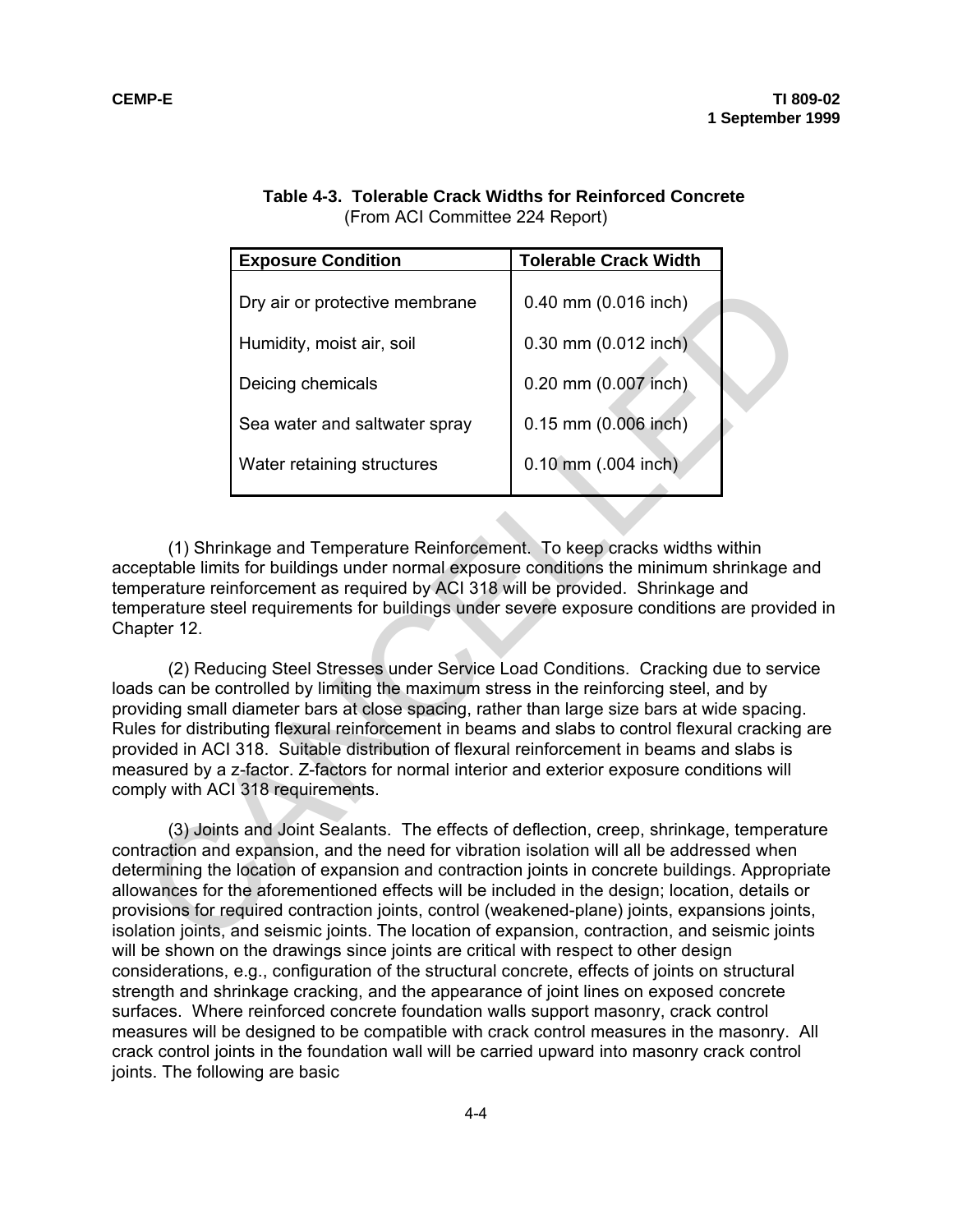requirements for the more common types. Additional information on joints for concrete buildings can be found in ACI Committee 224.3 Report, "Joints in Concrete Construction," and the Portland Cement Association Report (PCA), "Building Movements and Joints".

(a) Expansion Joints. Expansion joints are seldom needed in buildings less than 200 feet in length, the exception being for brick masonry construction where expansion joints are provided at close intervals. The maximum permitted spacing of expansion joints in brick walls are provided in TI 809-06, "Masonry Structural Design for Buildings". The maximum length a building can be without expansion joints depends on the temperature change that can occur in the region in which the building is located. In general, expansion joints should be provided in accordance with the following rules:

• Where the temperature differential (TD), defined as the greater of the differences between the annual mean air temperature and the highest and lowest air temperature to be expected, is not greater than 20 degrees C (70 degrees F) and no excessive change in atmospheric moisture is anticipated, expansion joints should be spaced so straight lengths of building measure no more than 90 meters (300 feet) between joints.

• Where the TD is greater than 20 degrees C (70 degrees F), or where excessive change in atmospheric moisture is likely, expansion joints should be spaced so straight lengths of building measure no more than 60 meters (200 feet) between joints.

• An expansion (or seismic) joint is usually required between adjoining building areas which are different in shape, or between areas where different rates of building settlement are anticipated.

• Joints for structural or seismic reasons are often located at junctions in L-, T-, or Ushaped buildings.

Expansion joints should extend entirely through the building, completely separating it into independent units. Column footings located at expansion joints need not be cut through unless differential settlements or other foundation movements are anticipated. Expansion joints should be carried down through foundation walls: otherwise the restraining influence of the wall below grade, without a joint, may cause the wall above to crack in spite of it's joint. Reinforcement must never pass through an expansion joint. An empirical approach for determining the need for expansion joints is provided in the PCA Report, "Building Movements and Joints". where the interpolarity membership of the maximum permitted spacing of expansion joints in brick way<br>rootided at close intervals. The maximum permitted spacing of expansion joints in brick was<br>provided in T1 809-06, "Maso

(b) Control Joints. Control joints are needed to eliminate unsightly cracks in exposed building walls by controlling the location in which cracking due to volume change effects takes place. As a general rule:

• In walls with openings, space control joints at 6-meter (20-foot) intervals; in walls with infrequent openings, space at 8-meter (25-foot) intervals.

• Provide a control joint within 3 to 5 meters (10 or 15) feet of a corner.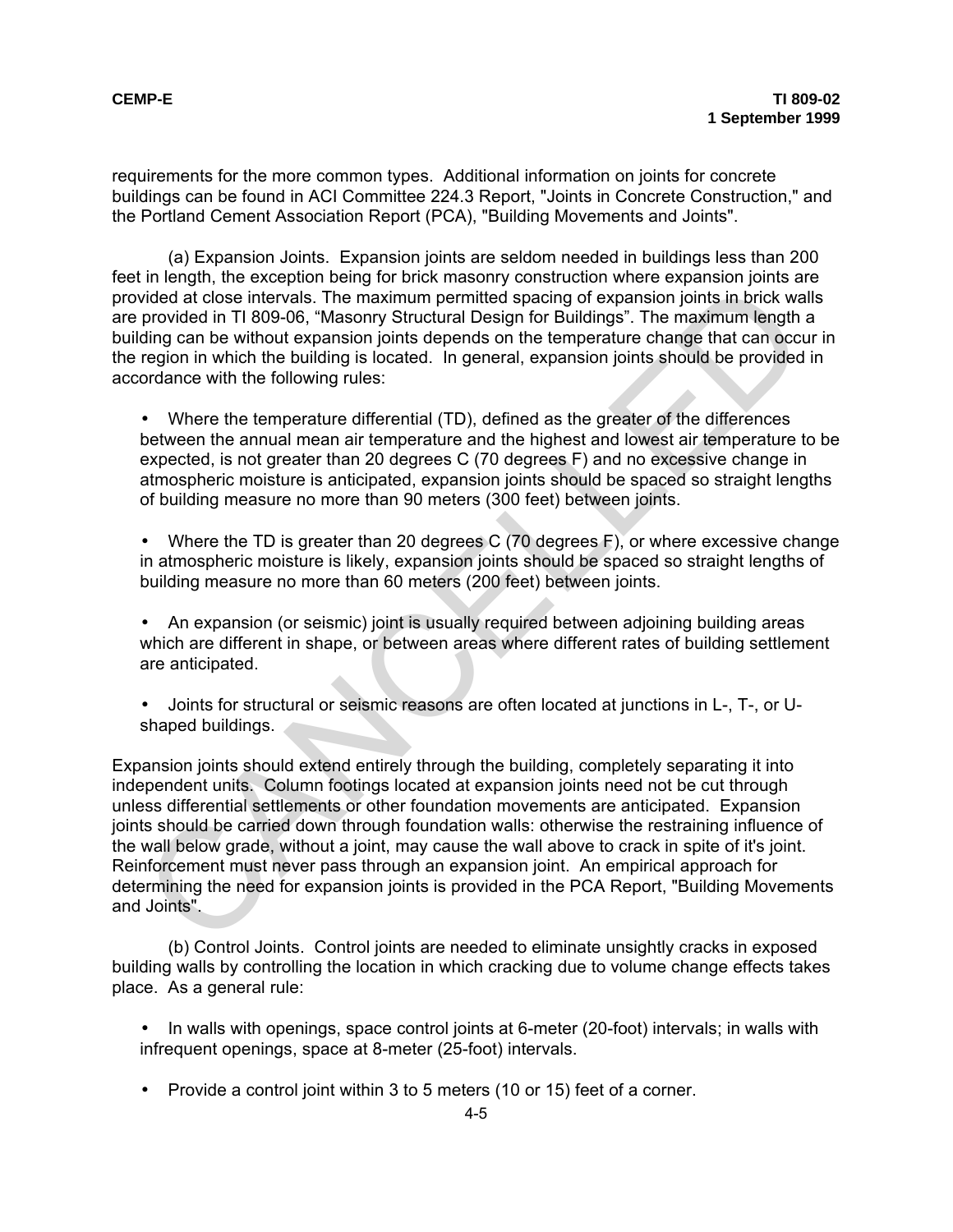• Where steel columns are embedded in the walls, provide joints in the plane of the columns.

• If the columns are more than 8 meters (25 feet) apart, provide intermediate joints. Numerous ways have been developed for forming control joints in walls. Whatever method is used, the thickness of the wall section at the joint should be reduced at least 20% by the depth of the joint; and the sum of the depths of the inside and outside grooves should not be less than 50 mm (2 inches).

(c) Construction Joints. Construction joints are used to allow concrete placement of separate construction elements at different times, e.g., between columns and beams, footings and pedestals, etc. Construction joints will be made with tie bars, dowels, or keys to provide shear transfer. The location and details of critical construction joints will be shown on the drawings and, to the extent practicable, will coincide with the location of expansion or control joints. The location of other construction joints need not be shown. Cautionary and advisory notes regarding acceptable joint locations will be included on the drawings.

(d) Seismic Joints. Buildings that are irregular in plan such as T, L, U, or cruciform shaped buildings can generate high torsional or twisting effects when subjected to earthquake ground motions. These structures would require a three-dimensional analysis for a rigorous determination of stress distribution. Since such analyses are generally not practical, seismic joints are provided to separate various blocks of the structure into regular shaped units that will not exhibit a torsional response. The joints should be of sufficient width to prevent hammering on adjacent blocks during earthquakes, and should be adequately sealed to protect the structure from the environment. vi, ne intervales of the real sociality and the joint is once the point and the point and the sum of the depths of the inside and outside grooves should not be less<br>16 mm (2 inchets).<br>
and the point and the depths of the i

 (e) Sealing joints. Exterior expansion, control, and construction joints should be sealed against moisture penetration using methods such as waterstops or sealants as appropriate for the prevailing conditions.

4-7. LOAD PATH INTEGRITY. Loads must be transferred from their point of application to the foundation. All structural elements and connections along the load path must have sufficient strength, and in the case of seismic resistant structures, sufficient ductility to transfer the loads in a manner that will not impair structural performance. Most load path deficiencies are a result of inadequate connections between precast elements, or between cast-in-place concrete elements and precast elements. Connections are often required to:

- Transfer shear from floor and roof diaphragms to the walls
- Transfer shear from the walls to the foundations
- Transfer shear between individual wall panels
- Transfer tension caused by overturning forces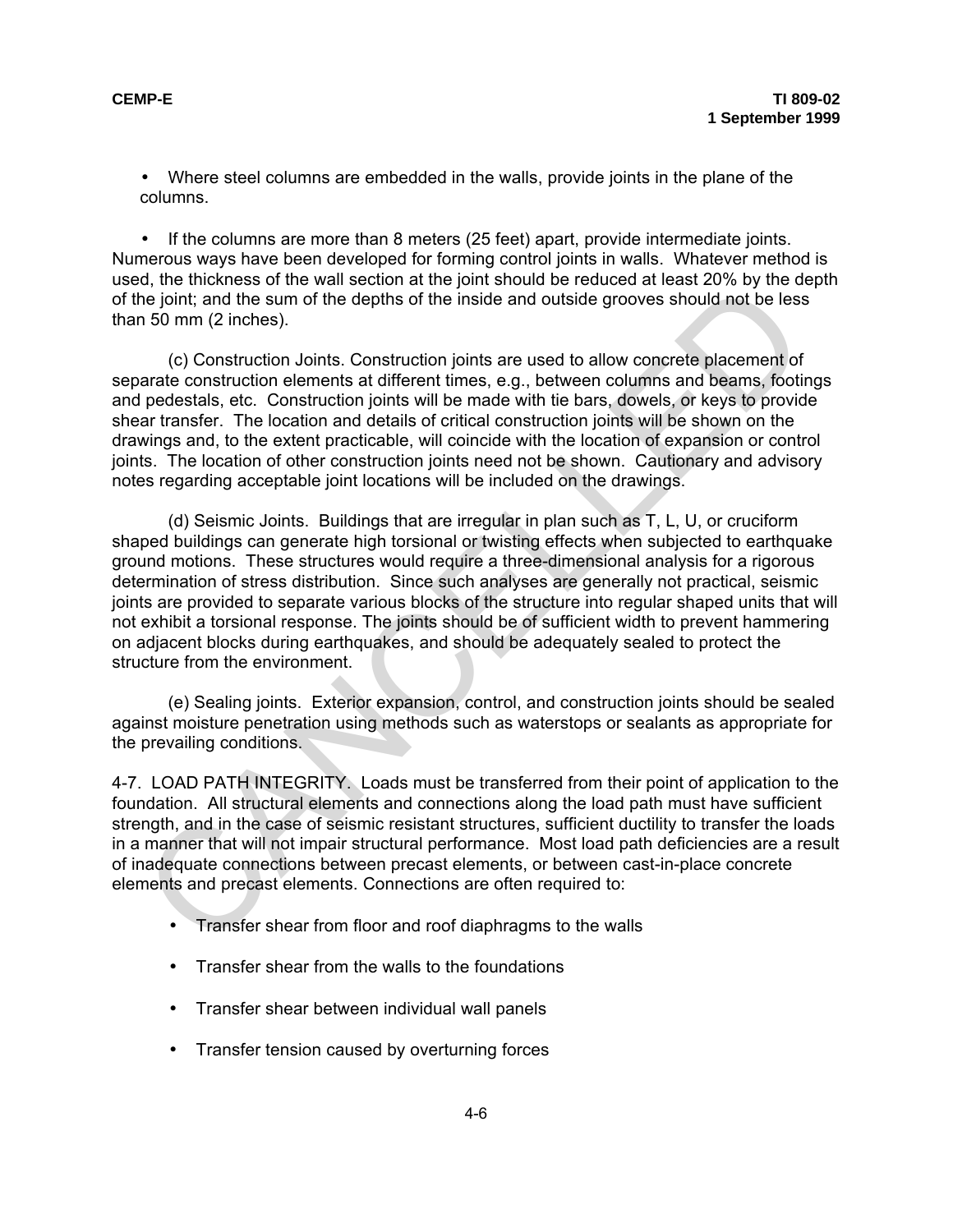• Transfer shear, bending, and axial loads between beams and columns and between beams and walls.

Connections between precast elements, or between cast-in-place concrete elements and precast elements can include the following types of connections:

- Column to foundation
- Column to column
- beam to column
- Slab to beam
- Beam to girder
- Beam to beam
- Slab to slab
- Wall to foundation
- Slab to wall
- Beam to wall
- Wall to wall

Details for these various types of connection can be found in the Prestressed Concrete Institute (PCI) Technical Report No. 2, "Connections for Precast Prestressed Concrete Buildings".

a. Shear Connections. Shear connections are classified as either "wet" or "dry". Wet connections use reinforced or unreinforced cast-in-place concrete to form the junction between members. Dry connections utilize a mechanical anchor, such as bolts or welded metal, to transfer load. Wet and dry connections use shear-friction resistance to transfer forces. In wet connections the reinforcing steel placed across the potential failure plane provides the clamping force needed to provide the shear-friction resistance. The most common type of dry connection involves embedded plates or other structural steel shapes that are anchored to the concrete by welded studs, anchor bolts, or expansion anchors. The embedded plates or structural steel shapes embedded in each of the concrete elements to be connected, are then connected themselves by weldments or by bolting. Contractors prefer the "dry" type connections because they are the easiest types to construct. The "wet" type connectors however are usually the best performers, especially under cyclic loading conditions such as occur during earthquakes. Column to column<br>
• Beam to column<br>
• Beam to girder<br>
• Slab to beam<br>
• Slab to beam<br>
• Slab to beam<br>
• Slab to beam<br>
• Slab to slab<br>
• Wall to wall<br>
• Wall to wall<br>
• Slab to wall<br>
• Wall to wall<br>
• Slab to wall<br>
• Slab t

b. Embedded Bolt and Headed Stud Anchors. Embedded anchor bolts and headed studs are commonly used to transfer shear and tension loads between cast-in-place concrete and precast concrete members and between cast-in-place concrete and structural steel shapes. Anchor connections should be designed and detailed to assure connection failure will be initiated by failure of the anchor steel rather than by failure of the surrounding concrete. The design of anchor bolt connectors will be based on the requirements of FEMA 302, Paragraph 9.2, "Bolts and Headed Anchors in Concrete." Additional information regarding the use of headed anchor bolts for anchorage can be found in the American Institute of Steel Construction (AISC) Engineering Journal, Second Quarter / 1983 Report, "Design of Headed Anchor Bolts," and in the Prestressed Concrete Institute (PCI) Design Handbook. Where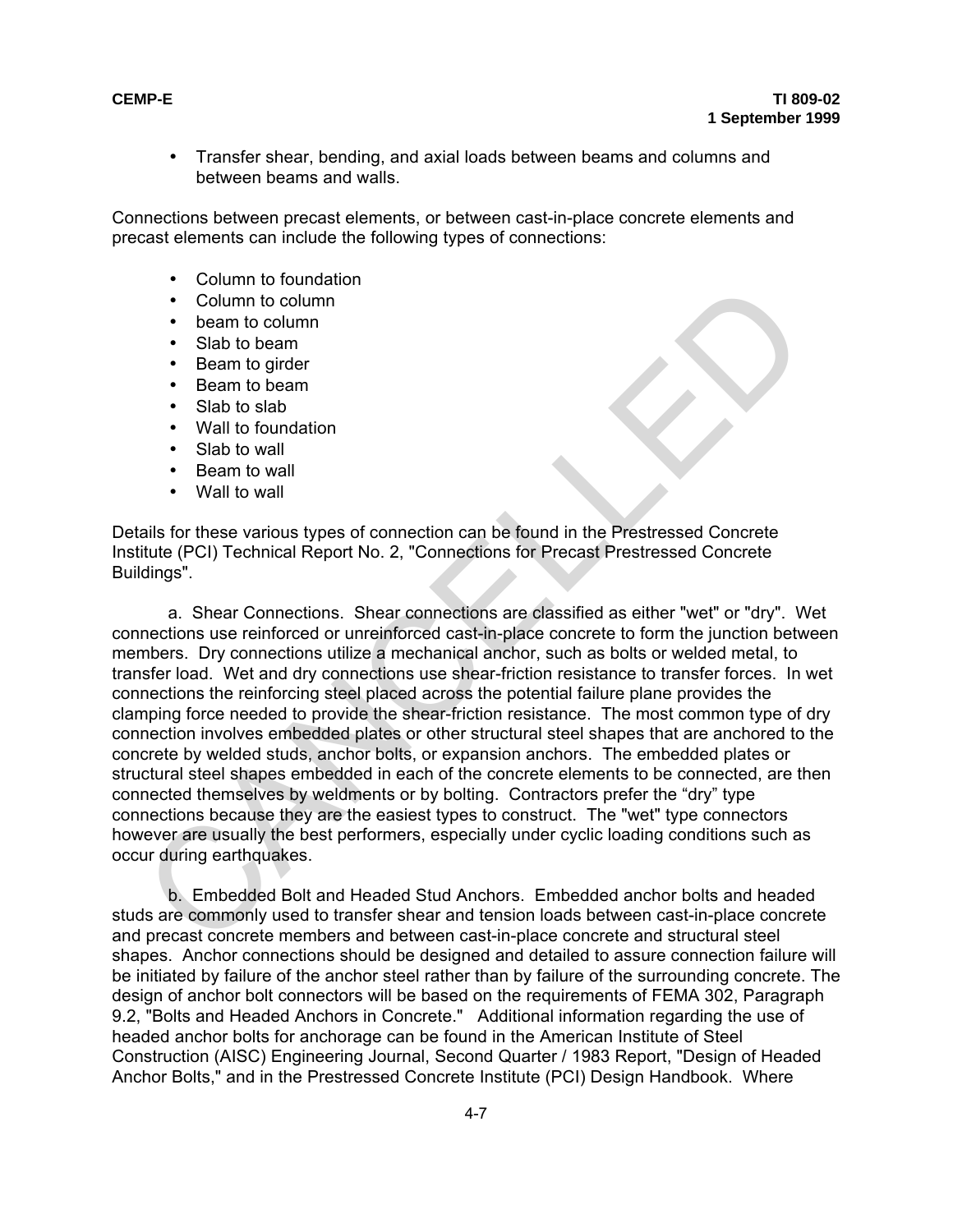strength design is used, the required strength, and the design of the anchors will be in accordance with FEMA 302. When allowable stress design (ASD) is used, the allowable service load for headed anchors in shear or tension, assuming the anchor bolts conform to ASTM 307 or an approved equivalent can be assumed equal to that indicated in Table 4-4. For ASD design, when anchors are subject to combined shear and tension, the following relationship will be used:

$$
\left(\frac{P_s}{P_t}\right)^{5/3} + \left(\frac{V_s}{V_t}\right)^{5/3} \le 1
$$

Where:

 $P_s$  = applied tension service load

 $P<sub>t</sub>$  = allowable tension service load from Table 4-4

 $V_s$  = applied shear service load

 $V_t$  = allowable shear service load from Table 4-4

The allowable service loads in tension and shear specified in Table 4-4 are for the edge distances and spacing specified. The edge distance and spacing can be reduced to 50 percent of the values specified with an equal reduction in allowable service load. Where edge distance and spacing are reduced less than 50 percent, the allowable service load will be determined by linear interpolation. Increase of the values in Table 4-4 by one-third is permitted for load cases involving wind or earthquake. Where special inspection is provided for the installation of anchors, a 100 percent increase in the allowable tension values of Table 4-4 is permitted. No increase in shear value is permitted.  $\left(\frac{P_i}{P_i}\right)^{3/3} + \left(\frac{V_i}{V_i}\right)^{5/3} \le 1$ <br>
ere:<br>
applied tension service load from Table 4-4<br>
applied shear service load from Table 4-4<br>
applied shear service load from Table 4-4<br>
allowable service loads in tension and

c. Expansion Anchors. Expansion anchors will be designed in accordance with the provisions of ACI Committee 449 Report, "Concrete Nuclear Structures," Appendix B, "Steel Embedments." The engineer will review expansion anchor design features, failure modes, test results and installation procedures prior to selecting a specific expansion anchor for an application. Expansion anchors will not be used to resist vibratory loads in tension zones of concrete members unless tests are conducted to verify the adequacy of the specific anchor and application. Expansion anchors will not be installed in concrete where there is obvious signs or cracking, or deterioration.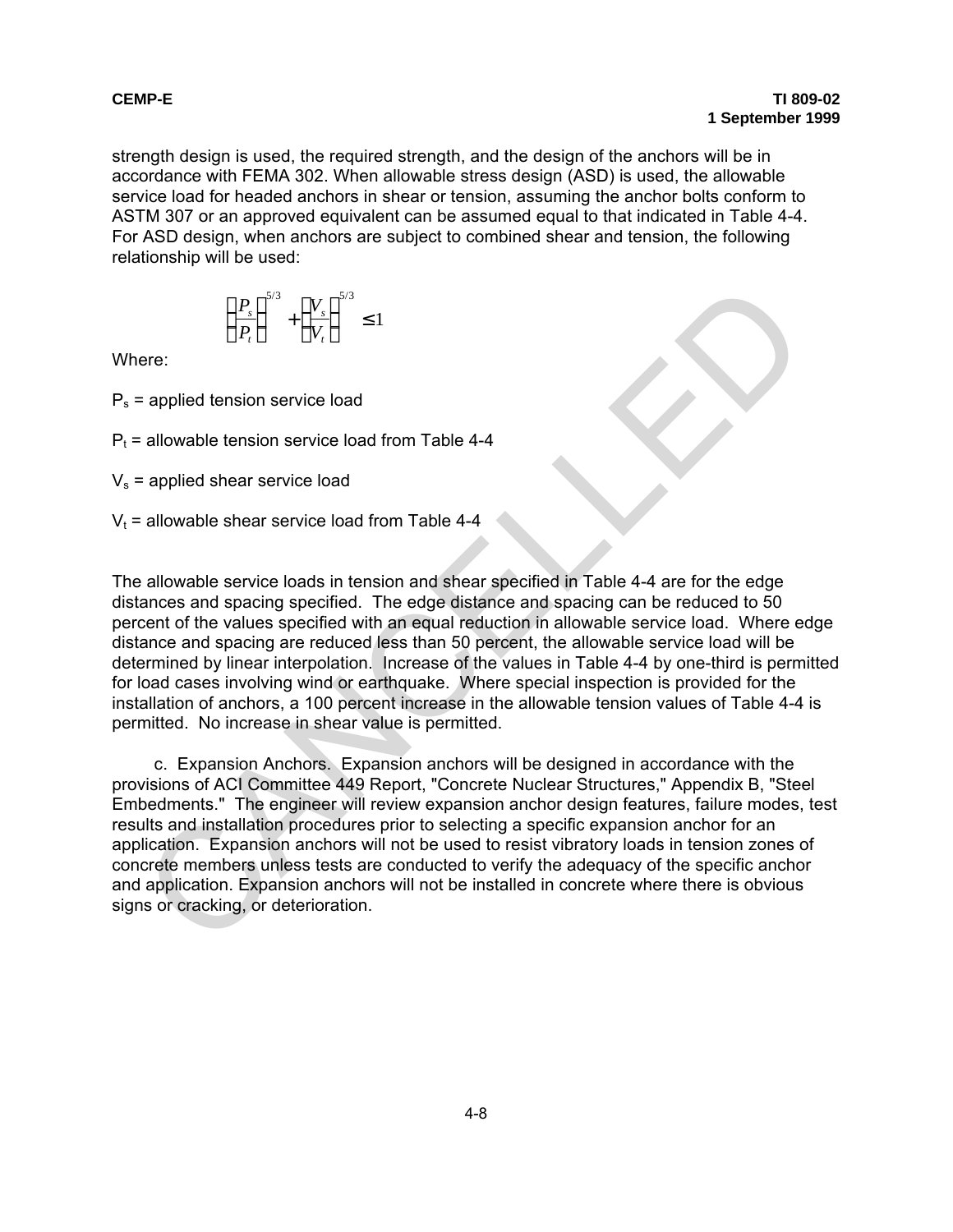### **Table 4-4. Allowable Service Load on Embedded Bolts**

(Adapted from the International Building Code (IBC) - Final Draft, Table 1912.2)

| Minimum Concrete Strength (f <sub>c</sub> ) |                  |                 |                                                                                          |                      |                       |                        |                      |                      |                      |
|---------------------------------------------|------------------|-----------------|------------------------------------------------------------------------------------------|----------------------|-----------------------|------------------------|----------------------|----------------------|----------------------|
| <b>Bolt</b>                                 | Minimum          | Edge            |                                                                                          | 20<br>MPa            | 20 Mpa                | $25$ MPa               | 25 MPa               | 30 MPa               | 30 MPa               |
| Dia.                                        | Embed.           | <b>Distanc</b>  | Spacing                                                                                  | $(2500\text{psi})$   | (2500 <sub>ps</sub> ) | (3000psi)              | (3000ps)             | (4000ps              | (4000psi)            |
|                                             |                  | е               |                                                                                          |                      | Ð                     |                        | i)                   | i)                   |                      |
|                                             |                  |                 |                                                                                          | Tension              | Shear                 | Tension                | Shear                | Tension              | Shear                |
| 6.4 mm                                      | 63.5 mm          | 38.1 m          | 76.2 mm                                                                                  | 890N                 | 2225N                 | 890N                   | 2125N                | 390 N                | 2225N                |
| (1/4")                                      | $(2-1/2")$       | $(1-1/2")$      | (3")                                                                                     | (200#)               | (500#)                | (200#)                 | (500#)               | (200#)               | (500#)               |
| 9.5 mm                                      | 76.2 mm          | 57.2 m          | 114.3mm                                                                                  | 2225N                | 4890N                 | $2225\overline{\rm N}$ | 4890 N               | 2225N                | 4890N                |
| (3/8")                                      | (3")             | $(2-1/4")$      | $(4-1/2")$                                                                               | (500#)               | (1,100#)              | (500#)                 | (1,100#)             | (500#)               | (1, 100#)            |
| 12.7                                        | 101.6            | 76.2            | 152.4mm                                                                                  | 4225N                | 5560N                 | 4225N                  | 5560N                | 4225N                | 5560N                |
| mm                                          | mm               | mm              | (6")                                                                                     | (950#)               | (1,250#)              | (950#)                 | (1,250#)             | (950#)               | (1,250#)             |
| (1/2")                                      | (4")             | (3")            |                                                                                          |                      |                       |                        |                      |                      |                      |
| 12.7                                        | 101.6            | 127 mm          | 152.4mm                                                                                  | $6450$ N             | 7120 N                | 6670N                  | 7340 N               | 6890N                | 7785N                |
| mm                                          | mm               | (5")            | (6")                                                                                     | (1,450#)             | (1,600#)              | (1,500#)               | (1,650#)             | (1,550#)             | (1,750#)             |
| (1/2")                                      | (4")             |                 |                                                                                          |                      |                       |                        |                      |                      |                      |
| 15.9                                        | 114.3            | 95.3            | 190.5mm                                                                                  | 6670N                | 12,230                | 6670N                  | 12,270               | $6670$ N             | 12,270 N             |
| mm                                          | mm               | mm              | $(7-1/2")$                                                                               | (1,500#)             | N                     | (1,500#)               | Ν                    | (1,500#)             | (2,750#)             |
| (5/8")                                      | $(4-1/2")$       | $(3-3/4")$      |                                                                                          |                      | (2,750#)              |                        | (2,750#)             |                      |                      |
| 15.9                                        | 114.3            | 158.8m          | 190.5mm                                                                                  | 9460N                | 13,120                | 9785N                  | 13,340               | 10,670               | 13,570 N             |
| mm                                          | mm               | m               | $(7-1/2")$                                                                               | (2, 125#)            | Ñ                     | (2,200#)               | N                    | N                    | (3,050#)             |
| (5/8")                                      | $(4-1/2")$       | $(6-1/4")$      |                                                                                          |                      | (2,950#)              |                        | (3,000#)             | (2,400#)             |                      |
| 19.1                                        | 127.0            | 114.3m          | 228.6mm                                                                                  | 10,000 N             | 14,460                | 10,000 N               | 15,835               | 10,000               | 15,835 N             |
| mm                                          | mm               | m               | (9")                                                                                     | (2,250#)             | N                     | (2,250#)               | N                    | N                    | (3,560#)             |
| (3/4")                                      | (5")             | $(4-1/2")$      |                                                                                          |                      | (3,250#)              |                        | (3,560#)             | (2,250#)             |                      |
| 19.1                                        | 127.0            | 190.5m          | 228.6mm                                                                                  | 12,565N              | 19,015                | 13,120 N               | 19,130               | 14,230               | 19,570 N             |
| mm                                          | mm               | m               | (9")                                                                                     | (2,825#)             | $\overline{N}$        | (2,950#)               | N                    | N                    | (4,400#)             |
| (3/4")                                      | (5")             | $(7-1/2")$      |                                                                                          |                      | (4,275#)              |                        | (4,300#)             | (3,200#)             |                      |
| 22.2                                        | 152.4            | 133.4m          | 266.7mm                                                                                  | 11,300 N             | 16,460                | 11,300 N               | 18,015               | 11,300               | 18,015N              |
| $\mathsf{mm}$                               | mm               | m               | $(10-1/2")$                                                                              | (2.550#)             | N                     | (2,550#)               | N                    | N                    | (4,050#)             |
| (7/8")                                      | (6")             | $(5-1/4")$      |                                                                                          |                      | (3,700#)              |                        | (4,050#)             | (2,550#)             |                      |
| 25.4 mm                                     | 177.8 mm         | 152.4mm         | 304.8mm                                                                                  | 13,570 N             | 18,350 N              | 14,460 N               | 20.020 N             | 16,235N              | 23,575 N             |
| (1")                                        | (7")<br>203.2 mm | (6")<br>171.5mm | (12")<br>342.9mm                                                                         | (3.050#)<br>15,120 N | (4, 125#)<br>21,130 N | (3,250#)<br>15,120 N   | (4,500#)             | (3,650#)<br>15,120 N | (5,300#)<br>21,130 N |
| 28.6 mm<br>(1 1/8")                         | (8")             | $(6-3/4")$      | $(13-1/2")$                                                                              | (3,400#)             | (4,750#)              | (3,400#)               | 21,130 N<br>(4,750#) | (3,400#)             | (4,750#)             |
| 31.8 mm                                     | 228.6 mm         | 190.5mm         | 381.0mm                                                                                  | 17,790 N             | 25,800 N              | 17,790 N               | 25,800 N             | 17,790 N             | 25,800 N             |
| (1 1/4")                                    | (9")             | $(7-1/2")$      | (15")                                                                                    | (4,000#)             | (5,800#)              | (4,000#)               | (5,800#)             | (4,000#)             | (5,800#)             |
|                                             |                  |                 |                                                                                          |                      |                       |                        |                      |                      |                      |
|                                             |                  |                 | d. Adhesive (Chemical) Anchors. Adhesive anchors consist of a threaded rod installed in  |                      |                       |                        |                      |                      |                      |
|                                             |                  |                 | a hole drilled in hardened concrete and filled with a two-component epoxy, polyester, or |                      |                       |                        |                      |                      |                      |
|                                             |                  |                 | vinylester resin adhesive. The hole is about 3 mm (1/8") larger than the bolt diameter.  |                      |                       |                        |                      |                      |                      |
|                                             |                  |                 | Adhesive anchors should not be used in structural elements that are required to be fire  |                      |                       |                        |                      |                      |                      |
|                                             |                  |                 |                                                                                          |                      |                       |                        |                      |                      |                      |

d. Adhesive (Chemical) Anchors. Adhesive anchors consist of a threaded rod installed in a hole drilled in hardened concrete and filled with a two-component epoxy, polyester, or vinylester resin adhesive. The hole is about 3 mm (1/8") larger than the bolt diameter. Adhesive anchors should not be used in structural elements that are required to be fire resistant. They should not be installed in wet or damp conditions or in concrete where there is obvious signs or cracking, or deterioration. No specific design codes are available for adhesive anchors. Therefore, design should be based on the manufacture recommendations, and testing should be required to assure the installed anchors meet strength requirements. Additional guidance on adhesive anchors can be found in the ACI Paper entitled "Bond Stress Model for Design of Adhesive Anchors", by Cook, R.A., Doerr, G.T., and Klingner, R.E., ACI Journal / Sept-Oct 1993.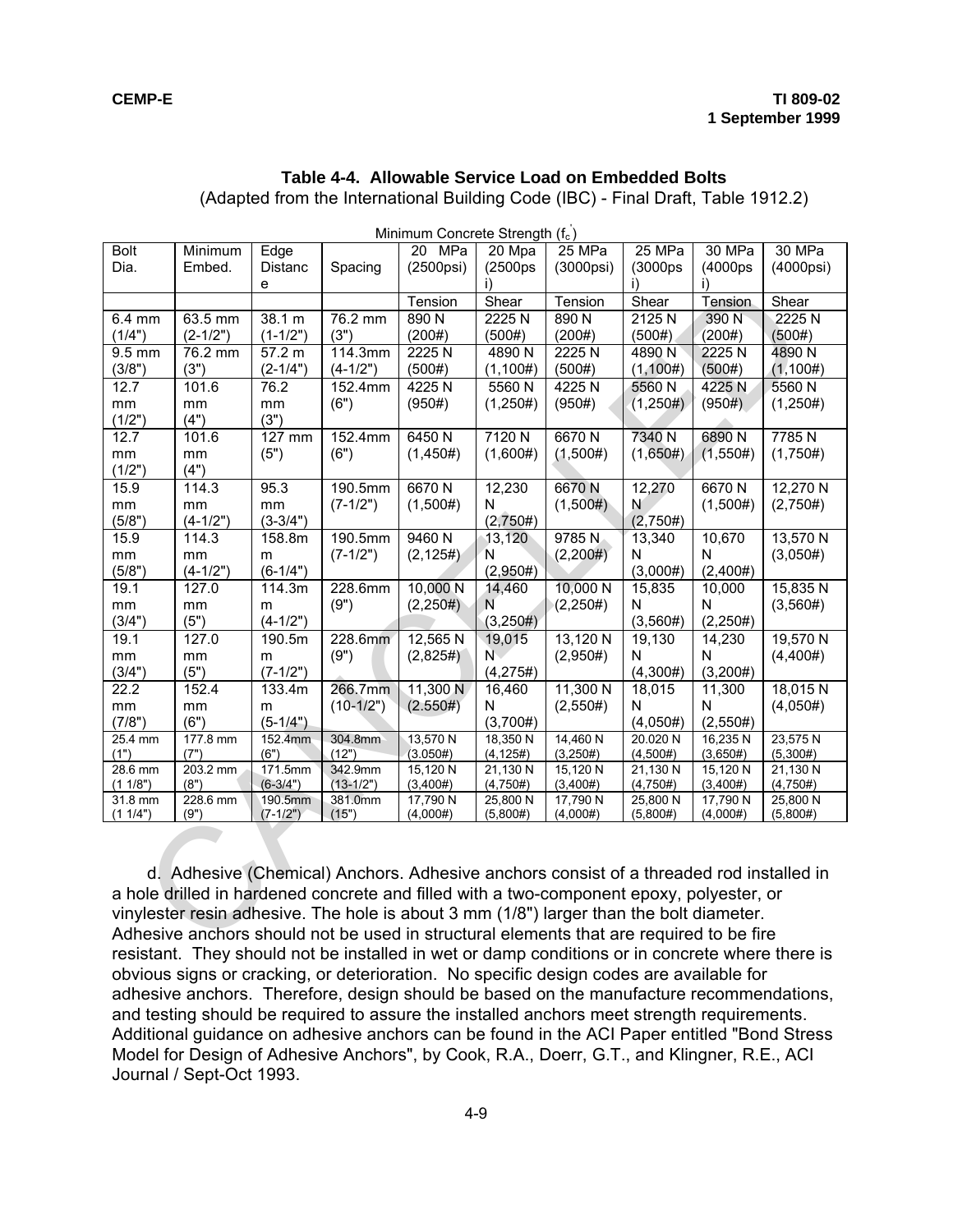e. Other Steel Embedments. Other steel embedments will be designed in accordance with the provisions of ACI Committee 449 Report, "Concrete Nuclear Structures," Appendix B, "Steel Embedments."

f. Special Considerations.

(1) Shear Transfer. The analysis of shear transfer will be in accordance with provisions of ACI 318. Special attention will be given to transfer of shear at locations such as shear heads, bases of walls, brackets and corbels.

 (2) Compatibility. The combined action of flexible and rigid shear connectors will not be considered as providing simultaneous shear transfer. Rigid shear connectors include roughened surfaces and structural shapes. Flexible connectors include bolts, stirrups, dowel bars, and ties.

(3) Mechanical Anchorage of Reinforcing Steel. Mechanical connections are permitted for reinforcing steel in accordance with the provisions of ACI 318. There are many applications that make the use of mechanical connections feasible or more practical. Information on the types of mechanical connectors, their use, and design requirements can be found in the ACI Committee 439 Report, "Mechanical Connections of Reinforcing Bars".

4-8. DETAILING REQUIREMENTS. Details and detailing of concrete reinforcement will conform to ACI 315, "Details and Detailing of Concrete Reinforcement". Engineering and placing drawings for reinforced concrete structures will conform to ACI 315R, "Manual of Engineering and Placing Drawings for Reinforced Structures". For seismic areas, the design and details will conform to TI 809-04, "Seismic Design for Buildings". (1) Shear Transfer. The analysis of shear transfer will be in accordance with<br>
wisins of ACI 316, Special attention will be given to transfer of shear at locations such<br>
are heads, bases of walls, brackets and corbels.<br>
(2

4-9. SPECIAL INSPECTIONS.

• Periodic special inspection during and upon completion of the placement of reinforcing steel in intermediate moment frames, in special moment frames, and in shear walls is required.

• Continuous special inspection during the welding of reinforcing steel for structural members is required.

• Periodic special inspection during and upon completion of the placement concrete in intermediate moment frames, in special moment frames, and in shear walls is required.

Periodic special inspection is required during the placement and after completion of placement of prestressing steel, and continuous special inspection is required during all stressing and grouting operations and during the placement of concrete.

• Periodic special inspection is required during the placement of anchor bolts, expansion anchors, and chemically grouted anchors to verify the anchor system is in conformance with approved plans and specifications.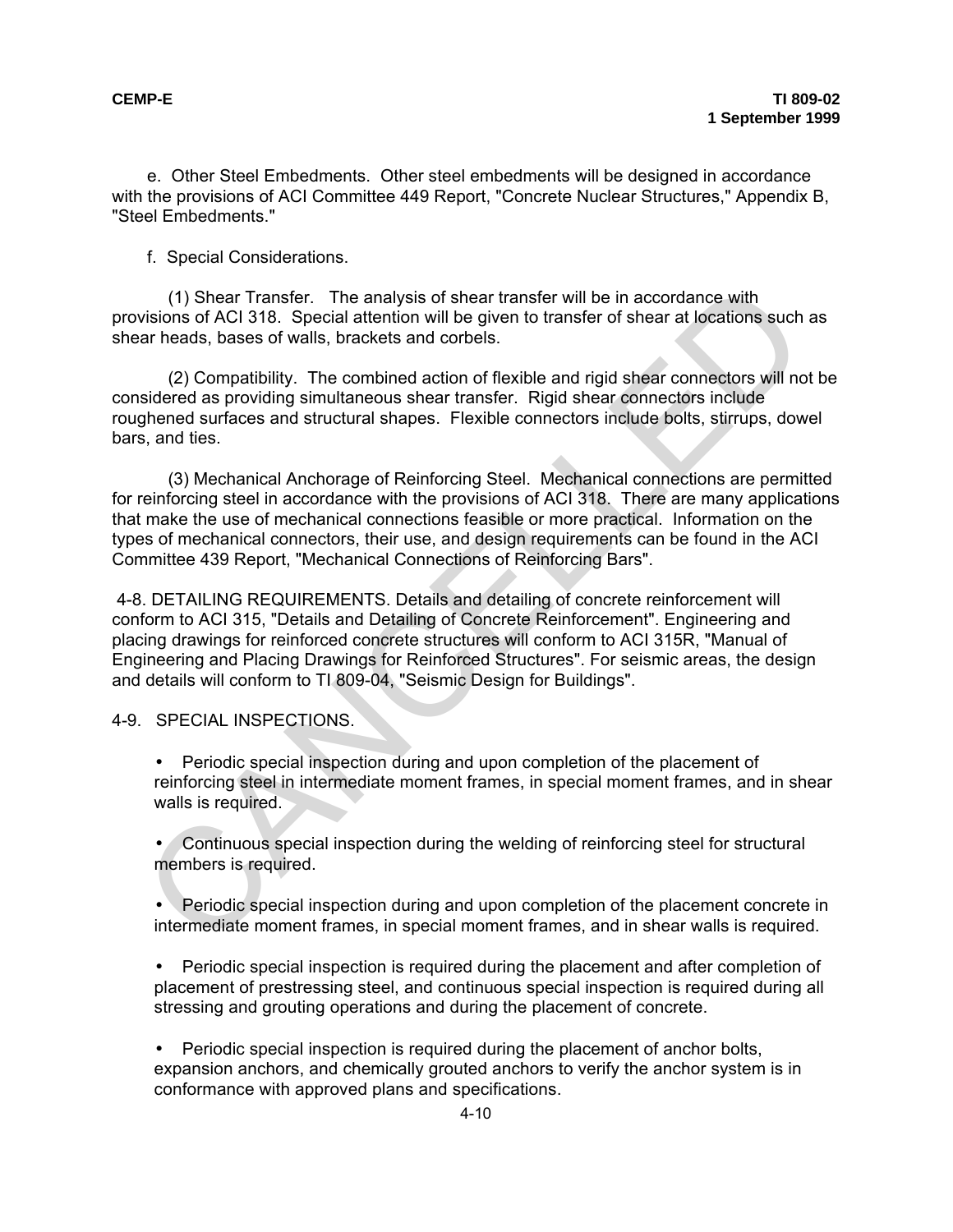## SLABS ON GRADE

5-1. INTRODUCTION. This chapter provides design and construction requirements for industrial type (non-residential) lightly loaded slabs on grade. Industrial type slabs refer to those slabs that are reinforced to minimize the number of crack control joints (maximize joint spacing), Guidance for unreinforced residential type concrete slabs, which utilize crack control joints spaced at frequent intervals to minimize cracking, can be found in the PCA Publication, "Concrete Floors on Ground." Lightly loaded slabs on grade are those supporting stationary live loads of not more than 20 kPa (400 pounds per square foot), stationary concentrated line (wall) loads of not more than 15 kPa (300 pounds per foot), or vehicle axle loads of not more than 2275 kg (5000 pounds). The guidance is applicable to usual exposure conditions meaning interior locations other than airplane hangars where slabs are not subject to extreme climatic changes, and to typical subgrade conditions characterized by sufficient underdrainage to prevent frost penetration, the absence of a wet environment, i.e., volume change due to change in moisture content is limited, and the absence of expansive soils. In addition, typical subgrade conditions are deemed to include only soils classified according to ASTM D 2487, "Classification of Soils for Engineering Purposes," as either Class ML, any of the S or G groups, or Class CH, CM, or CL having a modulus of subgrade reaction (k) of 2.75 kg per cubic centimeter (100 pounds per cubic inch) or greater. Although slabs on grade may be designed to perform satisfactorily on subgrades of lower strength, design for such conditions is beyond the scope of this manual. Refer to TI 809-27, "Concrete Floor Slabs on Grade Subjected to Heavy Loads," for the design of slabs on grade subjected to heavy loads, and to TI 809-28, "Design and Construction of Reinforced Ribbed Mat Slab" for the design of a commonly used slab-on-grade system for resisting potential foundation movements at sites containing expansive soils. Additional information on the design of slabs on grade, primarily industrial floors, can be found in ACI Committee 360 Report, "Design of Slabs on Grade." concurance for unreinforced residential type concrete stabs, which utilize crack concerns, and concurate for unreinforced residential type concrete stabs, which utilize crack concerns), Guidance for unreinforced residentia

### 5-2. BASIS FOR DESIGN.

a. General. Slabs-on-grade will be designed for bending stresses due to uniform loads and concentrated loads and for in-plane stresses due to drying shrinkage and subgrade drag resistance. When appropriate for the type facility being designed, slabs will be designed for the effects of warehouse loadings involving aisles, posts and racks, etc. In such instances, particular attention will be given to the design for negative moment in aisles.

b. Guidance. Proper construction methods, workmanship, and concrete mix proportioning will follow the guidelines of ACI Committee 302 Report, "Guide to Concrete Floor and Slab Construction". Slabs are required to have a minimum thickness of 100 mm (4 inches). The following thickness for maximum uniform design live loads will be used provided the modulus of subgrade reaction (k) is at least 2.75 kg per cubic centimeter (100 pounds per cubic inch).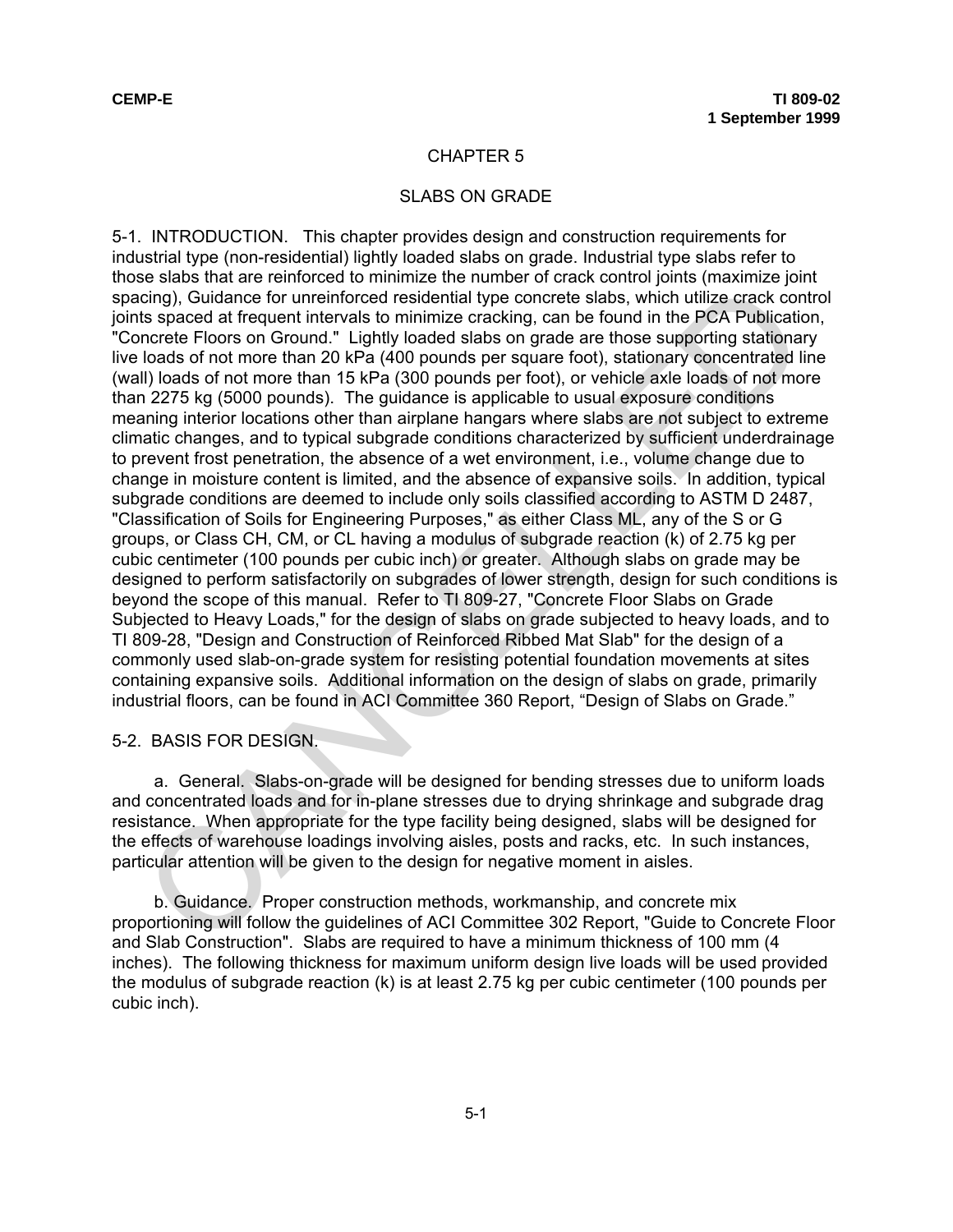| <b>Thickness</b> | Maximum          |  |  |
|------------------|------------------|--|--|
| of Slab          | Uniform          |  |  |
|                  | Design Live Load |  |  |
| 100 mm $(4")$    | 7 Kpa (150 psf)  |  |  |
| 150 mm $(5")$    | 12 Kpa (250 psf) |  |  |
| 200 mm (6")      | 20 Kpa (400 psf) |  |  |

Unless otherwise specified above, the correct slab thickness will be determined in accordance with the Portland Cement Association (PCA) Publication entitled, "Slab Thickness Design for Industrial Concrete Floors on Grade." In the PCA design process compressive strength is converted to modulus of rupture, which is then reduced by a factor of safety to obtain the maximum allowable flexural tensile stress. The maximum allowable flexural tensile stress is then used to find the required slab thickness. For typical values of modulus of subgrade reaction refer to TI 809-27, "Concrete Floor Slabs on Grade Subjected to Heavy Loads." When wall loads exceed 15 kPa (300 lb./foot) slabs-on grade will be thickened in accordance with the provisions of TI 809-27.

### 5-3. SERVICEABILITY.

a. General. Cracking, warping, and curling can impair slab-on-grade serviceability. These problems are directly attributable to drying shrinkage. Cracking can be controlled by minimizing drying shrinkage, by providing adequate crack control and isolation joints, and through the use of reinforcing steel. Water penetrating the slab is a common serviceability problem that can be cured by proper drainage and by the use of vapor barriers.

b. Minimizing Drying Shrinkage. Cracking in slabs generally results from drying shrinkage and restraint caused by friction between the slab and subgrade. Curling and warping occur due to differential shrinkage when the top of the slab dries to lower moisture content than the bottom of the slab. Drying shrinkage, curling, and warping can be reduced by using less water in the concrete. Ways to reduce water content include using the largest maximum sized aggregate (MSA), using an MSA equal to 1/3 the slab thickness, and by using coarse sand. Water content can also be reduced by using coarser ground cement and cement with a low  $C_3A$  content. On large and critical slab-on-grade projects the designer should request by specification that shrinkage tests be made of several concrete mixes to obtain a mix with the lowest drying shrinkage potential. ess otherwise specified above, the correct slab thickness will be determined in accordation and the Portland Cement Association (PCA) Publication entitled, "Slab Thickness Design the Portland Concrete Floors on Grade." In

c. Controlling Cracking through Control and Isolation Joints. Control and isolation joints can be used to minimize cracking and to force cracking to occur at joint locations. Designers should attempt to minimize the number of joints occurring in the slab. However, in most instances, the maximum slab area bound by crack control joints should not exceed 60 square meters (625 square feet), and distance between crack control joints should not exceed 7.5 meters (25 feet). The length/width ratio of panels bounded by joints should be as near 1.0 as possible and should not exceed 1.25. In localities where extreme conditions of heat or dryness tend to produce excessive shrinkage, the maximum area and joint spacing may need to be decreased. Crack control joints may also be construction joints. Joints in the vicinity of column pedestals will be placed at column centerline, with diamond shaped or circular isolation joints provided at columns or square shape isolation joints provided at column pedestals. When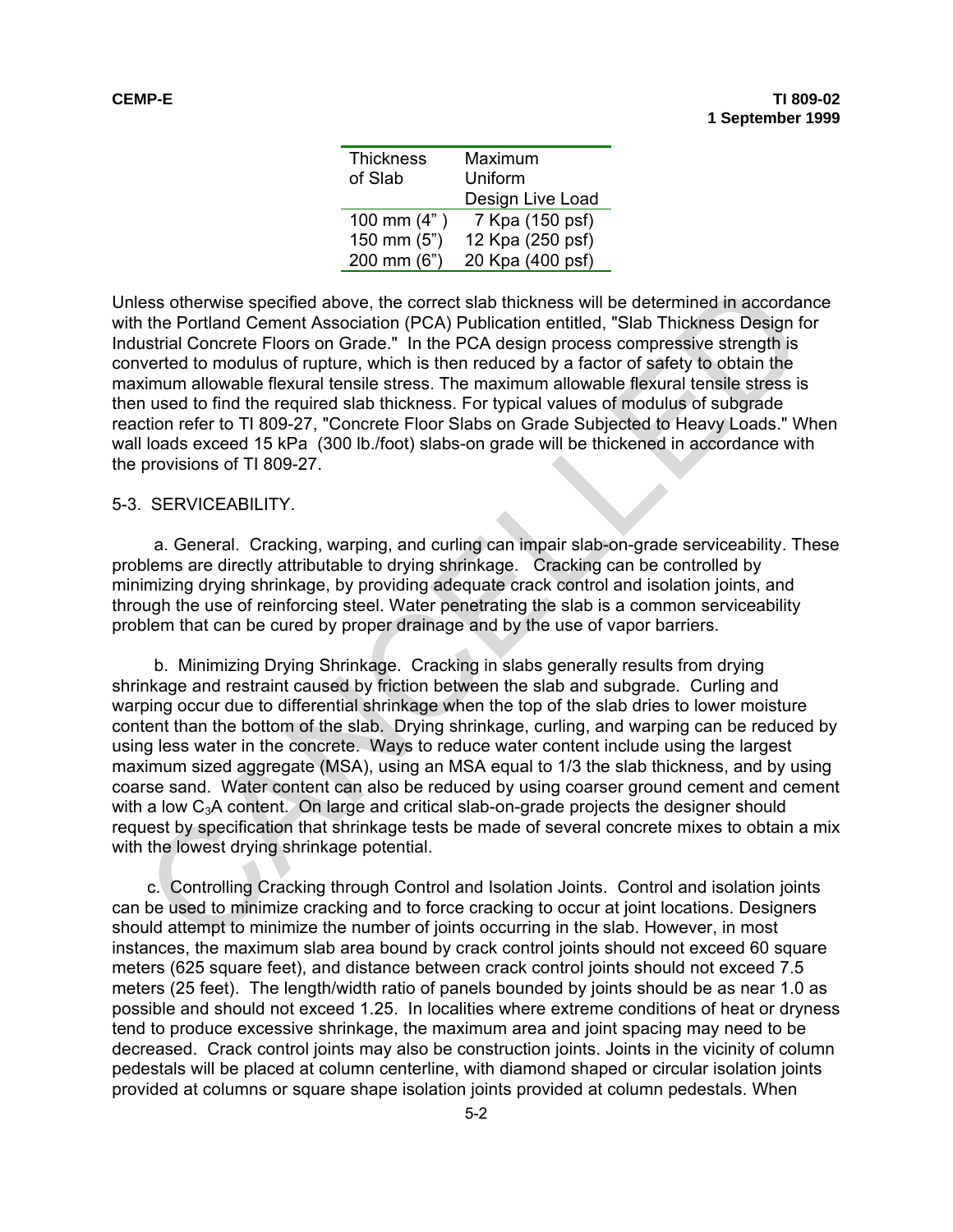thickened slabs are used under column bases or partitions, joints should be offset from the thickened areas. Corners of isolation joints will meet at a common point with other joints so far as practicable. Where discontinuous joints, (i.e., joints which are not continuous across their perpendicular joints (see Figure 5-1)), cannot be avoided, two No. 13 bars, 1.25 meters long (two No. 4 bars, 4 feet long), will be placed parallel to the edge opposite the end of the discontinuous joint. Bars will be at mid-depth and 100 mm (4 inches) apart starting 50 mm (2 inches) from edge of slab. Except for openings of less than 300 mm by 300 mm (12 inches by 12 inches), corners of openings and reentrant corners in slabs will be reinforced with two No. 13 bars, 1.25 meters long (two No. 4 bars, 4 feet long), placed diagonally to the corner.



(1) Control Joints. Control joints form a weakened plane to direct cracking to preselected locations. Sawed control joints will be cut to one-fourth depth of slab thickness (H). Details of control joints are shown in figure 5-2. Control joints may be made in floors scheduled to receive a floor covering by inserting fiberboard strips in the unset concrete. Depth of fiberstrip should be one-fourth of the slab thickness. Location and details of control joints will be shown on drawings.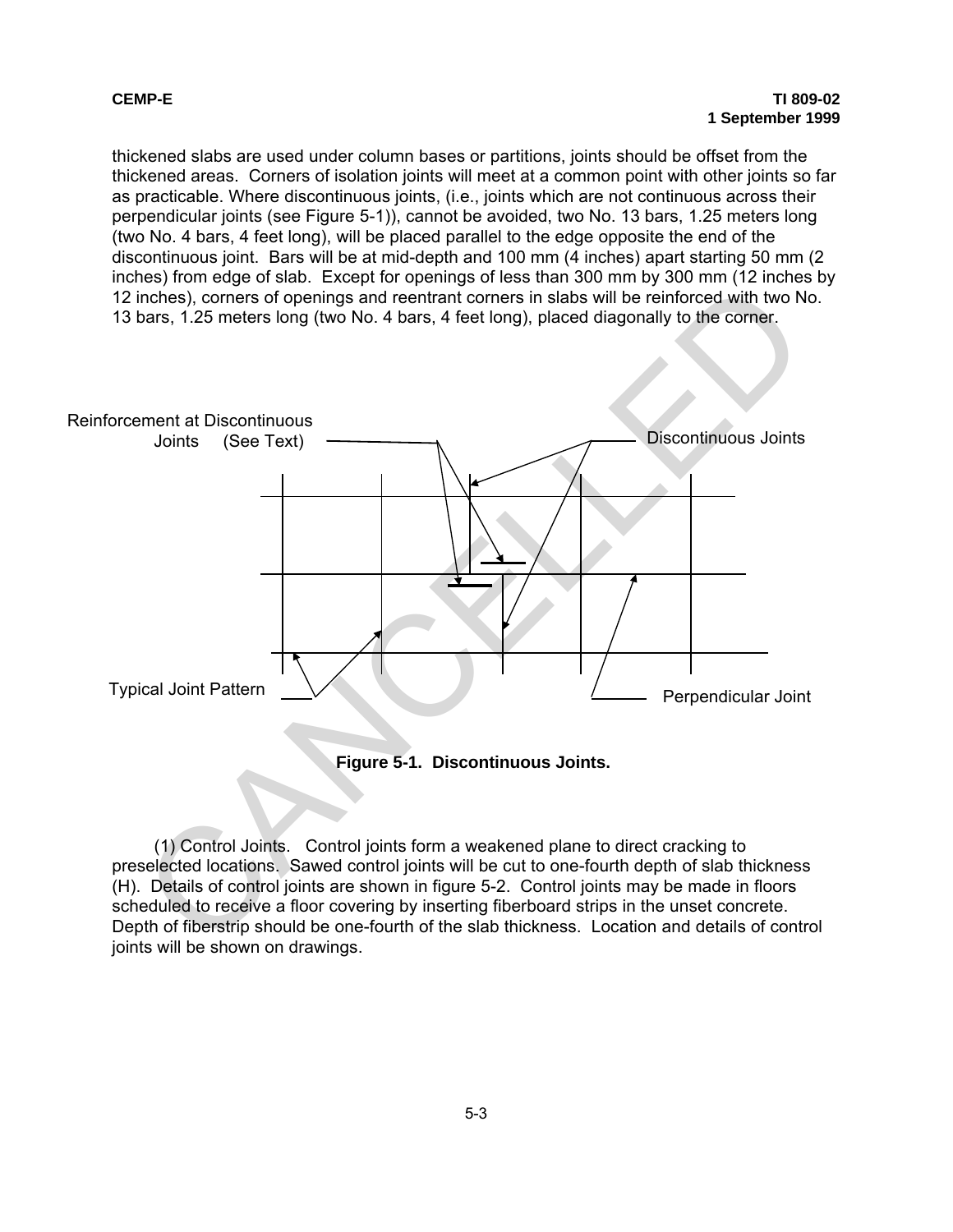

#### **Figure 5-2 Notes:**

- 1. Concrete cover of 40 mm (1-1/2 inches) will be provided over reinforcement.
- 2. One-half of the welded wire mesh reinforcement (alternate wires) will be interrupted within 50 mm (2 inches) of each side of slab control joints

(2) Isolation joints. Isolation joints form a separation of elements from the slab on grade and permit both horizontal and vertical relative movement. Isolation joints should be provided between the abutting faces of floor slab and fixed parts of the structure such as columns, walls, and machinery bases. At locations where slabs abut vertical surfaces, such as interior and exterior foundation walls and column pedestals, isolation joints will ordinarily be a strip of 15-kg (30-pound) felt serving as a bond breaker. At exterior walls, perimeter insulation extended to the top of slab will serve the purpose. Where slabs will expand due to radiant heating systems, or extreme temperature changes, and where isolation from vibrations of machinery and equipment foundations is required, joint filler 10 mm (3/8 inch) or more thick will be required. Location and details of isolation joints will be shown on drawings. A typical isolation joint is shown in Figure 5-3.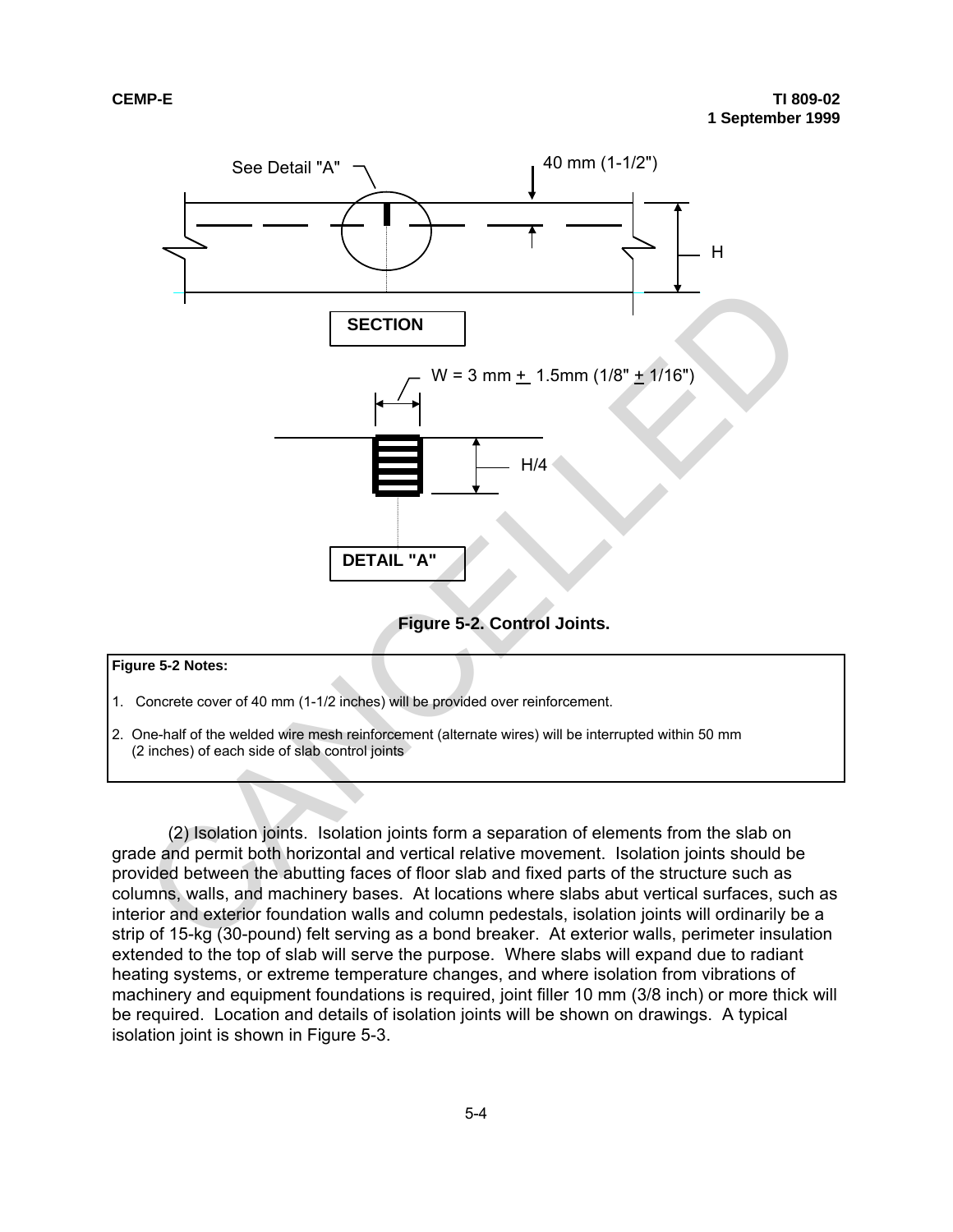



(3) Construction joints. Construction joints are used to allow separate concrete placement. Construction joints should be kept to a minimum, and should generally be in conformity with a predetermined joint layout. Construction joints will have dowels, or keys to provide shear transfer. Dowel size and spacing should be in accordance with ACI Committee 302 Report, "Guide to Concrete Floor and Slab Construction." Formed-keyed joints will only be used in slabs having a thickness of 150mm (6 inches) or more. In order to accommodate keyed joints in 100 mm (4-inch) thick slabs it is acceptable to taper the slab so the slab at joint locations is 150 mm (6-inches) thick. The taper should begin 1 meter (3 feet) each side of the joint. Preformed keys left in place may be used for 100 mm (4 inch) and thicker slabs. The key will be centered on the depth of the slab with the base of the male portion about one-third the depth of the slab. Location and details of construction joints will be shown on drawings. Details of construction joints are shown in Figure 5-4.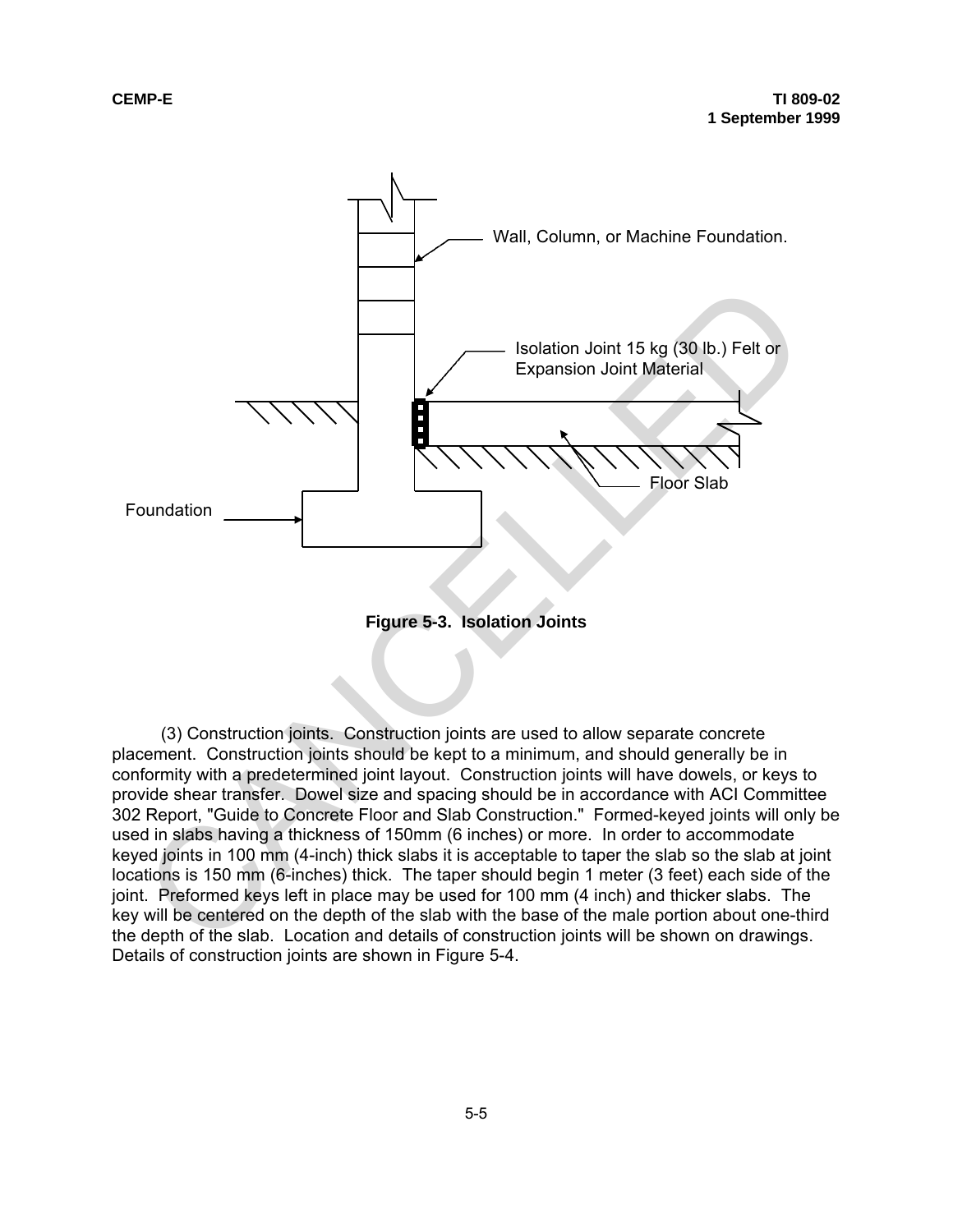

#### **Figure 5-4 Notes:**

1. Keyed joints or doweled joints should align with and function as a control joint or expansion joint. For doweled joints use a 20 mm (3/4") diameter x 400 mm (16 ") long bar and lubricate one half the bar. Dowels should be spaced at 400 mm (16" o.c.) for slab thickness 150 mm (6 inches) or less, and 300 mm (12 inch) spacing for slab thickness greater than 150 mm (6 inches).

2. Tied butt joints constructed with deformed rather than smooth bars will be used when the construction joint is not at a planned control or expansion joint location. This type of joint restrains movement. Use 13 mm (1/2") diameter x 750 mm (30 ") long deformed tie bars spaced at 750 mm (30 ") on centers.

3. Concrete cover of 40 mm (1-1/2 inches) will be provided over reinforcement.

4. Welded wire reinforcement (sheets not rolls) will be stopped 50 mm (2 inches) of each side of planned control or expansion joint locations. Welded wire reinforcement will be continuous through tied butt joints.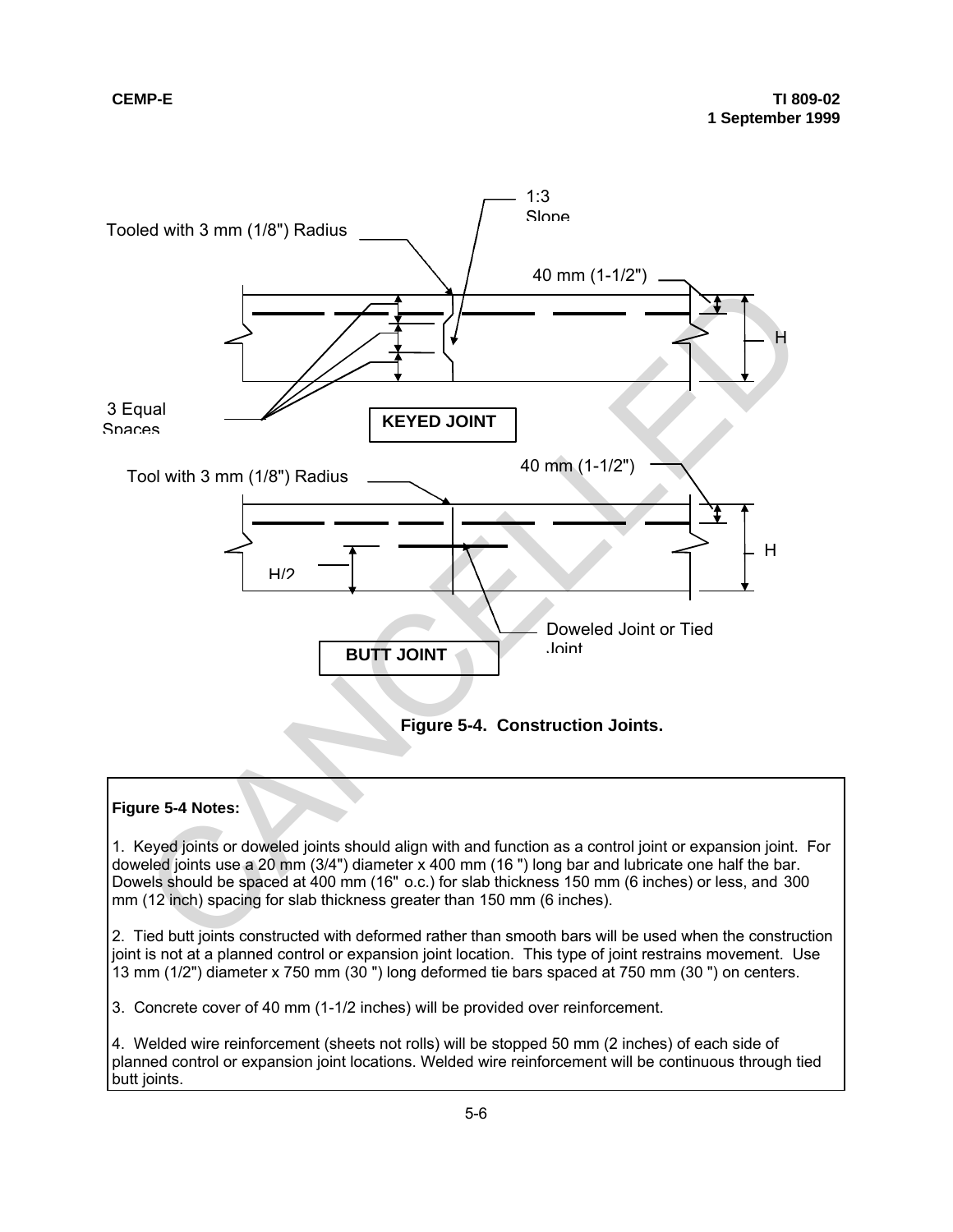d. Slab-On-Grade Reinforcement.

Slab-on-grade shrinkage reinforcement will be located 40 mm (1-1/2 inches) from the top of the slab in order to restrain shrinkage and reduce curling. Maximum spacing of reinforcing bars should not exceed three times the slab thickness. For plain wire reinforcement the spacing should not be more than 350 mm (14 inches) longitudinally and 350 mm (14 inches) transversely. The percentage of steel determined should not be less than 0.15 percent. Wire mesh reinforcements meeting the 0.15 percent steel requirement, for various slab thickness, is provided in Table 5-1. Deformed welded wire fabric in flat sheets, or deformed reinforcing bars will be used. The positioning of the steel in the slab is critical for proper crack control. Reinforcing steel will be supported on chairs and every precaution taken to assure the reinforcing bars are positioned, as intended after construction is complete.

|                          | sh reinforcements meeting the 0.15 percent steel requirement, for various slab thicknes<br>vided in Table 5-1. Deformed welded wire fabric in flat sheets, or deformed reinforcing<br>be used. The positioning of the steel in the slab is critical for proper crack control.<br>nforcing steel will be supported on chairs and every precaution taken to assure the<br>forcing bars are positioned, as intended after construction is complete.                                                                                                                                                                                                                                                                                                                   |
|--------------------------|--------------------------------------------------------------------------------------------------------------------------------------------------------------------------------------------------------------------------------------------------------------------------------------------------------------------------------------------------------------------------------------------------------------------------------------------------------------------------------------------------------------------------------------------------------------------------------------------------------------------------------------------------------------------------------------------------------------------------------------------------------------------|
|                          | Table 5-1. Minimum Slab-On-Grade Reinforcement Requirements.                                                                                                                                                                                                                                                                                                                                                                                                                                                                                                                                                                                                                                                                                                       |
| <b>Slab Thickness</b>    | <b>Wire Mesh Reinforcement</b>                                                                                                                                                                                                                                                                                                                                                                                                                                                                                                                                                                                                                                                                                                                                     |
| 100 mm (4-inch)          | 305 x 305 - MW 48.4 x MW 48.4 (12 x 12 - W 7.4 x W 7.5)                                                                                                                                                                                                                                                                                                                                                                                                                                                                                                                                                                                                                                                                                                            |
| 125 mm (5-inch)          | $(12 \times 12 - W9 \times W9)$<br>305 x 305 - MW58.1 x MW 58.1                                                                                                                                                                                                                                                                                                                                                                                                                                                                                                                                                                                                                                                                                                    |
| 150 mm (6-inch)          | 305 x 305 - MW 71.0 x MW 71.0 (12 x 12 - W11 x W 11)                                                                                                                                                                                                                                                                                                                                                                                                                                                                                                                                                                                                                                                                                                               |
| el requirements are met. | pliers because of the large bar sizes and wide spacing may not normally stock the wire<br>sh reinforcement sizes indicated in Table 5-1. The large bar sizes are desirable to preve<br>ding of the steel and provide adequate stiffness to keep the steel in the upper half of the<br>during concrete placement. For smaller jobs [less than 7000 square meters (75,000<br>are feet)] in those cases when the wire mesh sizes listed in Table 5-1 are unavailable, v<br>sh spacing with reduced bar diameters and closer spacing may be used provided minim                                                                                                                                                                                                        |
|                          | e. Vapor Barriers. High levels of moisture in the subgrade increase slab curling. If the<br>grade can become moist because of ground water an impermeable vapor barrier shoule<br>vided. The minimum thickness of the vapor barrier should be 1.3 mm (50 mil) and be<br>ered with a 150 mm (6 inches) of crushed stone topped with a 13 mm (1/2 inch) thick la<br>and. The advantage of the 165mm (6-1/2 inch) stone / sand cover over the vapor barri<br>the vapor barrier will not be punctures nor will the fill material be easily displaced as<br>struction equipment is driven over the stone and sand cover (Ytterberg, 1987). If the or<br>. Se se provincia de la construcción de la contradición de la construcción de la construcción de la construcció |

**Table 5-1. Minimum Slab-On-Grade Reinforcement Requirements.**

Suppliers because of the large bar sizes and wide spacing may not normally stock the wire mesh reinforcement sizes indicated in Table 5-1. The large bar sizes are desirable to prevent bending of the steel and provide adequate stiffness to keep the steel in the upper half of the slab during concrete placement. For smaller jobs [less than 7000 square meters (75,000 square feet)] in those cases when the wire mesh sizes listed in Table 5-1 are unavailable, wire mesh spacing with reduced bar diameters and closer spacing may be used provided minimum steel requirements are met.

e. Vapor Barriers. High levels of moisture in the subgrade increase slab curling. If the subgrade can become moist because of ground water an impermeable vapor barrier should be provided. The minimum thickness of the vapor barrier should be 1.3 mm (50 mil) and be covered with a 150 mm (6 inches) of crushed stone topped with a 13 mm (1/2 inch) thick layer of sand. The advantage of the 165mm (6-1/2 inch) stone / sand cover over the vapor barrier is that the vapor barrier will not be punctures nor will the fill material be easily displaced as construction equipment is driven over the stone and sand cover (Ytterberg, 1987). If the only purpose of the vapor barrier is to reduce friction between the slab and subgrade in order to reduce drag, then a polyethylene slip sheet can be placed directly under the slab provided holes are punched in the polyethylene to allow water to leave the bottom of the slab before final set occurs in the concrete.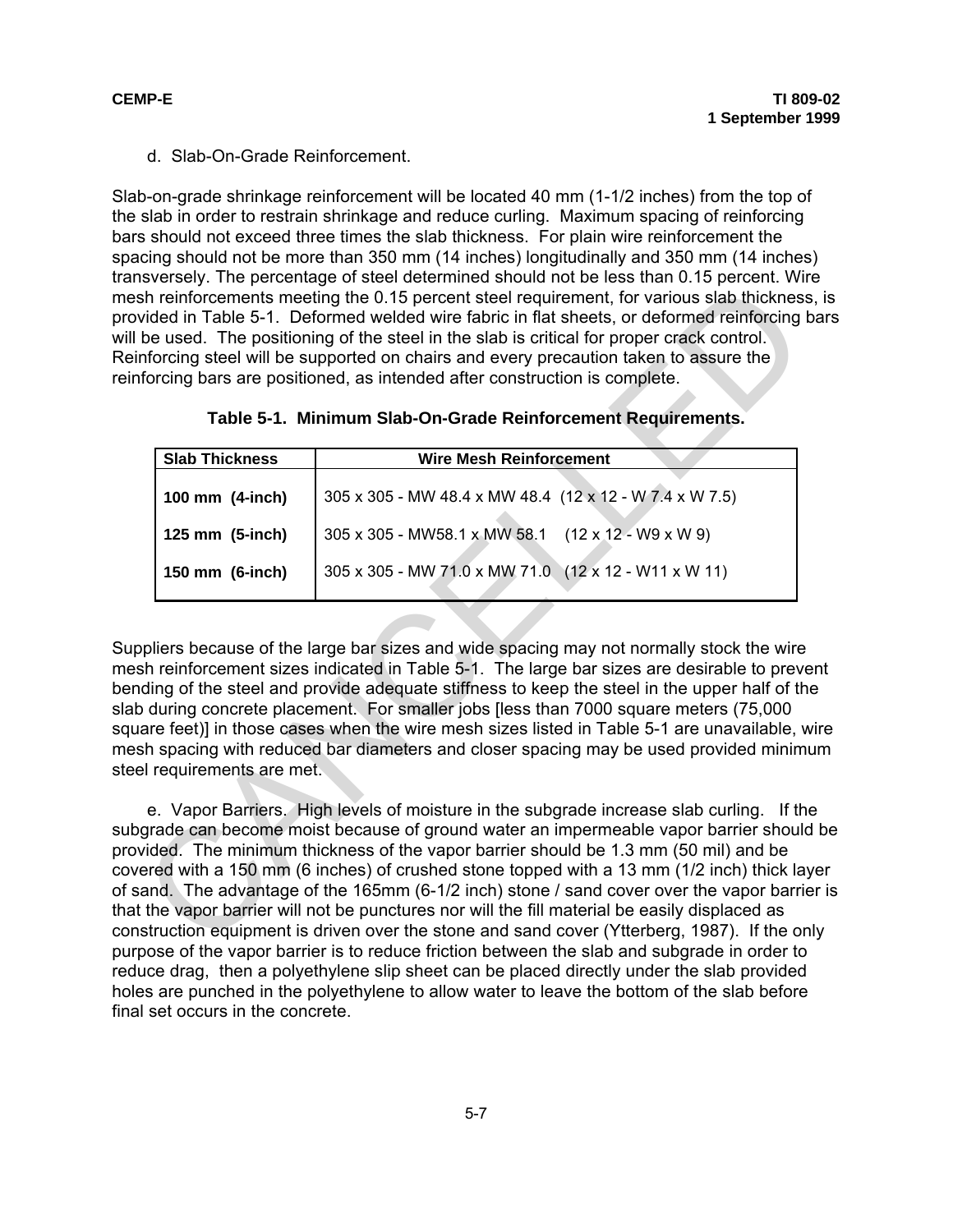5-4. SHINKAGE COMPENSATING CONCRETE. Edge curling and shrinkage cracking can be reduced through the use of shrinking compensating concrete that is properly reinforced. The ACI Committee 223 Report, "Standard Practice for the Use of Shrinkage-Compensating Concrete" recommends that the area of steel reinforcement be greater than or equal to 0.15 percent of the cross-sectional area of the concrete and less than or equal to 0.20 percent, and that it be located in the upper half of the slab.

5-5. POST-TENSIONED SLABS. Post-tensioning of slabs-on-grade can be useful where it is desirable to eliminate joints, design the slab-on-grade to resist foundation movements at sites containing expansive soils, or to provide the slab-on-grade system with the capacity to span over weak subgrade areas. The Post-Tensioning Institute (PTI) Reports, "Design and Construction of Slabs-on-Ground," and "Post-Tensioned Commercial and Industrial Floors" can be used as a basis for design of post-tensioned slabs. POST-TENSIONED SLABS. Post-tensioning of slabs-on-grade can be useful where irable to eliminate joints, design the slab-on-grade to resist foundation movements at is function in the capacity to spatial fainting expansive s

5-6. SPECIAL TESTS AND SPECIAL INSPECTIONS. In addition to the usual concrete testing, shrinkage testing of concrete mixtures to minimize shrinkage potential, modulus of rupture testing of concrete mixtures to maximize the ability of the concrete to resist tensile stress form shrinkage and load induced flexure, should be considered.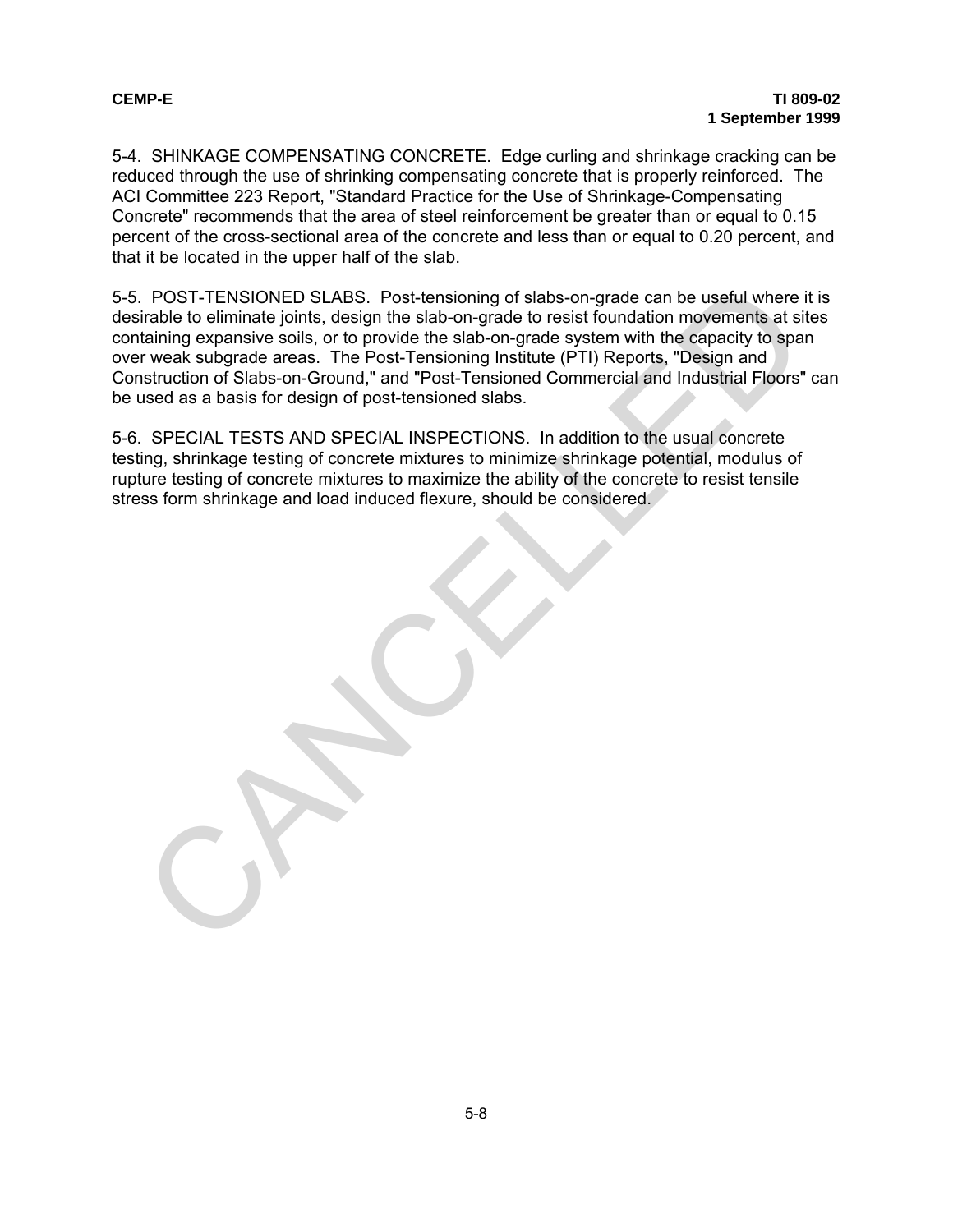### **MASONRY**

6-1. INTRODUCTION. Design guidance for reinforced masonry structures is provided. Plain (unreinforced) masonry design and design using "empirical" methods are generally not permitted.

6-2. BASIS FOR DESIGN. Reinforced masonry will be designed by allowable stress design (ASD) methods in accordance with TI 809-06, "Masonry Structural Design for Buildings. Loads will be in accordance with Chapter 1, Paragraph 7. Load combinations will be in accordance with Chapter 1, Paragraph 8. Special design and detailing requirements for masonry structures subjected to earthquake ground motions are provided in FEMA 302, "NEHRP Recommended Provisions for Seismic Regulations for New Buildings and in TI 809-04, "Seismic Design for Buildings". For buildings in Seismic Design Categories D, E, and F, shear keys at the base of masonry walls may be necessary. Designers must be aware of, and comply with all seismic design and detailing requirements.

6-3. SERVICEABILITY. Detailing of masonry structures to prevent efflorescence, and to prevent cracking due to shrinkage and temperature movements, should be in accordance with recommendations in TI 809-06. Large expanses of roof deck with supporting systems rigidly attached to masonry walls, pilasters, or columns can result in cracking due to thermal changes that take place during construction. Designers should therefore include provisions in the design to accommodate thermal movement both during and after construction. Control joints and expansion joints are used to control cracking due to shrinkage and thermal movement. The joints should permit movement but have sufficient strength to resist required loads. Joints should be weather tight when located in exterior walls. Joint location and detailing requirements are provided in TI 809-06. Incomete Box and the constant in The COSEC (Section and the station of the station of the station of the macrofance with T1809-06, "Masonry Structural Design for Buildings Lot Chapter 1, Paragraph 8. Special design and det

6-4. LOAD PATH INTEGRITY. Information on the design and detailing of connections between shear walls (vertical resisting elements) and floor and roof diaphragms (horizontal resisting elements) are provided in TI 809-04, TI 809-06, and FEMA 302. The design of headed anchor bolts and bent-bar anchors embedded in masonry, and used to connect diaphragms and structural members to masonry, will be in accordance with FEMA 302, Paragraph 11.3.12, "Headed and Bent-Bar Anchor Bolts".

6-5. SPECIAL INSPECTIONS.

- Periodic special inspection during the preparation of mortar, the laying of masonry units.
- Periodic inspection of vertical, horizontal, and bond beam corner reinforcement.
- Continuous special inspection during the welding of reinforcement, grouting, consolidation, reconsolidation and placement of anchors (bent bar or anchor bolts).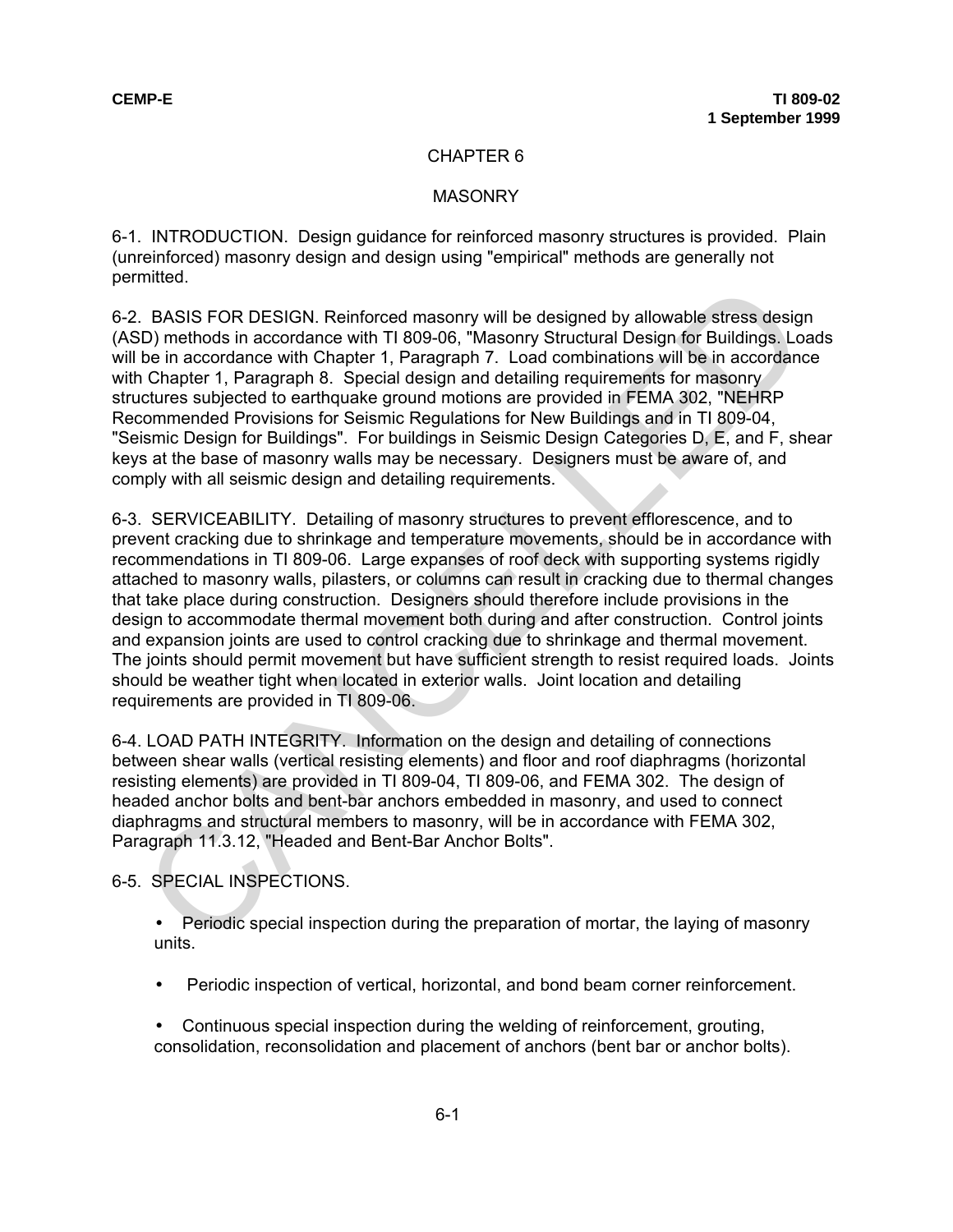# STEEL STRUCTURE DESIGN REQUIREMENTS

7-1. INTRODUCTION. This chapter prescribes criteria for the design of structural steel, openweb joists, and cold-formed steel structural members in buildings.

7-2. GENERAL. Structural framing systems and elements of buildings will be designed in accordance with the accepted industry standards described below. The type of steel and unit dimension, (bay size, story, height, etc.), the system for structural framing, and the design method used will be based on a comparative economic study and will be those that result in the least cost for the required structure.

## 7-3. BASIS FOR DESIGN.

a. Structural Steel Construction. The design, fabrication and erection of structural steel for buildings and structures will be in accordance with either the AISC Load and Resistance Factor Design (AISC-LRFD) or AISC Specification for Structural Steel Buildings-Allowable Stress Design (AISC-ASD). The seismic design of steel structures will be in accordance with the additional provisions of TI 809-04, "Seismic Design for Buildings". Guidance on coldformed steel can be found in TI 809-07, "Design of Load Bearing Cold-Formed Steel Systems and Masonry Veneer / Steel Stud Walls".

b. Cold-Formed Steel. The design of cold-formed carbon and low alloy steel structures will be in accordance with the TI 809-07. The design of cold-formed stainless steel members will be in accordance with ASCE 8, "Specifications for the Design of Cold-Formed Stainless Steel Structural members. Composite slabs of concrete on steel deck will be designed and constructed in accordance with ANSI/ASCE 9, "Standard for the Structural Design of Composite Slabs". The seismic design of cold-formed steel structures will be in accordance with the additional provisions of TI 809-04. GENERAL. Structural framing systems and elements of buildings will be designed in<br>ordinate with the accepted industry standards described below. The type of steel and the<br>ension, (bay size, story, height, etc.), the system

c. Steel Joists. The design, manufacture, and use of open web steel joists and joist girders will be in accordance with one of the following Steel Joist Institute (SJI) specifications:

• Standard Specifications for Open Web Steel Joists, K Series

• Standard Specifications for Longspan Steel Joists, LH Series, and Deep Longspan Steel Joists, DLH Series, or

• Standard Specifications for Joist Girders.

d. Steel Cables Structures. The design, fabrication, and erection, including related connections, and protective coatings of steel cables for buildings will be in accordance with ASCE 19, "Structural Applications of Steel Cables for Buildings" except as modified as follows for seismic design: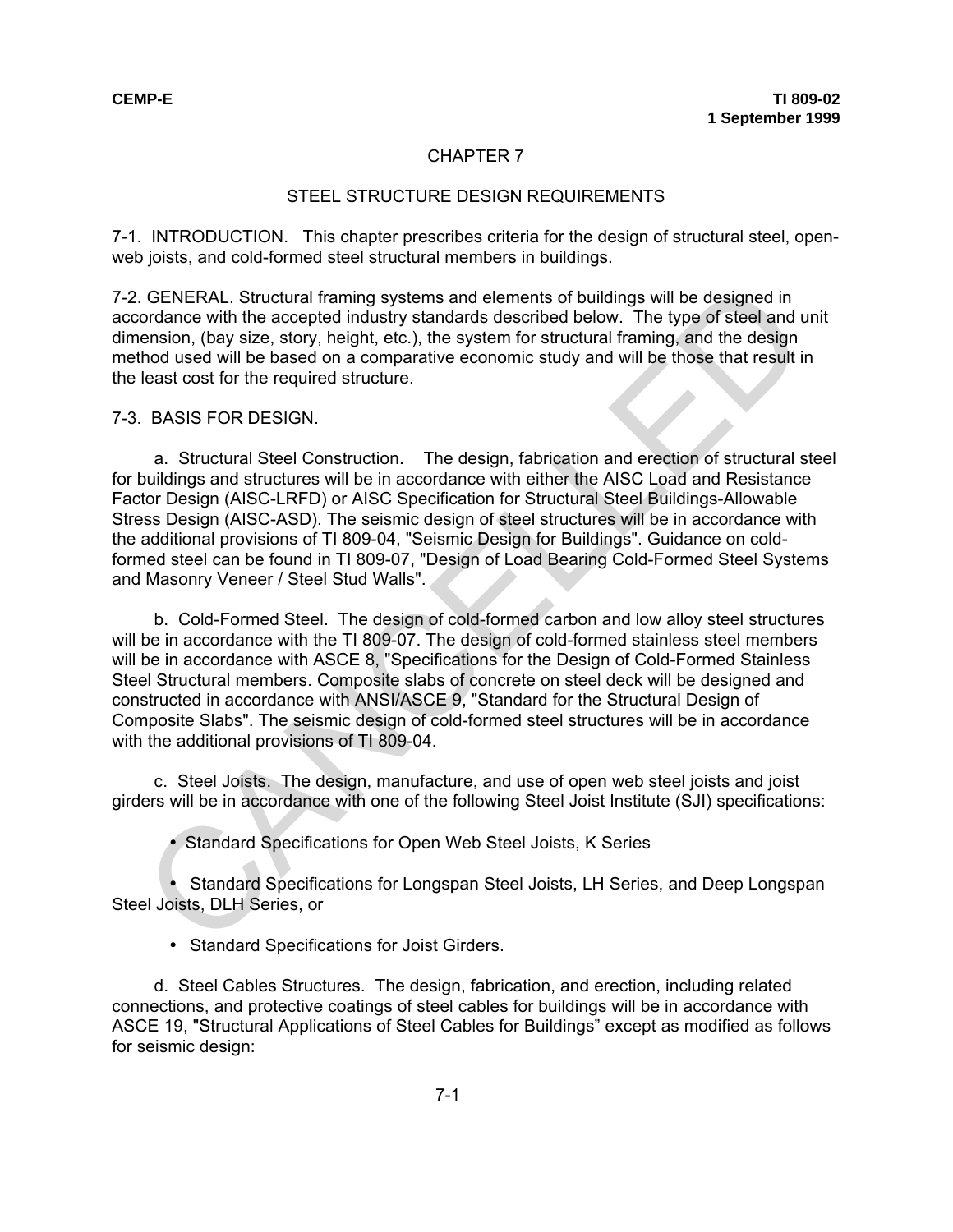• Section 5d of ASCE 19 will be modified by substituting (1.5  $T_4$ ) where  $T_4$  is the net tension in the cable due to dead load, prestress, live load, and seismic load. A load factor of 1.1 will be applied to the prestress force to be added to the load combination of Section 3.1.2 of ASCE 19.

e. Crane Runways and Supports.

 (1) Stops and Bumpers. Stops refer to rigid assemblies installed at the ends of crane runways to prevent traveling cranes from running beyond the ends of the runway. Bumpers refer to those devices (usually fitted onto the crane) which are resilient or other energy absorbing construction designed to limit the deceleration force resulting from the crane's hitting the runway stops. Stops engaging the thread of the wheel will not be less than the radius of the wheel. Stops engaging other parts of the crane are recommended. Requirements for the design of crane stops are controlled largely by the design of the crane bumpers. Procurement documents for cranes will mandate that crane bumpers be designed in accordance with requirements of the Occupational Safety and Health Act (OSHA) including. (1) Stops and Bumpers. Stops refer to rigid assemblies installed at the ends of cravay to prevent fraveling cranes from running beyond the ends of the runwing, Bumper<br>The tot those devices (usually fitted onto the crane) w

• Bumpers will be capable of stopping the crane (not including lifted load) at an average deceleration of no more than 3 feet per second per second with the crane traveling at 20 percent of rated speed.

• Bumpers will, at a minimum, have sufficient energy absorbing capacity to stop the crane when its traveling at 40 percent of rated speed. The forces to be resisted by the stops will either be indicated by the crane manufacturer or determined as set forth in Whiting Corporation Overhead Crane Handbook.

 (2) Deflections. Vertical deflection of crane runway girders will be limited as set forth in Crane Manufacturer's Association of America (CMAA) 70 and 74. Horizontal deflection will be checked to assure compatibility with clearance between flanges of double-flanged wheels and bearing area of single-flanged wheels.

(3) Additional Information. Additional information useful in the design of crane runways and supports can be found in the Navy MIL-HDBK-1038, "Weight Handling Equipment", and Navy guidance document No. P-307, "Management of Weight Handling Equipment". These documents provide information on crane loadings that can occur during operation and testing.

# 7-4. SERVICEABILITY.

a. General. AISC Specification for Structural Steel Buildings-Allowable Stress Design (AISC-ASD) provides design guidance with respect to the following serviceability related issues:

- Camber
- Expansion and contraction
- Deflection, vibration and drift
- Connection slip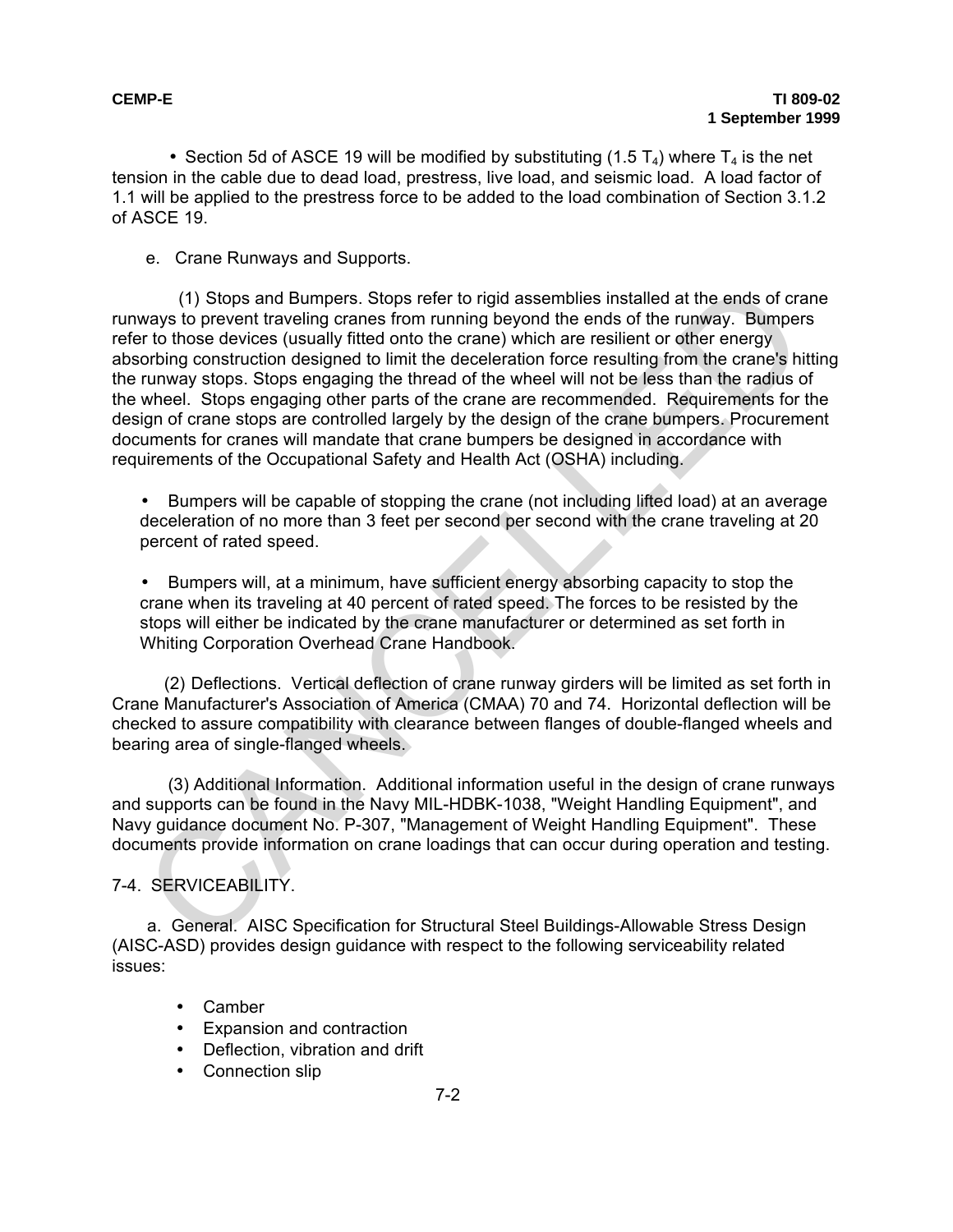• Corrosion

b. Camber. Camber is especially important in truss type structures such as those typically used over rolling doors in aircraft hangars. In general, however, the use of camber to offset dead load deflections in long span beams, girders, and joists has limited benefits with respect to building serviceability. Camber however can improve the appearance of structures where the support systems are exposed to view.

c. Expansion and Contraction. Expansion joints should be provided when necessary to minimize detrimental effects resulting from the lateral movement of long structures due to thermal expansion and contraction. In general, for non-rectangular steel-framed buildings, the maximum allowable building length without an expansion joint (or maximum length between expansion joints) is 90 meters (300 feet) for moderate climates (temperature change less than  $0^{\circ}$  C (30 $^{\circ}$  F)). This decreases to 60 meters (200 feet) for extreme climates (temperature change greater than 20 $^{\circ}$  C (70 $^{\circ}$  F)). These distances may be increased for rectangular buildings, however, they should be decreased if the building is unheated, if the building is air conditioned, or if the building has fixed-base columns. Additional information on expansion joints in buildings can be found in Technical Report No. 65, "Expansion Joints in Buildings," National Academy of Sciences, 1974. A double column arrangement is the preferred method of establishing an expansion joint. Additional joints may be required at the junctures of T-, L-, U-shaped and other irregularly shaped buildings, or when foundation conditions create a potential for differential settlement. c. Expansion and Contraction. Expansion joints should be provided when necessary to: Expansion and Contraction. Expansion joints should be provided when necessary to the maximum allevable building length without an expansi

d. Deflection, Vibration and Drift. Displacements of structural framing system under service load conditions must be controlled to prevent damage to various architectural features such as interior walls, partitions, ceilings, and exterior cladding. Deflection limits, expressed as a function of span length are provided in Table 1-4 and in various codes (AISC, AISI, MBMA, etc.). Drift limits for earthquake loadings are provided in FEMA 302. Designers should verify the deflection and drift limits imposed by code are suitable. Drift limits more stringent than those imposed by FEMA 302 may be warranted for those conditions where non-ductile cladding is used.

e. Connection Slip. When connection slip can cause a significant displacement increase in the framing system and thereby raise concerns about building serviceability, the use of slipcritical connections should be considered. Other reasons for using slip-critical connections are provided in Paragraph 5d.

f. Corrosion. Corrosion can reduce structural capacity as well as cause serviceability problems. Painting of structural steel will comply with the requirements contained in either AISC-LRFD or AISC-ASD. Except where fabricated of approved corrosion resistant steel or of steel having a corrosion resistant or other approved coating, individual structural members and assembled panels of cold-formed steel construction must be protected against corrosion with an approved coat of paint. Requirements for the protection of steel in corrosive environments are provided in Chapter 12.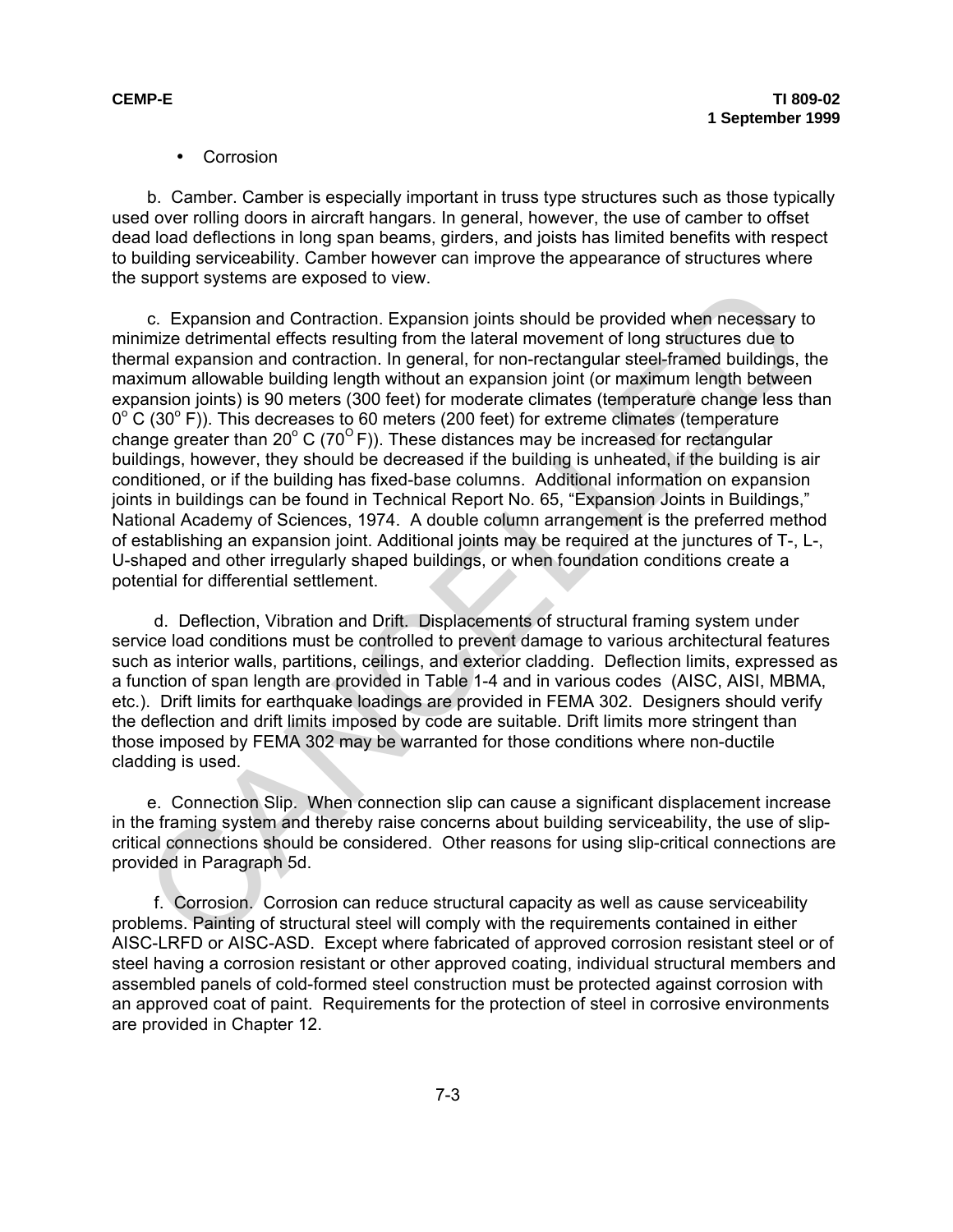g. Requirements for Wear Protection. The total thickness of design sections subject to wear will be increased beyond that required to meet stress requirements. The amount of such increase will be based on the material involved, the frequency of use, and the designed service life. Estimates of the wear requirement will be based on previous experience or accepted practice for the application. Use of replaceable wear plates should be considered where extremely severe conditions exist.

#### 7-5. LOAD PATH INTEGRITY.

a. General. Connections between framing elements are critical. They must perform at limit state and service load levels as intended to assure load path integrity is maintained during extreme loading events. Under service loading conditions, connection displacements and rotations should not lead to serviceability problems. Connections can be welded or bolted, or a combination of both welds and bolts. Design of welded and bolted connections will be in accordance with the either AISC Load and Resistance Factor Design (AISC-LRFD) or AISC Specification for Structural Steel Buildings-Allowable Stress Design (AISC-ASD). Bolted connections can be shear-bearing type connections, slip critical connections, or direct tension connections. Field welding of connections should be minimized to the maximum extent possible.

b. Design of Connections for Wind and Seismic Loads. Connection design philosophy is different for earthquake than it is for wind. Connections used to resist wind load are designed to perform in the elastic range. Connections used to resist earthquake loads, although designed in a fashion similar to that for wind load, are expected to experience forces greater than the code level design forces. This requires that earthquake resistant connections perform in a ductile manner. Under certain circumstances, such as moment frame connections, bearing connections may be desirable for wind load, but slip-critical connections may be recommended to resist earthquake loads. Slip critical connections are recommended for earthquake resistant beam-column connections where web connections are bolted and flange connections are welded. Slippage of the bolts in these type connections can increase loads on the flange welds resulting in connection failure (Reference UCB/EERC-83/02 Report, "Seismic Moment Resisting Connections for Moment-Resisting Steel Frames": Keep in mind that the ultimate load capacity of a slip-critical connection is the capacity of the bolts loaded in shear/bearing. If slip-critical bolts in the web connection of a moment resistant joint are too near the yielding flanges, the bolts may experience sufficient force to slip into a shear/bearing type of response, which may have a lower capacity than the slip-critical type of response.). There are significant differences between the strengths allowed for shear-bearing, and slip critical bolts. Therefore, the designer must check both wind and seismic loading conditions to make sure the connection satisfies both shear-bearing and slip-critical requirements. LOAD PATH INTEGRITY.<br>
a. General. Connections between framing elements are critical. They must perform at state and service load levels as sintended to assure load pain infegrity is maintained dutions<br>
state and service lo

c. Shear-bearing Type Connections. In a shear-bearing type connection, shear forces are transferred through the connection by bolts that act in shear. The connected material is in bearing adjacent to the bolts and must be evaluated for its load bearing capacity. Bolt shear strength is about 62 percent of the bolt-ultimate tensile strength. It should be recognized that all shear and moment connections at ultimate load conditions act in shear-bearing whether they are designed as shear-bearing connections or as slip-critical connections. The bolts in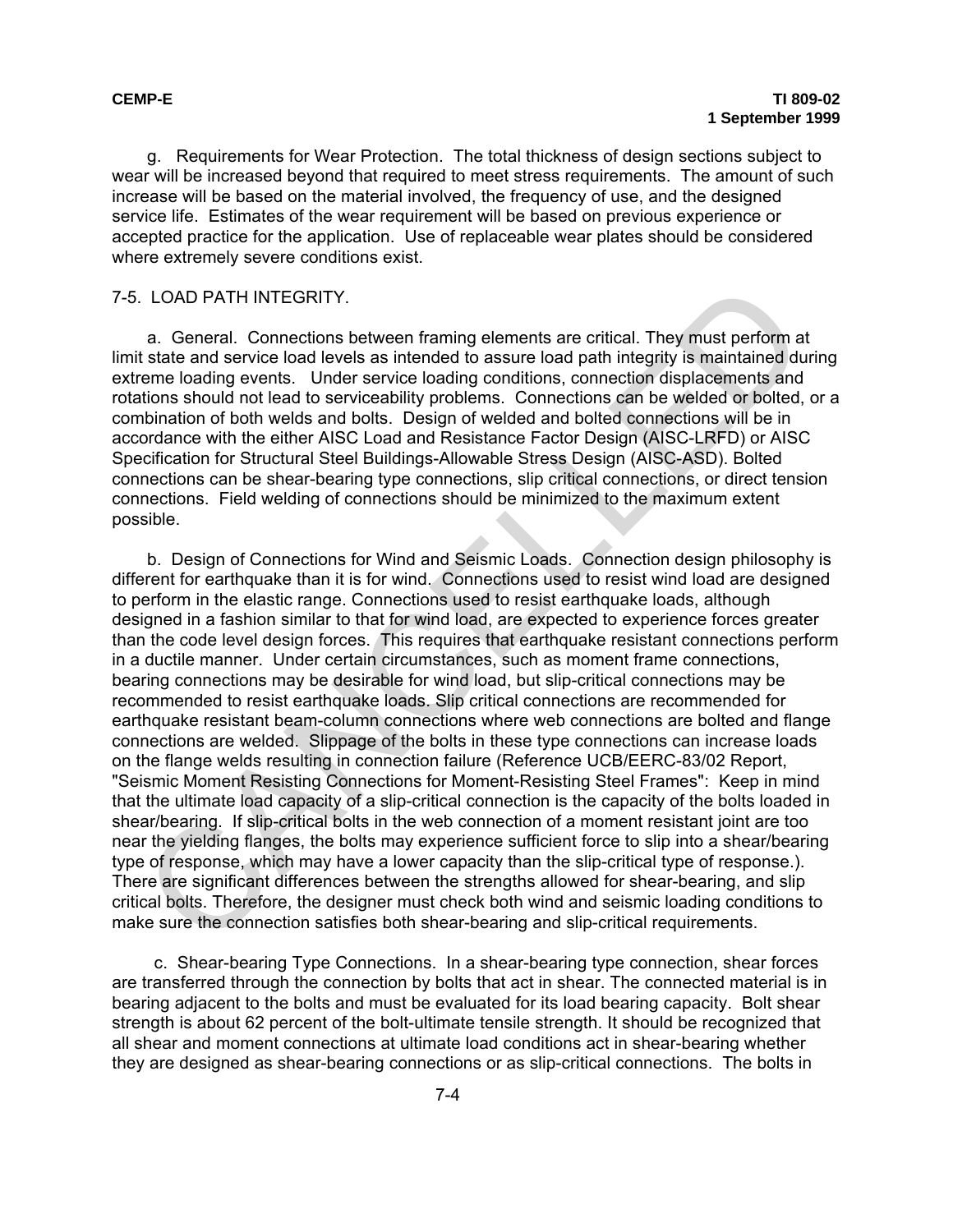shear-bearing type connections are installed "snug tight" since shear strength in this type of connection is not related to the pretension load in the bolt. The bolts are usually ASTM A307 bolts with an ultimate tensile strength of 450 MPa (60ksi), although "snug tight" high-strength ASTM A325 and ASTM A490 bolts are also permitted for shear-bearing type connections with some restrictions. ASTM A325 bolts have an ultimate tensile strength of 830MPa (120 ksi), and ASTM A490 bolts have an ultimate tensile strength of 1040 MPa (150 ksi).

d. Slip Critical Connections. Slip critical connections transfer shear load by shear-friction with the normal force provided by pretensioning the bolts. The shear strength at service load levels is dependent on the pretension load (normal force on joint) and the friction between joined materials. Slip-critical connections are generally required when loads are repetitive and fatigue is a concern, where connection slip would effect structure performance and where bolts and welds must act in unison to resist applied loads. Bolts are pretensioned to at least 70 percent of the bolt-minimum tensile strength. The tension load is applied by tightening the nut, or otherwise elongating the bolt sufficiently to develop the prescribed pretensioning force. Turn-of-the-nut, calibrated wrench, and direct tension indicators are all methods used to assure the bolt has been properly tensioned.

e. Bolts in Direct Tension. When bolts act in tension to resist applied loads, the possibility of, and the effect of prying action on bolt tension must be considered.

f. Steel Properties. Strength and ductility are properties important to building performance. Ductility is dependent on the yield strength and chemical composition of the steel. Buildings located in high seismic areas must be ductile if they are to survive major earthquakes. Designers must select steels that meet needed strength and ductility requirements. They must recognize that ASTM A572 Grade 50 steel will meet ASTM A36 requirements and most likely will be used even though ASTM A36 steel is specified. Designers specifying ASTM A36 steel must consider the impact a higher yield strength will have on the seismic design and make sure the substitution does not adversely impact seismic performance. Connections designed to develop the strength of the connected members may not perform as intended if the connected members were specified to be ASTM A36 steel and the contractor elected to substitute members of ASTM A572, Grade 50 steel. d. Slip Critical Connections. Slip critical connections transfer shear load by shear-frict the normal force provided by pretensioning the botls. The shear strength at service loss is dependent on the pretension load (norma

7-6. SPECIAL INSPECTIONS.

• Periodic special inspection of the installation and tightening of fully tensioned highstrength bolts in slip critical connections and in connections subject to direct tension is required.

• Continuous special inspection of all structural welding, except where periodic special inspection is allowed in FEMA 302, Chapter 3.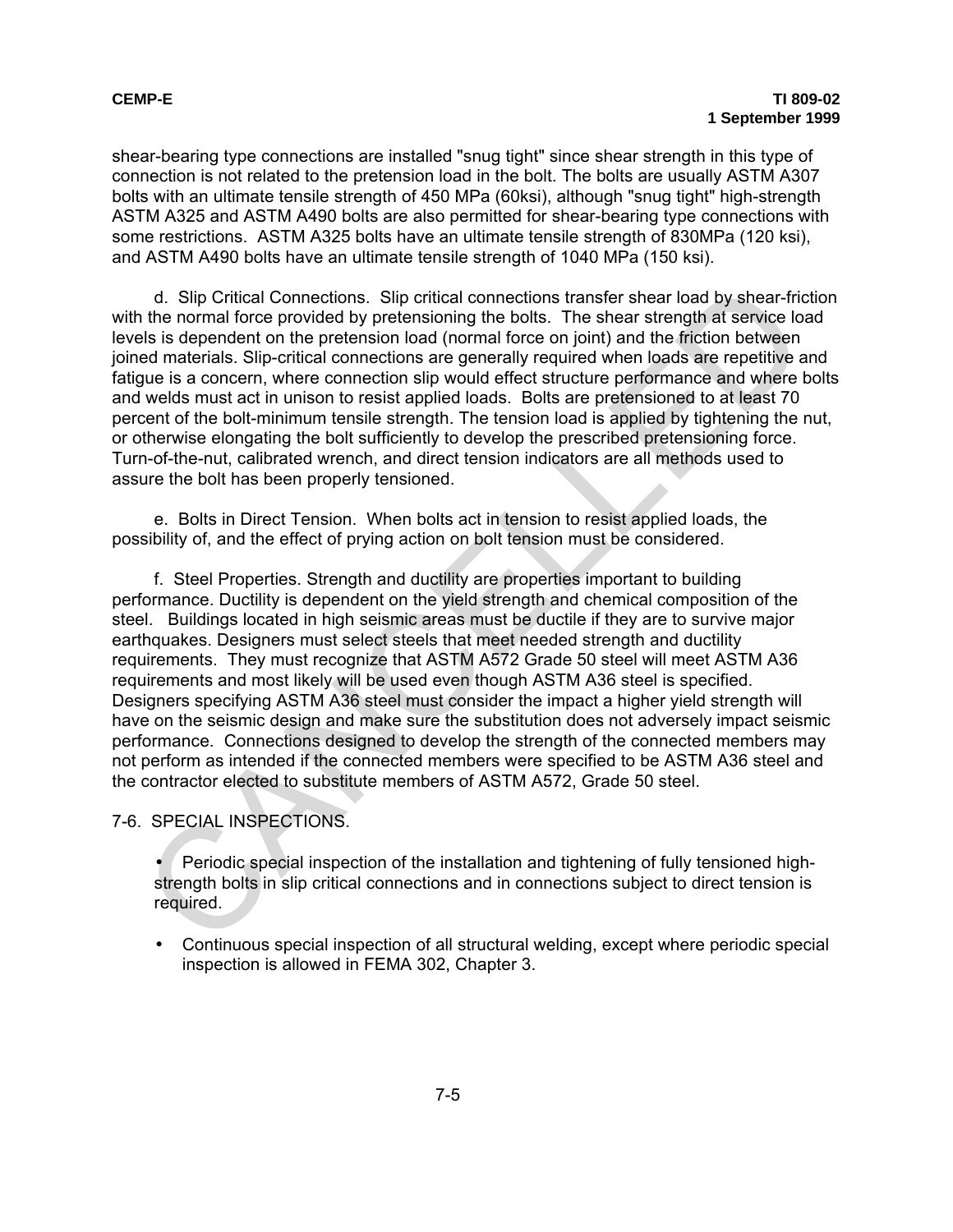### STRUCTURAL WELDING

8-1. INTRODUCTION. A weldment may contain metals of different compositions, and the components of the framing system may be rolled shapes, pipes, tubes, or plates. In general, all metals are weldable, but some are much more difficult to weld than others. Certain types of reinforcing steels used in concrete and masonry construction can be very difficult to weld. Various types of joints are used to connect framing components, including butt joints, corner joints, edge joints, lap joints, and T-joints. Various types of welds are used in joining steel components together, and several different welding processes can be used to make the weld. Structural engineers involved in the design of weldments must be familiar not only with the various types of joints and types of welding procedures, but also with the effect welding position has on the selection of welding procedures, and with the effect factors such as base metal composition, electrode selection, preheat and interpass temperature, wire feed speed, travel speed, post weld treatment, ambient temperature, etc., have on weld performance. Volume change effects due to temperature gradients that occur due to welding, joint restraint conditions, and weld toughness are factors which must also be considered to assure weldments will be free from cracks that could reduce joint capacity and ductility. Corner joints and poor weld termination can cause stress concentrations that can also lead to weldment cracking. tractainers when of concrete and massing construction can be very difficult to weld.<br>To coing steels used in concrete and masonry construction can be very difficult to weld.<br>To coing the steels in concrete and masonry cons

8-2. BASIS FOR DESIGN. Weldments will comply with the American Welding Society (AWS) AWS D1.1, "Structural Welding Code - Steel". AWS D1.1 contains many prequalified joint details that are known to produce quality weldments when fabricated in accordance with AWS Welding Procedure Specifications (WPS). WPS's are required for all welding, including prequalified procedures. Additional guidance on welding can be found in TI 809-26, "Welding Guidance for Buildings."

8-3. ARC WELDING PROCESSES. The most popular arc welding procedures are Shielded Metal Arc Welding (SMAW) and Flux Core Arc Welding (FCAW). The SMAW process is defined as "an arc welding process that produces coalescence of metals by heating them with an arc between a covered metal electrode and the work. Shielding is obtained from decomposition of the electrode covering. Pressure is not used and filler metal is obtained from the electrode." The FCAW process is defined as " an arc welding process that produces coalescence of metals by heating them with an arc between a continuous filler metal (consumable) electrode and the work. Shielding is produced by a flux contained within the tubular electrode. Additional shielding may or may not be obtained from an externally supplied gas or gas mixture". Shielding refers to methods used to prevent the molten weld metal from coming in contact with gasses contained in the surrounding air. These gases, especially oxygen, nitrogen, and hydrogen, are the most detrimental to weld quality. Other types of arc welding processes are carbon arc welding (CAW), gas tungsten arc welding (GTAW), plasma arc welding (PAW), submerged arc welding (SAW), and gas metal arc welding (GMAW). The type of base metal usually determines which welding processes can be used.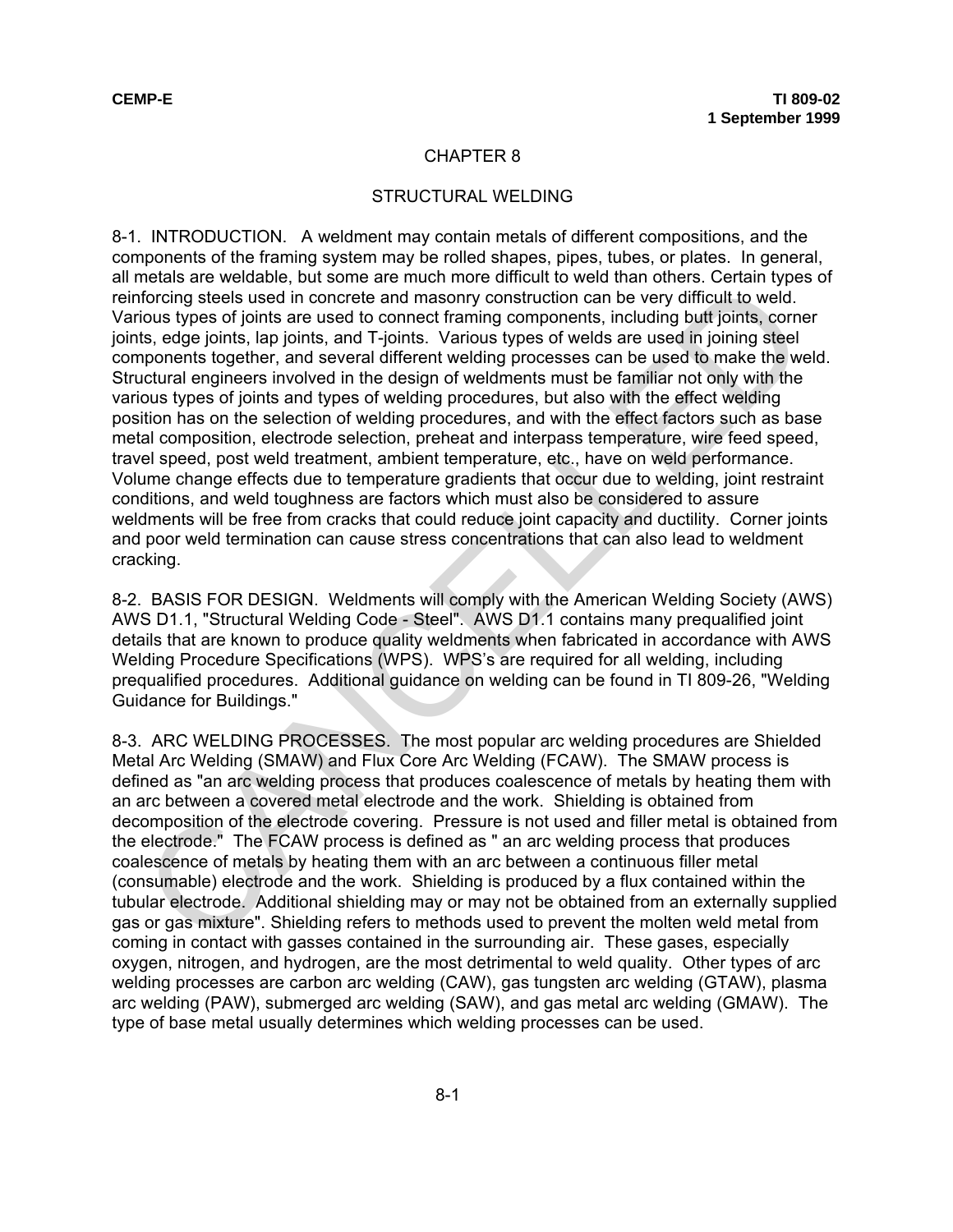8-4. WELDING POSITIONS. Welding positions include the flat position, the horizontal position, the vertical position, and the overhead position. Certain welding processes have limitations on which welding positions can be used. The structural engineer designing the weldment must be familiar with these restrictions, and make sure the type of weldment specified can actually be applied as intended considering access conditions, weld position, and any environmental conditions that could adversely influence weldment fabrication.

8-5. WELDMENTS SUBJECTED TO EARTHQUAKE AND CYCLIC LOADING CONDITIONS. Certain types of welds are not permitted to join members that may experience cyclic loadings due to earthquake ground motions, or due to vibratory motion caused by equipment. Partial penetration butt joints in tension, intermittent groove welds, and intermittent fillet weld are examples. Special Moment Resisting Frames (SMRF's) and Ordinary Moment Resisting Frames (OMRF's) used for earthquake resistance must be capable of performing in the nonlinear range (beyond yield) during major earthquakes. For SMRF's this means the weldments designed for beam column joints must have greater strength than the connected members so that yielding occurs in the beam span away from the beam column joint. Welded steel frame design for seismic resisting moment frame systems is covered by the American Institute of Steel Construction (AISC), Seismic Provisions for Structural Steel Buildings". . WELDMENTS SUBJECTED TO EARTHQUAKE AND CYCLIC LOADING CONDITION<br>tion tipse of welds are not permitted to join members that may experience cyclic loading<br>tain types of welds are not permitted to join members that may exper

8-6. WELDMENT STRENGTH AND DUCTILITY. Base metals selected for components of the structural framing system must possess certain strength and ductility characteristics. It is important that the electrodes for joint weldments, as well as welding procedures, be selected to produce a joint with strength and ductility properties equal to, or superior to, those of the base metal.

8-7. ENVIRONMENTAL FACTORS IMPORTANT TO WELDMENT PERFORMANCE. Cracking can occur due to environmental factors such as the presence of moisture, and low ambient temperatures. Field welding should be avoided as much as possible. However, when field welding is required, especially under adverse environmental conditions, it is important that AWS welding specification procedures be followed to the letter. Preheating and inter-pass temperatures are critical if cracking is to be prevented. Preheating also helps to drive of excess surface moisture, and retards the cooling rate thereby minimizing temperature gradients. Controlling cool-down rates, especially during cold weather, is critical if cracking is to be eliminated.

8-8. WELDING REINFORCING STEEL. The welding of reinforcing steels is covered by AWS D 1.4, "Structural Welding Code - Reinforcing Steel." Most reinforcing steel bars can be welded. However, the preheat and other quality control measures that are required for bars with high carbon equivalents are extremely difficult to achieve. It is recommended that carbon equivalents be limited to 0.45 percent for No. 23 bars (No. 7 bars) and higher, and to 0.55 percent for smaller bars. ASTM A615, Grade 60 reinforcing steel will most likely not meet the aforementioned carbon equivalent requirements. However, reinforcing bars meeting ASTM Specification A706 have a low carbon equivalent, are easy to weld, and should be considered when welding is required. Mechanical connectors are another way of connecting reinforcing bars. Mechanical connectors are covered in Chapter 4.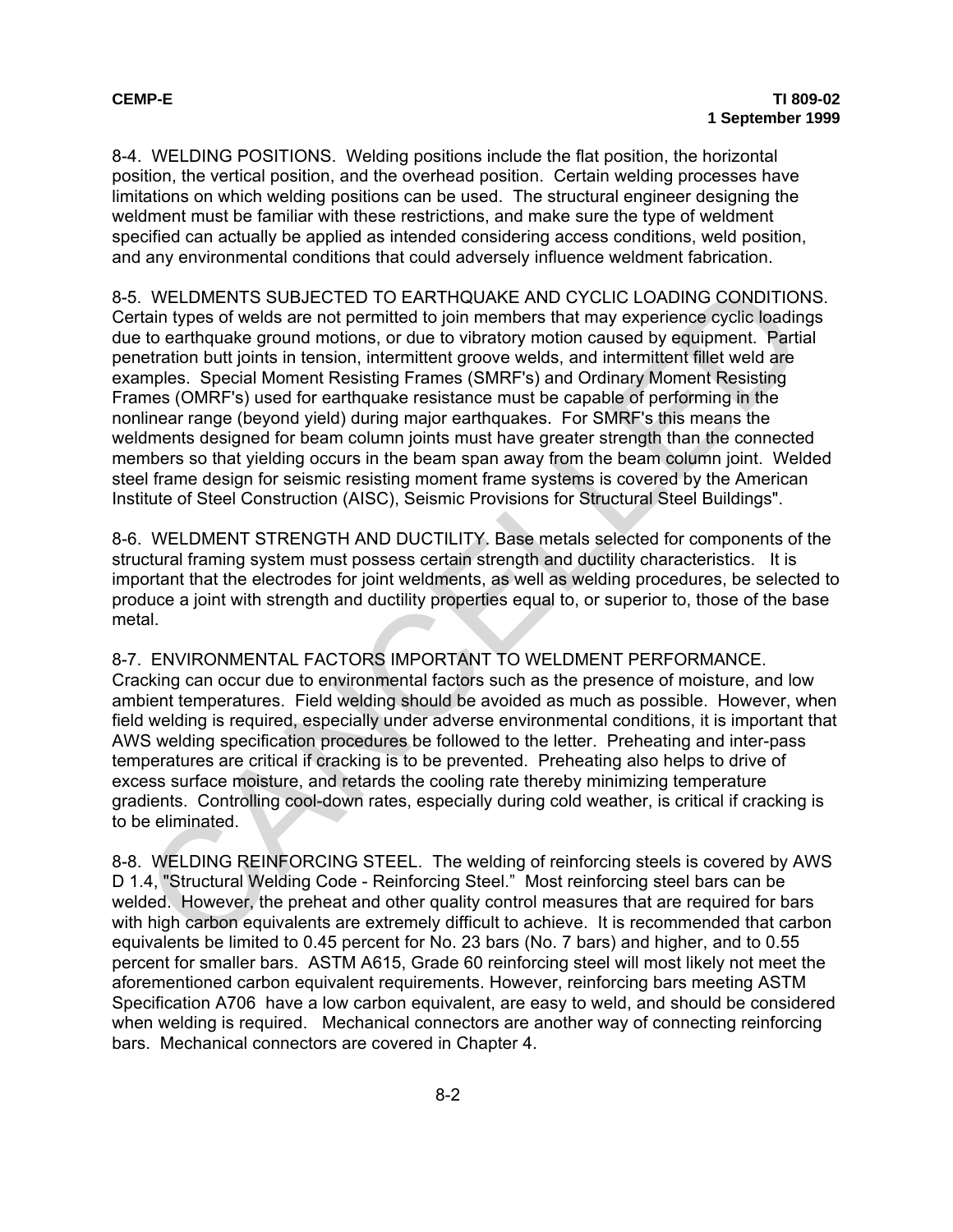8-9. SPECIAL INSPECTIONS.

• Continuous special inspection for all structural welding, except periodic special inspection is permitted for single pass fillet or resistance welds and welds loaded to less than 50 percent of their design strength provided the qualifications of the welder and the welding electrodes are inspected at the beginning of the work and all welds are inspected for compliance with the approved construction documents at the completion of welding.

• Continuous special inspection during the welding of reinforcing steel used in concrete or masonry construction. of completion that the upplicated constation. Hocking the welding of reinforcing steel used in concrete<br>• Continuous special inspection during the welding of reinforcing steel used in concrete<br>or masonry construction.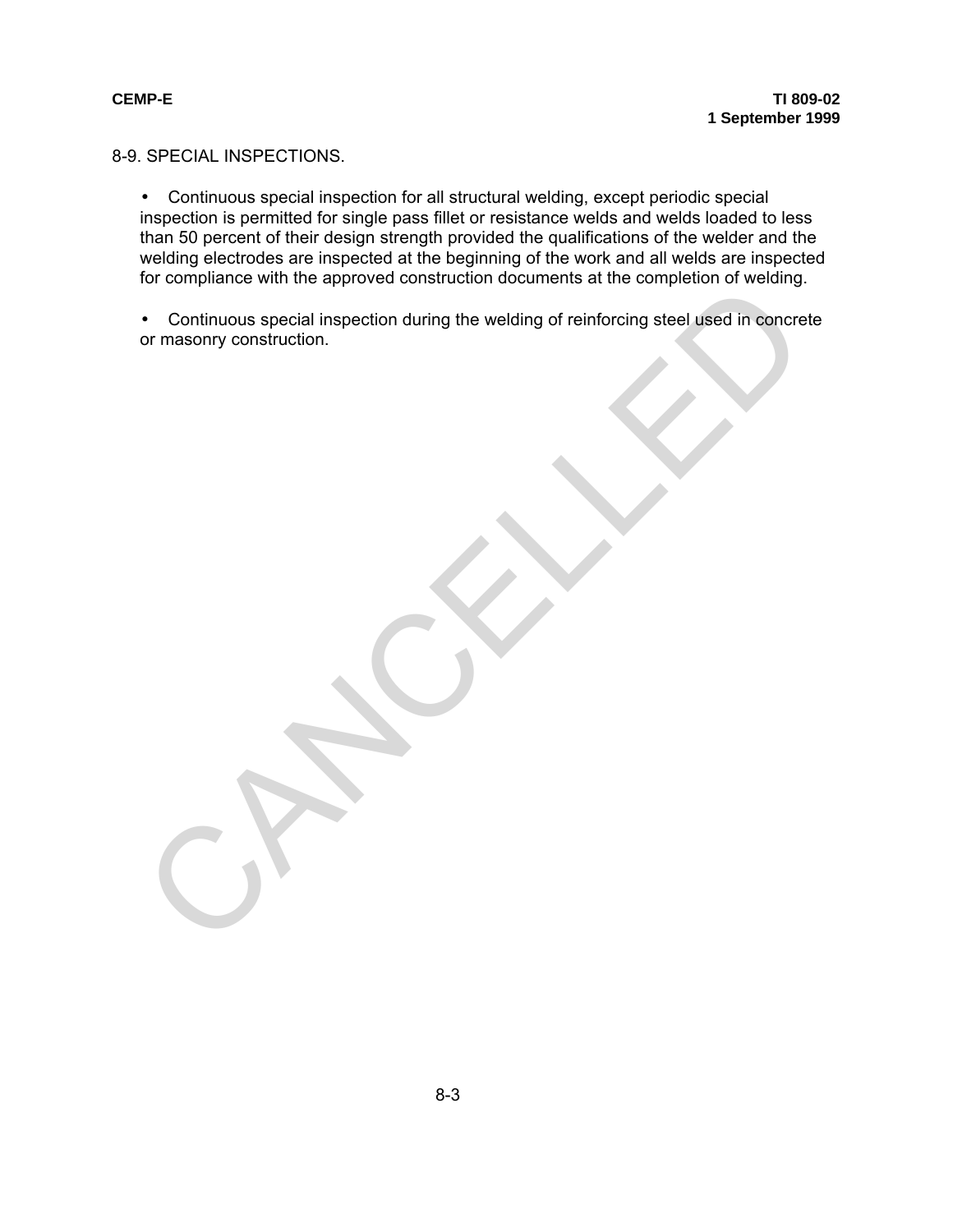#### METAL ROOFING AND METAL (STEEL) DECK DIAPHRAGMS

9-1. INTRODUCTION. This Chapter prescribes the criteria and procedures for the design of metal roofing and steel deck diaphragms for buildings.

9-2. METAL ROOFING. Metal roofing consists of cold-formed, corrugated, fluted or ribbed metal sheets attached to the exterior of building structures and exposed to weather to serve as the exterior covering of the structure. Metal roofing may be either structural, or non-structural. The structural metal roof is designed so the roofing panels support all out of plane loads. Forces in the plane of the roof due to lateral wind and earthquake forces are typically resisted by steel deck diaphragms, or in plane X-bracing. The non-structural roof depends on substrate to carry the applied loads. Metal roofing may have lapped side seams and exposed fasteners, standing side seams and hidden metal clip fasteners, or hybrid types such as those with snap seams or battens that fall somewhere in between. There are many types of metal roofing produced by the metal manufacturing industry and care must be exercised to ensure that the type specified is compatible with the main structural system or substrate. . METAL ROOFING. Metal roofing consists of cold-formed, corrugated, fluted or ribbee<br>al sheets attached to the exterior corbuilding structures and exposed to weather to service exterior covering of the structure. Metal rol

#### 9-3. METAL DECK DIAPHRAGMS.

a. Metal Deck Diaphragms without Structural Concrete Topping*.* Metal deck diaphragms without structural concrete topping are usually used for roofs of buildings where the gravity loads are light (live loads are 1000 kg / meter<sup>2</sup> (20 psf or less). The metal deck units are often composed of steel sheets ranging in thickness from 0.75 mm (0.03 inches) to 2 mm (0.08 inches). The sheets are 600 mm (2 feet) to 900 mm (3 feet) wide, and formed in a repeating pattern with ridges and valleys. Rib depths vary from 40 mm to 100 mm (1-1/2 to 4 inches) in most cases. Decking units are attached to each other and to the structural steel supports by welds or mechanical fasteners. Chords and collector elements in these diaphragms are composed of steel frame elements attached to the diaphragm. Load transfer to frame elements that act as chords or collectors is thorough shear connectors, puddle welds, screws, or shot pins.

b. Metal Deck Diaphragms with Structural Concrete Topping. Metal deck diaphragms with structural concrete topping are frequently used on floor and roofs of buildings where the loads are moderate to heavy. The metal deck may be either a composite deck, which has indentations, or a non-composite deck. In both cases the slab and deck act together to resist diaphragm loads. The concrete fill may be normal weight or lightweight concrete, with reinforcing composed of wire mesh or small diameter reinforcing steel. Additional reinforcing may be added in areas of high stress. The metal deck units are composed of gage thickness steel sheets, 600 mm (2 feet) to 900 mm (3 feet) wide, and are formed in a repeating pattern with ridges and valleys. Decking units are attached to structural steel supports by welds or mechanical fasteners. The concrete topping has structural properties that significantly add to diaphragm stiffness and strength. The topping should be a minimum of 65 mm (2-1/2 inches) thick. Concrete reinforcing ranges from light mesh reinforcement to a regular grid of small reinforcing bars. Metal decking is typically composed of corrugated sheet steel from 22 gage down to 14 gage. Rib depths vary from 40 mm to 75 mm (1-1/2 inches to 3 inches) in most cases. Chord and collector elements in these diaphragms are considered to be composed of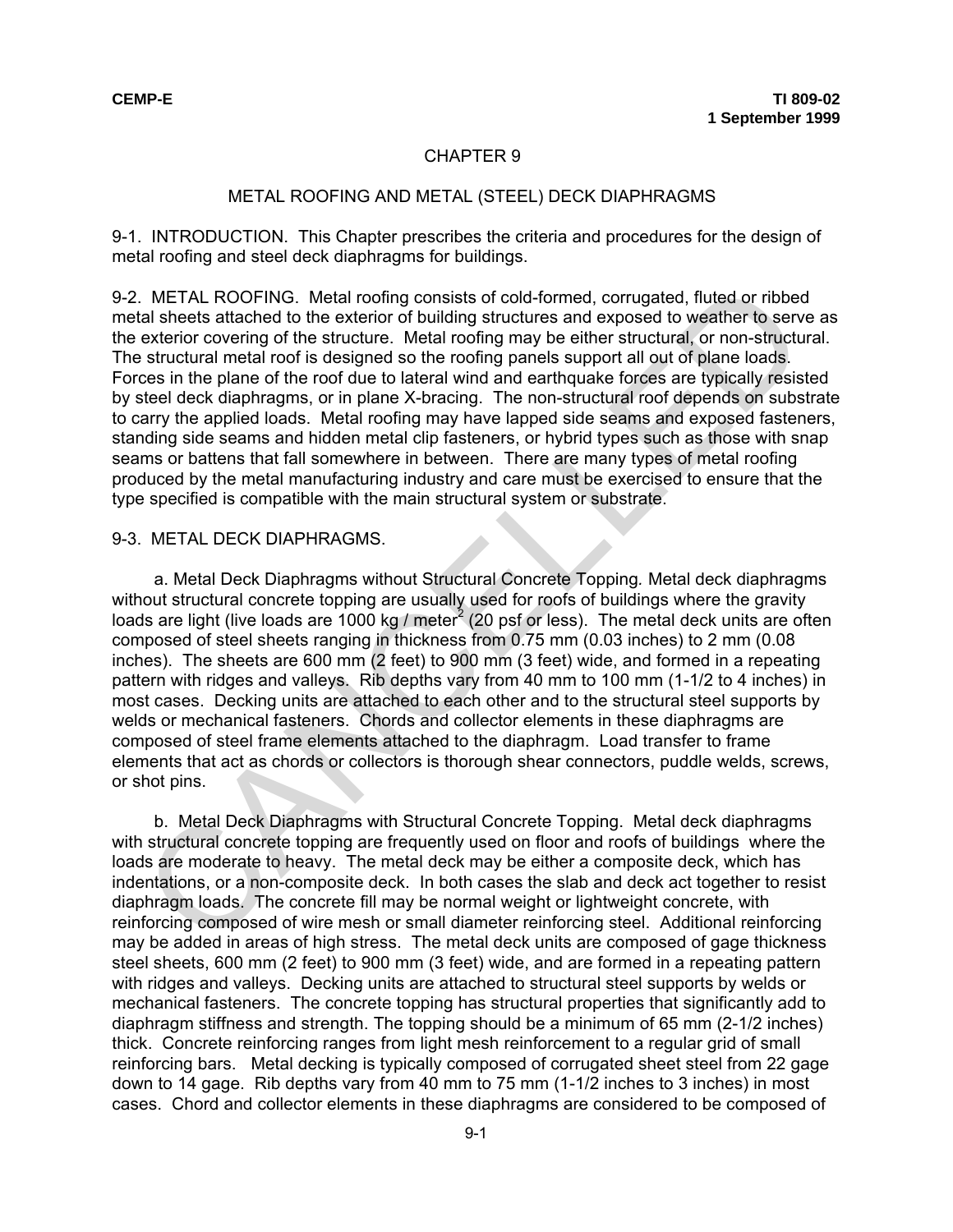the steel frame elements attached to the diaphragm. Load transfer to frame elements that act as chords or collector elements is usually through welds or headed studs.

c. Metal Deck Diaphragms with Nonstructural Concrete Topping. Metal deck diaphragms with nonstructural concrete fill are typically used on roofs where gravity loads are light. The concrete fill, such as very lightweight insulating concrete (e.g. vermiculite), does not have useable structural properties. If the concrete is reinforced, reinforcing steel consists of wire mesh or small diameter reinforcing steel. To act as a diaphragm load transfer must be the same as that provided for a metal deck diaphragm without concrete topping.

d. Horizontal Steel Bracing (Steel Truss Diaphragms). Horizontal steel bracing (steel truss diaphragms) are often used in conjunction with structural metal roofing systems where the strength and stiffness of the metal roofing is incapable of carrying in-plane loads. Steel truss diaphragm elements are typically found in conjunction with vertical framing systems that are of structural steel framing. Steel trusses are more common in long span situations, such as special roof structures for arenas, exposition halls, auditoriums, industrial buildings, and aircraft hangars. For steel truss elements with large in-plane loads, diagonal elements may consist of angles, tubes, or wide flange shapes that can act in both tension and compression. Diagonals which can act in both tension and compression are preferred, however with lightweight metal buildings the diagonals are often steel rods which can act only in tension. Sufficient load path reliability should be provided for diagonals in accordance with the redundancy recommendations of Chapter 2. Truss element connections are generally concentric, to provide the maximum lateral stiffness and ensure that the truss members act under pure axial load. information and preferance of the methal of the methal of the methal of the best and an information of small diameter reinforcing steel. To act as a diaphragm load transfer must be the<br>the as that provided for a metal deck

### 9-4. BASIS FOR DESIGN.

a. Metal Roofing. The basis for the design of metal roofing is provided in TI 809-29, "Structural Considerations for Metal Roofing."

b. Metal (Steel) Deck Diaphragms. Steel deck diaphragms will be made from materials conforming to the requirements of the American Iron and Steel Institute (AISI), Specifications for the Design of Cold-formed Structural Members," or ANSI/ASCE 8, "Specifications for the Design of Cold-formed Stainless Structural Steel Members."

(1) In-plane Loads. Nominal in-plane shear strengths will be determined in accordance with approved analytical procedures. Design strengths will be determined by multiplying the nominal strength by a resistance factor, φ, equal to 0.60 for mechanically connected diaphragms, and equal to 0.50 for welded diaphragms. Analytical procedures contained in the Steel Deck Institute, Inc., "Diaphragm Design Manual #DDM01" are accepted means for calculating in-plane shear strengths. Limits are placed on diaphragm span and depth to span ratios to keep diaphragm in-plane displacements small enough to prevent cracking of walls. The maximum span and span to depth ratio depends on diaphragm stiffness and wall ductility. These and other additional requirements for diaphragms and their connections are provided in TI 809-04, "Seismic Design for Buildings."

(2) Out-of-Plane Loads. Design loads and design requirements for out-of-plane loads for bare metal deck roofing will be in accordance with TI 809-29, "Structural Considerations for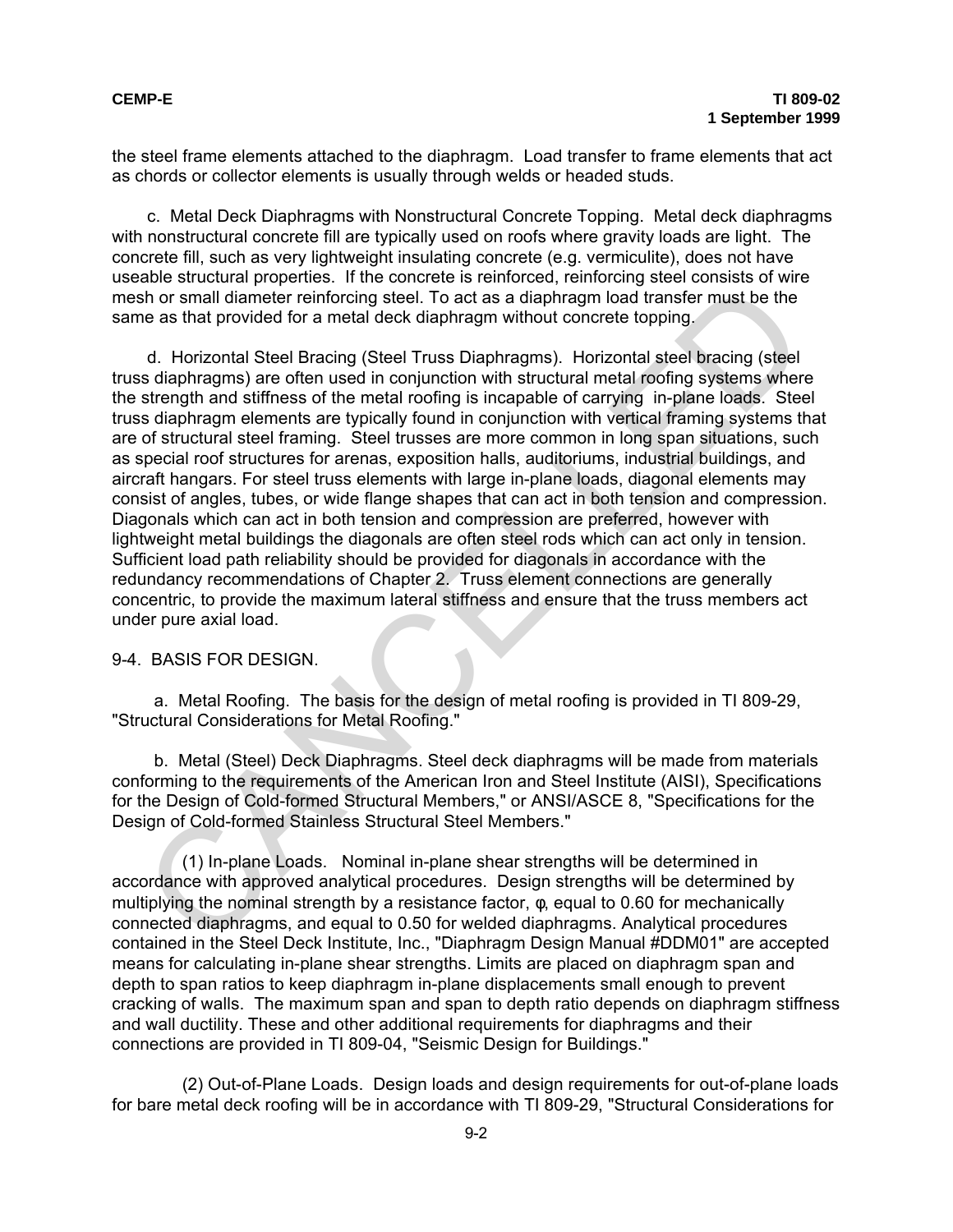Metal Roofing." The design for out-of-plane loads for metal deck with structural concrete topping (composite steel floor deck) will be in accordance with the Steel Deck Institute, Inc., "Design Manual for Composite Decks, Form Decks, and Roof Decks."

9-5. METAL DECK DIAPHRAGMS - STIFFNESS FOR ANALYSIS (FEMA 273). Diaphragms can be considered to be flexible, or rigid. For flexible diaphragms, the lateral forces are distributed from the metal deck diaphragm to the vertical lateral force resisting elements by assuming the diaphragm acts as a simple beam spanning between vertical lateral-force resisting elements. For rigid diaphragms, the lateral forces are distributed to the vertical lateral-force resisting elements based on the relative stiffnesses of the vertical lateral-force resisting elements. Flexibility factors, provided in manufacturers' catalogs as well as in the Diaphragm Design Manual of the Steel Deck Institute, can be used to determine whether the diaphragm should be considered as flexible or rigid. For bare metal deck diaphragms the stiffness is a function of metal thickness, rib geometry, fastener type, and fastener spacing. Procedures for calculating diaphragm flexibility are also provided in TI 809-04, "Seismic Design for Buildings." muning the diaphragm acts as a simple beam spanning between vertical laterationer<br>unring the diaphragm acts as a simple beam spanning between vertical laterationer<br>tal-force resisting elements. For rigild diaphragms, the l

## 9-6. SPECIAL INSPECTIONS.

- Periodic special inspection is required for all welding of all steel deck and steel truss elements of the seismic force resisting system.
- Periodic special inspections are required for screw attachment, bolting, anchoring, and other fastening components within the seismic force resisting system including diaphragms, drag struts, collector elements, and truss elements.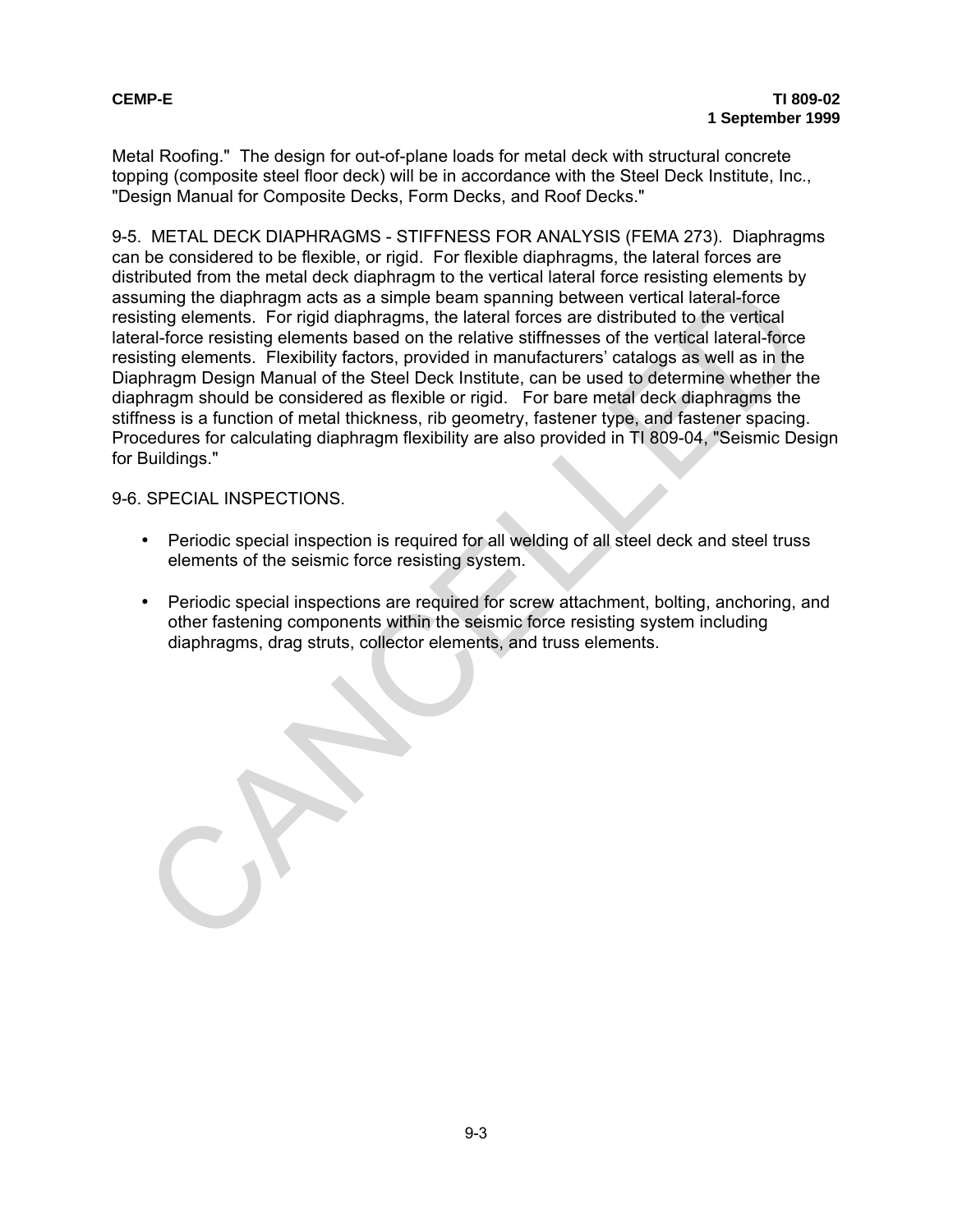## METAL BUILDING SYSTEMS

10-1. INTRODUCTION. A metal building system is an engineered product furnished by metal building manufacturers. The metal building can be selected from a catalogue of standard designs or can be a custom design. Metal building systems, in general, consist of:

- rigid frames which act as the primary vertical load carrying system and as a lateral force system in the transverse direction,
- rod or angle x-bracing for the roof truss diaphragm and for vertical lateral bracing in the longitudinal direction,
- girts to support wall system cladding and resist wind loads,
- roof purlins to support a standing seam metal roof system and roof live , loads, and
- an exterior cladding system.

Many variations in framing systems are possible, and many different wall-cladding systems can be used including metal panels, brick veneer, masonry, and precast concrete wall panels. Additional information on metal building systems can be found in TI 809-30, "Metal Building Systems".

10-2. METAL BUILDING OPTIMIZATION. The metal building system will be optimized, based on ASCE 7 load and load combination requirements, to provide the lightest weight structural system possible. The designer must determine if additional requirements related to displacement, drift, durability, and redundancy should be written into the specifications to assure the final design will satisfy short and long term performance goals including function, durability, serviceability, and future expansion needs.. The major optimization occurs with respect to the rigid frames. These frames are constructed of relatively thin plates that are welded together. The frames use tapered webs with increased depth in the areas of high moments. Web thickness and flange size are varied as needed. The rigid frame members are designed with bolted end connections for easy field assembly. Most often the flanges are weld connected to the web on only one side to reduce fabrication costs. The secondary members including girts and purlins are cold-formed with a high strength to weight ratio. • The diversion and the planary system, and a state of the planary system in the transverse direction,<br>• The diverse system in the transverse direction,<br>• The root of angle x-bracing for the roof truss diaphragm and for ve

10-3. BASIS FOR DESIGN.

a. Criteria. Specifications for metal building systems usually require that design be in accordance with the Metal Building Manufacturers Association (MBMA), "Low Rise Building Systems Manual," except that design loads and load combinations will be in accordance with TI 809-01, "Load Assumptions for Buildings." Secondary members (purlins, girts, etc.) are normally light gage cold-formed sections for which design is governed by TI 809-07, "Design of Load Bearing Cold-Formed Steel Systems and Masonry Veneer / Steel Stud walls".

b. Roofing. Roofing will comply with the requirements of TI 809-29, "Structural Considerations for Metal Roofing."

c. Certification. American Institute of Steel Construction, Inc. (AISC) certification is required of all metal building system manufacturers. However, this requirement may be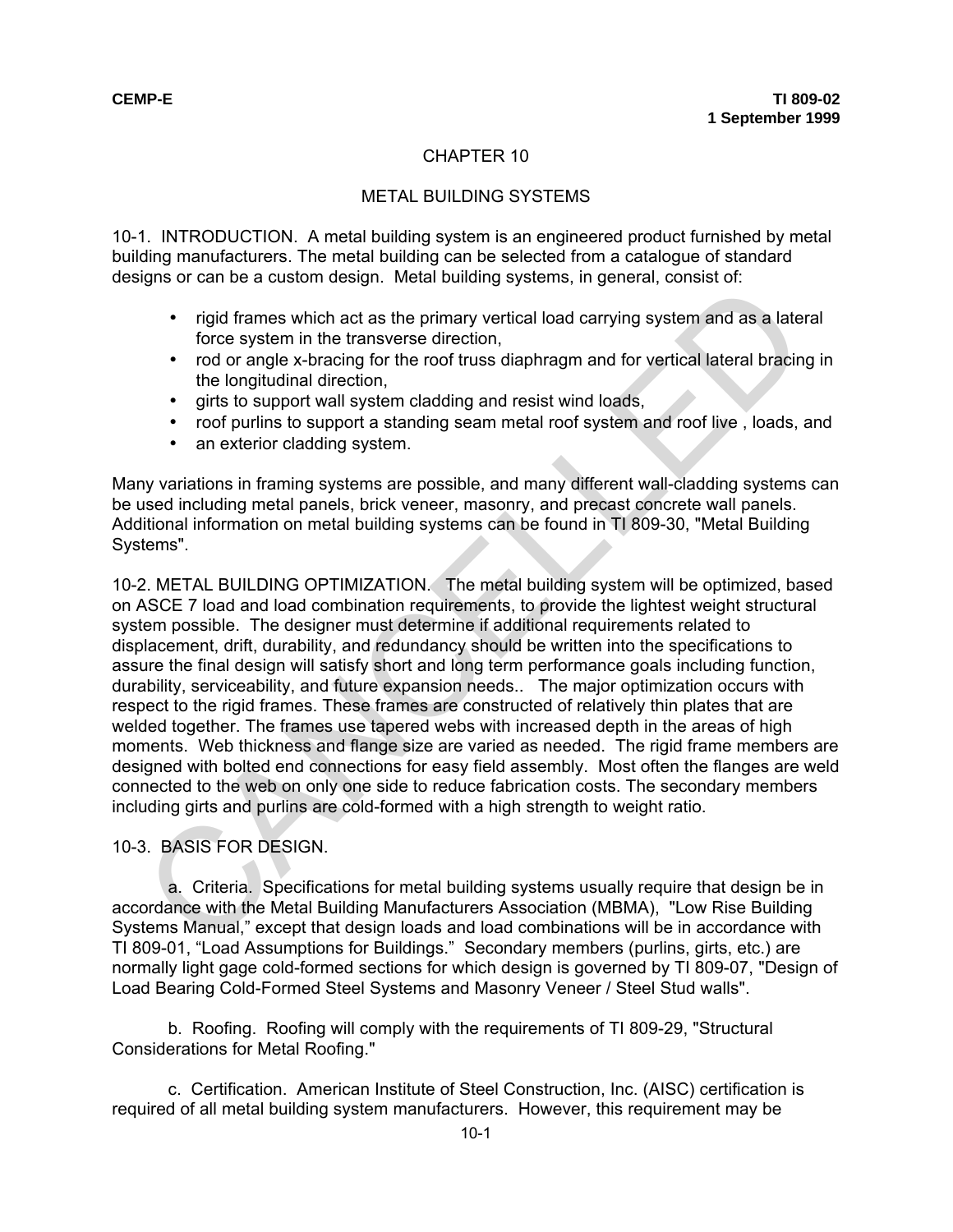waived for small storage type buildings with areas less than 140 square meters (1500 square feet).

## 10-4. STRENGTH AND SERVICEABILITY ISSUES.

a. General. Typically metal building systems have the minimum strength required, and use high strength materials to keep strength to weight ratios at a maximum. This approach to design under certain conditions can lead to serviceability problems.

b. Lateral Drift. Special attention should be paid to building drift under wind and seismic loading conditions. The maximum allowable drift will depend on the type of exterior cladding. For rigid claddings, such as precast concrete, brick, or block masonry, the maximum drift should be limited to h / 600. This is much lower than the h / 60 limit commonly accepted for buildings with flexible metal cladding.

c. Earthquake loadings. Metal building systems with heavyweight cladding must have suitable lateral force resisting systems to resist the inertial forces generated by the cladding during earthquake ground motions. The usual tension-only type bracing conventionally used in metal building construction will not be adequate when heavyweight cladding is used. If rigid cladding is used, the roof diaphragm must also have sufficient stiffness to limit out-of-plane wall displacements so that the cladding will not fail when the building is subjected to earthquake ground motions. right theorem and the specific and the specific and the Merican Conditions can be the specifical attention should be paid to building drift under wind and<br>tiding. For rigid claddings, such as precast concrete, brick, or bl

d. Mechanical Equipment Loads. The roof purlin system commonly provided with metal building systems would not have the capacity to support hanging mechanical HVAC units or rooftop units. Where the roof is required to support such units, special framing must be provided.

e. Roof In-Plane Load Resistance. Metal building systems are commonly constructed with a standing seam metal roof. Standing seam metal roof systems are incapable of resisting in-plane loads due to wind and earthquake forces. Therefore, a separate horizontal bracing system is required.

f. Serviceability Guidance. Metal building systems must meet the same serviceability requirements specified for steel framed buildings in Chapter 7, "Steel Structure Design Requirements". Additional guidance on serviceability can be found in the American Institute of Steel Construction, Inc. (AISC) Steel Design Guide Series 3, "Serviceability Design Considerations for Low Rise Buildings".

10-5. DESIGN RESPONSIBILITY. Performance specifications are generally used to obtain metal building systems. A professional engineer representing the owner will specify the metal building system including all framing elements, roofing system, exterior cladding, interior partition walls, and architectural finishes. The same engineer will specify which design codes, loads, and load combinations are to be considered in the design. Unusual loads such as unbalanced snow loads, and concentrated roof loads must be clearly defined. If future expansion is required, this must also be conveyed so end bays can be designed without intermediate columns. Architectural requirements such as "R" factors for insulation should also be included in the metal building specification. Metal building manufacturer's typically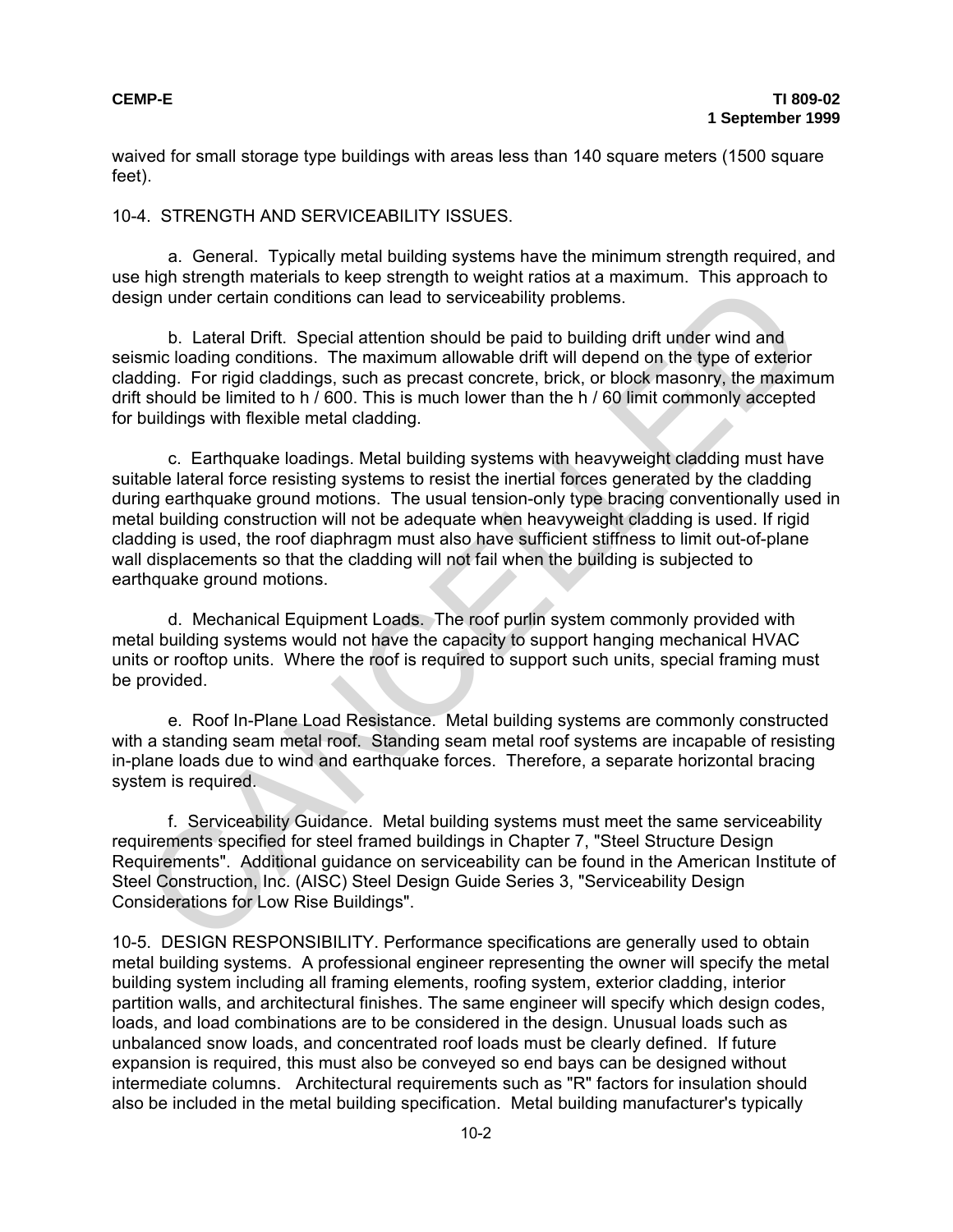design the building and furnish plans and specifications for building construction. The building manufacturer's design must include all framing elements and their connections, and all exterior wall and cladding systems including openings, framing around openings, and connections. All bays where roof and wall bracing is to be installed should be identified. All interior walls including connections, or separations, from the building frame system should be detailed on the contract drawings. The foundation design will be provided with the contract documents in order to provide a basis for bid. The foundation design will be reviewed after the building manufacturer submits the final design. The final design submitted by the manufacturer should describe all loads, load combinations, and foundation reactions. With the use of gable bent type rigid frames, the foundation must be designed to resist lateral spreading forces. The lateral force resisting anchors are usually hairpin type reinforcing bars embedded in the slabon-grade. When spreading forces are large, direct tension ties between exterior footings may be necessary. The foundation designer must carefully design and detail all foundation anchor systems to make sure they can transfer loads to the foundation, and make sure they do not intercept slab-on-grade control joints or otherwise interfere with other building features. The professional engineer representing the owner should track the building though the metal building system design review, shop drawing review, and construction process to assure the metal building system actually supplied and erected on the site meets all design requirements. It may be required that certain features of the project, such as foundations, cladding, and connections be redesigned during the metal building system design review phase. or previous the final design. The final design submitted by the manufacturer submitted by the manufacturer shortles all loads, load combinations, and foundation reactions. With the use of gable ber-<br>rigid frames, the found

# 10-6. SPECIAL INSPECTIONS.

- Periodic special inspections will be provided during all welding of elements of the lateral force resisting system.
- Periodic special inspections will be provided for bolting, anchoring, and other fastening components of the lateral force resisting systems including struts, braces, and hold-downs.
- Periodic special inspections will be provided during the erection and fastening of exterior cladding to the metal building framing system.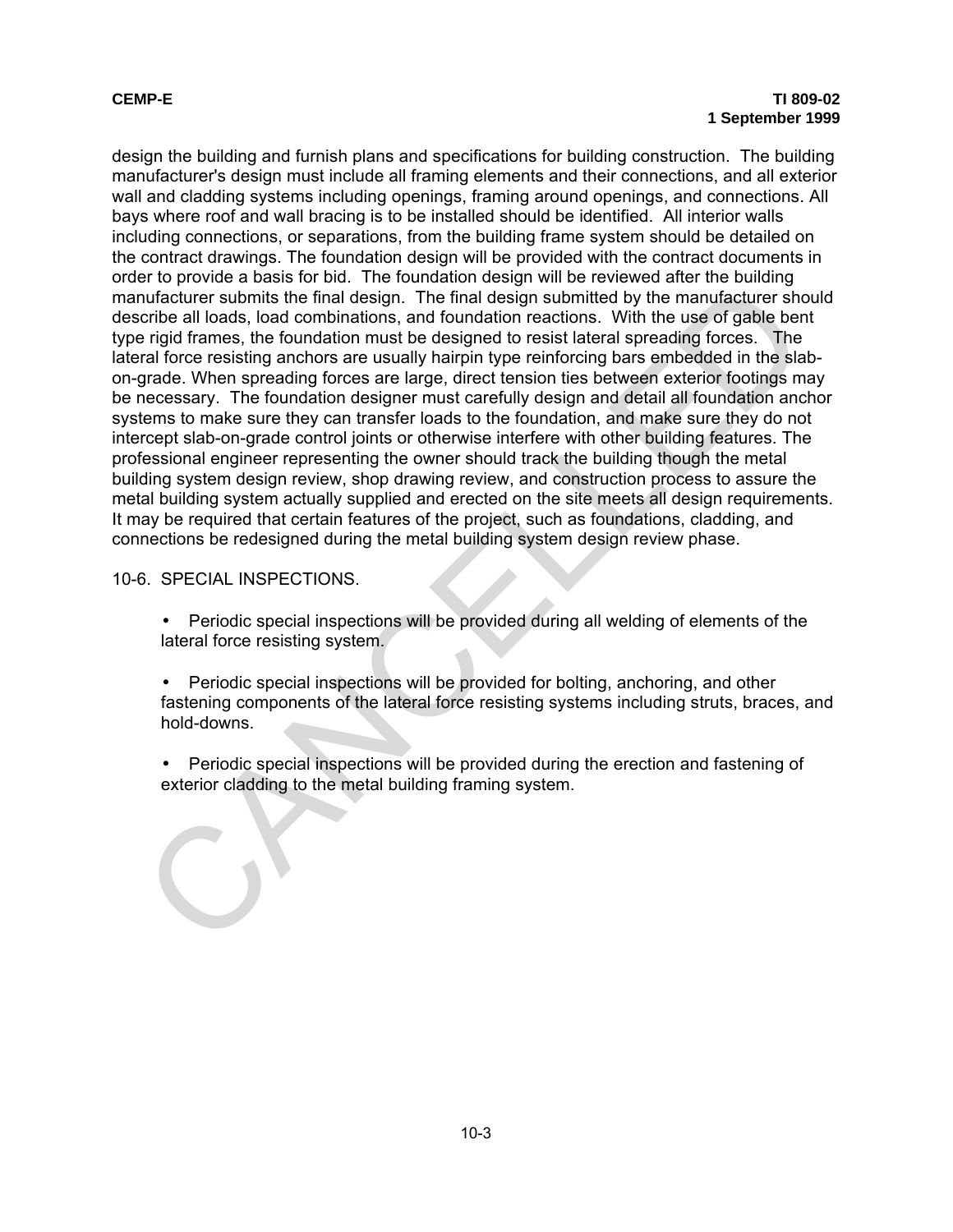### WOOD STRUCTURE DESIGN REQUIREMENTS

11-1. INTRODUCTION. This chapter provides a list of guidance documents to be used for the design of wood buildings. Properties of wood and other considerations influencing design including design of plywood elements and built-up members, wood preservation, termite control, fire retardant treatment, and climatic influences are included either in this chapter or in the referenced guidance documents in Appendix A. Guidance documents referenced include design standards and specifications. The use of timber construction will consider the type of occupancy and meet all fire protection criteria and requirements. Detailed design information on wood buildings is not provided because wood construction is generally limited to residential construction since strict fire protection standards preclude the use of wood construction for most other types of military buildings.

11-2. BASIS FOR DESIGN. The design of structural elements or systems constructed partially or wholly of wood or wood-based products will be by allowable stress design or load and resistance factor design. The structural analysis and construction of wood elements and structures using allowable stress design methods will be in accordance with the applicable standards indicated by reference in Appendix A. The structural analysis and construction of wood elements and structures using load and resistance factor design methods will be in accordance with AF&PA/ASCE 16, " Standard for Load and Resistance Factor Design (LRFD) for Engineered Wood Construction." The design and construction of wood structures to resist seismic forces and the material used therein will comply with the requirements of TI 809-04, "Seismic Design for Buildings," and FEMA 302, "NEHRP Recommended Provisions for Seismic Regulations for New Buildings and Other Structures." Engine of the distance doteration in tAppendix A. Guidance is neithed by a member of the electron of the electron of the relation of the relation of the relation of the relation of the relation of the relation of the relat

### 11-3. SERVICEABILITY CONSIDERATIONS.

a. Climatic Considerations. Engineering properties usually are not appreciably affected when wood is subjected to extremely low temperatures. For cold region limitations on wood construction, see TM 5-852-9/AFR 88-19, Volume IX. The engineering properties of wood are not appreciably affected in tropical climates. Rot and insect attacks, however, are aggravated in tropical humid areas, and all timber for permanent construction in tropical areas should be preservative treated. Bonding of wood to wood can be made by a variety of adhesives. In tropical climates, structural bonding of wood to other materials should be by means of epoxy resin adhesive.

b. Fire Retardant Treatment. Recommendations regarding the use of fire retardant treatments are provided in the USDA Wood Handbook and the National Fire Protection Handbook. Pressure impregnation is the preferred treatment method.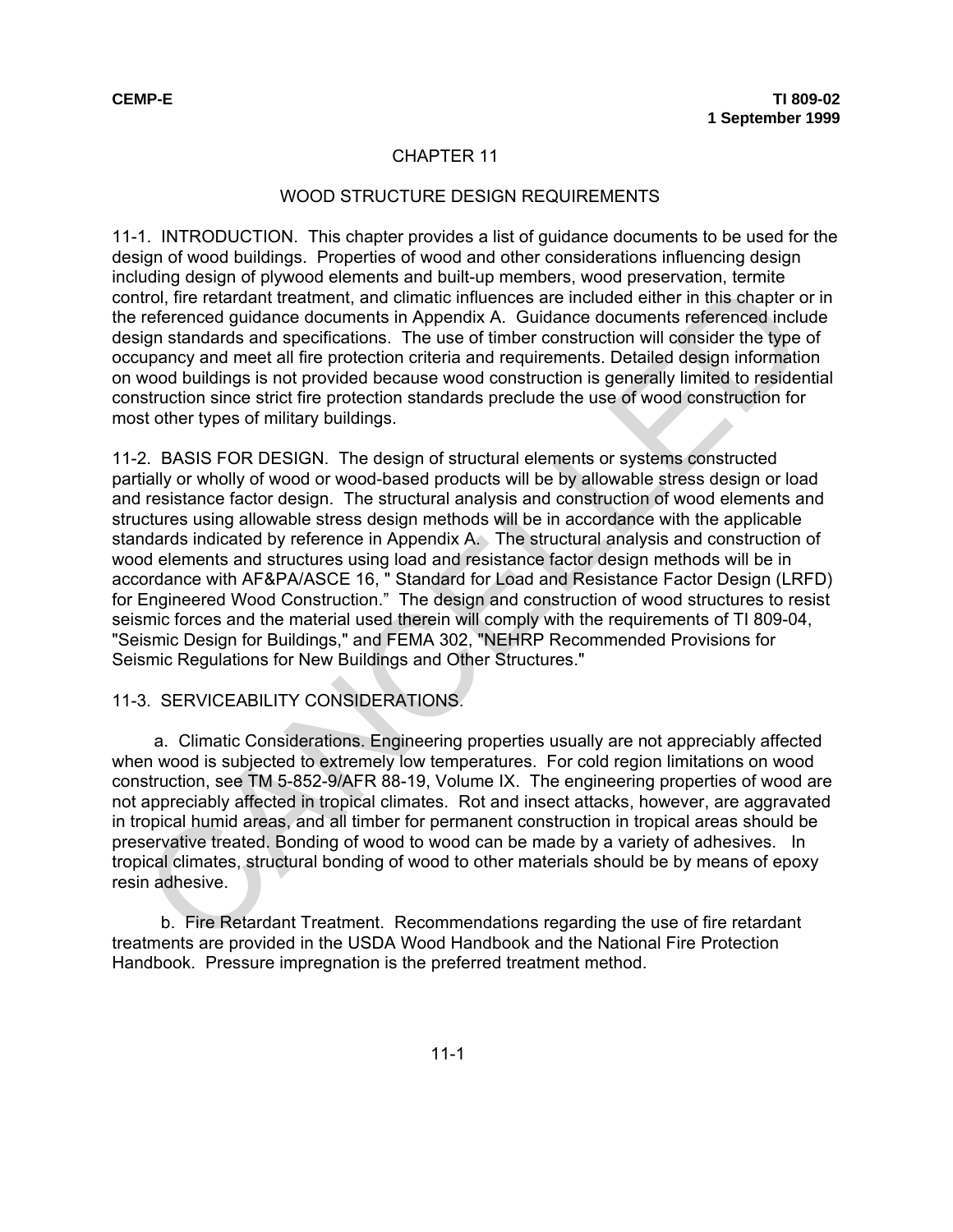c. Termite Control. Termite control measures will be used in areas prone to termite infestation. Soil will be treated with commonly accepted termite control products prior to construction.

d. Oriented Strand Board. The use of oriented strand board (OSB) for non-vertical applications is not permitted. For floor and roof sheathing, APA structural rated plywood sheathing only will be used. Specifically, for floors, use as a minimum, 18mm (23/32 inch) thickness APA rated STURD-I-FLOOR, 600 mm (24inches) on center span rating, Exposure 1, Tongue and Grove, glued and nailed. In addition, all of the requirements of the APA "Code Plus Floor" will be met. Ring or screw-shank nails will be used. Mens APA rated STURD-I-FLOOR, 600 mm (24inches) on center span rating, Exposure<br>
Mens APA rated STURD-I-FLOOR, 600 mm (24inches) on center span rating, Exposure<br>
Floor "will be met. Ring or screw-shank nails will be used.<br>

11-4. SPECIAL INSPECTIONS.

- Continuous special inspection during all field gluing of elements of the lateral force resisting system is required.
- Periodic special inspections for nailing, bolting, anchoring, and other fastening of components within the lateral forces resisting system including drag struts, braces, and tie-downs is required.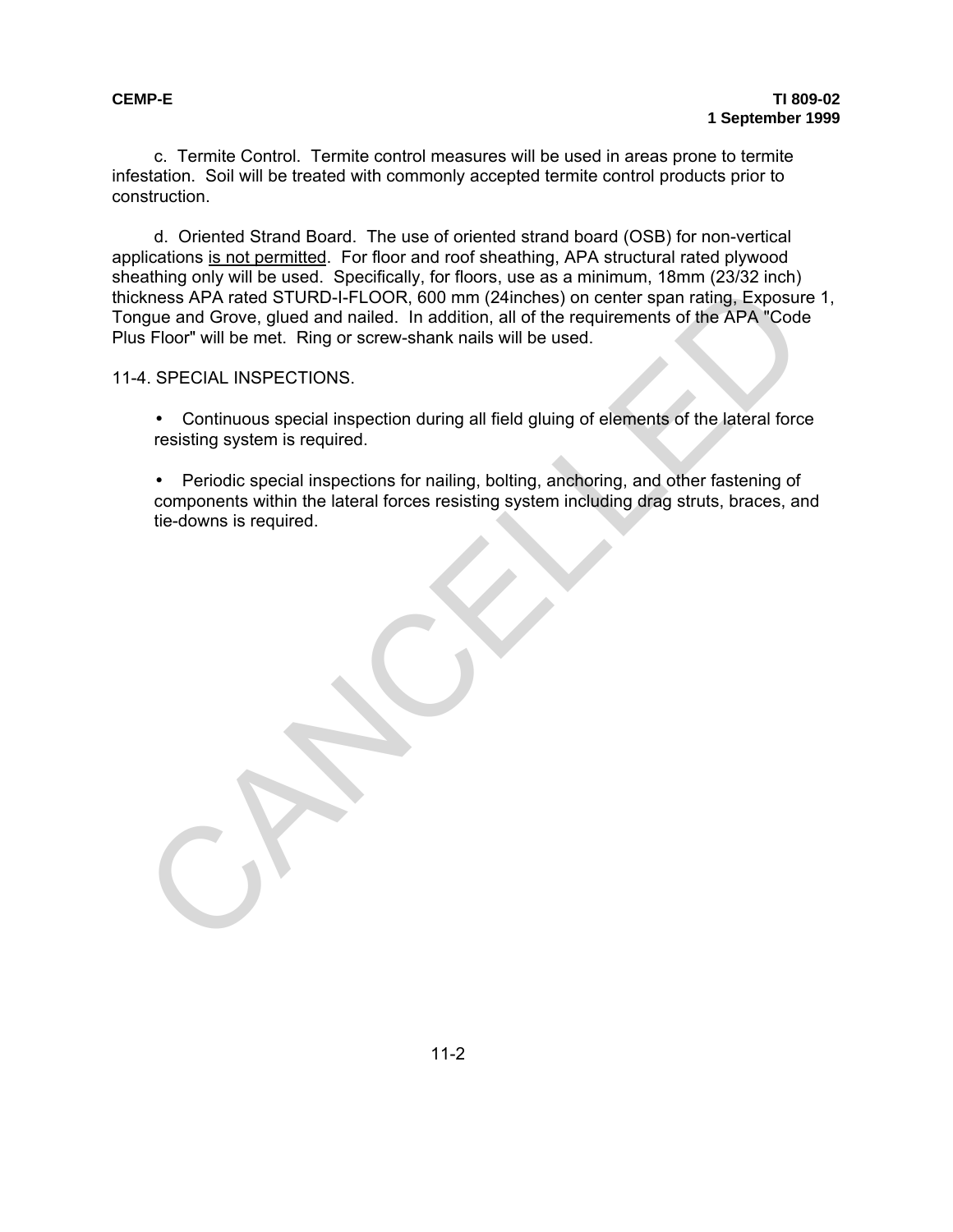### BUILDINGS SUBJECT TO SEVERE ENVIRIONMENTS AND EXPLOSIVE EFFECTS

12-1. INTRODUCTION. In some cases, buildings may be constructed in severe corrosive environments, constructed in environments with extreme temperatures, or constructed such that protection of the environment due to toxic chemicals, wastewater, or explosives must be provided. This chapter provides information so buildings constructed in severe environments can meet their intended performance objectives without deterioration, and without degradation that could increase maintenance costs or shorten service life.

#### 12-2. STEEL STRUCTURES IN CORROSIVE ENVIRONMEMTS.

 a. General. When steel members will be exposed to heavy industrial pollution, salt spray, salt air, chemicals, or are to be embedded in corrosive soils, a corrosion engineer will be consulted to recommend materials, protection, or both and to review design drawings to assure the structure will be serviceable and durable. When appropriate, an increased thickness, i.e., corrosion allowance, will be used to attain the required service life. For additional discussion and guidance in designing for corrosive conditions, see the National Association of Corrosion Engineers (NACE) Corrosion Handbook and other relevant NACE publications. Additional information can also be found in the NAVFAC Maintenance and Operations Manual MO-307, "Corrosion Control" and in NAVFAC Interim Technical Guidance (ITG), "Cathodic Protection Systems", dated May 1994. procedure in the metrical metrical substituted in severe environment their interded performance objectives without deterroidion, and without degrade constructed in severe environment their interded performance objectives w

b. Corrosion Protection of Steel Members. Corrosion protection is less of a problem in structures which have been designed to provide good drainage, designed to provide air circulation, and designed to provide access for maintenance. Both oxygen and moisture must be present if corrosion is to occur. The most severe corrosion occurs in marine environments where chloride ions are present. Paint systems and zinc coatings applied by the hot dip process or by spray on process are all good corrosion protection systems when metal surfaces are prepared properly and the coating systems are applied properly. In extremely corrosive conditions, or where maintenance is difficult, the use of cathodic protection or stainless steel may be warranted.

 c. Design Considerations. Steel structures designed for corrosive environments should consider the following corrosion protection measures.

 (1) Box-shaped members should be designed so that all inside surfaces may be readily inspected, cleaned, and painted, or should be closed entirely to prevent exposure to moisture.

 (2) The flanges of two (back to back )angle members, when not in contact, should have a minimum separation of 3/8 inch to permit air circulation.

 (3) Pockets or depressions in horizontal members should have drain holes to prevent water from ponding in low areas. Positive drainage should be provided away from exposed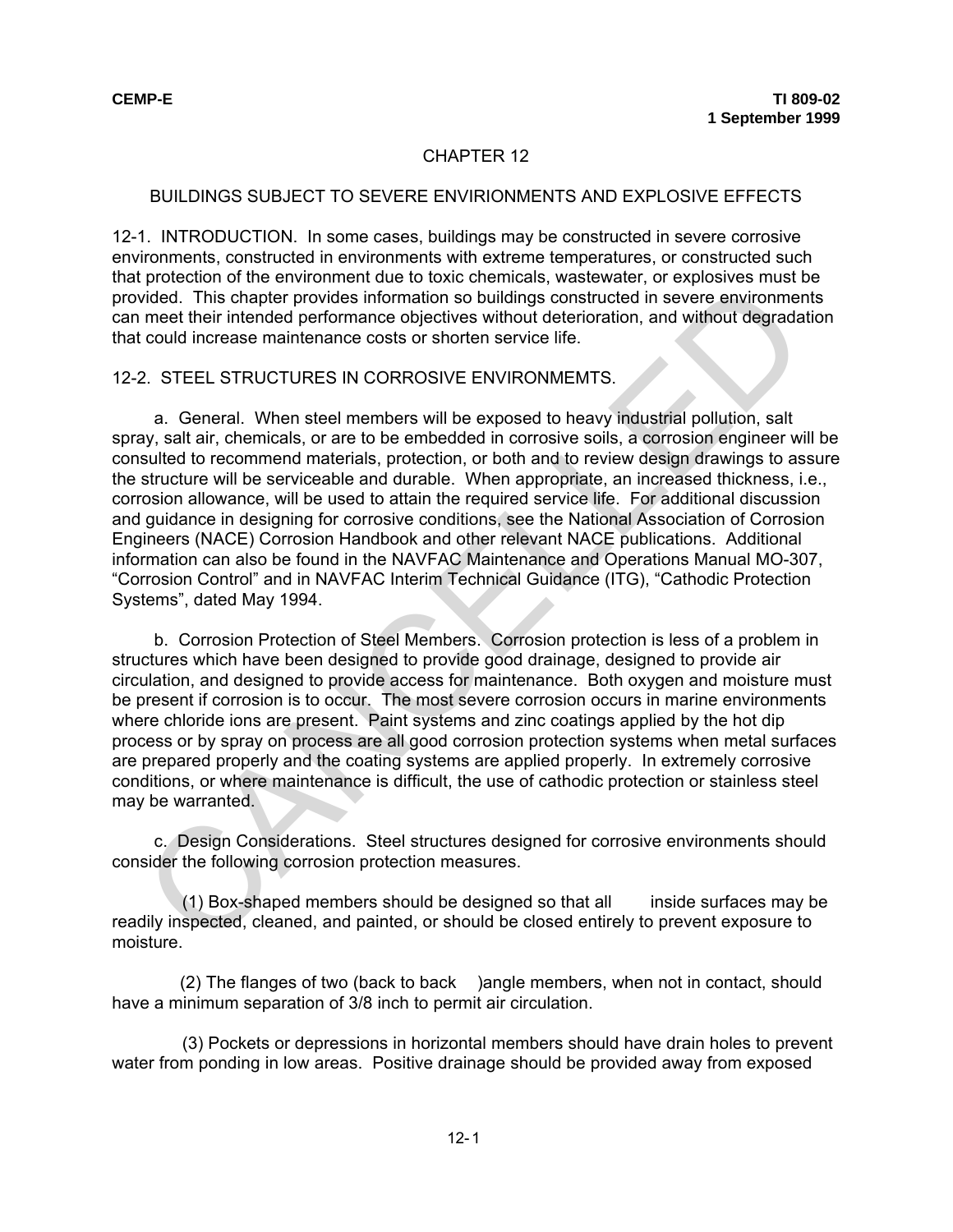steel. Column bases should be terminated on concrete curbs or piers above grade, and tops of curbs or piers will be pitched to drain.

 (4) Where extremely corrosive conditions exist, consideration should be given to providing cathodic protection in addition to protective coatings for steel members exposed to salt water moisture environments.

 (5) Structural members embedded in concrete and exterior railing, handrails, fences, guardrails, and anchor bolts will be galvanized or constructed of stainless steel.

 (6) Dissimilar metals, (e.g., aluminum and steel, stainless steel and carbon steel, zinc coated steel and uncoated steel) should be isolated by appropriate means to avoid the creation of galvanic cells which can occur when dissimilar metals come in contact.

## 12-3. STEEL STRUCTURES EXPOSED TO EXTREME CLIMATIC CONDITIONS.

a. Arctic and Antarctic Zones. For carbon steel, the transition from ductile to brittle behavior occurs within temperatures to be expected in Arctic and Antarctic zones. Ductility is important for structures in high seismic areas. Toughness, a characteristic also affected by cold temperatures, is important for structures which could be subjected to cyclic or impact loadings. Information in ASTM A 709, "Structural Steel for Bridges", although related to bridge structures, does contain information on fatigue and toughness useful in the design of buildings. Structures in cold climates, which could be subjected to cyclic or impact loads, should considered the following measures to mitigate potential fatigue and fracture problems. (5) Structural members embedded in concrete and exterior railing, handrails, fencefrails, and anchor bolts will be galvanized or constructed of stainless steel.<br>
Etad steel and uncoated steel) should be isolated by appropr

(1) Provide ample fillets to avoid stress risers.

 (2) Use bolted joints whenever possible. If welded joints are used, take precautions to eliminate gas and impurities in welds. Proper preheating and post cooling are essential.

 (3) Use low-carbon steels and nickel-alloy steel that have good toughness characteristics at low temperatures.

 b. Tropical Zones. The effect high ambient temperatures have on steel properties, with respect to buildings constructed in tropic zones, is minimal.

12-4. STEEL STRUCTURES SUBJECTED TO ELEVATED TEMPERATURES.

 a. Hot-rolled Carbon Steel. Up to 65 degrees C (150 degrees F), strength of steel will be assumed to be same as the strength at normal temperature. Above 65 degrees C (150 degrees F), the yield strength decreases with increasing temperature.

 b. High-strength and Heat-treated Steels. The effect of elevated temperatures on high strength and heat-treated steels should be thoroughly investigated. For example, quenched and tempered materials will undergo radical changes in their mechanical properties as well as toughness when subjected to temperatures above 260 degrees C (500 degrees F).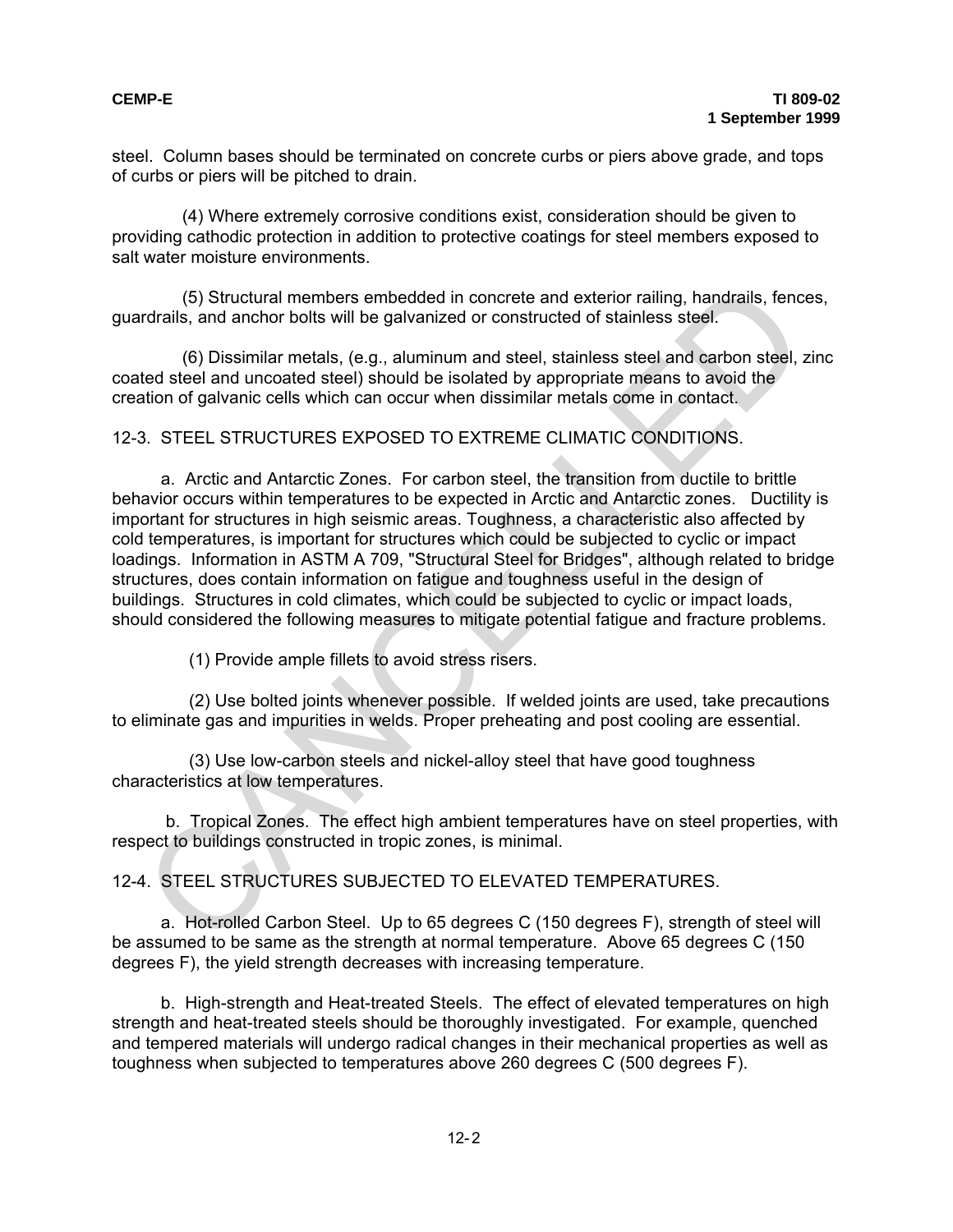## 12-5. CONCRETE STRUCTURES IN CORROSIVE ENVIRONMENTS.

a. General. Corrosion of reinforcing steel and other steel in concrete causes not only damage to the reinforcing steel, but also damage to the concrete. Rust that forms during the corrosion process has a volume several times that of the parent material. This generates expansive forces that causes spalling and delamination of the concrete. Chloride ions, most often attributed to a salt water, or salt spray, are the major cause of reinforcing steel corrosion. As with structural steel the contact between dissimilar metals, and also between exposed steel and embedded reinforcing steel, can lead to corrosion that can damage both the steel and concrete. The high alkaline environment of concrete protects reinforcing steel, prestressing steel, and other embedded steel from corrosion provided the concrete is durable, has low permeability, and provided there is adequate concrete cover. Additional information of the corrosion of concrete reinforcing steel can be found in ACI Committee 222 Report, "Corrosion of Metals in Concrete".

b. Concrete Cover. Concrete in a marine environment and subject to salt-water wave action and spray should have concrete cover protection greater than that specified in ACI 318. For concrete walls that at 500 mm (20 inches) or greater in thickness the minimum concrete cover will be 65 mm (2.5 inches). If possible the cover should also be 65 mm (2.5 inches) in concrete walls that are less than 500 mm (20 inches). For concrete that is not placed within forms, or for concrete in contact with earth, the cover requirements will be increased 15 mm (1/2 inches). However in thin members where clearances are restricted the cover can be limited to the maximum of either: in this structure of the control of the control of the control of the control of the control of the structural steel the control of the street and disc between exposed scretc. The high dalkaline environment of concrete pro

- (1) 1.5 times the maximum size of aggregate, or
- (2) 1.5 times the maximum diameter of reinforcement, or
- (3) 20 mm (3/4 inch) cover to all steel including stirrups.

Additional information on reinforcing steel and prestressing steel detailing for structures in marine environments, and for the design of reinforced concrete structures in marine environments, can be found in ACI Committee 357 Report, "Guide for the Design and Construction of Fixed Offshore Concrete Structures".

12-6. CONCRETE STRUCTURES PROTECTING THE ENVIRONMENT.

a. General. Concrete building features that must be designed to protect the environment from chemical spills, or to protect water supplies from contamination, will be designed in accordance with the provisions of the ACI Committee 350 Report, "Environmental Engineering Concrete Structures". These features include tanks, reservoirs, sewers, wet wells, pump stations, and other similar structures and appurtenances. The main purpose of ACI Committee 350 Report is to minimize cracking to avoid leakage of chemicals and wastewater.

b. Design Approach. In accordance with the ACI Committee 350 Report the design strength required by the ACI 318 load factor equations is to be multiplied by a durability coefficient equal to 1.3 to obtain the required design strength for environmentally engineered concrete structures. The purpose of the durability coefficient is to reduce reinforcing steel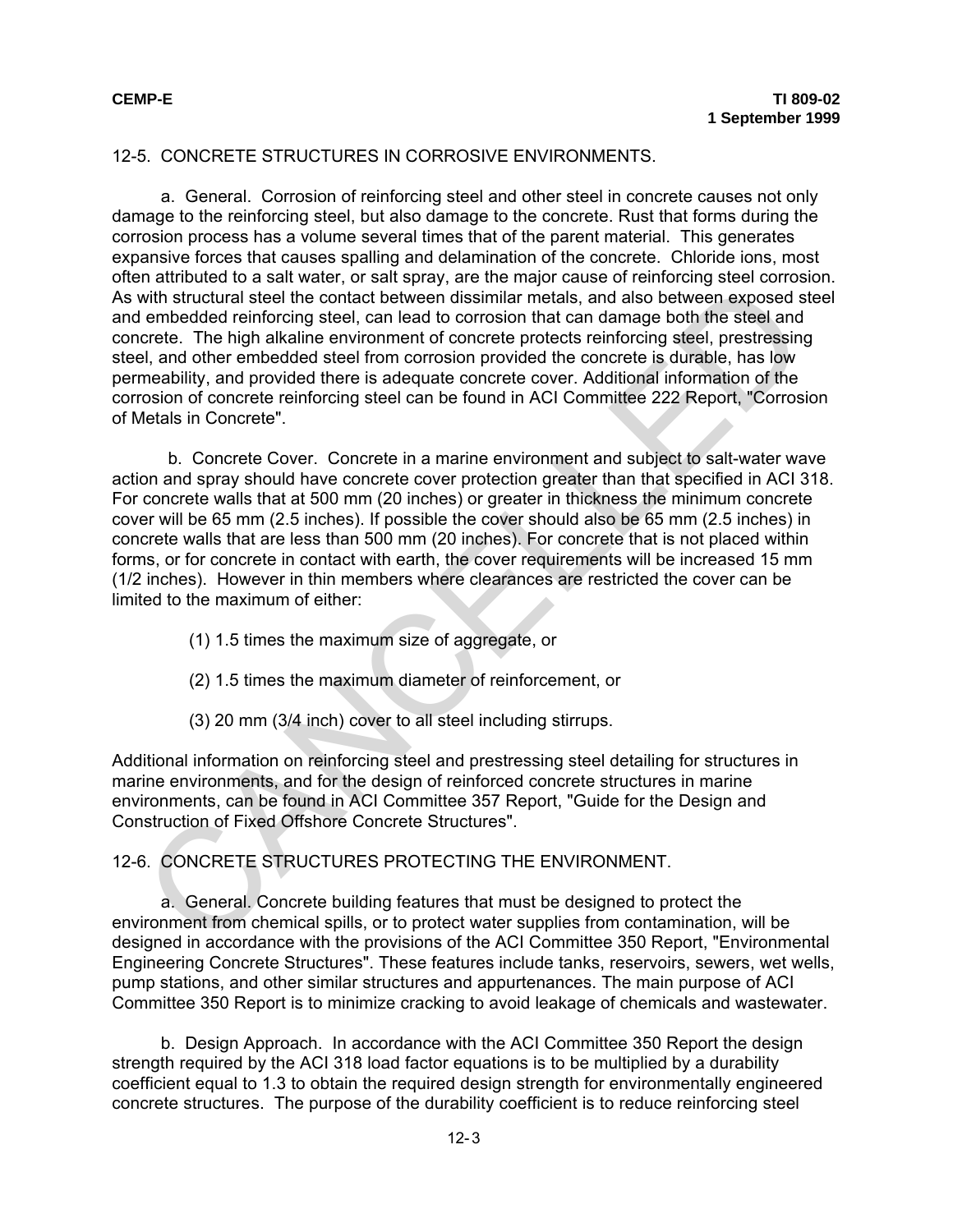stresses (and cracking potential) at service load conditions. Small diameter bars at close spacing are encouraged in order to limit crack widths. Cover requirements greater than those of ACI 318 are required to provide increased protection against reinforcing steel corrosion. Information on joints, joint details, and waterstops are also covered in the ACI Committee 350 Report.

12-7. CONCRETE BLAST RESISTANT STRUCTURES. Design of structures to resist the effects of accidental explosions will be in accordance with TM 5-1300/AFM 88-22/P-397, "Structures to Resist the Effects of Accidental Explosions" and Navy Design Manual (DM) 2.08, "Blast Resistant Structures." The design of blast-resistant structures must consider the transient loadings and dynamic response of the structure that result from the specified design event. Blast-resistant design is often required in conjunction with the construction of weapons system facilities, both developmental and operational, as well as for hardened structures designed to resist the effects of intentional attack. The contract the proposition will be in accordance with TM 5-1300/AFM 88-22/P-397.<br>
Intervalse to Resist the Effects of Accidental Explosions will be in accordance with TM 5-1300/AFM 88-22/P-397.<br>
Luctures to Resist the Ef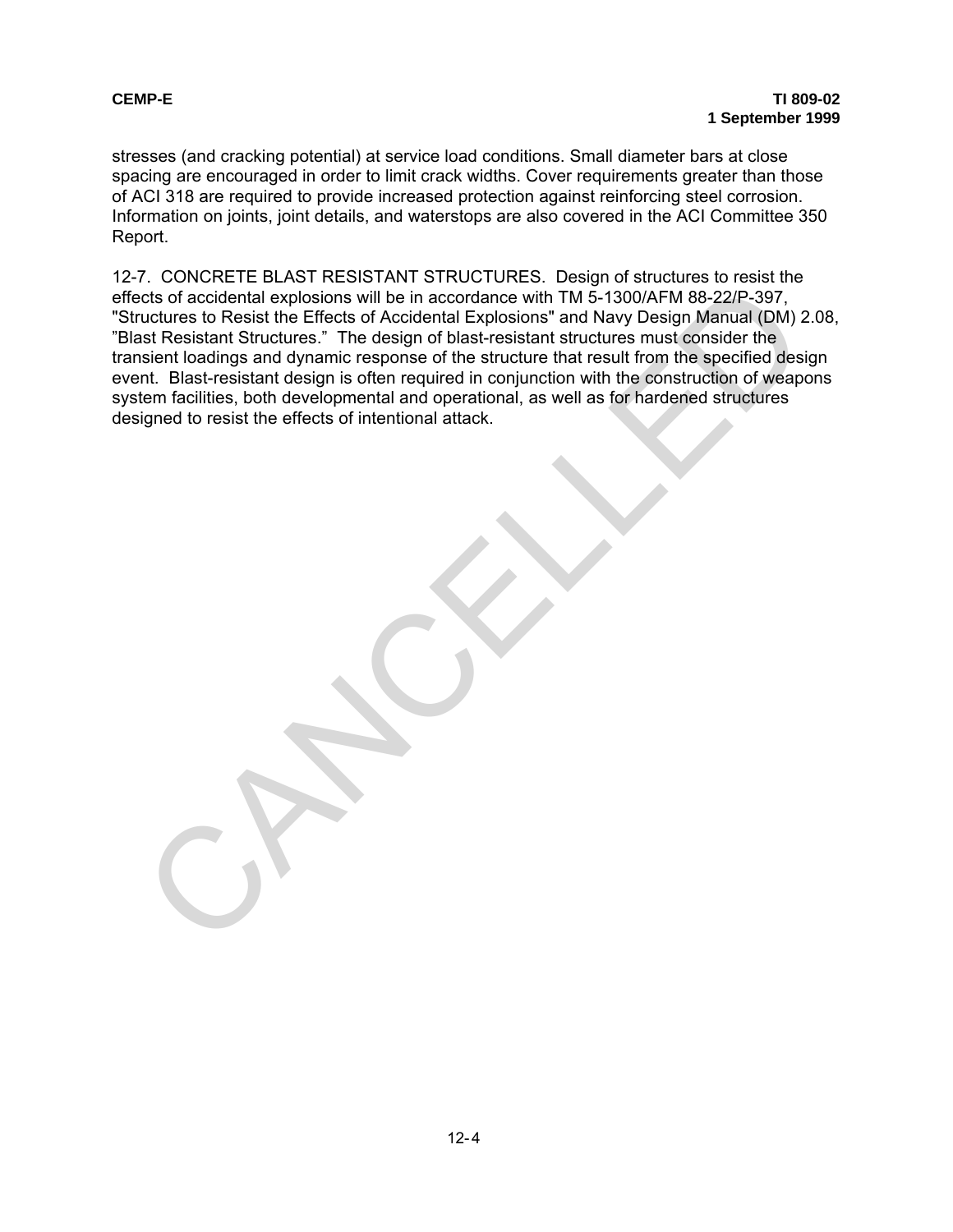## SPECIAL CONSTRUCTION

13-1. INTRODUCTION. This chapter covers the design requirements for aluminum structures, membrane structures, and other types of structures constructed using unique materials and unique construction methods not covered by the previous chapters. All special construction must comply to the requirements of the National Fire Protection Association.

13-2. NEW MATERIALS AND METHODS. The use of special construction is permitted whenever it appears necessary, advantageous, and economical. However, specifying new or untried materials or methods of construction should be avoided until the merits of the methods or materials have been established. New, unusual, or innovative materials, systems or methods previously untried may be incorporated into designs when evidence shows that such use is in the best interest of the Government from the standpoint of economy, lower-life-cycle costs, and quality of construction. Manufacturers should prove the merits of their products by certified laboratory results, by evidence of satisfactory installation under conditions similar to those anticipated for the proposed construction, and by demonstrating compliance with appropriate industry standards.

13-3. SPECIAL CONSTRUCTION STANDARDS. Special construction often involves design requirements and construction methods different from those covered by current design manuals, construction standards, and guide specifications. In cases where special constructions has application beyond the scope of a particular project, the agency responsible for design will submit a recommended change report to the agency/or agencies responsible for maintaining and updating design guidance, construction standards and guide specifications. The recommended change report will allow current design guidance, construction standards, and/or guide specifications, to be updated to cover the new special construction method. The recommended change report should contain justification and documentation supporting the new special construction method, including cost benefits, proposed special criteria and controls, performance history, and tests. ation of the means necessary, advantageously in the people of the people in the system of the people and the people and the people and the meth interaction. Severally, and the meth interaction is permitted interaction inst

13-4. ALUMINUM STRUCTURES. Aluminum when used for structural purposes in building construction will be designed in accordance with the Aluminum Association AA-94, Part 1-A, "Specifications for Aluminum Structures - Allowable Stress Design", and Part 1-B, "Specifications for Aluminum Structures - Load and Resistance Factor Design of Buildings and Similar Type Structures". Approval under the provisions of Paragraphs 2 and 3 is not required unless the aluminum structure is part of a unique structural system.

13-5. MEMBRANE STRUCTURES. Membrane structures include membrane-covered frame structures, cable supported membrane structures, and air supported structures. Membrane structures are those which utilize an enclosure membrane acting in tension as a structural element. Membrane structures must either be noncombustible, or flame resistant. Structures will be designed to sustain dead loads, loads due to tension or inflation, and live loads including wind, snow and seismic loads. The use of membrane structures is particularly applicable to temporary construction, to situations requiring minimum structure weight, or to conditions requiring large, column-free spaces. Membrane structures are also used to cover water storage facilities, water clarifiers, water treatment plants, greenhouses, and other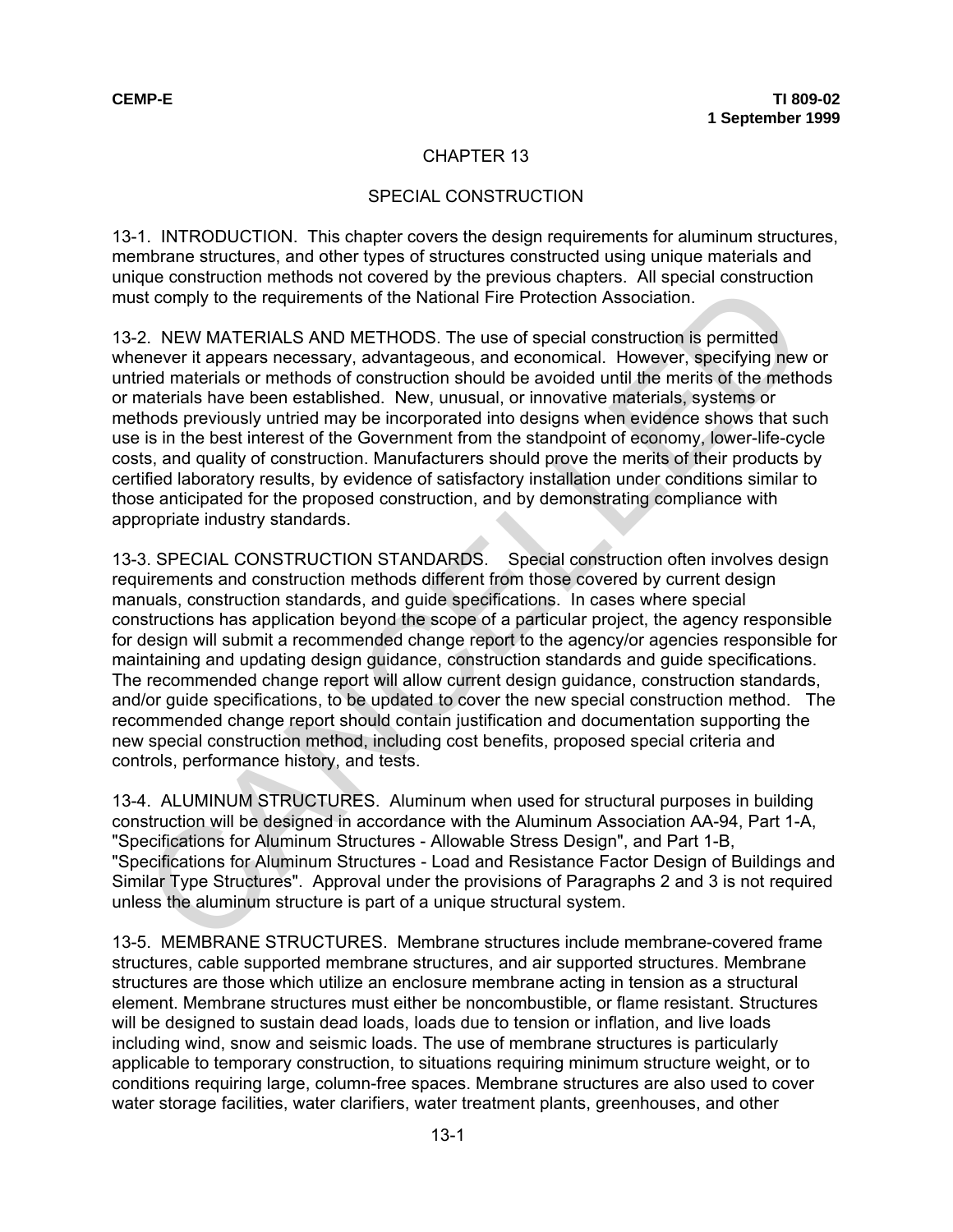facilities not used for human occupancy. For additional guidance on the design of fabric structures, see Tension Structures Behavior and Analysis by Leonard and refer to literature available from the major manufacturers of structural fabrics and air-supported structures. Use of fabric structures is subject to prior approval as set forth above except when they are used as temporary enclosures.

13-6. GLASS FIBER REINFORCED CONCRETE, FIBER COMPOSITES AND REINFORCED PLASTICS.

a. General. Although the use of glass fiber reinforced concrete (GRFC) is used in many instances for building cladding, the use of other fiber composites and reinforced plastics has been very limited with respect to building systems and components. These materials do offer unique advantages because of their high strength-to-weight ratio, because of the ease with which they can be molded into various shapes, and because of the excellent resistance they provide against corrosion. Other properties such as creep, modulus of elasticity, coefficient of thermal expansion, and long term resistance to weathering and other environmental effects, however, may result in overall performance that does not measure up to the standards associated with the commonly used materials described in the previous chapters of this report.

b. Glass Fiber Reinforced Concrete (GRFC). Glass Fiber Reinforced Concrete (GRFC) consists of cement aggregate slurry reinforced throughout with alkali resistant glass fibers. In building construction, GRFC is primarily used for architectural precast cladding. The cladding has an appearance similar to precast concrete, except it is much lighter which can help to reduce the cost of the building structural framing. GRFC is not used as a vertical load-bearing component, although it can resist wind loads, and seismic inertial forces due to its own weight. In addition to being lightweight, GRFC panels have high impact resistance and are noncombustible. Information on use, design and construction of GFRC can be found in the Prestressed Concrete Institute (PCI) Committee Report, "Recommended Practice for Glass Fiber Reinforced Concrete Panels." When used, GFRC should be evaluated for its history of performance under the types of climatic conditions to which the building will be exposed. Climates with temperature extremes and with high rainfall and moisture conditions have in some cases have caused deterioration of GRFC thereby effecting cladding serviceability. CFICES.<br>
a. General. Although the use of glass fiber reinforced concrete (GRFC) is used in a<br>nonses for building clading, the use of dher fiber composites and reinforced plastics has<br>nonses for building clading, the use of

c. Reinforced Plastics and Fiber Composites. Construction using fiber reinforced plastic and fiber reinforced plastic composites is relatively new with respect to structural applications. Glass fiber reinforced plastic (GFRP) bars can be used in concrete beams and columns in order to prevent damage from the corrosive effects of salts, acids, and other aggressive elements. The ultimate strength of GFRP bars is about twice that of reinforcing steel, however the modulus of elasticity is only about 1/4 that of steel that could possibly cause serviceability problems related to increased deflection. Glass fiber reinforced plastic (GFRP) plates and fabric can be epoxy bonded to concrete or masonry to increase strength and ductility. This shows great promise as a means for increasing the structural performance of existing structural systems and components, especially where structural components lack the strength and ductility to survive major earthquake ground motion demands. Information on reinforced plastics and fiber composites can be found in the ACI Journal Technical, Paper, Title No. 91-S34, "Fiber Composites for New and Existing Structures," May-June 1994.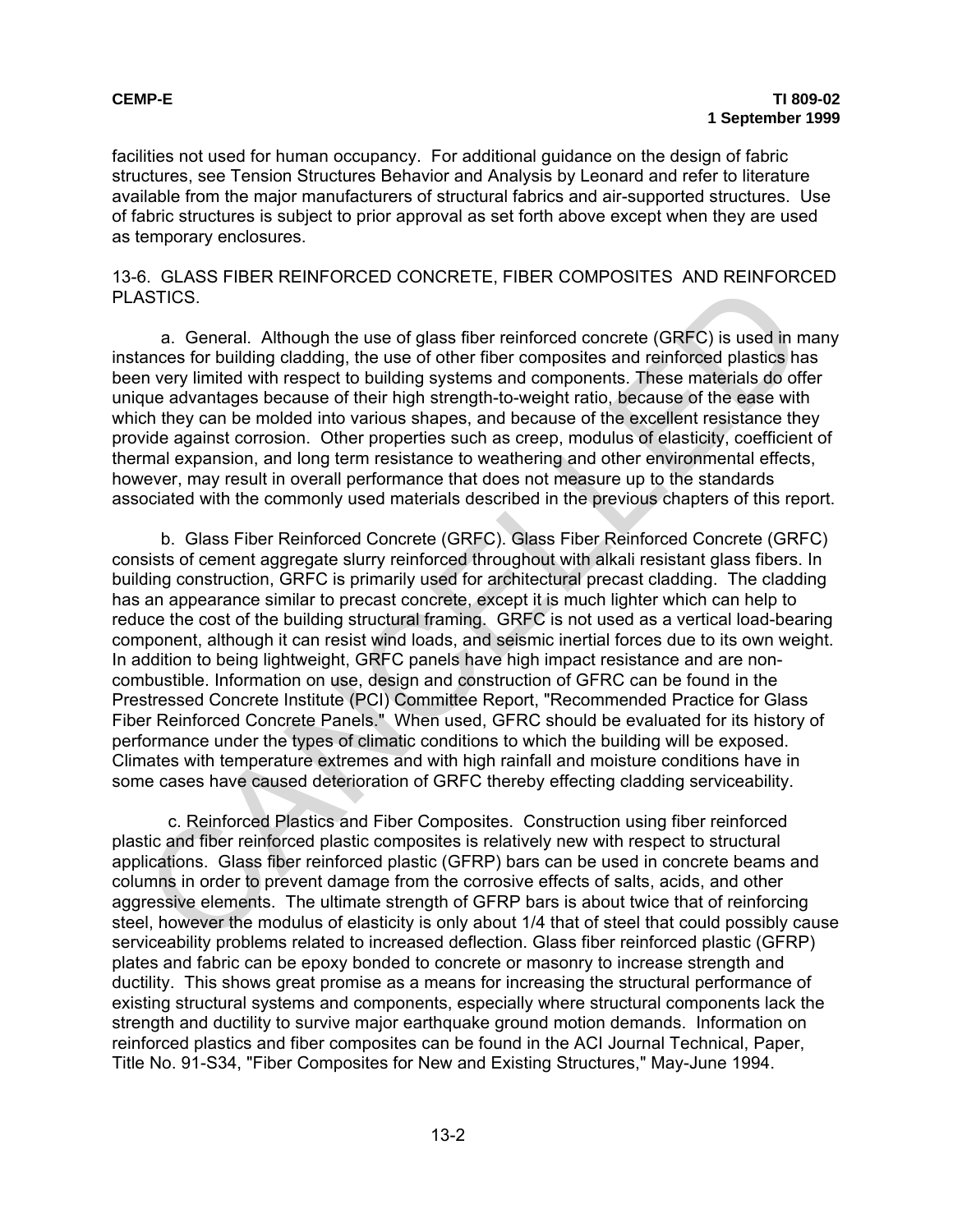## APPENDIX A

## REFERENCES

# **GOVERNMENT PUBLICATIONS**

# Department of the Army - Technical Instructions

| Department of the Army - Technical Instructions |                                                                                           |  |  |
|-------------------------------------------------|-------------------------------------------------------------------------------------------|--|--|
| Reference<br>Designation                        | <b>Title</b>                                                                              |  |  |
| TI 809-01                                       | Load Assumptions for Buildings                                                            |  |  |
| TI 809-02                                       | Structural Design Criteria for Buildings                                                  |  |  |
| TI 809-03                                       | Structural Design Criteria for Structures Other than Buildings                            |  |  |
| TI 809-04                                       | Seismic Design for Buildings                                                              |  |  |
| TI 809-05                                       | Seismic Design for the Rehabilitation of Buildings                                        |  |  |
| TI 809-06                                       | Masonry Structural Design for Buildings                                                   |  |  |
| TI 809-07                                       | Design of Load Bearing Cold-Formed Steel Systems and Masonry<br>Veneer / Steel Stud Walls |  |  |
| TI 809-26                                       | <b>Welding Guidance for Buildings</b>                                                     |  |  |
| TI 809-27                                       | Concrete Floor Slabs on Grade Subjected to Heavy Loads                                    |  |  |
| TI 809-28                                       | Design and Construction of Reinforced Ribbed Mat Slabs                                    |  |  |
| TI 809-29                                       | <b>Structural Considerations for Metal Roofing</b>                                        |  |  |
| TI 809-30                                       | <b>Metal Building Systems</b>                                                             |  |  |
| TI 809-51                                       | Seismic Screening Procedures for Military Buildings                                       |  |  |
| TI 809-52                                       | <b>Commentary on Snow Loads</b>                                                           |  |  |
| TI 809-53                                       | Commentary on Roofing systems                                                             |  |  |
|                                                 |                                                                                           |  |  |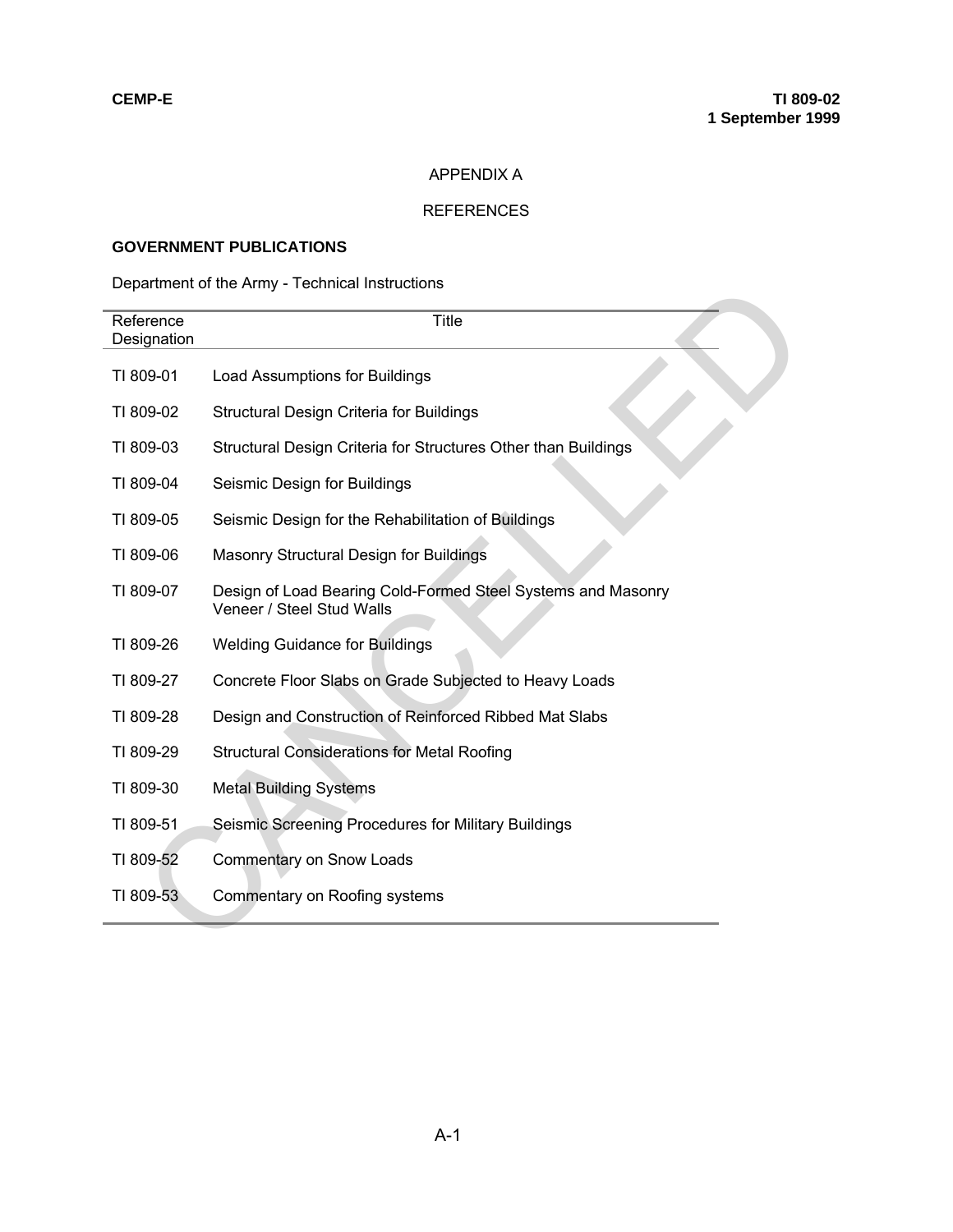Department of the Army - Engineering Manuals

| Reference      | Title                       |
|----------------|-----------------------------|
| Designation    |                             |
|                |                             |
| EM 1110-1804   | Geotechnical Investigations |
|                |                             |
| EM 1110-1-1905 | Bearing Capacity of Soils   |
|                |                             |
| FM 1110-1 1908 | Rock Foundations            |
|                |                             |
|                |                             |
| EM 1110-2-2906 | Design of Pile Foundations  |
|                |                             |

# Department of the Army - Technical Manuals

| EM 1110-1-1905                                  | Bearing Capacity of Solis  |                                                                                                                          |  |  |
|-------------------------------------------------|----------------------------|--------------------------------------------------------------------------------------------------------------------------|--|--|
| EM 1110-1 1908                                  | <b>Rock Foundations</b>    |                                                                                                                          |  |  |
| EM 1110-2-2906                                  | Design of Pile Foundations |                                                                                                                          |  |  |
| Department of the Army - Technical Manuals      |                            |                                                                                                                          |  |  |
| Reference Designation                           |                            | Title                                                                                                                    |  |  |
| TM 809-1/AFM 88-3, Ch. 1                        |                            | Structural Design Criteria - Loads                                                                                       |  |  |
| TM 809-3/AFM 88-3, Ch. 3                        |                            | Masonry Structural Design for Buildings                                                                                  |  |  |
| TM 809-10/ P-355/AFM 88-3,<br>Ch. 13            |                            | Seismic Design for Buildings                                                                                             |  |  |
| TM 809-10-1/ P-355.1/AFM 88-3,<br>Ch. 13, Sec A |                            | Seismic Design Guidelines for Essential Buildings                                                                        |  |  |
| TM 809-10-2/ P-355.2/AFM 88-3,<br>Ch. 13, Sec B |                            | Seismic Design Guidelines for Upgrading Existing<br><b>Buildings</b>                                                     |  |  |
| TM 5-818-1 / AFM 88-3, Chapter 7                |                            | Soils and Geology Procedures for Foundation Design<br>of Buildings and Other Structures (Except Hydraulic<br>Structures) |  |  |
| TM 5-809-11                                     |                            | Design Criteria for Facilities in Areas Subject to Typhoons<br>and Hurricanes.                                           |  |  |
| TM 5-852-9/ AFR 88-19, Vol. IX                  |                            | Arctic and Subarctic Construction: Buildings.                                                                            |  |  |
| TM 5-1300/AFM 88-2                              |                            | Structures to Resist the Effects of Accidental<br>Explosions.                                                            |  |  |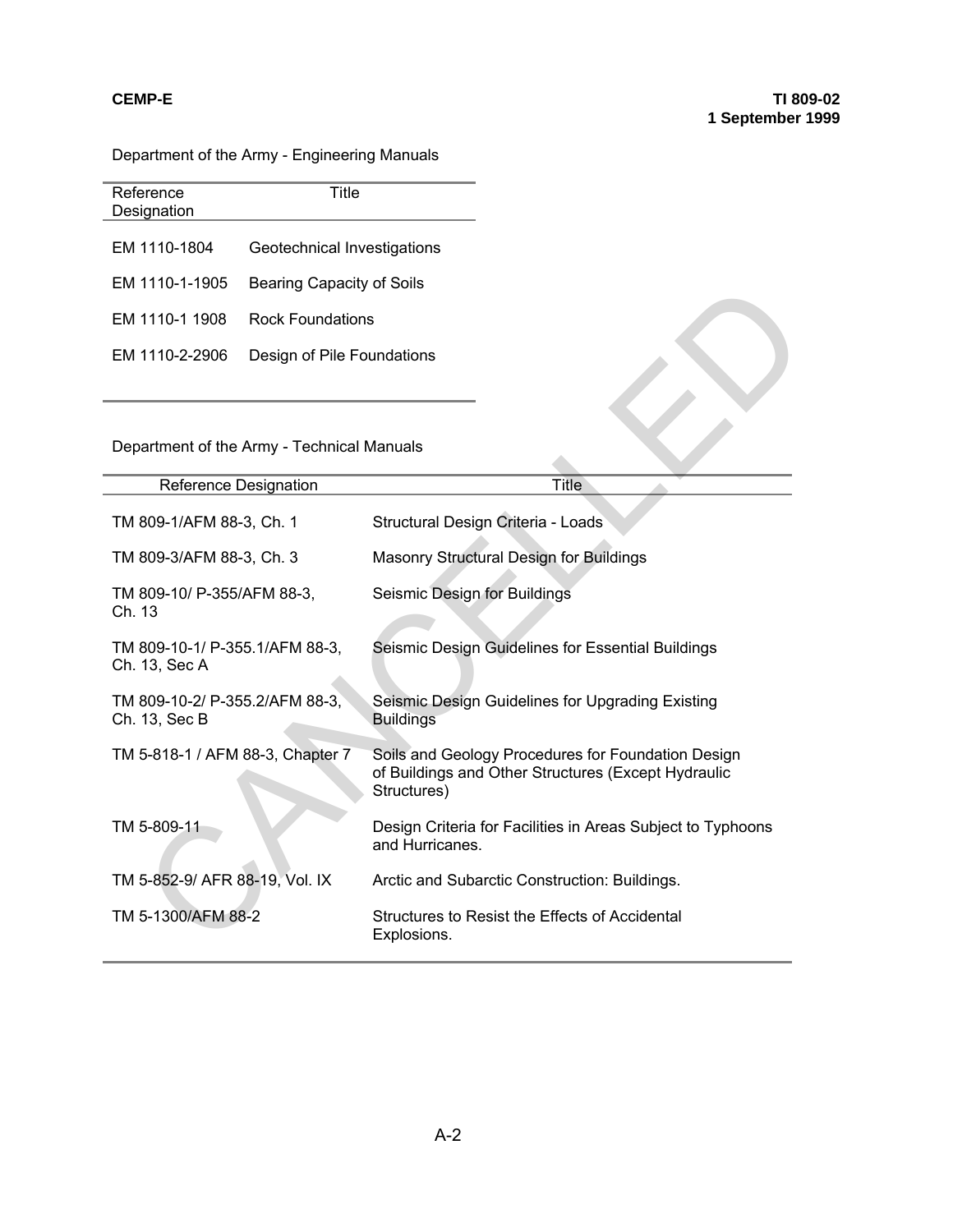Department of the Navy

| Reference<br>Designation                             | <b>Title</b>                                                               |
|------------------------------------------------------|----------------------------------------------------------------------------|
| Navy Manual P-89<br>(To become a Tri-Service Manual) | <b>DOD Weather Manual</b>                                                  |
| Navy Manual P-307                                    | Management of Weight Handling Equipment                                    |
| Navy Manual P-397                                    | Structures to Resist the Effects of Accidental<br>Explosions               |
| Navy Design Manual DM 2.04                           | <b>Structural Engineering, Concrete Structures</b>                         |
| Navy Design Manual DM 2.08                           | <b>Blast Resistant Structures</b>                                          |
| Navy Design Manual DM 7.1                            | Field Exploration, Testing, and<br>Instrumentation                         |
| Navy Design Manual DM 7.02                           | <b>Foundations and Earth Structures</b>                                    |
| Navy Military Handbook MIL-HDBK 1002/1               | Structural Engineering - General<br>Requirements                           |
| Navy Military Handbook MIL-HDBK 1002/3               | <b>Steel Structures</b>                                                    |
| Navy Military Handbook MIL-HDBK 1002/5               | <b>Timber Structures</b>                                                   |
| Navy Military Handbook MIL-HDBK 1002/6               | Aluminum Structures, Composite Steel,<br><b>Other Structural Materials</b> |
| Navy Military Handbook MIL-HDBK 1007/3               | Soil Dynamics and Special Design Aspects                                   |
| Navy Handbook MIL-HDBK 1038                          | <b>Weight Handling Equipment</b>                                           |
| NAVFAC Maintenance and Operations<br>Manual M-307    | <b>Corrosion Control</b>                                                   |
| NAVFAC Interim Technical Guidance (ITG)              | Cathodic Protection Systems, May 1994                                      |
| NAVFAC Interim Technical Guidance (ITG)              | Minimum Design Loads for Buildings and<br>Other Structures, 31 August 1998 |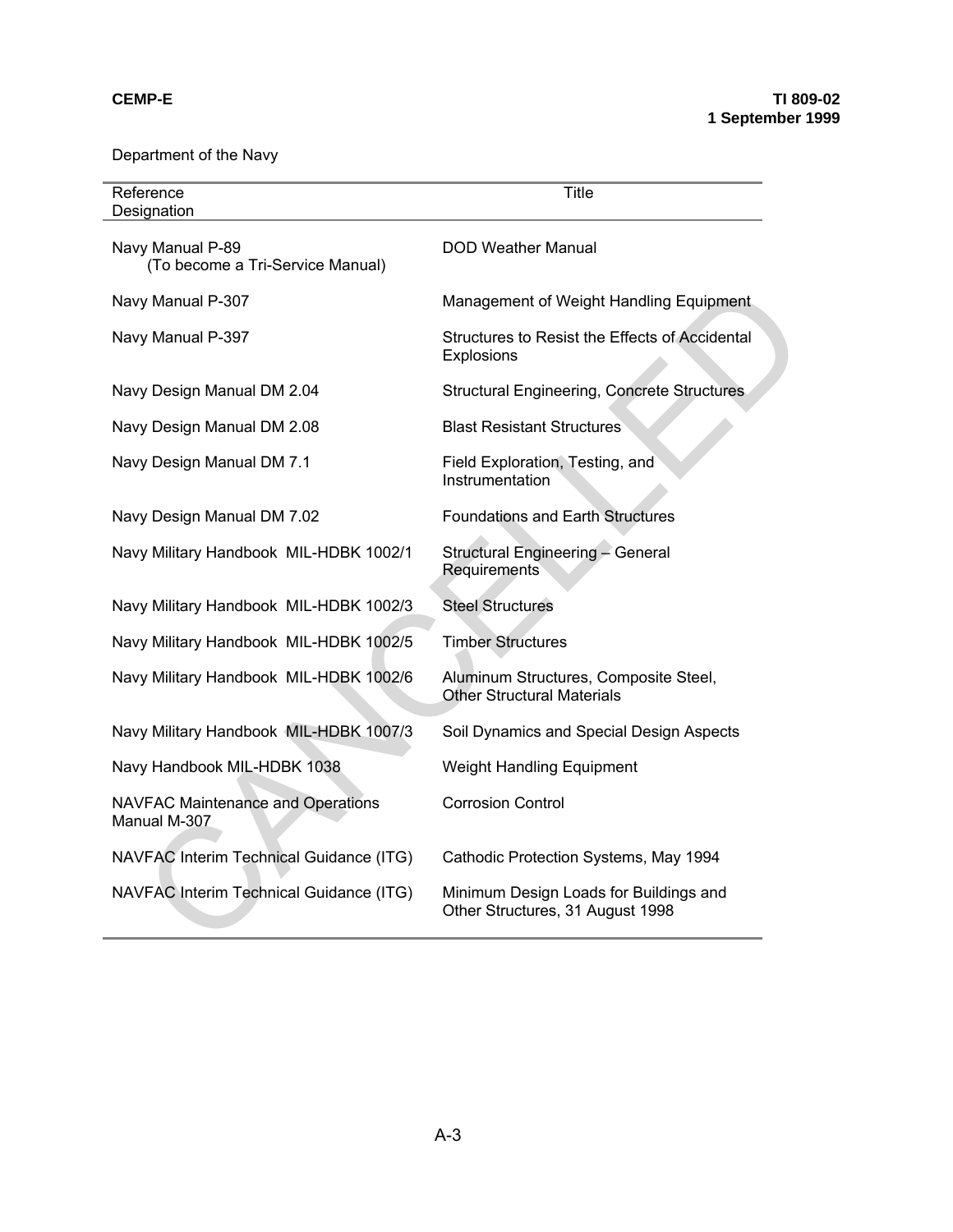# Federal Emergency Management Agency (FEMA)

| Reference<br>Designation                                                          | Title                                                                                                                    |  |  |  |  |
|-----------------------------------------------------------------------------------|--------------------------------------------------------------------------------------------------------------------------|--|--|--|--|
| <b>FEMA 154</b>                                                                   | Rapid Visual Screening of Buildings for Potential Seismic Hazards: A Handbook.                                           |  |  |  |  |
| <b>FEMA 178</b>                                                                   | NEHRP Handbook for the Seismic Evaluation of Existing Buildings.                                                         |  |  |  |  |
| <b>FEMA 267</b>                                                                   | Interim Guidelines, Welding of Steel Moment Frame Structures                                                             |  |  |  |  |
| <b>FEMA 273</b>                                                                   | NEHRP Guidelines for the Seismic Rehabilitation of Buildings                                                             |  |  |  |  |
| <b>FEMA 302</b>                                                                   | NEHRP Recommended Provisions for Seismic Regulations for New Buildings and<br>other Structures                           |  |  |  |  |
|                                                                                   |                                                                                                                          |  |  |  |  |
|                                                                                   | <b>NONGOVERNMENT PUBLICATIONS</b>                                                                                        |  |  |  |  |
| Aluminum Association (AA)<br>900-19th Street NW, Suite 300<br>Washington DC 20006 |                                                                                                                          |  |  |  |  |
| Reference<br>Designation                                                          | <b>Title</b>                                                                                                             |  |  |  |  |
| AA-94, Part 1-A                                                                   | Specifications for Aluminum Structures - Allowable Stress Design                                                         |  |  |  |  |
| AA-94, Part 1-B                                                                   | Specifications for Aluminum Structures - Load and Resistance Factor Design<br>of Buildings and Similar Type Structures". |  |  |  |  |
|                                                                                   |                                                                                                                          |  |  |  |  |

## **NONGOVERNMENT PUBLICATIONS**

| Reference       | Title                                                                                                                    |
|-----------------|--------------------------------------------------------------------------------------------------------------------------|
| Designation     |                                                                                                                          |
|                 |                                                                                                                          |
|                 | AA-94, Part 1-A Specifications for Aluminum Structures - Allowable Stress Design                                         |
| AA-94, Part 1-B | Specifications for Aluminum Structures - Load and Resistance Factor Design<br>of Buildings and Similar Type Structures". |

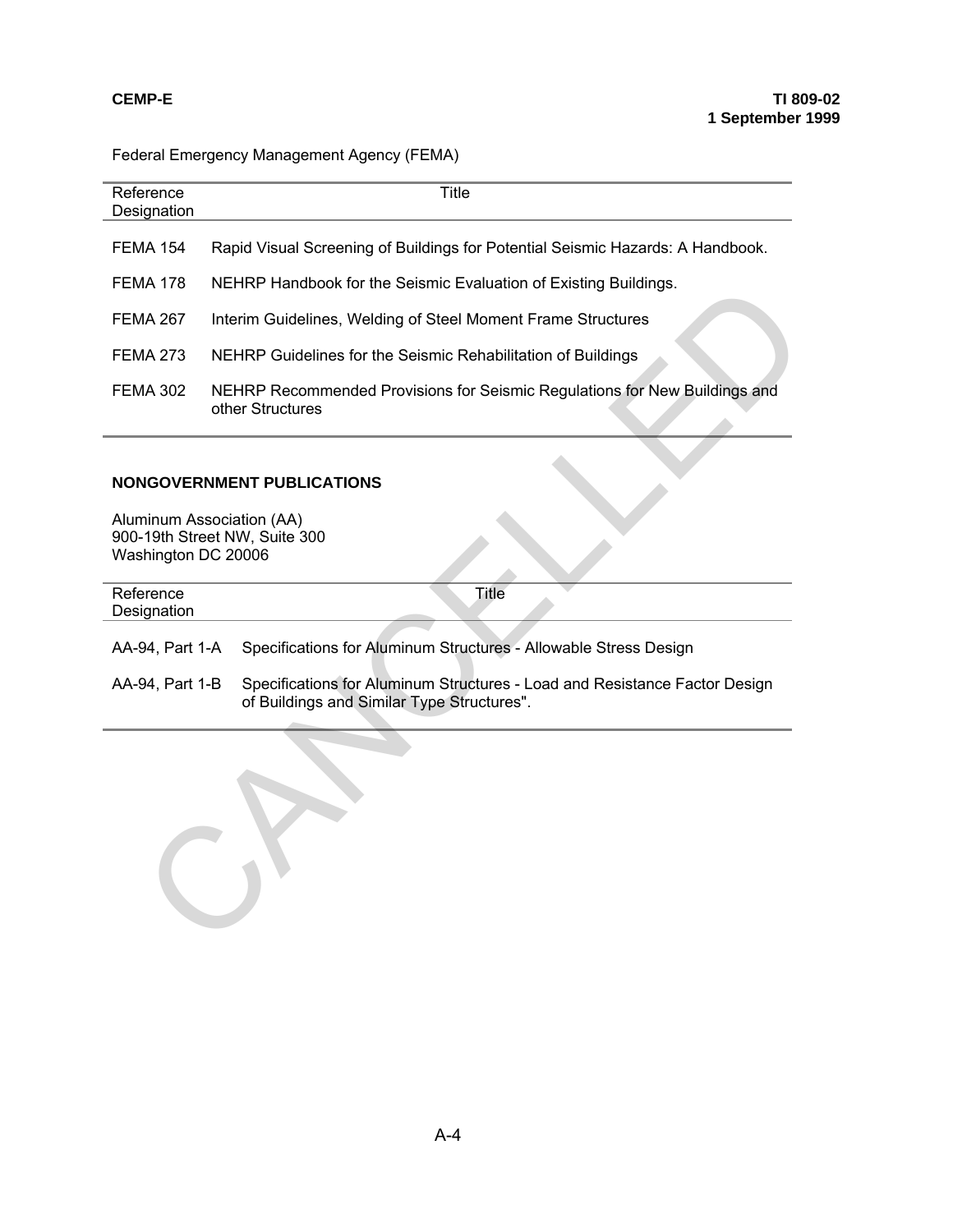American Concrete Institute (ACI) PO Box 9094 Farmington Hills, MI 48333-9094

| Reference<br>Designation                                 | <b>Title</b>                                                                                                    |  |  |  |  |
|----------------------------------------------------------|-----------------------------------------------------------------------------------------------------------------|--|--|--|--|
| ACI Committee 201 Report                                 | <b>Guide to Durable Concrete</b>                                                                                |  |  |  |  |
| ACI Committee 211 Report                                 | Guide for Selecting the Proportions for High-Strength Concrete<br>with Portland Cement and Fly Ash              |  |  |  |  |
| ACI Committee 222 Report                                 | Corrosion of Metals in Concrete                                                                                 |  |  |  |  |
| ACI Committee 224 Report                                 | Control of Cracking in Concrete Structures                                                                      |  |  |  |  |
| ACI Committee 224.3 Report                               | Joints in Concrete Construction                                                                                 |  |  |  |  |
| <b>ACI Committee 301</b>                                 | Specifications for Structural Concrete                                                                          |  |  |  |  |
| ACI Committee 315 Report                                 | Details and Detailing of Concrete Reinforcement                                                                 |  |  |  |  |
| ACI Committee 315R Report                                | Manual of Engineering and Placing Drawings for Reinforced<br>Structures.                                        |  |  |  |  |
| <b>ACI 318</b>                                           | Building Code Requirements for Structural Concrete and<br>Commentary.                                           |  |  |  |  |
| ACI Committee 302 Report                                 | Guide to Concrete Floor and Slab Construction.                                                                  |  |  |  |  |
| ACI Committee 336 Report                                 | Standard Specification for the Construction of Drilled Piers                                                    |  |  |  |  |
| ACI Committee 350 Report                                 | <b>Environmental Engineering Concrete Structures</b>                                                            |  |  |  |  |
| ACI Committee 351 Report                                 | <b>Foundations for Static Equipment</b>                                                                         |  |  |  |  |
| ACI Committee 357 Report                                 | Guide for the Design and Construction of Fixed Offshore<br><b>Concrete Structures.</b>                          |  |  |  |  |
| ACI Committee 360                                        | Design of Slabs on Grade                                                                                        |  |  |  |  |
| ACI Committee 363 Report                                 | State-of-the-Art Report on High Strength Concrete                                                               |  |  |  |  |
| ACI Committee 439 Report                                 | Mechanical Connections of Reinforcing Bars.                                                                     |  |  |  |  |
| ACI Committee 449 Report                                 | Concrete Nuclear Structures, Appendix B, Steel Embedments                                                       |  |  |  |  |
| ACI Committee 543 Report                                 | Recommendations for the Design Manufacture, and Installation<br>of Concrete Piles                               |  |  |  |  |
| ACI Journal Technical,<br>Paper, Title No. 91-S34        | Fiber Composites for New and Existing Structures,<br>Saadatmanesh, Hamid, May-June 1994.                        |  |  |  |  |
| <b>ACI Journal Technical,</b><br>Paper, Title No. 90-S53 | Bond Stress Model for Design of Adhesive Anchors, Cook, R.A.,<br>Doerr, G.T., and Klingner, R.E., Sept-Oct 1993 |  |  |  |  |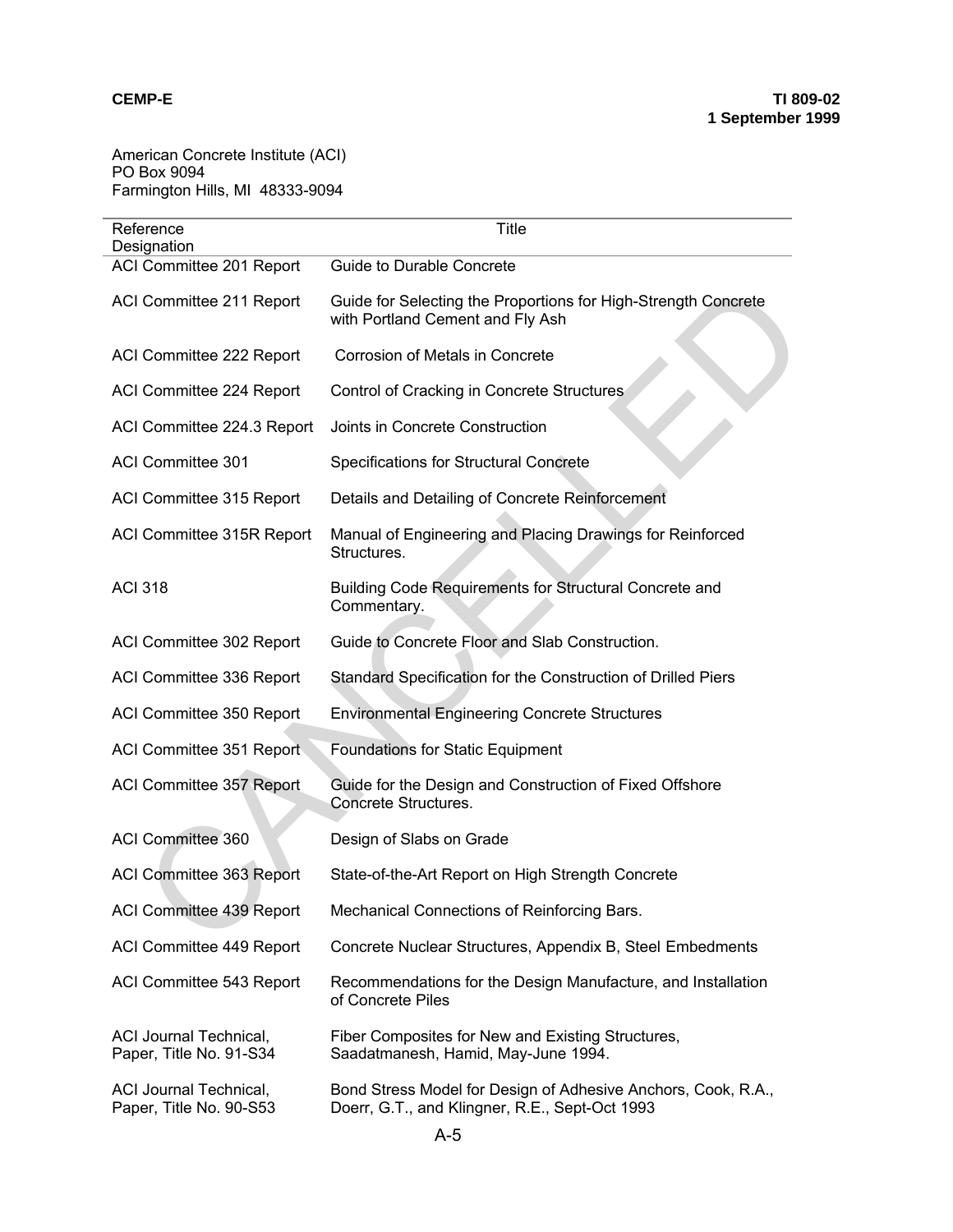| American Forest and Paper Association (AFPA)<br>1111 19th Street NW, Suite 700<br>Washington DC 20036          |                                                                                                  |                                                       |  |  |  |
|----------------------------------------------------------------------------------------------------------------|--------------------------------------------------------------------------------------------------|-------------------------------------------------------|--|--|--|
| Reference<br>Designation                                                                                       | Title                                                                                            |                                                       |  |  |  |
| <b>NDS-91</b>                                                                                                  | National Design Specification for Wood Construction                                              |                                                       |  |  |  |
| AF&PA/ASCE 16                                                                                                  | Standard for Load and Resistance Factor Design (LRFD) for Engineered<br><b>Wood Construction</b> |                                                       |  |  |  |
| American Institute of Steel Construction (AISC)<br>One East Wacker Drive, Suite 3100<br>Chicago, IL 60601-2001 |                                                                                                  |                                                       |  |  |  |
| Title<br>Reference Designation                                                                                 |                                                                                                  |                                                       |  |  |  |
| <b>AISC Manual of Steel Construction</b><br>Load and Resistance Factor Design                                  |                                                                                                  |                                                       |  |  |  |
| <b>Allowable Stress Design</b><br><b>AISC Manual of Steel Construction</b>                                     |                                                                                                  |                                                       |  |  |  |
| AISC Steel Design Guide Series 3                                                                               |                                                                                                  | Serviceability Considerations for Low-Rise Buildings. |  |  |  |
| AISC Seismic                                                                                                   |                                                                                                  | Seismic Provisions for Structural Steel Buildings     |  |  |  |
| AISC Engineering Journal                                                                                       |                                                                                                  | Design of Headed Anchor Bolts, 2nd Qtr. 1983          |  |  |  |
|                                                                                                                |                                                                                                  |                                                       |  |  |  |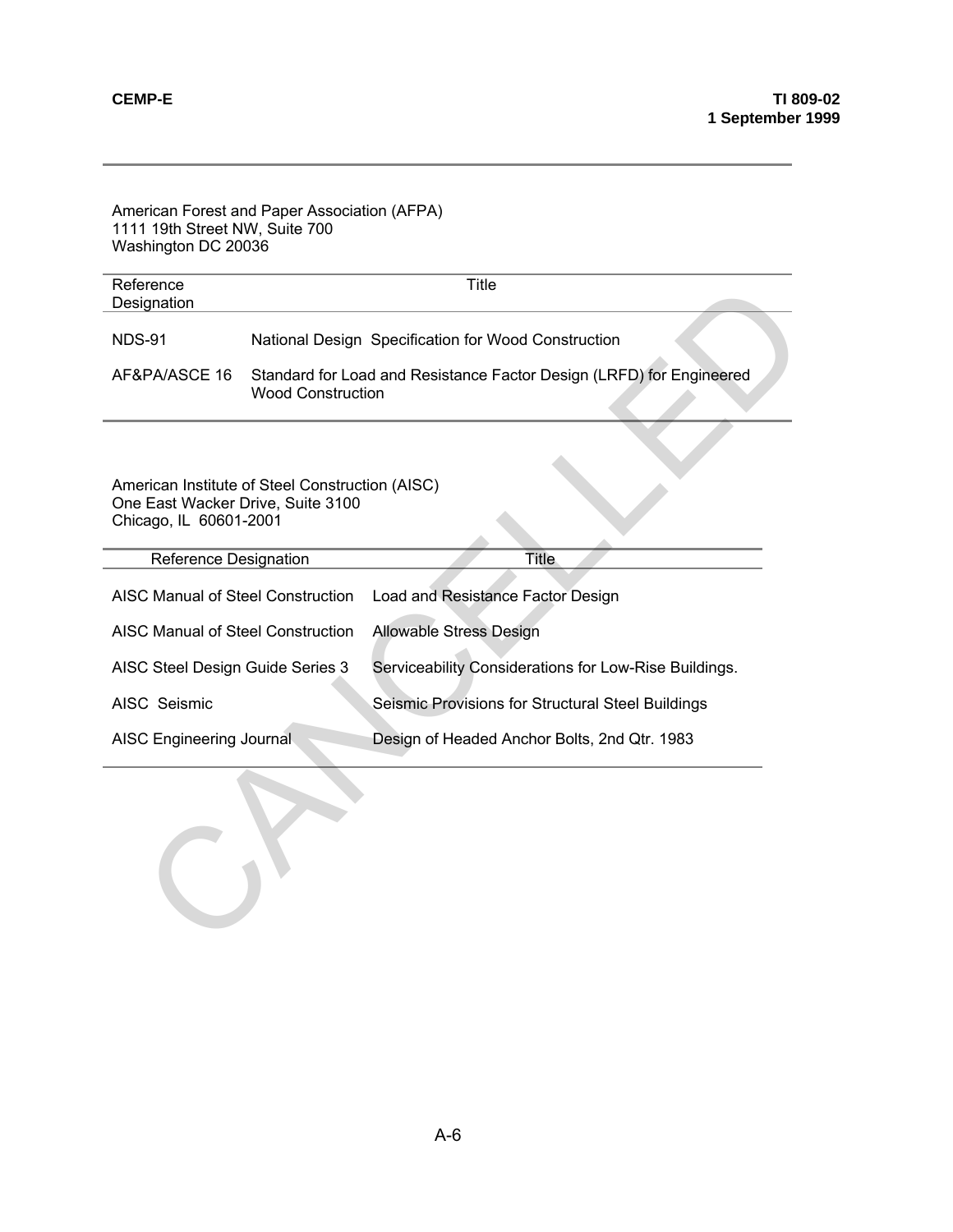American Institute of Timber Construction (AITC) 7012 S. Revere Parkway, Suite 140 Englewood, CO 80112

| Reference<br>Designation                                      | Title                                                                 |  |  |  |  |  |
|---------------------------------------------------------------|-----------------------------------------------------------------------|--|--|--|--|--|
| <b>AITC</b>                                                   | Manual of Timber Construction.                                        |  |  |  |  |  |
| <b>AITC 104</b>                                               | <b>Typical Construction Details.</b>                                  |  |  |  |  |  |
| <b>AITC 110</b>                                               | Standard Appearance Grades for Structural Glued Laminated Timber      |  |  |  |  |  |
| <b>AITC 112</b>                                               | Standard for Tongue and Groove Heavy Timber Roof Decking.             |  |  |  |  |  |
| <b>AITC 113</b>                                               | Standard for Dimensions of Structural Glued - Laminated Timber.       |  |  |  |  |  |
| <b>AITC 117</b>                                               | <b>Structural Glued-Laminated Timber.</b>                             |  |  |  |  |  |
| <b>AITC 119</b>                                               | Standard Specifications for Hardwood Glued Laminated Timber.          |  |  |  |  |  |
| ANSI/AITC A190.1                                              | <b>Structural Glued Laminated Timber.</b>                             |  |  |  |  |  |
| <b>AITC 200</b>                                               | Inspection Manual                                                     |  |  |  |  |  |
| <b>AITC 500</b>                                               | Determination of Design Values for Structural Glued Laminated Timber. |  |  |  |  |  |
| American Iron and Steel Institute (AISI)                      |                                                                       |  |  |  |  |  |
| 1101 - 17th Street NW, Suite 1300<br>Washington DC 20036-4700 |                                                                       |  |  |  |  |  |
| Reference<br>Designation                                      | <b>Title</b>                                                          |  |  |  |  |  |
| <b>AISI</b>                                                   | Design of Cold Formed Steel Structural Members                        |  |  |  |  |  |
|                                                               |                                                                       |  |  |  |  |  |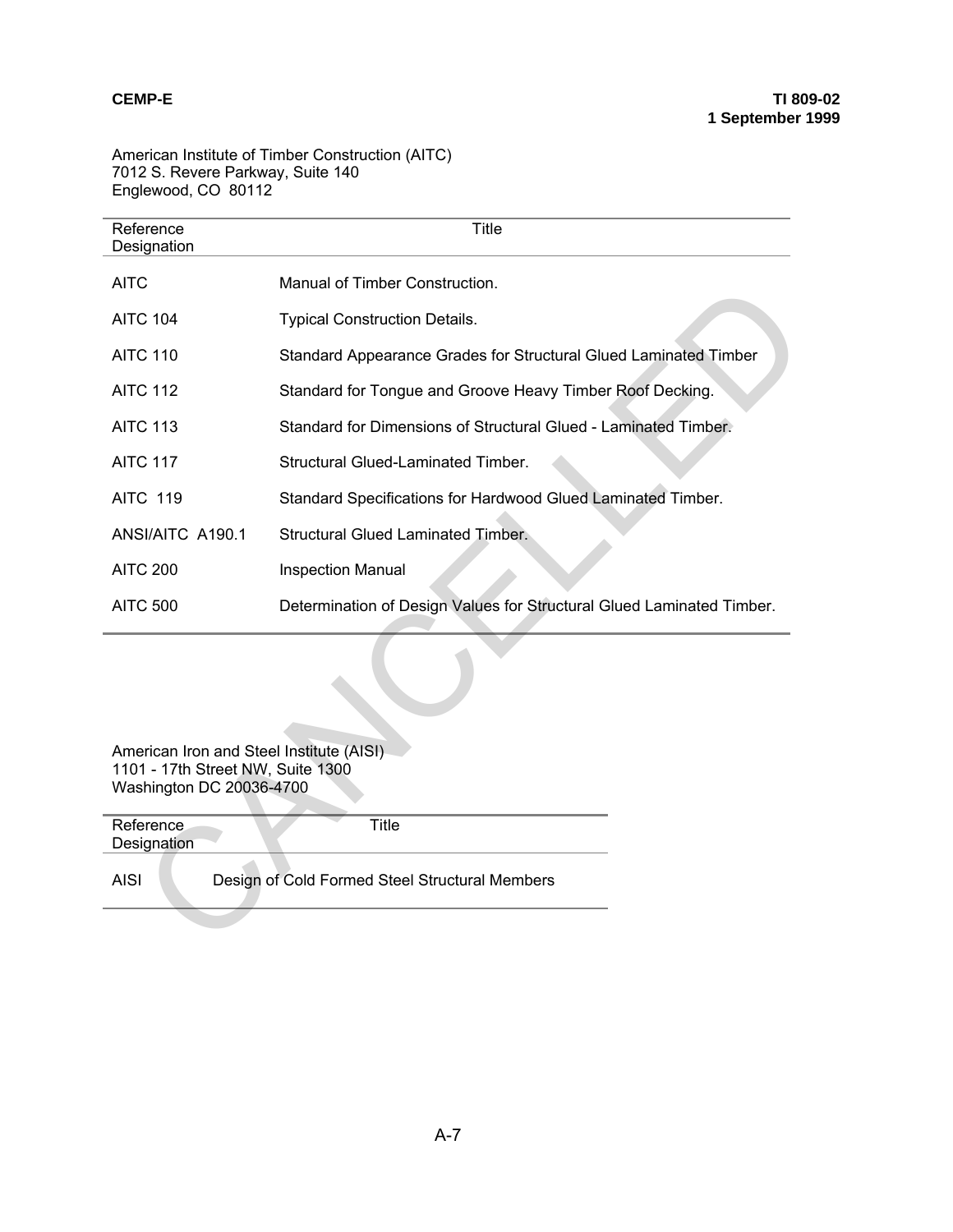APA-Engineered Wood Association (APA) PO Box 11700 Tacoma, WA 98411-0700

| Reference<br>Designation                                                                                                      | <b>Title</b>                                                                    |  |  |  |  |
|-------------------------------------------------------------------------------------------------------------------------------|---------------------------------------------------------------------------------|--|--|--|--|
| <b>APA</b>                                                                                                                    | Plywood Design Specification.                                                   |  |  |  |  |
| <b>APA</b>                                                                                                                    | Supplement 1 - Design & Fabrication of Plywood Curved Panels.                   |  |  |  |  |
| <b>APA</b>                                                                                                                    | Supplement 2- Design & Fabrication of Plywood - Lumber Beams.                   |  |  |  |  |
| <b>APA</b>                                                                                                                    | Supplement 3- Design & Fabrication of Plywood - Stressed-Skin Panels            |  |  |  |  |
| <b>APA</b>                                                                                                                    | Supplement 4- Design & Fabrication of Plywood Sandwich Panels                   |  |  |  |  |
| <b>APA</b>                                                                                                                    | Supplement 5- Design & Fabrication of All-Plywood Beams.                        |  |  |  |  |
| American Society of Civil Engineers (ASCE)<br>1801 Alexander Bell Drive<br>Reston, VA 20191-4400<br><b>Title</b><br>Reference |                                                                                 |  |  |  |  |
| Designation                                                                                                                   |                                                                                 |  |  |  |  |
| ASCE 7                                                                                                                        | Minimum Design Loads for Buildings and Other Structures                         |  |  |  |  |
| ASCE <sub>8</sub>                                                                                                             | Specifications for the Design of Cold-Formed Stainless Steel Structural Members |  |  |  |  |
| ASCE <sub>9</sub>                                                                                                             | Standard for the Structural Design of Composite Slabs                           |  |  |  |  |
| ASCE 19                                                                                                                       | Structural Applications of Steel Cables for Buildings                           |  |  |  |  |
|                                                                                                                               |                                                                                 |  |  |  |  |

| Reference<br>Designation | <b>Title</b>                                                                    |
|--------------------------|---------------------------------------------------------------------------------|
| ASCE 7                   | Minimum Design Loads for Buildings and Other Structures                         |
| ASCE 8                   | Specifications for the Design of Cold-Formed Stainless Steel Structural Members |
| ASCE 9                   | Standard for the Structural Design of Composite Slabs                           |
| ASCE 19                  | Structural Applications of Steel Cables for Buildings                           |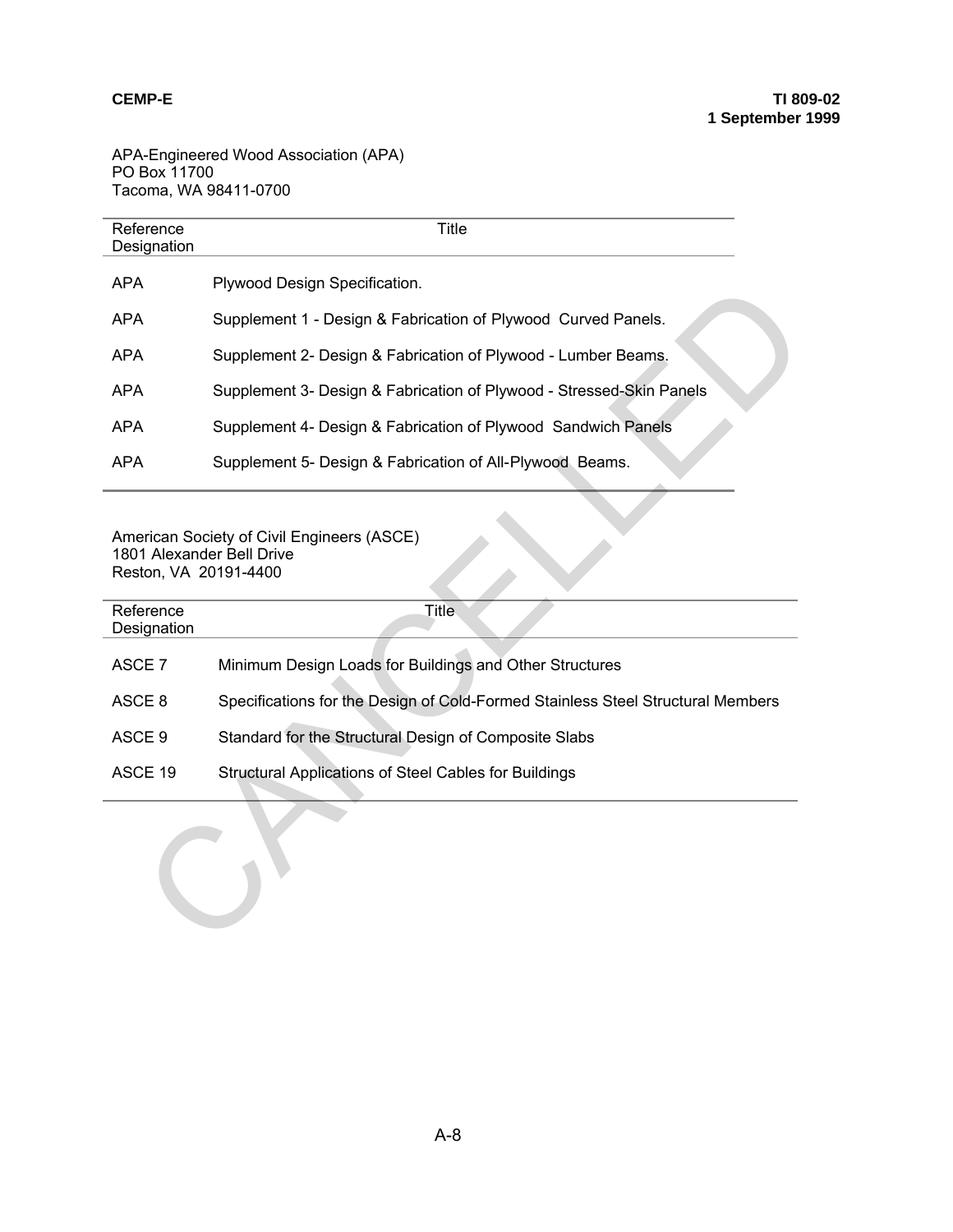### American Society for Testing and Materials (ASTM) 100 Barr Harbor Drive West Conshohocken, PA 19248-2959

| Reference<br>Designation               | <b>Title</b>                                                                           |  |  |  |  |  |
|----------------------------------------|----------------------------------------------------------------------------------------|--|--|--|--|--|
| ASTM A36                               | Specification for Carbon Structural Steel                                              |  |  |  |  |  |
| ASTM A07                               | Carbon Steel Bolts and Studs, 60,000 psi Tensile Strength                              |  |  |  |  |  |
| ASTM A325                              | Structural Bolts, Steel, Heat treated, 120/105 Ksi Minimum Tensile Strength            |  |  |  |  |  |
| ASTM A490                              | Structural Joints Using ASTM A325 or A490 Bolts                                        |  |  |  |  |  |
| ASTM A572                              | High-Strength Low-Alloy Columbium-Vanadium Steels of Structural Quality.               |  |  |  |  |  |
| ASTM A706                              | Low-Alloy Steel Deformed Bars for Concrete Reinforcement                               |  |  |  |  |  |
| ASTM A709                              | Structural Steel for Bridges.                                                          |  |  |  |  |  |
| ASTM D2487                             | Classification of Soils for Engineering Purposes.                                      |  |  |  |  |  |
| 550 NW LeJeune Road<br>Miami, FL 33126 | American Welding Society (AWS)                                                         |  |  |  |  |  |
| Reference<br>Designation               | <b>Title</b>                                                                           |  |  |  |  |  |
| <b>AWS D1.1</b>                        | Structural Welding Code - Steel                                                        |  |  |  |  |  |
| <b>AWS D1.4</b>                        | Structural Welding Code - Reinforcing Steel                                            |  |  |  |  |  |
| Charlotte, NC 28217                    | Crane Manufacture's Association of America (CMAA)<br>8720 Red Oak Boulevard, Suite 201 |  |  |  |  |  |
| Reference<br>Designation               | <b>Title</b>                                                                           |  |  |  |  |  |

#### Crane Manufacture's Association of America (CMAA) 8720 Red Oak Boulevard, Suite 201 Charlotte, NC 28217

| Reference<br>Designation | Title                                                                                              |
|--------------------------|----------------------------------------------------------------------------------------------------|
| <b>CMAA</b>              | Specifications for Electric Overhead Cranes.                                                       |
| <b>CMAA</b>              | Specifications for Top Running and Under Running Single Girder Overhead<br><b>Traveling Cranes</b> |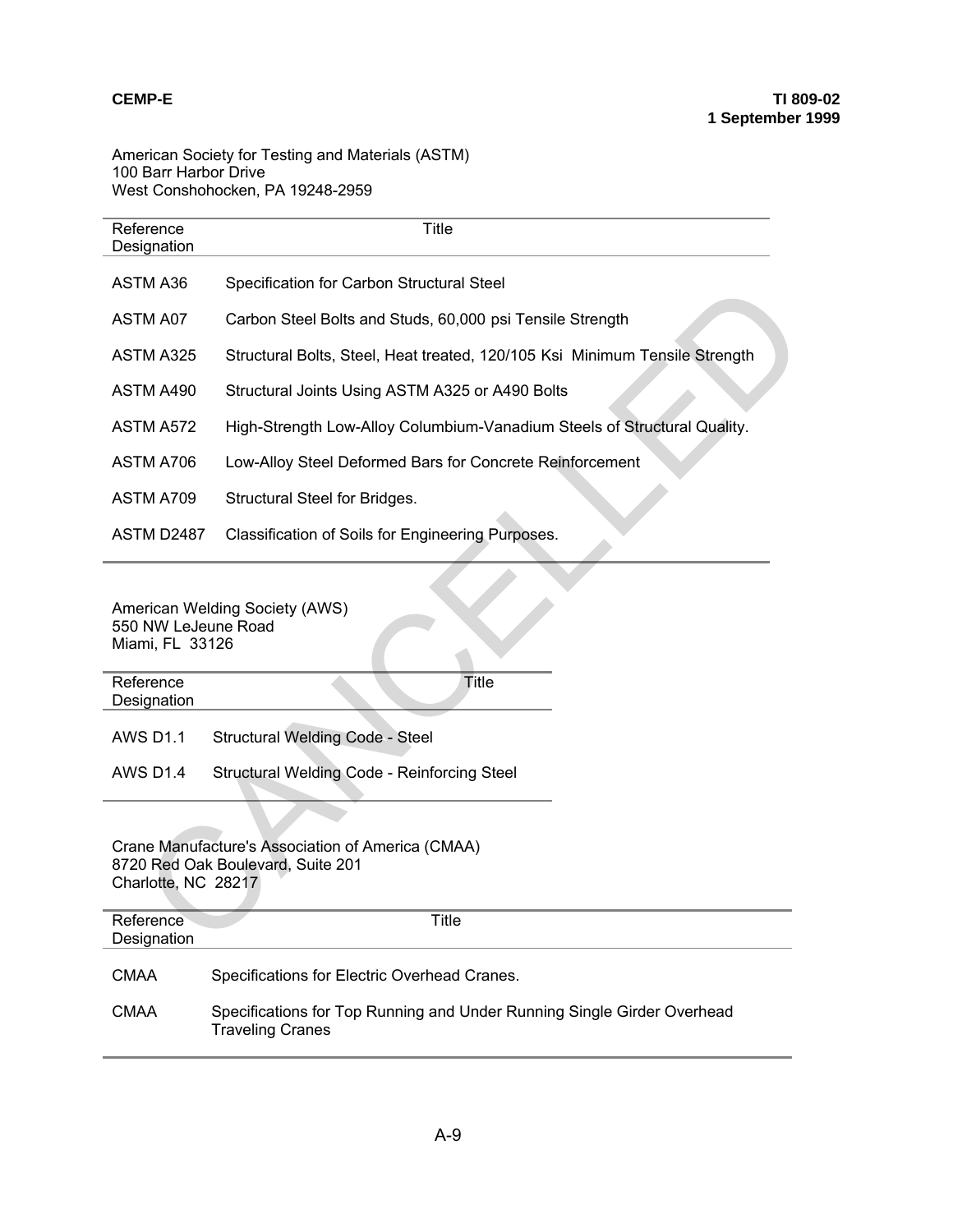International Building Code (IBC) 5203 Leesburg Pike, Suite 708 Falls Church, VA 22401-3401

| Reference<br>Designation                       | <b>Title</b>                                                                            |  |  |  |  |
|------------------------------------------------|-----------------------------------------------------------------------------------------|--|--|--|--|
| <b>IBC</b>                                     | International Building Code - Final Draft, July 1998                                    |  |  |  |  |
| 1300 Sumner Avenue                             | Metal Buildings Manufacturers Association (MBMA)<br>Cleveland OH 44115-9830             |  |  |  |  |
| Reference<br>Designation                       | <b>Title</b>                                                                            |  |  |  |  |
| <b>MBMA</b>                                    | Low Rise Buildings Systems Manual                                                       |  |  |  |  |
|                                                | National Association of Corrosion Engineers (NACE)<br>PO Box 218340<br>Houston TX 77218 |  |  |  |  |
| Reference<br>Designation                       | <b>Title</b>                                                                            |  |  |  |  |
| <b>NACE</b>                                    | Corrosion Handbook.                                                                     |  |  |  |  |
| 5420 Old Orchard Road<br>Skokie, IL 60077-4321 | Portland Cement Association (PCA)                                                       |  |  |  |  |
| Reference<br>Designation                       | <b>Title</b>                                                                            |  |  |  |  |
| <b>PCA</b>                                     | Slab I hickness Design for Industrial Concrete Floors on Grade.                         |  |  |  |  |
| <b>PCA</b>                                     | Concrete Floors on Ground                                                               |  |  |  |  |
| <b>PCA</b>                                     | Notes on ACI 318-95, 1996                                                               |  |  |  |  |
| <b>PCA</b>                                     | <b>Building Movements and Joints</b>                                                    |  |  |  |  |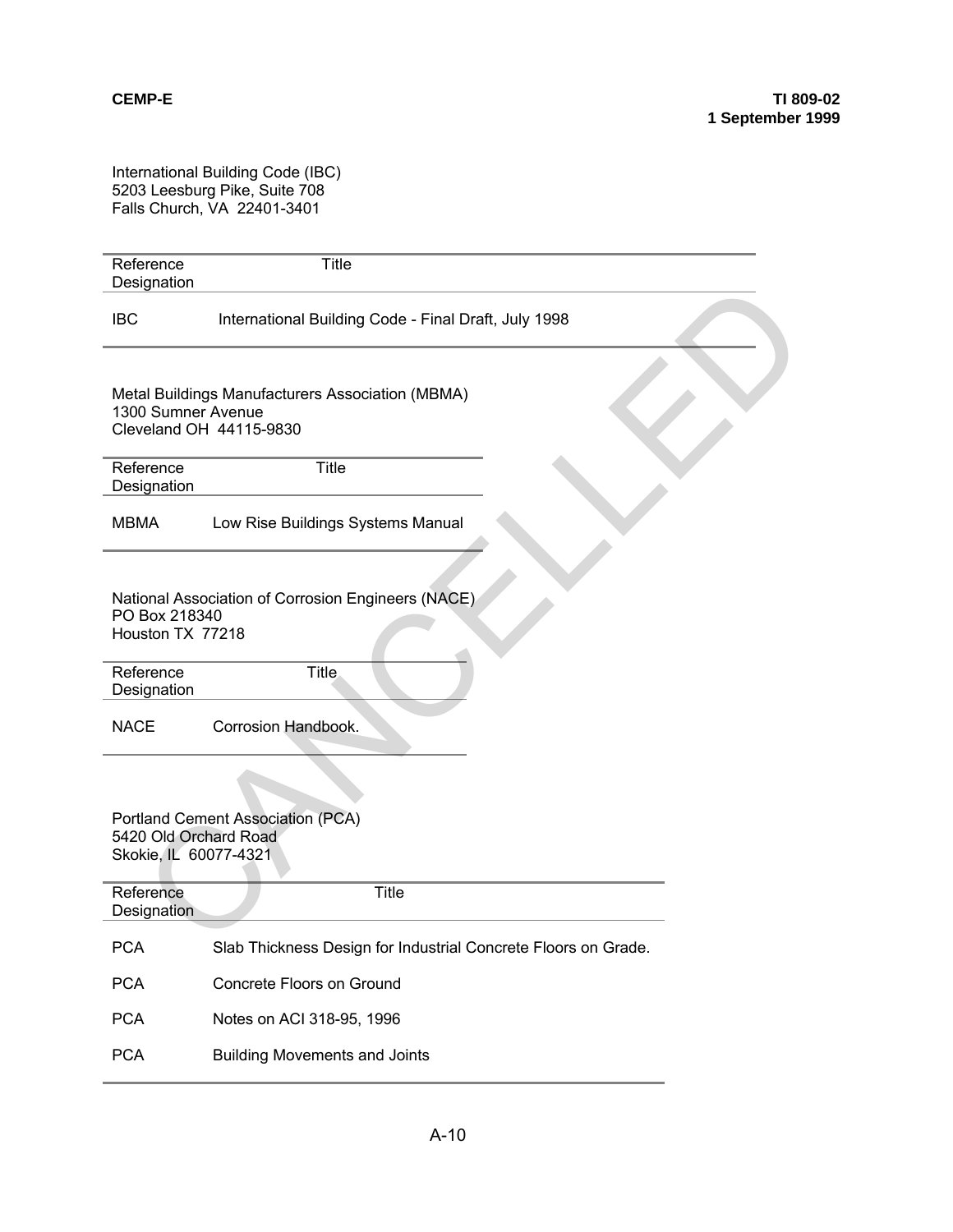Prestressed Concrete Institute (PCI) 175 W. Jackson Boulevard, Suite 1859 Chicago, IL 60604-9773

| Reference                                                                       |                                                  | Title                                                                                       |  |  |  |  |
|---------------------------------------------------------------------------------|--------------------------------------------------|---------------------------------------------------------------------------------------------|--|--|--|--|
| Designation                                                                     |                                                  |                                                                                             |  |  |  |  |
| PCI Journal, V.28, No. 2,<br>March-April 1983                                   |                                                  | Seismic Design of Prestressed Concrete Piling.                                              |  |  |  |  |
| PCI Journal, V.35, No. 6,<br>Nov.-Dec. 1990                                     |                                                  | Simulated Seismic Load Tests on Prestressed Concrete Piles and<br>Pile-Pile Cap Connections |  |  |  |  |
| PCU Report No. 2                                                                |                                                  | <b>Connections for Precast Prestressed Concrete Buildings</b>                               |  |  |  |  |
| PCI                                                                             |                                                  | Design Handbook                                                                             |  |  |  |  |
| <b>PCI Committee Report</b>                                                     |                                                  | Recommended Practice for Glass Fiber Reinforce Concrete Panels                              |  |  |  |  |
|                                                                                 |                                                  |                                                                                             |  |  |  |  |
| Post-Tensioning Institute (PTI)<br>1717 W. Northern Avenue<br>Phoenix, AZ 85021 |                                                  |                                                                                             |  |  |  |  |
| Reference<br>Designation                                                        |                                                  | Title                                                                                       |  |  |  |  |
| PTI                                                                             |                                                  | Design and Construction of Post-Tensioning Slabs-on-Ground.                                 |  |  |  |  |
| PTI                                                                             | Post-Tensioned Commercial and Industrial Floors. |                                                                                             |  |  |  |  |
| Steel Deck Institute, Inc. (SDI)<br>PO Box 9506<br>Canton, OH 44711             |                                                  |                                                                                             |  |  |  |  |
| Reference<br><b>Designation</b>                                                 |                                                  | Title                                                                                       |  |  |  |  |
| <b>SDI</b>                                                                      |                                                  | Design Manual for Composite Decks, Form Decks, and Roof Decks.                              |  |  |  |  |

| Reference   | 'itle |  |  |
|-------------|-------|--|--|
| Designation |       |  |  |
|             |       |  |  |

| Steel Deck Institute, Inc. (SDI)<br>PO Box 9506<br>Canton, OH 44711 |                                                                |  |  |
|---------------------------------------------------------------------|----------------------------------------------------------------|--|--|
| Reference<br><b>Designation</b>                                     | Title                                                          |  |  |
| <b>SDI</b>                                                          | Design Manual for Composite Decks, Form Decks, and Roof Decks. |  |  |
| <b>SDI</b>                                                          | Diaphragm Design Manual                                        |  |  |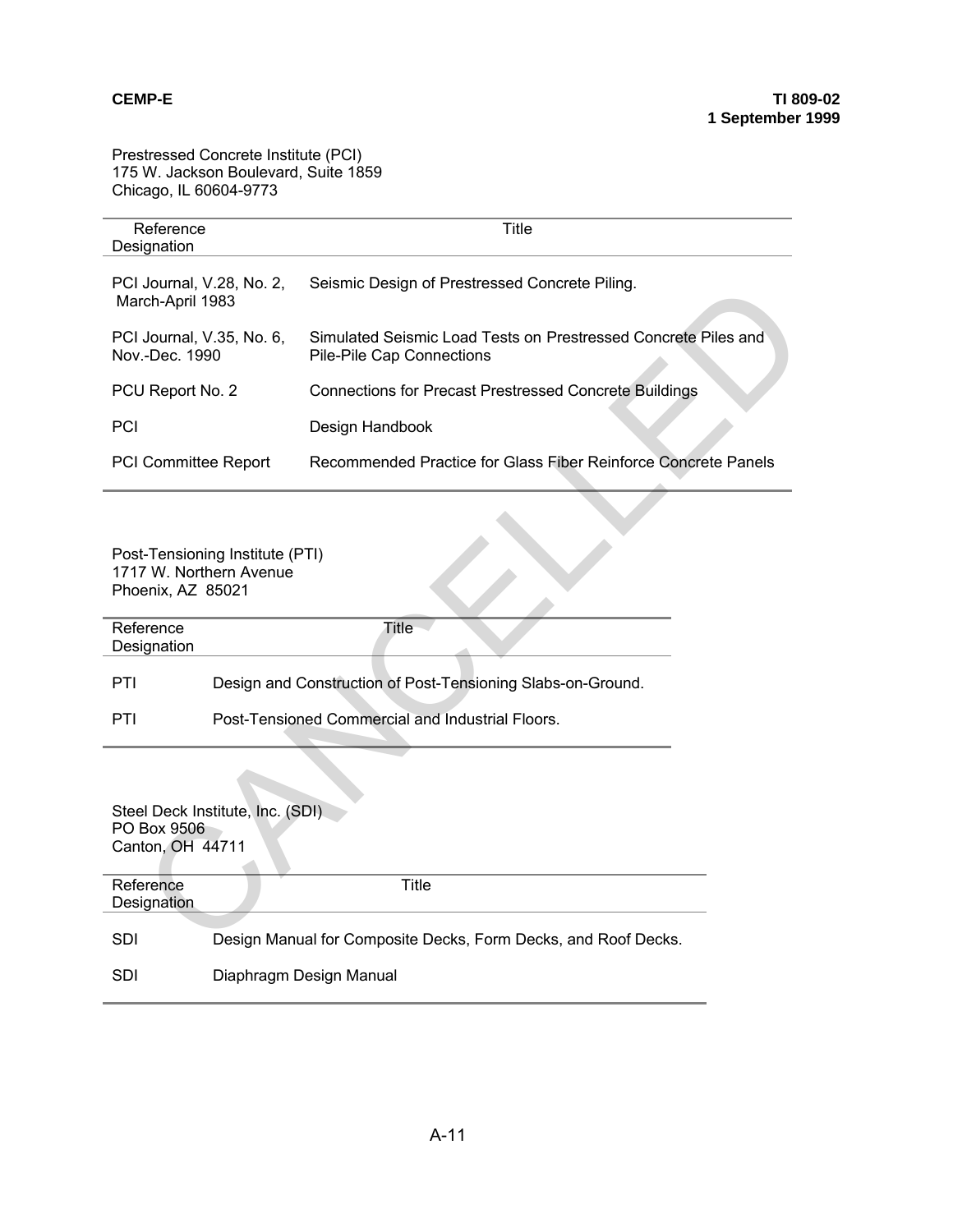Steel Joist Institute (SJI) 1205 -48th Avenue North, Suite A Myrtle Beach, SC 29577

| Reference<br>Designation                 | <b>Title</b>                                                                                 |  |  |  |
|------------------------------------------|----------------------------------------------------------------------------------------------|--|--|--|
| SJI                                      | Standard Specifications Load Tables, and Weight Tables for Steel Joists and Joist<br>Girders |  |  |  |
| SJI                                      | Open Web Joists, K Series                                                                    |  |  |  |
| SJI                                      | Longspan Steel Joists, LH Series and Deep Longspan Steel Joists, DLH Series                  |  |  |  |
| Madison, WI 53719                        | Truss Plate Institute, Inc. (TPI)<br>583 D'Onofrio Drive, Suite 200                          |  |  |  |
| Reference<br>Designation                 | <b>Title</b>                                                                                 |  |  |  |
| TPI 1-1-1995                             | Metal Plate Connected Wood<br><b>Trusses</b>                                                 |  |  |  |
| <b>Whiting Corporation</b><br>Harvey, IL |                                                                                              |  |  |  |
| Reference<br>Designation                 | <b>Title</b>                                                                                 |  |  |  |
|                                          | Overhead Crane Handbook by William M.<br>Weaver                                              |  |  |  |
|                                          |                                                                                              |  |  |  |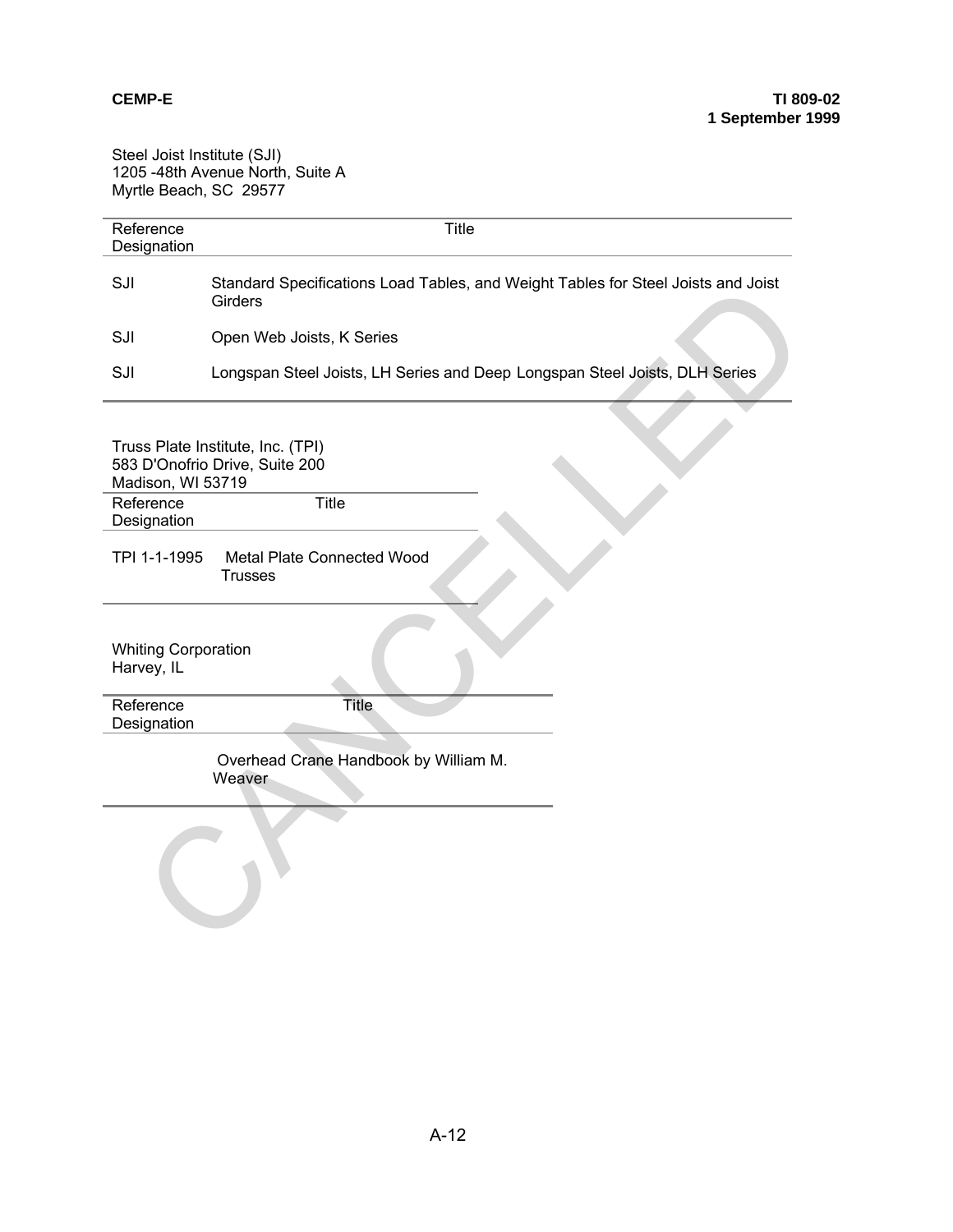## APPENDIX B

### BIBLIOGRAPHY

## **GOVERNMENT PUBLICATIONS**

Department of the Army - Engineering Manuals

| Reference<br>Designation                                                                                                                                                                                         | <b>Title</b>                                                                                                   |  |  |  |
|------------------------------------------------------------------------------------------------------------------------------------------------------------------------------------------------------------------|----------------------------------------------------------------------------------------------------------------|--|--|--|
| EM 1110-2-2104                                                                                                                                                                                                   | Strength Design for Reinforced-Concrete Hydraulic Structures                                                   |  |  |  |
| National Academy of Science - National Research Council                                                                                                                                                          |                                                                                                                |  |  |  |
| Reference<br>Designation                                                                                                                                                                                         | <b>Title</b>                                                                                                   |  |  |  |
| <b>Technical Report</b><br>No. 65                                                                                                                                                                                | <b>Expansion Joints in Buildings</b>                                                                           |  |  |  |
| U.S. Department of Energy                                                                                                                                                                                        |                                                                                                                |  |  |  |
| Reference<br>Designation                                                                                                                                                                                         | <b>Title</b>                                                                                                   |  |  |  |
| DOE-USRL-<br>15910                                                                                                                                                                                               | Design and Evaluation Guidelines for Department of Energy Facilities<br>Subjected to Natural Phenomena Hazards |  |  |  |
| <b>NONGOVERMENT PUBLICATIONS</b>                                                                                                                                                                                 |                                                                                                                |  |  |  |
| American Concrete Institute (ACI)<br>PO Box 9094<br>Farmington Hills, MI 48333-9094                                                                                                                              |                                                                                                                |  |  |  |
| Reference<br>Designation                                                                                                                                                                                         | Title                                                                                                          |  |  |  |
| ACI Committee 117 Report                                                                                                                                                                                         | Standard Tolerances for Concrete Construction and Materials                                                    |  |  |  |
| ACI Committee 355 Report                                                                                                                                                                                         | State-of-the-Art Report on Anchorage to Concrete                                                               |  |  |  |
| ACI Committee 551 Report                                                                                                                                                                                         | <b>Tilt-Up Concrete Structures</b>                                                                             |  |  |  |
| ACI Committee 530 Report                                                                                                                                                                                         | <b>Building Code Requirements for Masonry Structures</b>                                                       |  |  |  |
| <b>ACI Concrete International</b><br>Shrinkage and Curling of Slabs on Grade, , April, May, and June,<br>1987, Ytterberg<br>American Institute of Steel Construction (AISC)<br>One East Wacker Drive, Suite 3100 |                                                                                                                |  |  |  |